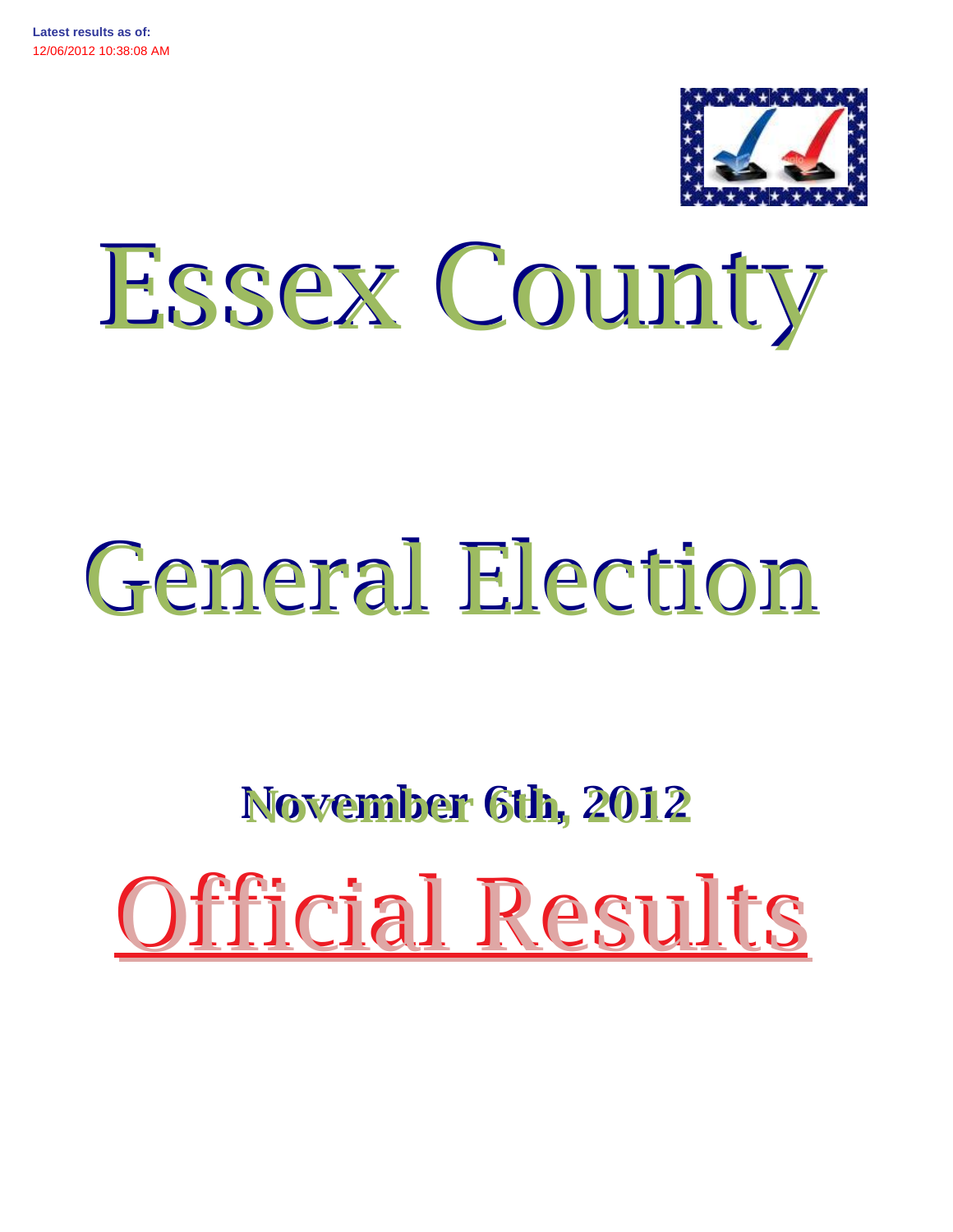## PRESIDENT AND VICE PRESIDENT

| Barack Obama and Joe Biden     | 9784 | 58.6% |
|--------------------------------|------|-------|
| Mitt Romney and Paul Ryan      | 6647 | 39.8% |
| Jill Stein and Cheri Honkala   | 107  | 0.6%  |
| Peta Lindsay and Yari Osorio   | 4    | 0.0%  |
| Gary Johnson and James P. Gray | 134  | 0.8%  |
| Virgil Goode and Jim Clymer    | 27   | 0.2%  |

#### UNITED STATES SENATOR

#### REPRESENTATIVE IN CONGRESS (21st Dist)

| Kirsten E. Gillibrand | 10094 | 64.9% | William L. Owens               | 8576  | 54.6%  |
|-----------------------|-------|-------|--------------------------------|-------|--------|
| <b>Wendy Long</b>     | 5201  | 33.4% | Matthew A. Doheny              | 6844  | 43.5%  |
| Colia Clark           | 118   | 0.8%  | Donald L. Hassig               | 300   | 1.9%   |
| <b>Chris Edes</b>     | 72    |       | 0.5% STATE SENATOR (45th Dist) |       |        |
| John Mangelli         | 65    | 0.4%  | Elizabeth O'C. Little          | 12325 | 100.0% |

#### STATE SUPREME COURT JUSTICE (4th Dist) MEMBER OF ASSEMBLY (114th Dist)

| Jeffrey D. Wait    | 6287 | 12.0% |
|--------------------|------|-------|
| John M. Silvestri  | 7075 | 13.5% |
| Christine M. Clark | 7121 | 13.6% |
| Mark L. Powers     | 6099 | 11.7% |
| Joseph M. Sise     | 6828 | 13.1% |
| Thomas Buchanan    | 6401 | 12.2% |
| Felix J. Catena    | 5909 | 11.3% |
| John T. Ellis      | 6548 | 12.5% |

| Dennis J. Tarantino |  |       |
|---------------------|--|-------|
| Daniel G. Stec      |  | 52.3% |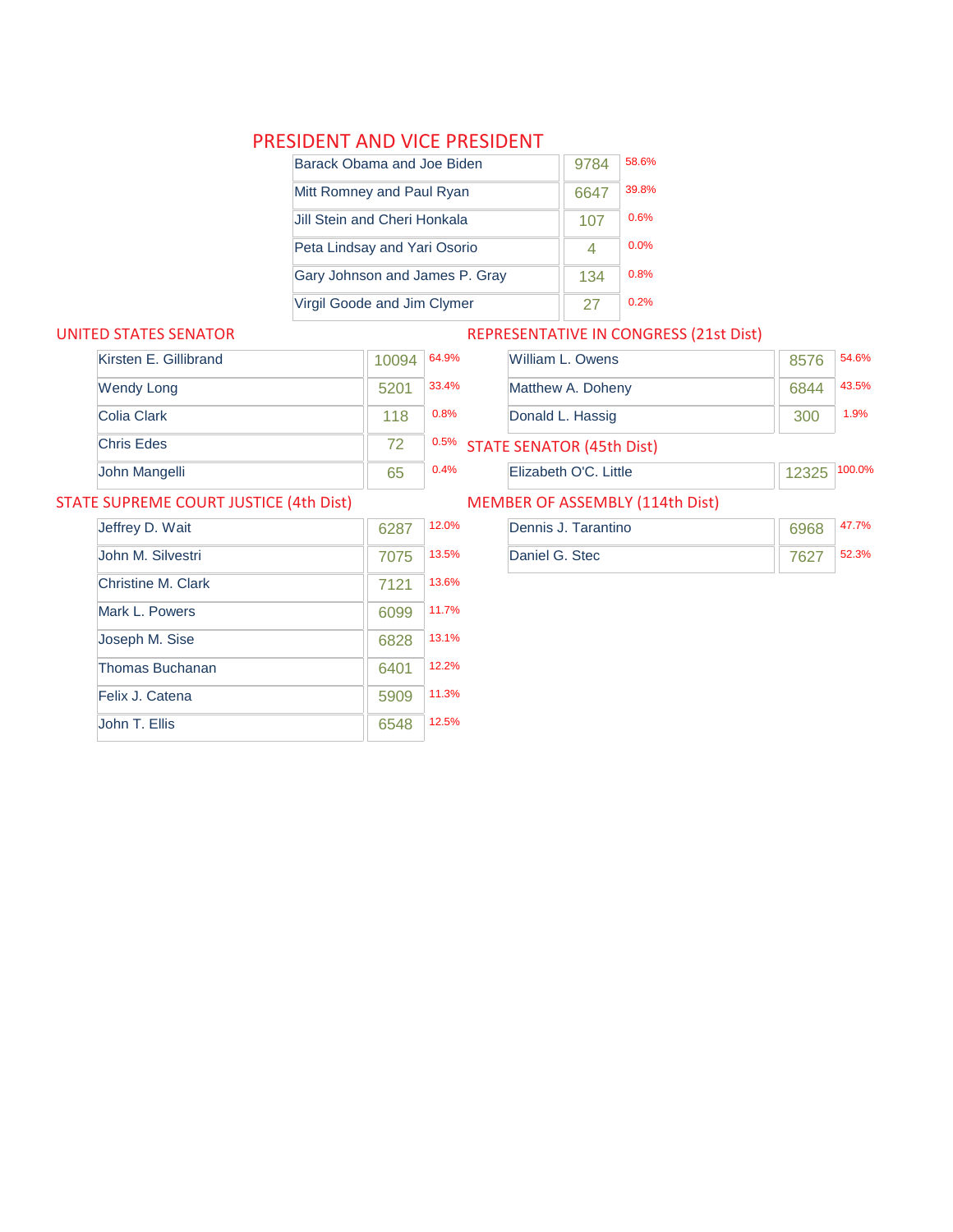#### PRESIDENT AND VICE PRESIDENT

 $\sim$ 

| <b>WOR</b><br>1D:<br>Barack Obama and Joe Biden<br>416<br><b>REP</b><br>1B:<br>Mitt Romney and Paul Ryan<br>6076<br><b>CON</b><br>1C:<br>Mitt Romney and Paul Ryan<br>571<br><b>GRE</b><br>1F <sub>2</sub><br>Jill Stein and Cheri Honkala<br>107<br><b>SOC</b><br>Peta Lindsay and Yari Osorio<br>$1G$ :<br>4<br><b>LIB</b><br>$1H$ :<br>Gary Johnson and James P. Gray<br>134<br>1 <sub>1</sub><br>Virgil Goode and Jim Clymer<br>27 | $1A$ : | Barack Obama and Joe Biden | 9368 | <b>DFM</b>   |
|----------------------------------------------------------------------------------------------------------------------------------------------------------------------------------------------------------------------------------------------------------------------------------------------------------------------------------------------------------------------------------------------------------------------------------------|--------|----------------------------|------|--------------|
|                                                                                                                                                                                                                                                                                                                                                                                                                                        |        |                            |      |              |
|                                                                                                                                                                                                                                                                                                                                                                                                                                        |        |                            |      |              |
|                                                                                                                                                                                                                                                                                                                                                                                                                                        |        |                            |      |              |
|                                                                                                                                                                                                                                                                                                                                                                                                                                        |        |                            |      |              |
|                                                                                                                                                                                                                                                                                                                                                                                                                                        |        |                            |      |              |
|                                                                                                                                                                                                                                                                                                                                                                                                                                        |        |                            |      |              |
|                                                                                                                                                                                                                                                                                                                                                                                                                                        |        |                            |      | <b>CONST</b> |

#### UNITED STATES SENATOR

| 2A <sub>1</sub> | Kirsten E. Gillibrand | 9036 | <b>DFM</b> |
|-----------------|-----------------------|------|------------|
| 2D:             | Kirsten F. Gillibrand | 631  | <b>WOR</b> |
| $2F$ :          | Kirsten E. Gillibrand | 427  | <b>IND</b> |
| 2B:             | <b>Wendy Long</b>     | 4658 | <b>REP</b> |
| $2C$ :          | <b>Wendy Long</b>     | 543  | CON        |
| $2F^+$          | Colia Clark           | 118  | <b>GRE</b> |
| 2H:             | <b>Chris Edes</b>     | 72   | <b>LIB</b> |
| $2$ :           | John Mangelli         | 65   | <b>COM</b> |

#### REPRESENTATIVE IN CONGRESS (21st Dist)

| $7A$ : | William L. Owens  | 8034 | <b>DEM</b> |
|--------|-------------------|------|------------|
| 7D:    | William L. Owens  | 542  | <b>WOR</b> |
| 7B:    | Matthew A. Doheny | 5973 | <b>REP</b> |
| 7C:    | Matthew A. Doheny | 646  | <b>CON</b> |
| 7E:    | Matthew A. Doheny | 225  | <b>IND</b> |
| 7F:    | Donald L. Hassig  | 300  | <b>GRE</b> |

#### STATE SENATOR (45th Dist)

| 8B: Elizabeth O'C. Little | 9602 REP   |  |
|---------------------------|------------|--|
| 8C: Elizabeth O'C. Little | 1005 CON   |  |
| 8E: Elizabeth O'C. Little | $1718$ IND |  |

## STATE SUPREME COURT JUSTICE (4th Dist)

| <b>DEM</b><br>4A:<br>John M. Silvestri<br>7075<br><b>DEM</b><br>5A:<br>Christine M. Clark<br>7121<br><b>DEM</b><br>6A:<br>Mark L. Powers<br>6099<br><b>REP</b><br>3B:<br>Joseph M. Sise<br>5934<br><b>CON</b><br>$3C$ :<br>Joseph M. Sise<br>894<br><b>REP</b><br>4B:<br><b>Thomas Buchanan</b><br>5558<br><b>CON</b><br>4C<br><b>Thomas Buchanan</b><br>843<br><b>REP</b><br>$5B$ :<br>Felix J. Catena<br>5155<br><b>CON</b><br>$5C$ :<br>Felix J. Catena<br>754<br><b>REP</b><br>John T. Ellis<br>6B:<br>5653<br><b>CON</b><br>$6C$ :<br>John T. Ellis<br>895 | $3A$ : | Jeffrey D. Wait | 6287 | <b>DEM</b> |
|-----------------------------------------------------------------------------------------------------------------------------------------------------------------------------------------------------------------------------------------------------------------------------------------------------------------------------------------------------------------------------------------------------------------------------------------------------------------------------------------------------------------------------------------------------------------|--------|-----------------|------|------------|
|                                                                                                                                                                                                                                                                                                                                                                                                                                                                                                                                                                 |        |                 |      |            |
|                                                                                                                                                                                                                                                                                                                                                                                                                                                                                                                                                                 |        |                 |      |            |
|                                                                                                                                                                                                                                                                                                                                                                                                                                                                                                                                                                 |        |                 |      |            |
|                                                                                                                                                                                                                                                                                                                                                                                                                                                                                                                                                                 |        |                 |      |            |
|                                                                                                                                                                                                                                                                                                                                                                                                                                                                                                                                                                 |        |                 |      |            |
|                                                                                                                                                                                                                                                                                                                                                                                                                                                                                                                                                                 |        |                 |      |            |
|                                                                                                                                                                                                                                                                                                                                                                                                                                                                                                                                                                 |        |                 |      |            |
|                                                                                                                                                                                                                                                                                                                                                                                                                                                                                                                                                                 |        |                 |      |            |
|                                                                                                                                                                                                                                                                                                                                                                                                                                                                                                                                                                 |        |                 |      |            |
|                                                                                                                                                                                                                                                                                                                                                                                                                                                                                                                                                                 |        |                 |      |            |
|                                                                                                                                                                                                                                                                                                                                                                                                                                                                                                                                                                 |        |                 |      |            |

| 9A: | Dennis J. Tarantino | 6437 | <b>DEM</b> |
|-----|---------------------|------|------------|
| 9D: | Dennis J. Tarantino | 531  | <b>WOR</b> |
| 9B: | Daniel G. Stec      | 6498 | <b>REP</b> |
|     | 9C: Daniel G. Stec  | 720  | <b>CON</b> |
| 9E: | Daniel G. Stec      | 409  | <b>IND</b> |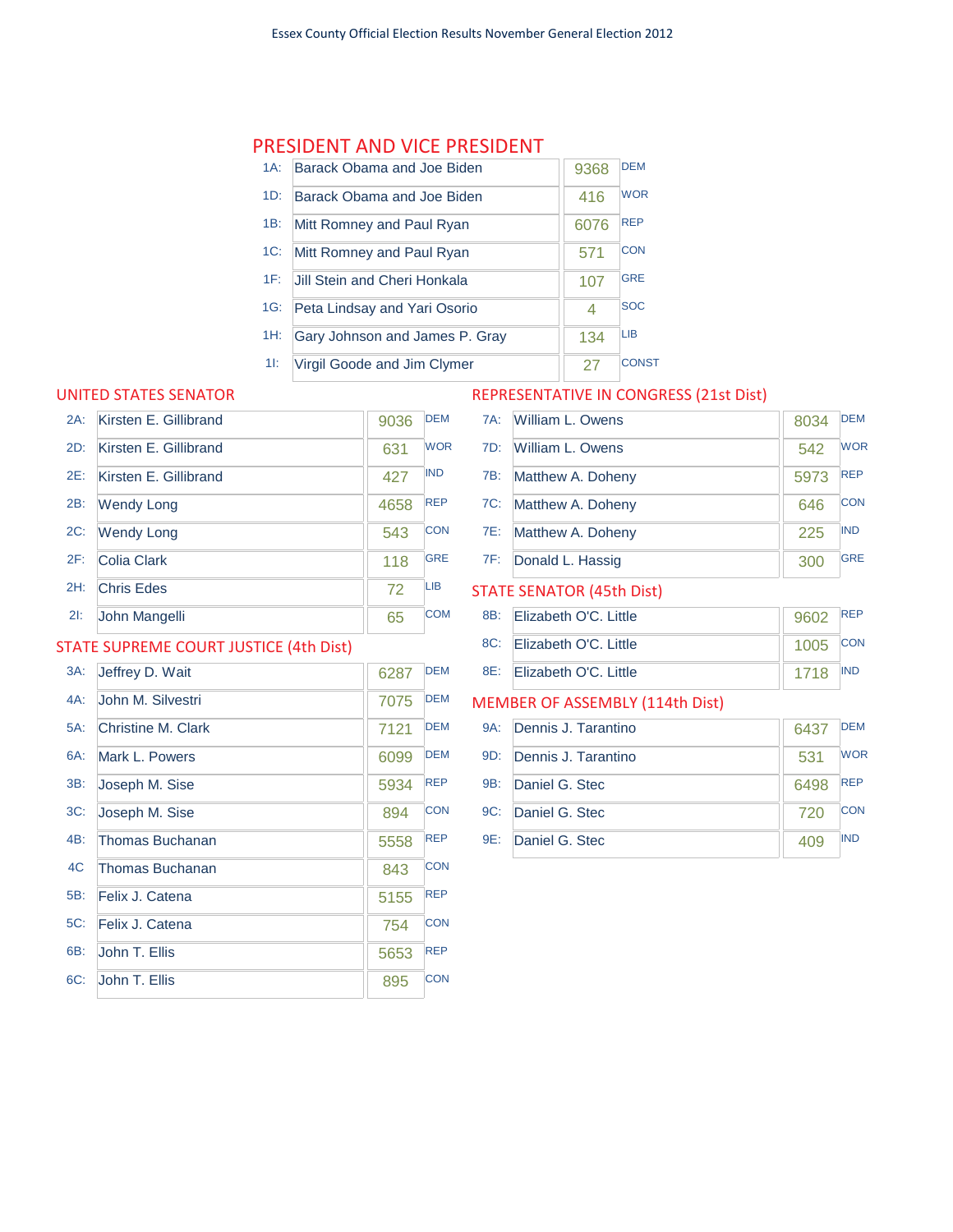# CHESTERFIELD

Assy Dist 114th - Cong Dist 21st

#### PRESIDENT AND VICE PRESIDENT

| Barack Obama and Joe Biden     | 624 | 58.7% |
|--------------------------------|-----|-------|
| Mitt Romney and Paul Ryan      | 424 | 39.9% |
| Jill Stein and Cheri Honkala   | 9   | 0.8%  |
| Peta Lindsay and Yari Osorio   | Ω   | 0.0%  |
| Gary Johnson and James P. Gray | 6   | 0.6%  |
| Virgil Goode and Jim Clymer    |     | 0.0%  |

#### UNITED STATES SENATOR

| Kirsten E. Gillibrand | 611 | 61.8% |
|-----------------------|-----|-------|
| Wendy Long            | 359 | 36.3% |
| Colia Clark           | 8   | 0.8%  |
| <b>Chris Edes</b>     | 6   | 0.6%  |
| John Mangelli         | 5   | 0.5%  |

#### REPRESENTATIVE IN CONGRESS (21st Dist)

| ℅ | William L. Owens                | 556 | 54.1%  |
|---|---------------------------------|-----|--------|
| % | Matthew A. Doheny               | 450 | 43.8%  |
|   | Donald L. Hassig                | 22  | 2.1%   |
|   | STATE SENATOR (45th Dist)       |     |        |
|   | Elizabeth O'C. Little           | 781 | 100.0% |
|   | MEMBER OF ASSEMBLY (114th Dist) |     |        |

#### STATE SUPREME COURT JUSTICE (4th Dist)

| Jeffrey D. Wait           | 411 | 12.5% |
|---------------------------|-----|-------|
| John M. Silvestri         | 389 | 11.8% |
| <b>Christine M. Clark</b> | 437 | 13.3% |
| Mark L. Powers            | 403 | 12.2% |
| Joseph M. Sise            | 437 | 13.3% |
| Thomas Buchanan           | 433 | 13.1% |
| Felix J. Catena           | 383 | 11.6% |
| John T. Ellis             | 404 | 12.3% |

| Dennis J. Tarantino |  | 48.0% |
|---------------------|--|-------|
| Daniel G. Stec      |  |       |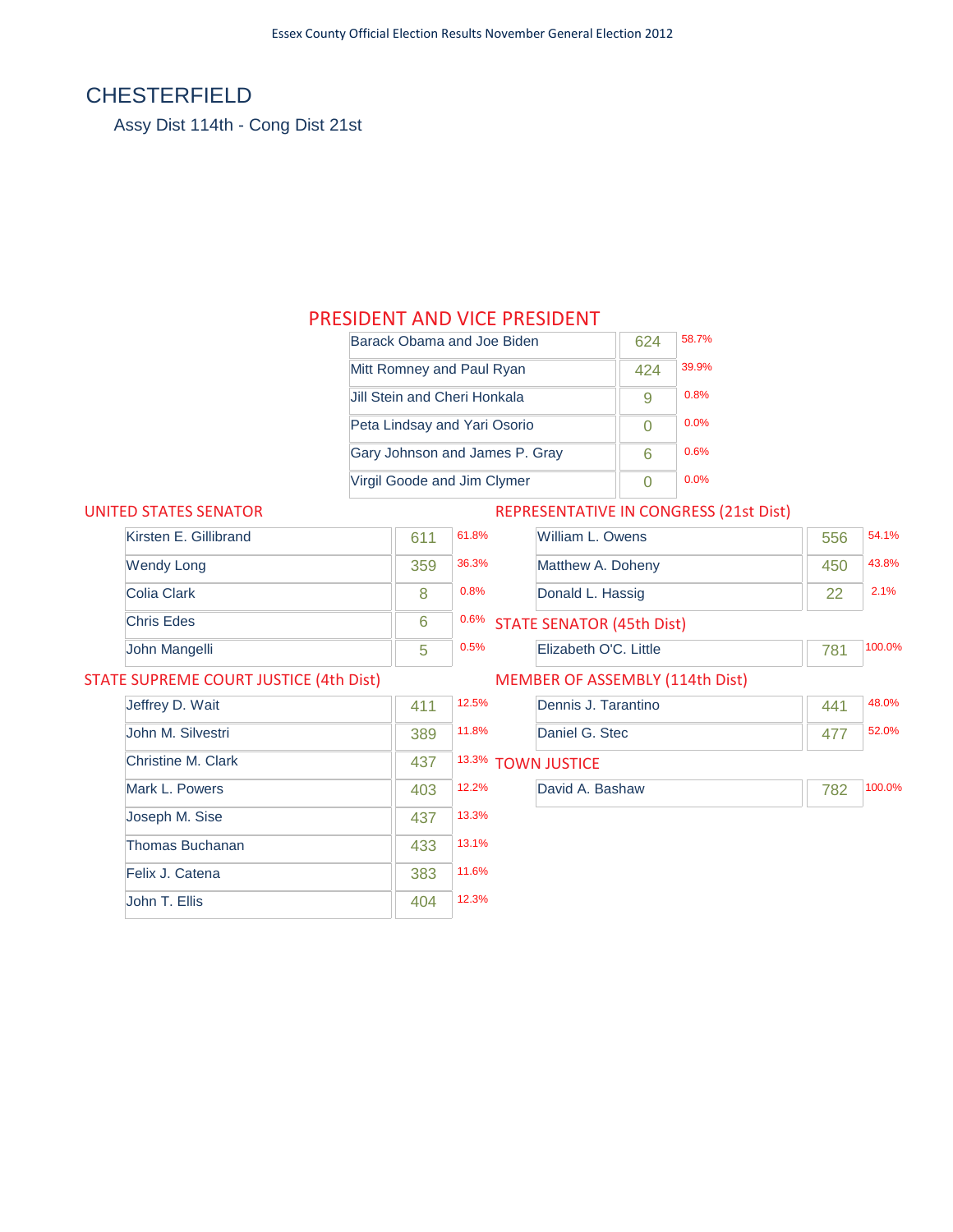# CHESTERFIELD ED#: 1

#### PRESIDENT AND VICE PRESIDENT

| 1A <sup>2</sup> | Barack Obama and Joe Biden     | 195 | <b>DFM</b>   |
|-----------------|--------------------------------|-----|--------------|
| 1D:             | Barack Obama and Joe Biden     | 7   | <b>WOR</b>   |
| 1B:             | Mitt Romney and Paul Ryan      | 107 | <b>REP</b>   |
|                 | 1C: Mitt Romney and Paul Ryan  | 10  | <b>CON</b>   |
| $1F$ :          | Jill Stein and Cheri Honkala   | 5   | <b>GRE</b>   |
| 1G:             | Peta Lindsay and Yari Osorio   | O   | <b>SOC</b>   |
| 1H:             | Gary Johnson and James P. Gray | Ω   | <b>LIB</b>   |
| $1$ :           | Virgil Goode and Jim Clymer    | ∩   | <b>CONST</b> |

#### UNITED STATES SENATOR

| 2A <sub>1</sub> | Kirsten E. Gillibrand | 177 | <b>DEM</b> |
|-----------------|-----------------------|-----|------------|
| 2D:             | Kirsten E. Gillibrand | 13  | <b>WOR</b> |
| 2E:             | Kirsten E. Gillibrand | 7   | <b>IND</b> |
| 2B:             | <b>Wendy Long</b>     | 85  | <b>RFP</b> |
| 2C:             | <b>Wendy Long</b>     | 15  | <b>CON</b> |
| 2F <sub>1</sub> | Colia Clark           | 4   | <b>GRE</b> |
| 2H:             | Chris Edes            | 1   | LIB        |
| $2$ :           | John Mangelli         | 2   | <b>COM</b> |
|                 |                       |     |            |

#### STATE SUPREME COURT JUSTICE (4th Dist)

| $3A$ : | Jeffrey D. Wait        | 128 | <b>DEM</b> |
|--------|------------------------|-----|------------|
| 4A:    | John M. Silvestri      | 130 | <b>DEM</b> |
| 5A:    | Christine M. Clark     | 139 | <b>DEM</b> |
| 6A:    | Mark L. Powers         | 127 | <b>DEM</b> |
| 3B:    | Joseph M. Sise         | 105 | <b>REP</b> |
| 3C:    | Joseph M. Sise         | 19  | <b>CON</b> |
| 4B:    | <b>Thomas Buchanan</b> | 92  | <b>REP</b> |
| 4C     | <b>Thomas Buchanan</b> | 15  | <b>CON</b> |
| 5B:    | Felix J. Catena        | 91  | <b>REP</b> |
| 5C:    | Felix J. Catena        | 18  | <b>CON</b> |
| 6B:    | John T. Ellis          | 94  | <b>REP</b> |
| 6C:    | John T. Ellis          | 17  | <b>CON</b> |

#### REPRESENTATIVE IN CONGRESS (21st Dist)

| <b>DEM</b> |
|------------|
| <b>WOR</b> |
| <b>REP</b> |
| <b>CON</b> |
| <b>IND</b> |
| <b>GRE</b> |
|            |

#### STATE SENATOR (45th Dist)

| 8B: Elizabeth O'C. Little | 177 | <b>REP</b> |
|---------------------------|-----|------------|
| 8C: Elizabeth O'C. Little |     | <b>CON</b> |
| 8E: Elizabeth O'C. Little |     | <b>IND</b> |

#### MEMBER OF ASSEMBLY (114th Dist)

|     | 9A: Dennis J. Tarantino | 123 | DEM        |
|-----|-------------------------|-----|------------|
| 9D: | Dennis J. Tarantino     | 9   | <b>WOR</b> |
| 9B: | Daniel G. Stec          | 125 | <b>REP</b> |
| 9C: | Daniel G. Stec          | 15  | <b>CON</b> |
| 9E: | Daniel G. Stec          | 8   | <b>IND</b> |
|     |                         |     |            |

| 10B: David A. Bashaw |  | 242 | <b>REP</b> |
|----------------------|--|-----|------------|
|----------------------|--|-----|------------|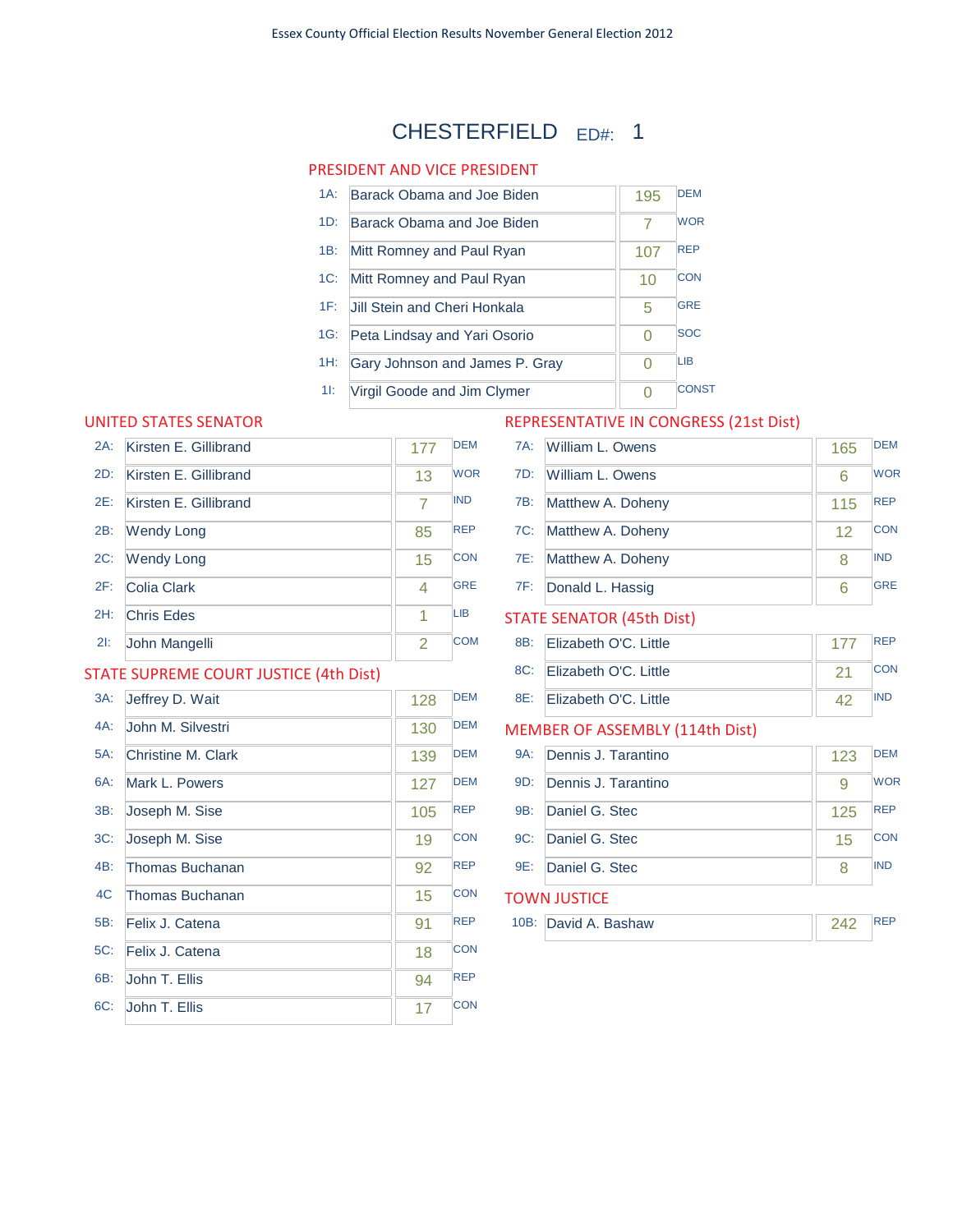# CHESTERFIELD ED#: 2

#### PRESIDENT AND VICE PRESIDENT

| $1A$ :         | Barack Obama and Joe Biden     | 315 | <b>DEM</b>   |
|----------------|--------------------------------|-----|--------------|
| 1D:            | Barack Obama and Joe Biden     | 16  | <b>WOR</b>   |
| 1B:            | Mitt Romney and Paul Ryan      | 229 | <b>REP</b>   |
| 1C:            | Mitt Romney and Paul Ryan      | 27  | <b>CON</b>   |
| $1F$ :         | Jill Stein and Cheri Honkala   | 4   | <b>GRE</b>   |
| 1G:            | Peta Lindsay and Yari Osorio   | ⋂   | <b>SOC</b>   |
| 1H:            | Gary Johnson and James P. Gray | 6   | <b>LIB</b>   |
| 1 <sub>1</sub> | Virgil Goode and Jim Clymer    | Ω   | <b>CONST</b> |

#### UNITED STATES SENATOR

| 2A <sup>2</sup> | Kirsten E. Gillibrand | 291            | <b>DEM</b> |
|-----------------|-----------------------|----------------|------------|
| 2D:             | Kirsten E. Gillibrand | 28             | <b>WOR</b> |
| 2E:             | Kirsten E. Gillibrand | 8              | <b>IND</b> |
| 2B:             | <b>Wendy Long</b>     | 182            | <b>REP</b> |
| 2C:             | Wendy Long            | 31             | <b>CON</b> |
| 2F:             | Colia Clark           | 4              | <b>GRE</b> |
| 2H:             | <b>Chris Edes</b>     | 3              | LIB        |
| $2$ :           | John Mangelli         | $\overline{2}$ | <b>COM</b> |

#### STATE SUPREME COURT JUSTICE (4th Dist)

| $3A$ : | Jeffrey D. Wait        | 214 | <b>DEM</b> |
|--------|------------------------|-----|------------|
| 4A:    | John M. Silvestri      | 194 | <b>DEM</b> |
| 5A:    | Christine M. Clark     | 230 | <b>DEM</b> |
| 6A:    | Mark L. Powers         | 209 | <b>DEM</b> |
| 3B:    | Joseph M. Sise         | 219 | <b>REP</b> |
| 3C:    | Joseph M. Sise         | 48  | <b>CON</b> |
| 4B:    | <b>Thomas Buchanan</b> | 224 | <b>REP</b> |
| 4C     | Thomas Buchanan        | 53  | <b>CON</b> |
| 5B:    | Felix J. Catena        | 189 | <b>REP</b> |
| 5C:    | Felix J. Catena        | 44  | <b>CON</b> |
| 6B:    | John T. Ellis          | 200 | <b>REP</b> |
| $6C$ : | John T. Ellis          | 45  | <b>CON</b> |

#### REPRESENTATIVE IN CONGRESS (21st Dist)

| 7A: | William L. Owens  | 285 | <b>DEM</b> |
|-----|-------------------|-----|------------|
| 7D: | William L. Owens  | 23  | <b>WOR</b> |
| 7B: | Matthew A. Doheny | 213 | <b>REP</b> |
| 7C: | Matthew A. Doheny | 36  | <b>CON</b> |
| 7E: | Matthew A. Doheny | 8   | <b>IND</b> |
| 7F: | Donald L. Hassig  | 12  | <b>GRE</b> |

#### STATE SENATOR (45th Dist)

| 8B: Elizabeth O'C. Little | 350 | <b>REP</b> |
|---------------------------|-----|------------|
| 8C: Elizabeth O'C. Little | 43  | <b>CON</b> |
| 8E: Elizabeth O'C. Little | 43  | IND        |

#### MEMBER OF ASSEMBLY (114th Dist)

| 9A: | Dennis J. Tarantino | 220 | <b>DEM</b> |
|-----|---------------------|-----|------------|
| 9D: | Dennis J. Tarantino | 21  | <b>WOR</b> |
| 9B: | Daniel G. Stec      | 226 | <b>REP</b> |
| 9C: | Daniel G. Stec      | 35  | <b>CON</b> |
| 9E: | Daniel G. Stec      | 14  | <b>IND</b> |
|     |                     |     |            |

|  | 10B: David A. Bashaw | $425$ REP |  |
|--|----------------------|-----------|--|
|--|----------------------|-----------|--|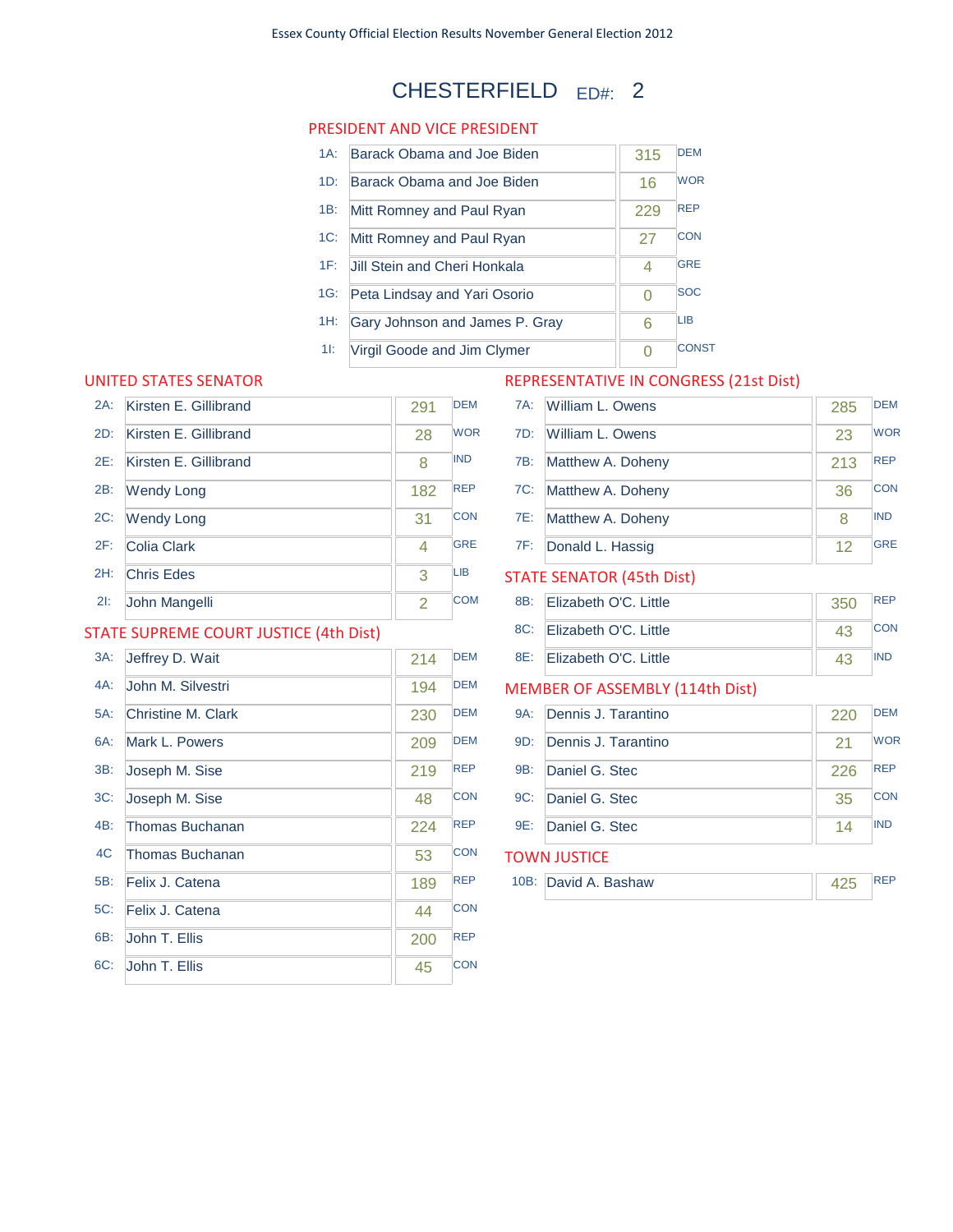# CHESTERFIELD ED#: 4

#### PRESIDENT AND VICE PRESIDENT

| $1A$ :         | Barack Obama and Joe Biden     | 89 | <b>DEM</b>   |
|----------------|--------------------------------|----|--------------|
| 1D:            | Barack Obama and Joe Biden     | 2  | <b>WOR</b>   |
| 1B:            | Mitt Romney and Paul Ryan      | 44 | <b>REP</b>   |
| 1C:            | Mitt Romney and Paul Ryan      | 7  | <b>CON</b>   |
| $1F$ :         | Jill Stein and Cheri Honkala   | 0  | <b>GRE</b>   |
| $1G$ :         | Peta Lindsay and Yari Osorio   | ⋂  | <b>SOC</b>   |
| 1H:            | Gary Johnson and James P. Gray |    | <b>LIB</b>   |
| 1 <sub>1</sub> | Virgil Goode and Jim Clymer    | Ω  | <b>CONST</b> |

#### UNITED STATES SENATOR

| 2A    | Kirsten E. Gillibrand | 81             | <b>DEM</b> |
|-------|-----------------------|----------------|------------|
| 2D:   | Kirsten E. Gillibrand | 3              | <b>WOR</b> |
| 2E:   | Kirsten E. Gillibrand | 3              | <b>IND</b> |
| 2B:   | <b>Wendy Long</b>     | 35             | <b>REP</b> |
| 2C:   | Wendy Long            | 11             | <b>CON</b> |
| 2F:   | Colia Clark           | 0              | <b>GRF</b> |
| 2H:   | <b>Chris Edes</b>     | $\overline{2}$ | <b>LIB</b> |
| $2$ : | John Mangelli         | 1              | <b>COM</b> |

#### STATE SUPREME COURT JUSTICE (4th Dist)

| $3A$ : | Jeffrey D. Wait        | 69 | <b>DEM</b> |
|--------|------------------------|----|------------|
| $4A$ : | John M. Silvestri      | 65 | <b>DEM</b> |
| $5A$ : | Christine M. Clark     | 68 | <b>DEM</b> |
| 6A:    | Mark L. Powers         | 67 | <b>DEM</b> |
| 3B:    | Joseph M. Sise         | 37 | <b>REP</b> |
| 3C:    | Joseph M. Sise         | 9  | <b>CON</b> |
| 4B:    | <b>Thomas Buchanan</b> | 40 | <b>RFP</b> |
| 4C     | Thomas Buchanan        | 9  | <b>CON</b> |
| 5B:    | Felix J. Catena        | 33 | <b>REP</b> |
| $5C$ : | Felix J. Catena        | 8  | <b>CON</b> |
| 6B:    | John T. Ellis          | 39 | <b>REP</b> |
| $6C$ : | John T. Ellis          | 9  | <b>CON</b> |

#### REPRESENTATIVE IN CONGRESS (21st Dist)

| 7A: | William L. Owens  | 76            | <b>DEM</b> |
|-----|-------------------|---------------|------------|
| 7D: | William L. Owens  |               | <b>WOR</b> |
| 7B: | Matthew A. Doheny | 47            | <b>REP</b> |
| 7C: | Matthew A. Doheny | 9             | <b>CON</b> |
| 7E: | Matthew A. Doheny | $\mathcal{P}$ | <b>IND</b> |
| 7F: | Donald L. Hassig  |               | <b>GRF</b> |

#### STATE SENATOR (45th Dist)

| 8B: Elizabeth O'C. Little | 72 | <b>REP</b> |
|---------------------------|----|------------|
| 8C: Elizabeth O'C. Little | 16 | <b>CON</b> |
| 8E: Elizabeth O'C. Little |    | IND        |

#### MEMBER OF ASSEMBLY (114th Dist)

|     | 9A: Dennis J. Tarantino | 65 | <b>DFM</b> |
|-----|-------------------------|----|------------|
| 9D: | Dennis J. Tarantino     | 3  | <b>WOR</b> |
| 9B: | Daniel G. Stec          | 39 | <b>RFP</b> |
| 9C: | Daniel G. Stec          | 11 | <b>CON</b> |
| 9E: | Daniel G. Stec          |    | <b>IND</b> |
|     | - -                     |    |            |

|  | 10B: David A. Bashaw | $\parallel$ 115 REP |  |
|--|----------------------|---------------------|--|
|--|----------------------|---------------------|--|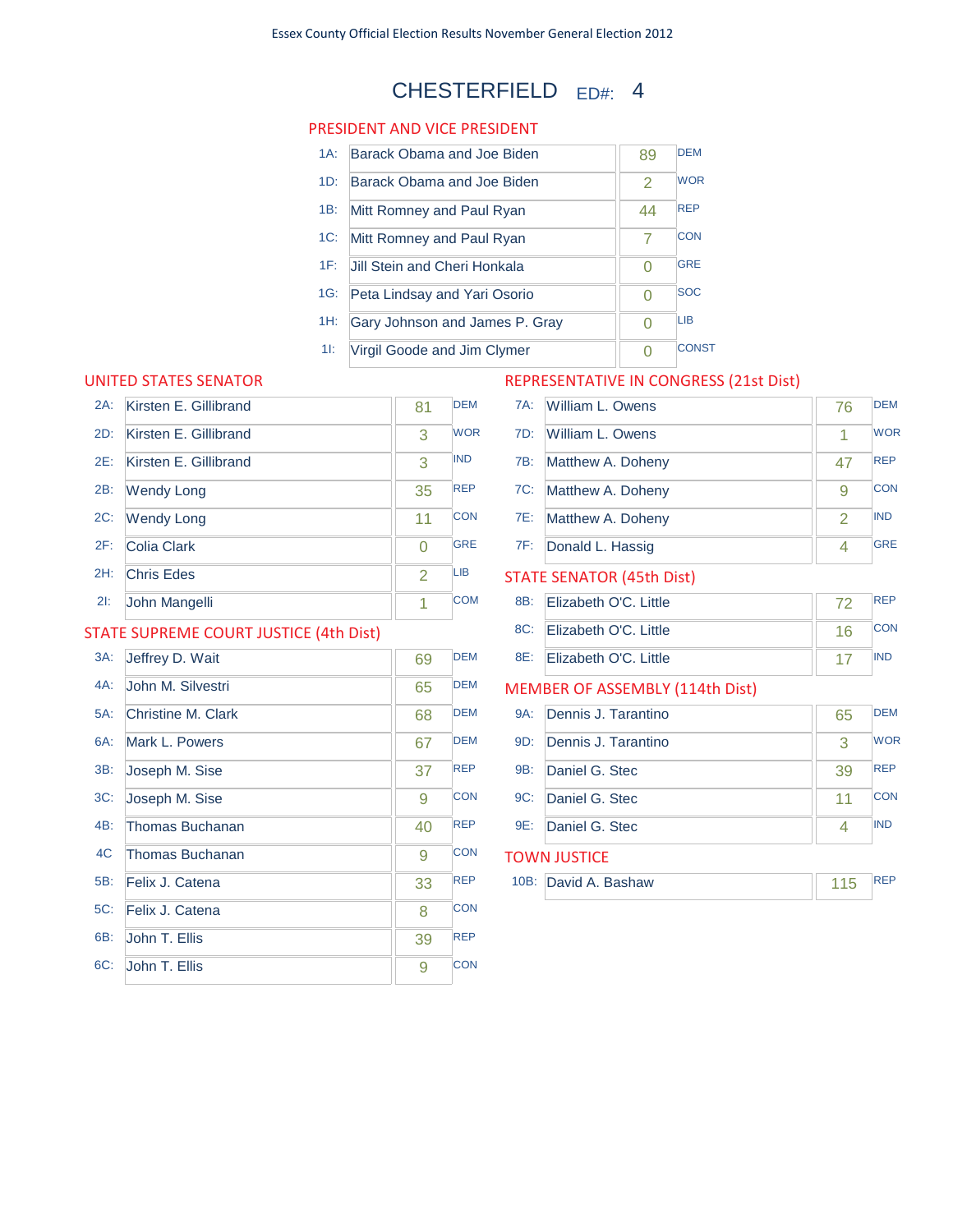## CROWN POINT

Assy Dist 114th - Cong Dist 21st

#### PRESIDENT AND VICE PRESIDENT

| Barack Obama and Joe Biden     | 440 | 55.0% |
|--------------------------------|-----|-------|
| Mitt Romney and Paul Ryan      | 353 | 44.1% |
| Jill Stein and Cheri Honkala   |     | 0.1%  |
| Peta Lindsay and Yari Osorio   |     | 0.0%  |
| Gary Johnson and James P. Gray | 4   | 0.5%  |
| Virgil Goode and Jim Clymer    | 2   | 0.3%  |

#### UNITED STATES SENATOR

| Kirsten E. Gillibrand | 412 | 57.3%      |
|-----------------------|-----|------------|
| <b>Wendy Long</b>     | 296 | 41.2%      |
| Colia Clark           | 2   | 0.3%       |
| <b>Chris Edes</b>     |     | 0.1%<br>Ċ. |
| John Mangelli         | 8   | 1.1%       |

#### REPRESENTATIVE IN CONGRESS (21st Dist)

| William L. Owens                       | 366 | 49.3%  |
|----------------------------------------|-----|--------|
| Matthew A. Doheny                      | 366 | 49.3%  |
| Donald L. Hassig                       | 10  | 1.3%   |
| <b>STATE SENATOR (45th Dist)</b>       |     |        |
| Elizabeth O'C. Little                  | 608 | 100.0% |
| <b>MEMBER OF ASSEMBLY (114th Dist)</b> |     |        |

#### STATE SUPREME COURT JUSTICE (4th Dist)

| Jeffrey D. Wait        | 253 | 10.1% |
|------------------------|-----|-------|
| John M. Silvestri      | 324 | 13.0% |
| Christine M. Clark     | 309 | 12.4% |
| Mark L. Powers         | 262 | 10.5% |
| Joseph M. Sise         | 358 | 14.4% |
| <b>Thomas Buchanan</b> | 336 | 13.5% |
| Felix J. Catena        | 316 | 12.7% |
| John T. Ellis          | 335 | 13.4% |
|                        |     |       |

| Dennis J. Tarantino | 40.7% |
|---------------------|-------|
| Daniel G. Stec      | 59.3% |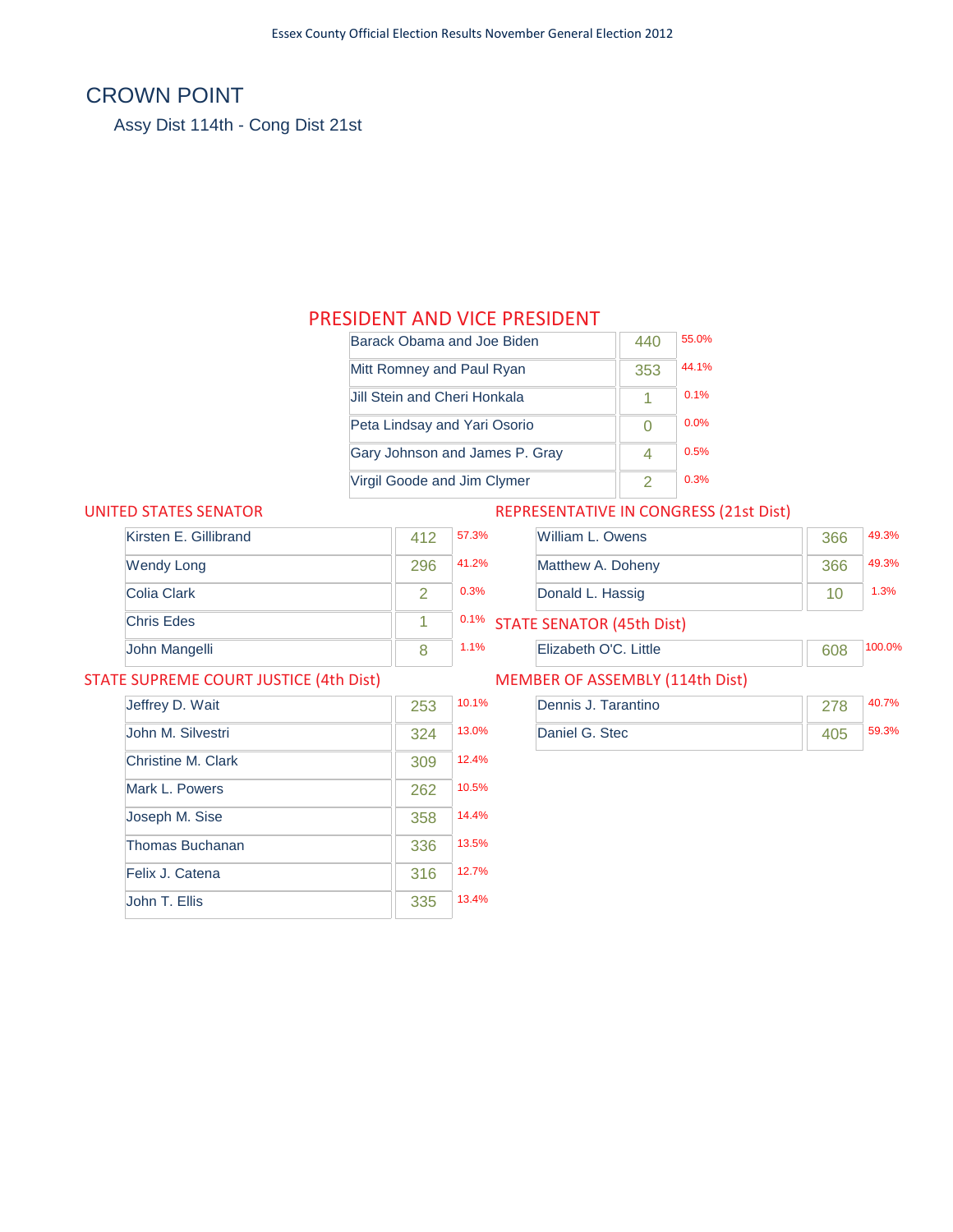# CROWN POINT ED#: 1

#### PRESIDENT AND VICE PRESIDENT

| 1A <sup>2</sup> | Barack Obama and Joe Biden     | 165 | <b>DFM</b>   |
|-----------------|--------------------------------|-----|--------------|
| 1D:             | Barack Obama and Joe Biden     | 5   | <b>WOR</b>   |
| 1B:             | Mitt Romney and Paul Ryan      | 130 | <b>RFP</b>   |
| 1C:             | Mitt Romney and Paul Ryan      | 4   | <b>CON</b>   |
| $1F$ :          | Jill Stein and Cheri Honkala   | 0   | GRF          |
| 1G:             | Peta Lindsay and Yari Osorio   | 0   | <b>SOC</b>   |
| 1H:             | Gary Johnson and James P. Gray | 1   | <b>LIB</b>   |
| 11:             | Virgil Goode and Jim Clymer    | ∩   | <b>CONST</b> |

#### UNITED STATES SENATOR

| $2A$ : | Kirsten E. Gillibrand | 143            | <b>DEM</b> |
|--------|-----------------------|----------------|------------|
| 2D:    | Kirsten E. Gillibrand | 12             | <b>WOR</b> |
| 2E:    | Kirsten E. Gillibrand | $\overline{2}$ | <b>IND</b> |
| 2B:    | <b>Wendy Long</b>     | 113            | <b>REP</b> |
| 2C:    | <b>Wendy Long</b>     | 7              | <b>CON</b> |
| 2F:    | Colia Clark           | Λ              | <b>GRE</b> |
| 2H:    | <b>Chris Edes</b>     | 1              | LIB        |
| $2$ :  | John Mangelli         | $\overline{2}$ | <b>COM</b> |
|        |                       |                |            |

#### STATE SUPREME COURT JUSTICE (4th Dist)

| $3A$ : | Jeffrey D. Wait        | 88  | <b>DEM</b> |
|--------|------------------------|-----|------------|
| 4A:    | John M. Silvestri      | 117 | <b>DEM</b> |
| 5A:    | Christine M. Clark     | 114 | <b>DEM</b> |
| 6A:    | Mark L. Powers         | 93  | <b>DEM</b> |
| 3B:    | Joseph M. Sise         | 126 | <b>REP</b> |
| 3C:    | Joseph M. Sise         | 12  | <b>CON</b> |
| 4B:    | <b>Thomas Buchanan</b> | 116 | <b>REP</b> |
| 4C     | Thomas Buchanan        | 13  | <b>CON</b> |
| 5B:    | Felix J. Catena        | 111 | <b>REP</b> |
| $5C$ : | Felix J. Catena        | 11  | <b>CON</b> |
| 6B:    | John T. Ellis          | 115 | <b>REP</b> |
| 6C:    | John T. Ellis          | 14  | <b>CON</b> |

## REPRESENTATIVE IN CONGRESS (21st Dist)

|     | 7A: William L. Owens | 122 | <b>DEM</b> |
|-----|----------------------|-----|------------|
| 7D: | William L. Owens     | 10  | <b>WOR</b> |
| 7B: | Matthew A. Doheny    | 128 | <b>REP</b> |
| 7C: | Matthew A. Doheny    | 10  | <b>CON</b> |
| 7E: | Matthew A. Doheny    | 3   | <b>IND</b> |
| 7F: | Donald L. Hassig     |     | <b>GRE</b> |
|     |                      |     |            |

#### STATE SENATOR (45th Dist)

| 8B: Elizabeth O'C. Little | 197 | <b>REP</b> |
|---------------------------|-----|------------|
| 8C: Elizabeth O'C. Little |     | <b>CON</b> |
| 8E: Elizabeth O'C. Little |     | <b>IND</b> |

| 9A: | Dennis J. Tarantino | 84  | <b>DEM</b> |
|-----|---------------------|-----|------------|
| 9D: | Dennis J. Tarantino | 6   | <b>WOR</b> |
| 9B: | Daniel G. Stec      | 143 | <b>REP</b> |
|     | 9C: Daniel G. Stec  | 11  | <b>CON</b> |
| 9E: | Daniel G. Stec      | q   | <b>IND</b> |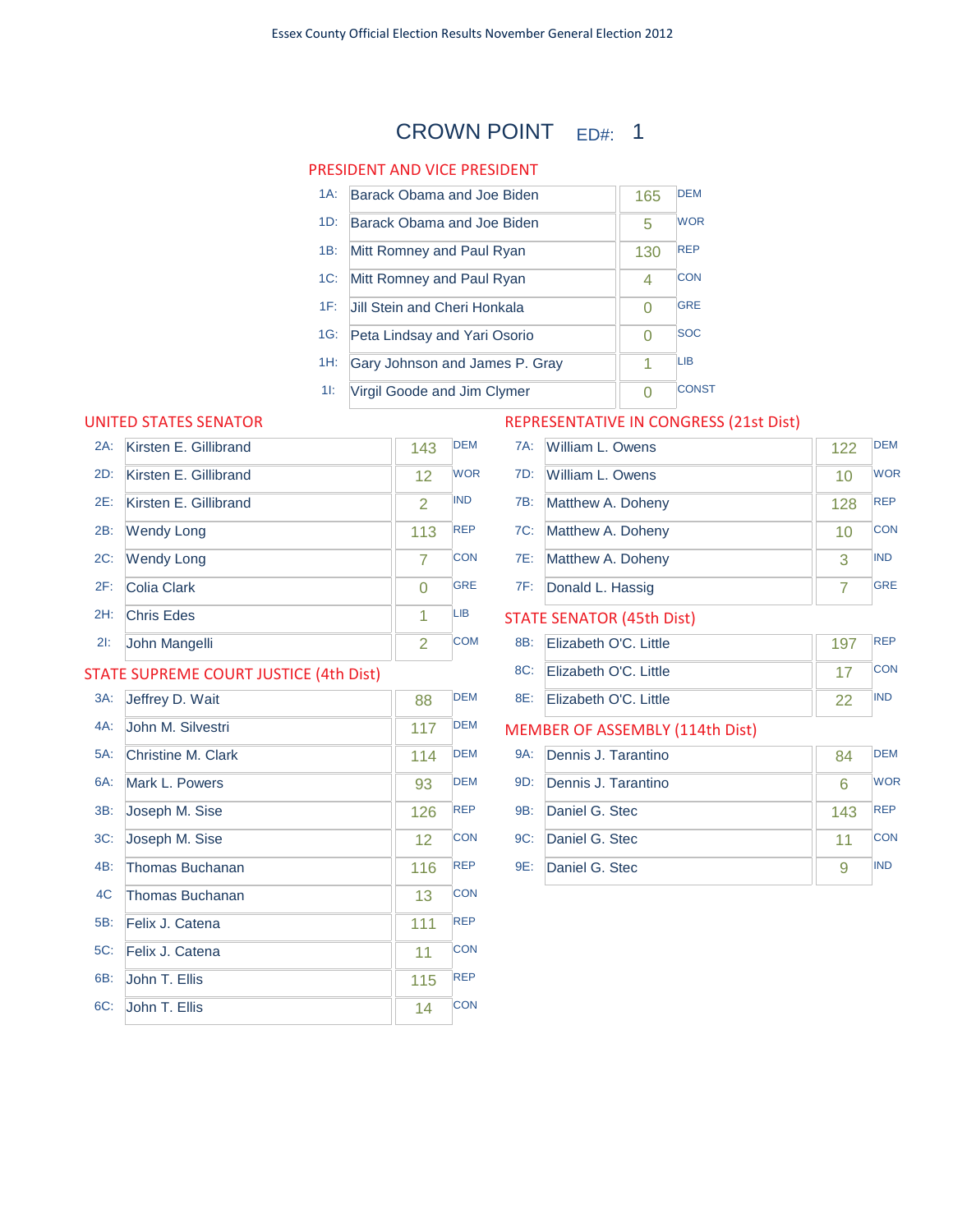## CROWN POINT ED#: 2

#### PRESIDENT AND VICE PRESIDENT

| $1A$ :         | Barack Obama and Joe Biden     | 92 | <b>DEM</b>   |
|----------------|--------------------------------|----|--------------|
| $1D$ :         | Barack Obama and Joe Biden     | 1  | <b>WOR</b>   |
| 1B:            | Mitt Romney and Paul Ryan      | 77 | <b>REP</b>   |
| 1C:            | Mitt Romney and Paul Ryan      | 4  | <b>CON</b>   |
| $1F$ :         | Jill Stein and Cheri Honkala   | 0  | <b>GRE</b>   |
| $1G$ :         | Peta Lindsay and Yari Osorio   | ∩  | <b>SOC</b>   |
| 1H:            | Gary Johnson and James P. Gray |    | <b>LIB</b>   |
| 1 <sub>1</sub> | Virgil Goode and Jim Clymer    |    | <b>CONST</b> |

#### UNITED STATES SENATOR

| $2A$ : | Kirsten E. Gillibrand | 78 | <b>DEM</b> |
|--------|-----------------------|----|------------|
| 2D:    | Kirsten E. Gillibrand | 3  | <b>WOR</b> |
| 2E:    | Kirsten E. Gillibrand | 3  | <b>IND</b> |
| 2B:    | <b>Wendy Long</b>     | 60 | <b>REP</b> |
| 2C:    | <b>Wendy Long</b>     | 4  | <b>CON</b> |
| 2F:    | Colia Clark           | 0  | <b>GRE</b> |
| 2H:    | <b>Chris Edes</b>     | 0  | I IB       |
| 2!     | John Mangelli         | 3  | <b>COM</b> |

#### STATE SUPREME COURT JUSTICE (4th Dist)

| 3A:    | Jeffrey D. Wait        | 60 | <b>DEM</b> |
|--------|------------------------|----|------------|
| 4A:    | John M. Silvestri      | 81 | <b>DEM</b> |
| $5A$ : | Christine M. Clark     | 71 | <b>DEM</b> |
| 6A:    | Mark L. Powers         | 58 | <b>DEM</b> |
| 3B:    | Joseph M. Sise         | 71 | <b>REP</b> |
| 3C:    | Joseph M. Sise         | 4  | <b>CON</b> |
| 4B:    | <b>Thomas Buchanan</b> | 66 | <b>REP</b> |
| 4C     | Thomas Buchanan        | 5  | <b>CON</b> |
| 5B:    | Felix J. Catena        | 65 | <b>REP</b> |
| $5C$ : | Felix J. Catena        | 3  | <b>CON</b> |
| 6B:    | John T. Ellis          | 66 | <b>REP</b> |
| $6C$ : | John T. Ellis          | 4  | <b>CON</b> |

#### REPRESENTATIVE IN CONGRESS (21st Dist)

| 7A: | William L. Owens  | 82 | <b>DEM</b> |
|-----|-------------------|----|------------|
| 7D: | William L. Owens  | 3  | <b>WOR</b> |
| 7B: | Matthew A. Doheny | 73 | <b>REP</b> |
| 7C: | Matthew A. Doheny | 5  | <b>CON</b> |
| 7E: | Matthew A. Doheny | 1  | <b>IND</b> |
| 7F: | Donald L. Hassig  | Ω  | <b>GRE</b> |

#### STATE SENATOR (45th Dist)

| 8B: Elizabeth O'C. Little | 105 | <b>REP</b> |
|---------------------------|-----|------------|
| 8C: Elizabeth O'C. Little |     | <b>CON</b> |
| 8E: Elizabeth O'C. Little | 15  | IND        |

| 9A: | Dennis J. Tarantino | 64 | <b>DEM</b> |
|-----|---------------------|----|------------|
| 9D: | Dennis J. Tarantino |    | <b>WOR</b> |
| 9B: | Daniel G. Stec      | 83 | <b>RFP</b> |
| 9C: | Daniel G. Stec      |    | <b>CON</b> |
| 9E: | Daniel G. Stec      |    | <b>IND</b> |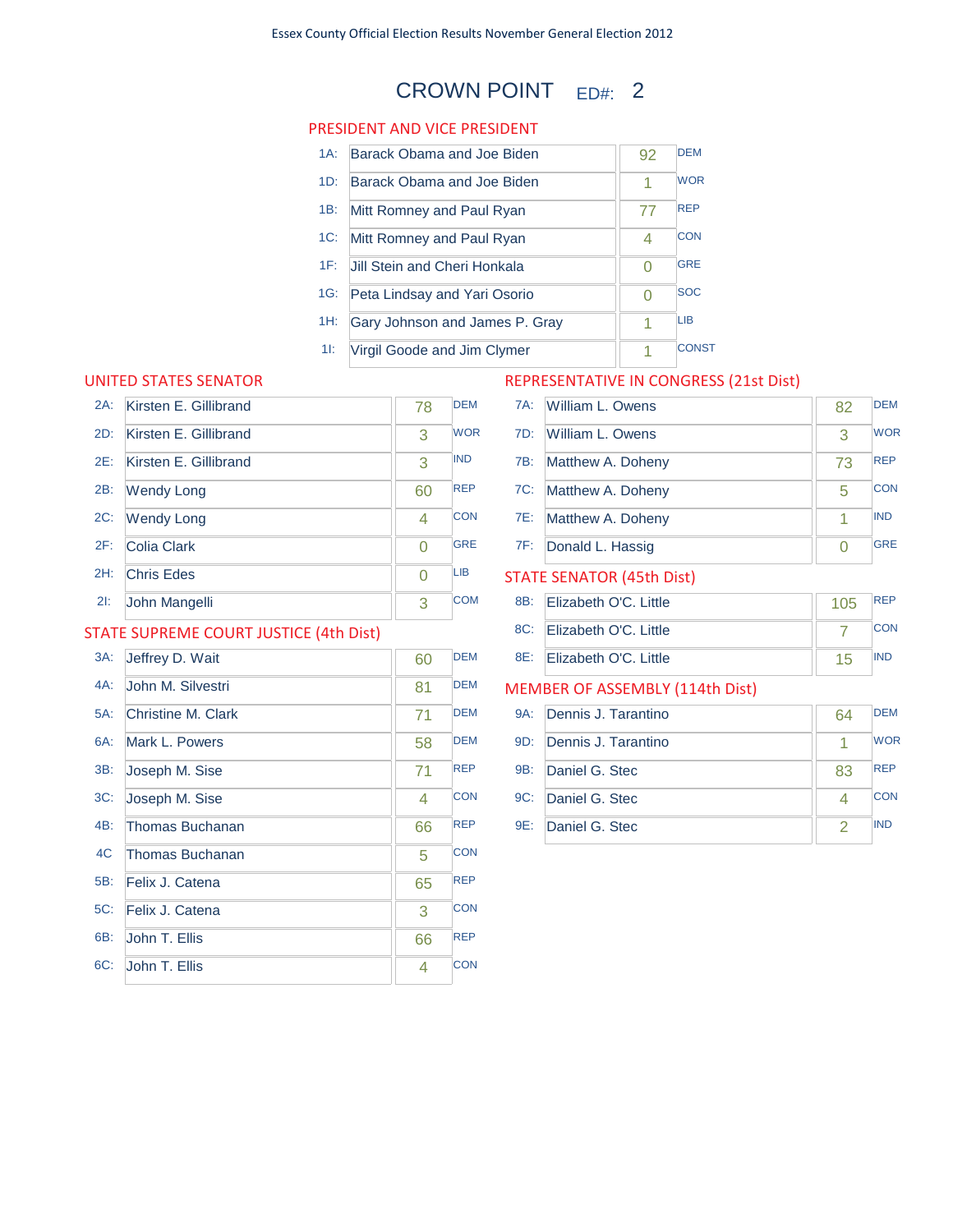## CROWN POINT ED#: 3

#### PRESIDENT AND VICE PRESIDENT

| $1A$ :         | Barack Obama and Joe Biden     | 166            | <b>DEM</b>   |
|----------------|--------------------------------|----------------|--------------|
| 1D:            | Barack Obama and Joe Biden     | 11             | <b>WOR</b>   |
| 1B:            | Mitt Romney and Paul Ryan      | 128            | <b>REP</b>   |
| 1C:            | Mitt Romney and Paul Ryan      | 10             | <b>CON</b>   |
| $1F$ :         | Jill Stein and Cheri Honkala   | 1              | <b>GRE</b>   |
| $1G$ :         | Peta Lindsay and Yari Osorio   | 0              | <b>SOC</b>   |
| 1H:            | Gary Johnson and James P. Gray | $\overline{2}$ | <b>LIB</b>   |
| 1 <sub>1</sub> | Virgil Goode and Jim Clymer    | 1              | <b>CONST</b> |

#### UNITED STATES SENATOR

| $2A$ : | Kirsten E. Gillibrand | 149            | <b>DEM</b> |
|--------|-----------------------|----------------|------------|
| 2D:    | Kirsten E. Gillibrand | 15             | <b>WOR</b> |
| 2E:    | Kirsten E. Gillibrand | $\overline{7}$ | <b>IND</b> |
| 2B:    | <b>Wendy Long</b>     | 104            | <b>RFP</b> |
| 2C:    | <b>Wendy Long</b>     | 8              | <b>CON</b> |
| 2F:    | Colia Clark           | $\overline{2}$ | <b>GRE</b> |
| 2H:    | Chris Edes            | 0              | LIB        |
| 2!     | John Mangelli         | 3              | <b>COM</b> |

#### STATE SUPREME COURT JUSTICE (4th Dist)

| $3A$ : | Jeffrey D. Wait        | 105 | <b>DEM</b> |
|--------|------------------------|-----|------------|
| 4A:    | John M. Silvestri      | 126 | <b>DEM</b> |
| $5A$ : | Christine M. Clark     | 124 | <b>DEM</b> |
| 6A:    | Mark L. Powers         | 111 | <b>DEM</b> |
| 3B:    | Joseph M. Sise         | 126 | <b>REP</b> |
| 3C:    | Joseph M. Sise         | 19  | <b>CON</b> |
| 4B:    | <b>Thomas Buchanan</b> | 116 | <b>REP</b> |
| 4C     | Thomas Buchanan        | 20  | <b>CON</b> |
| 5B:    | Felix J. Catena        | 113 | <b>REP</b> |
| $5C$ : | Felix J. Catena        | 13  | <b>CON</b> |
| 6B:    | John T. Ellis          | 122 | <b>REP</b> |
| $6C$ : | John T. Ellis          | 14  | <b>CON</b> |

#### REPRESENTATIVE IN CONGRESS (21st Dist)

| 7A: | William L. Owens  | 140 | <b>DEM</b> |
|-----|-------------------|-----|------------|
| 7D: | William L. Owens  | 9   | <b>WOR</b> |
| 7B: | Matthew A. Doheny | 124 | <b>REP</b> |
| 7C: | Matthew A. Doheny | 16  | <b>CON</b> |
| 7E: | Matthew A. Doheny | 6   | <b>IND</b> |
| 7F: | Donald L. Hassig  | 3   | <b>GRE</b> |

#### STATE SENATOR (45th Dist)

| 8B: Elizabeth O'C. Little | 190 | <b>REP</b> |
|---------------------------|-----|------------|
| 8C: Elizabeth O'C. Little | 24  | <b>CON</b> |
| 8E: Elizabeth O'C. Little |     | <b>IND</b> |

| 9A: | Dennis J. Tarantino | 111 | <b>DEM</b> |
|-----|---------------------|-----|------------|
| 9D: | Dennis J. Tarantino | 12  | <b>WOR</b> |
| 9B: | Daniel G. Stec      | 133 | <b>REP</b> |
| 9C: | Daniel G. Stec      | 15  | <b>CON</b> |
| 9E: | Daniel G. Stec      | 5   | <b>IND</b> |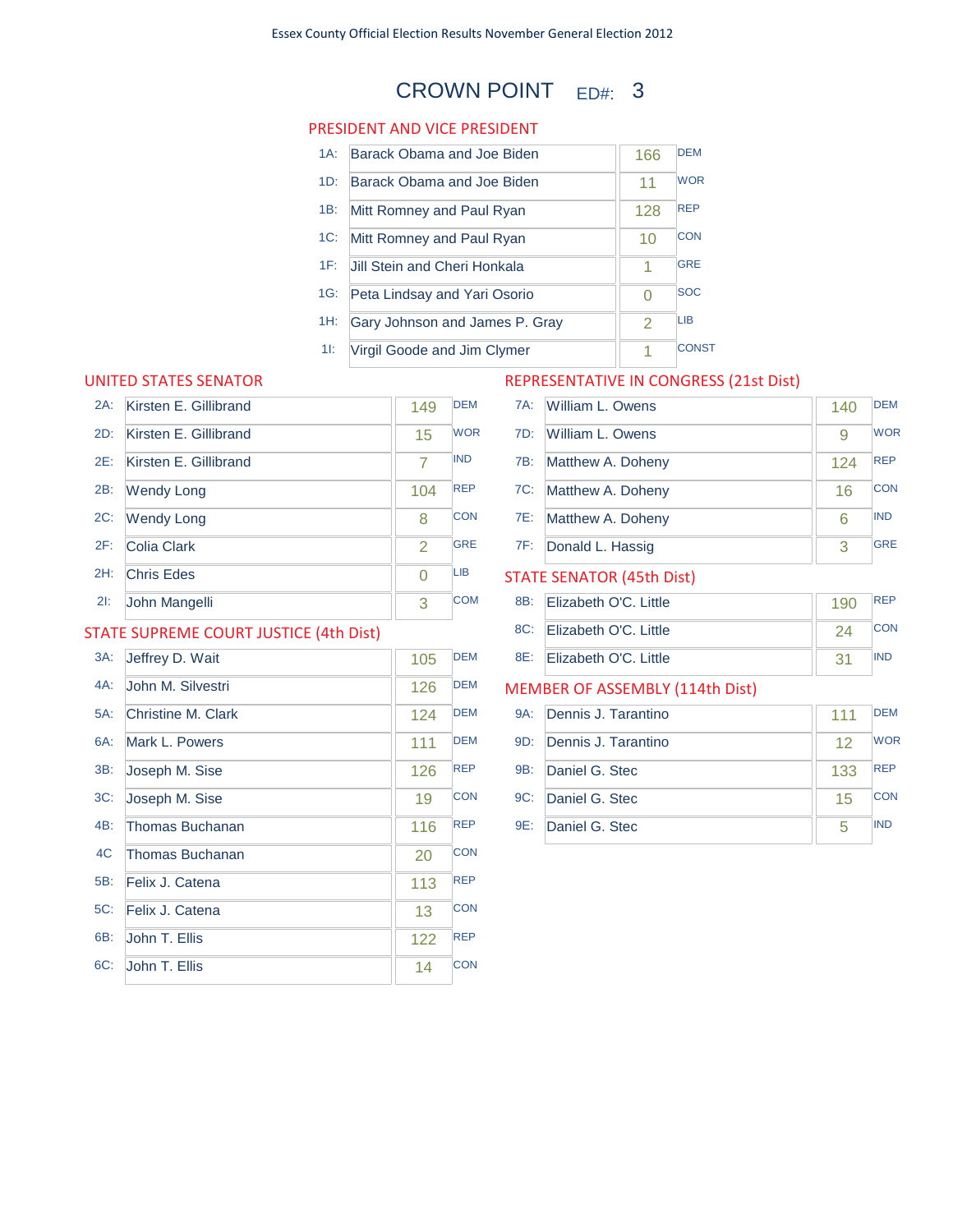## ELIZABETHTOWN

Assy Dist 114th - Cong Dist 21st

#### PRESIDENT AND VICE PRESIDENT

| Barack Obama and Joe Biden     | 342 | 59.6% |
|--------------------------------|-----|-------|
| Mitt Romney and Paul Ryan      | 226 | 39.4% |
| Jill Stein and Cheri Honkala   | 3   | 0.5%  |
| Peta Lindsay and Yari Osorio   | O   | 0.0%  |
| Gary Johnson and James P. Gray | 2   | 0.3%  |
| Virgil Goode and Jim Clymer    |     | 0.2%  |

#### UNITED STATES SENATOR

| Kirsten E. Gillibrand | 319 | 60.5% |
|-----------------------|-----|-------|
| <b>Wendy Long</b>     | 199 | 37.8% |
| Colia Clark           |     | 0.8%  |
| <b>Chris Edes</b>     |     | 0.8%  |
| John Mangelli         |     | 0.2%  |

#### REPRESENTATIVE IN CONGRESS (21st Dist)

| $\frac{9}{6}$ | William L. Owens                 | 275 | 51.2%  |
|---------------|----------------------------------|-----|--------|
| 1%            | Matthew A. Doheny                | 257 | 47.9%  |
| ℅             | Donald L. Hassig                 | 5   | 0.9%   |
| ℅             | <b>STATE SENATOR (45th Dist)</b> |     |        |
| ℅             | Elizabeth O'C. Little            | 414 | 100.0% |
|               | MEMBER OF ASSEMBLY (114th Dist)  |     |        |

#### STATE SUPREME COURT JUSTICE (4th Dist)

| Jeffrey D. Wait           | 211 | 12.2% |
|---------------------------|-----|-------|
| John M. Silvestri         | 235 | 13.6% |
| <b>Christine M. Clark</b> | 235 | 13.6% |
| Mark L. Powers            | 211 | 12.2% |
| Joseph M. Sise            | 223 | 12.9% |
| Thomas Buchanan           | 210 | 12.1% |
| Felix J. Catena           | 196 | 11.3% |
| John T. Ellis             | 210 | 12.1% |

| Dennis J. Tarantino                     | 233 | 47.0% |
|-----------------------------------------|-----|-------|
| Daniel G. Stec                          | 263 | 53.0% |
| <b>TOWN COUNCILMAN (Unexpired Term)</b> |     |       |

| Evelyn A. Hatch   | 53.8% |
|-------------------|-------|
| Michael J. McGinn | 46.2% |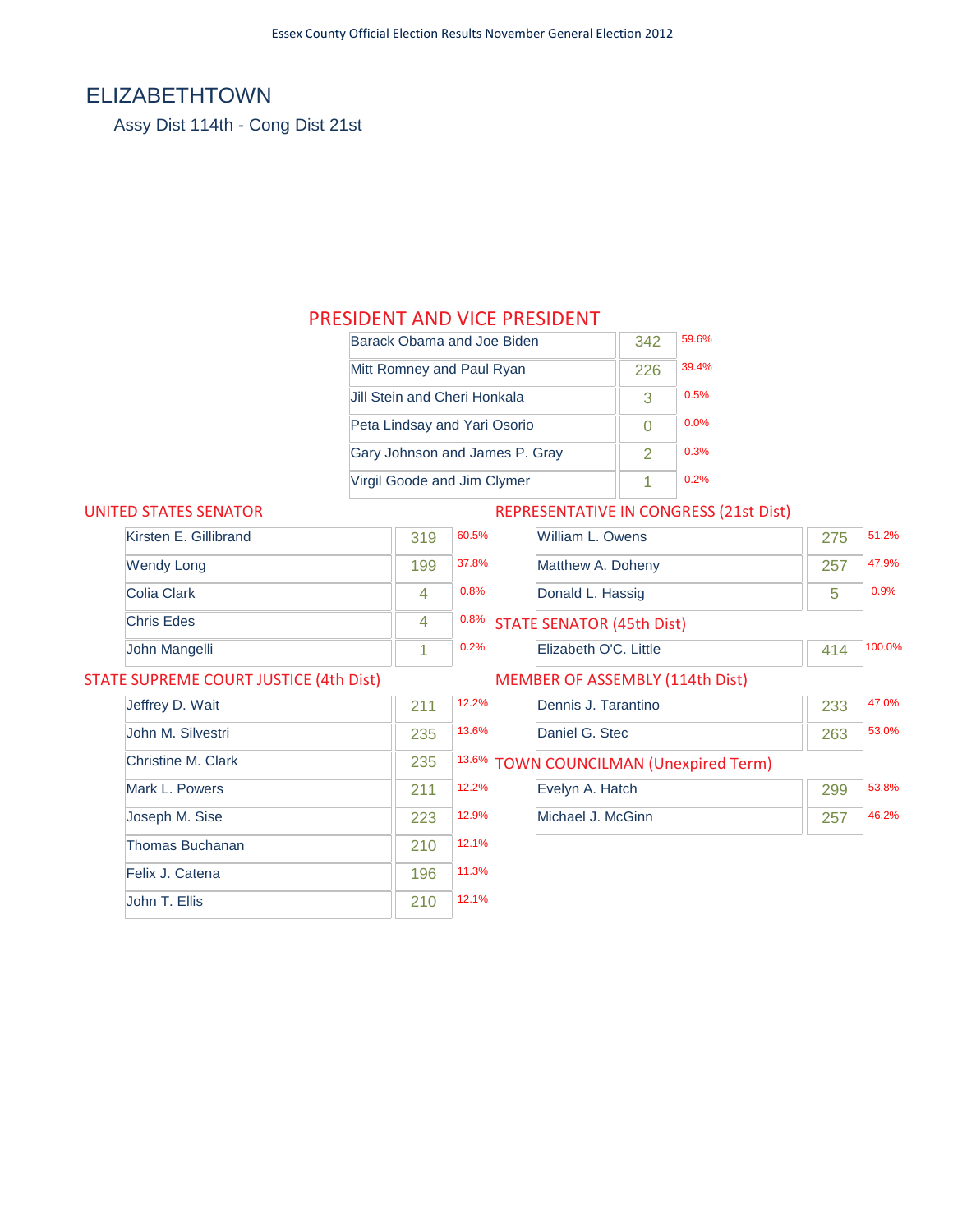## ELIZABETHTOWN ED#: 0

#### PRESIDENT AND VICE PRESIDENT

| 1A <sup>2</sup> | Barack Obama and Joe Biden     | 330            | <b>DFM</b>   |
|-----------------|--------------------------------|----------------|--------------|
| 1D:             | Barack Obama and Joe Biden     | 12             | <b>WOR</b>   |
| 1B:             | Mitt Romney and Paul Ryan      | 211            | <b>REP</b>   |
|                 | 1C: Mitt Romney and Paul Ryan  | 15             | <b>CON</b>   |
| $1F$ :          | Jill Stein and Cheri Honkala   | 3              | <b>GRE</b>   |
| 1G:             | Peta Lindsay and Yari Osorio   | O              | <b>SOC</b>   |
| 1H:             | Gary Johnson and James P. Gray | $\overline{2}$ | <b>LIB</b>   |
| $1$ :           | Virgil Goode and Jim Clymer    | 1              | <b>CONST</b> |

#### UNITED STATES SENATOR

| 2A <sub>1</sub> | Kirsten E. Gillibrand | 293 | <b>DEM</b> |
|-----------------|-----------------------|-----|------------|
| 2D:             | Kirsten E. Gillibrand | 14  | <b>WOR</b> |
| 2E:             | Kirsten E. Gillibrand | 12  | <b>IND</b> |
| 2B:             | <b>Wendy Long</b>     | 181 | <b>REP</b> |
| 2C:             | <b>Wendy Long</b>     | 18  | <b>CON</b> |
| 2F:             | Colia Clark           | 4   | <b>GRE</b> |
| 2H:             | <b>Chris Edes</b>     | 4   | <b>LIB</b> |
| 2!              | John Mangelli         | 1   | <b>COM</b> |

#### STATE SUPREME COURT JUSTICE (4th Dist)

| $3A$ : | Jeffrey D. Wait        | 211 | <b>DEM</b> |
|--------|------------------------|-----|------------|
| 4A:    | John M. Silvestri      | 235 | <b>DEM</b> |
| $5A$ : | Christine M. Clark     | 235 | <b>DEM</b> |
| 6A:    | Mark L. Powers         | 211 | <b>DEM</b> |
| 3B:    | Joseph M. Sise         | 200 | <b>REP</b> |
| 3C:    | Joseph M. Sise         | 23  | <b>CON</b> |
| 4B:    | <b>Thomas Buchanan</b> | 191 | <b>REP</b> |
| 4C     | <b>Thomas Buchanan</b> | 19  | <b>CON</b> |
| 5B:    | Felix J. Catena        | 178 | <b>REP</b> |
| 5C:    | Felix J. Catena        | 18  | <b>CON</b> |
| 6B:    | John T. Ellis          | 189 | <b>REP</b> |
| $6C$ : | John T. Fllis          | 21  | <b>CON</b> |

#### REPRESENTATIVE IN CONGRESS (21st Dist)

| 7A: | William L. Owens      | 262 | <b>DEM</b> |
|-----|-----------------------|-----|------------|
| 7D: | William L. Owens      | 13  | <b>WOR</b> |
| 7B: | Matthew A. Doheny     | 228 | <b>REP</b> |
|     | 7C: Matthew A. Doheny | 22  | <b>CON</b> |
| 7E: | Matthew A. Doheny     |     | <b>IND</b> |
| 7F: | Donald L. Hassig      | 5   | <b>GRE</b> |
|     |                       |     |            |

#### STATE SENATOR (45th Dist)

| 8B: Elizabeth O'C. Little | 335 | <b>REP</b> |
|---------------------------|-----|------------|
| 8C: Elizabeth O'C. Little |     | <b>CON</b> |
| 8E: Elizabeth O'C. Little |     | <b>IND</b> |

#### MEMBER OF ASSEMBLY (114th Dist)

| 9A: | Dennis J. Tarantino | 222 | <b>DEM</b> |
|-----|---------------------|-----|------------|
| 9D: | Dennis J. Tarantino | 11  | <b>WOR</b> |
| 9B: | Daniel G. Stec      | 237 | <b>REP</b> |
| 9C: | Daniel G. Stec      | 16  | <b>CON</b> |
| 9E: | Daniel G. Stec      | 10  | <b>IND</b> |

## TOWN COUNCILMAN (Unexpired Term)

| 10A: Evelyn A. Hatch   | 281 | DEM         |
|------------------------|-----|-------------|
| 10H: Evelyn A. Hatch   | 18  | <b>ETOW</b> |
| 10B: Michael J. McGinn | 248 | <b>REP</b>  |
| 10G: Michael J. McGinn |     | <b>TAXP</b> |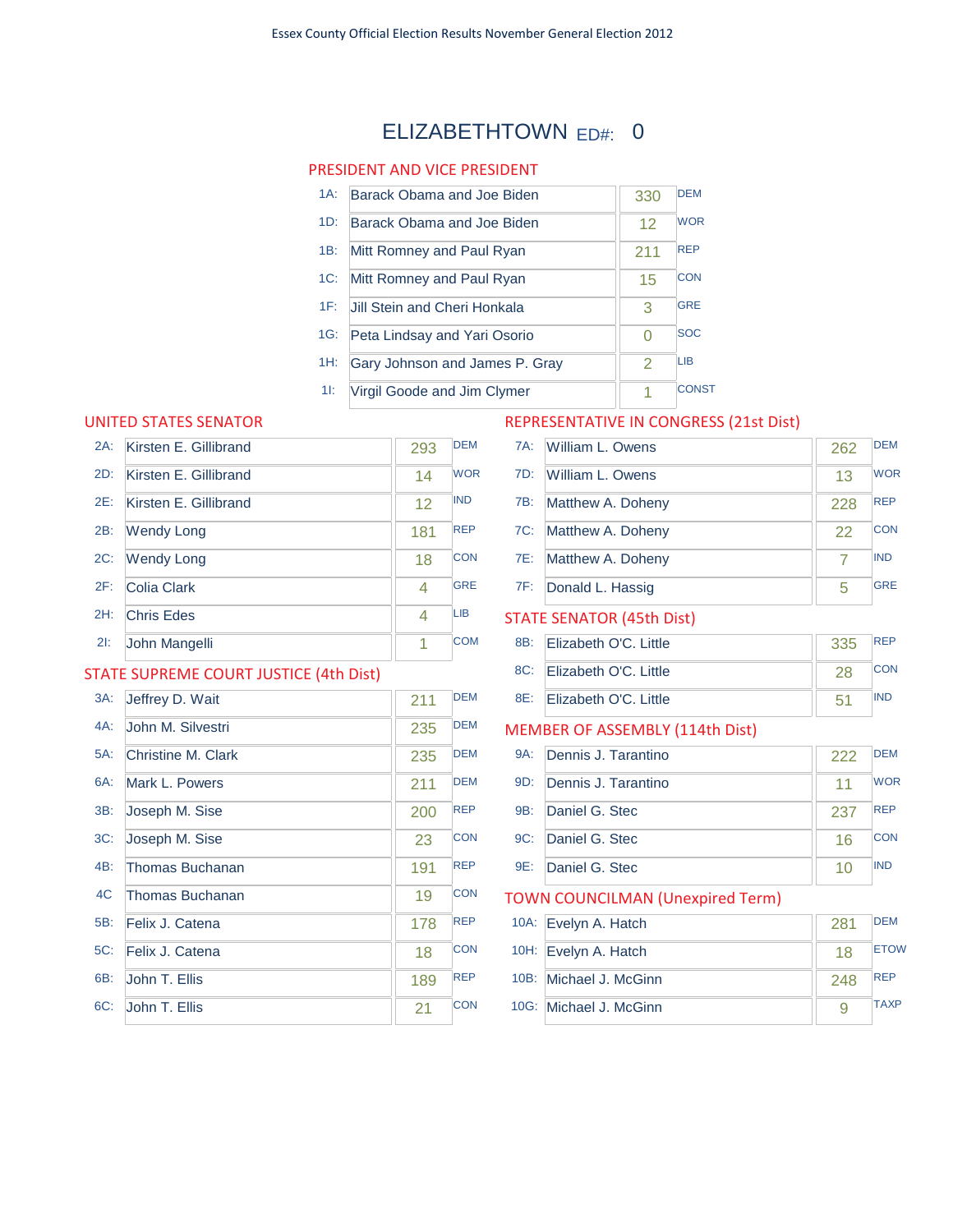## **ESSEX**

Assy Dist 114th - Cong Dist 21st

#### PRESIDENT AND VICE PRESIDENT

| Barack Obama and Joe Biden     | 251                | 71.1% |
|--------------------------------|--------------------|-------|
| Mitt Romney and Paul Ryan      | 97                 | 27.5% |
| Jill Stein and Cheri Honkala   | 4                  | 1.1%  |
| Peta Lindsay and Yari Osorio   | $\left( \ \right)$ | 0.0%  |
| Gary Johnson and James P. Gray | 1                  | 0.3%  |
| Virgil Goode and Jim Clymer    |                    | 0.0%  |

#### UNITED STATES SENATOR

| Kirsten E. Gillibrand | 238 | 71.7%      |
|-----------------------|-----|------------|
| <b>Wendy Long</b>     | 86  | 25.9%      |
| Colia Clark           | 6   | 1.8%       |
| <b>Chris Edes</b>     |     | 0.3%<br>Ċ. |
| John Mangelli         |     | 0.3%       |

#### REPRESENTATIVE IN CONGRESS (21st Dist)

| William L. Owens                 | 229 | 67.6%  |
|----------------------------------|-----|--------|
| Matthew A. Doheny                | 104 | 30.7%  |
| Donald L. Hassig                 | 6   | 1.8%   |
| <b>STATE SENATOR (45th Dist)</b> |     |        |
| Elizabeth O'C. Little            | 214 | 100.0% |
| MINADED OF ACCHADIV (1111)       |     |        |

#### STATE SUPREME COURT JUSTICE (4th Dist)

| Jeffrey D. Wait        | 182 | 15.8% |
|------------------------|-----|-------|
| John M. Silvestri      | 189 | 16.4% |
| Christine M. Clark     | 196 | 17.0% |
| Mark L. Powers         | 181 | 15.7% |
| Joseph M. Sise         | 110 | 9.5%  |
| <b>Thomas Buchanan</b> | 103 | 8.9%  |
| Felix J. Catena        | 92  | 8.0%  |
| John T. Ellis          | 100 | 8.7%  |
|                        |     |       |

| Dennis J. Tarantino | 56.2% |
|---------------------|-------|
| Daniel G. Stec      |       |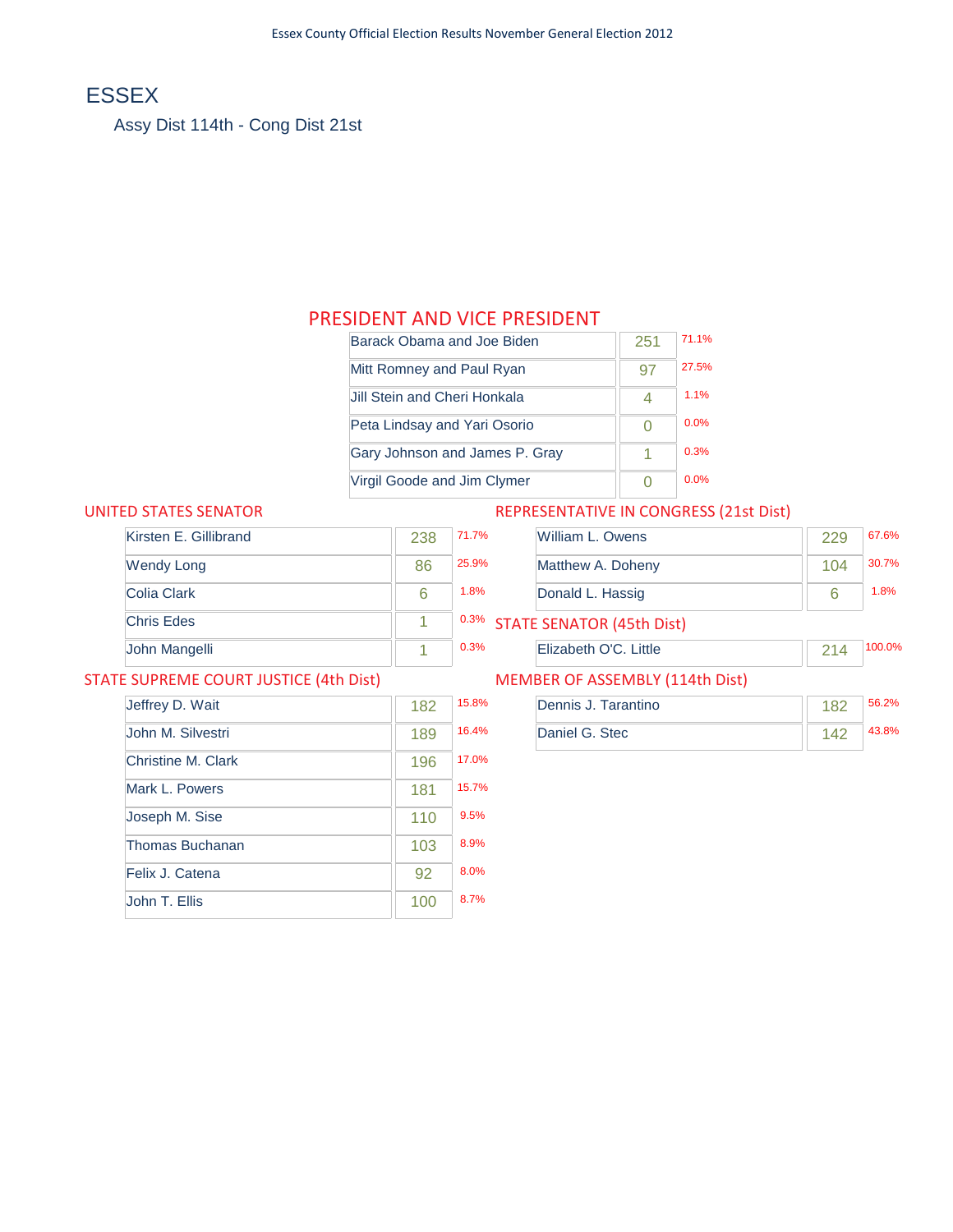| OOF:<br>- <b>200</b> |
|----------------------|
|----------------------|

#### PRESIDENT AND VICE PRESIDENT

| $1A$ : | Barack Obama and Joe Biden     | 135 | <b>DFM</b>   |
|--------|--------------------------------|-----|--------------|
| 1D:    | Barack Obama and Joe Biden     | 5   | <b>WOR</b>   |
| 1B:    | Mitt Romney and Paul Ryan      | 51  | <b>REP</b>   |
| 1C:    | Mitt Romney and Paul Ryan      | 5   | <b>CON</b>   |
| $1F$ : | Jill Stein and Cheri Honkala   | 2   | <b>GRE</b>   |
| 1G:    | Peta Lindsay and Yari Osorio   | O   | <b>SOC</b>   |
| 1H:    | Gary Johnson and James P. Gray | 1   | <b>LIB</b>   |
| $1$ :  | Virgil Goode and Jim Clymer    | 0   | <b>CONST</b> |

#### UNITED STATES SENATOR

| $2A^+$ | Kirsten E. Gillibrand | 124 | <b>DEM</b> |
|--------|-----------------------|-----|------------|
| 2D:    | Kirsten E. Gillibrand | 3   | <b>WOR</b> |
| 2E:    | Kirsten E. Gillibrand | 4   | <b>IND</b> |
| 2B:    | <b>Wendy Long</b>     | 48  | <b>REP</b> |
| 2C:    | <b>Wendy Long</b>     | 5   | <b>CON</b> |
| 2F:    | Colia Clark           | 4   | <b>GRE</b> |
| 2H:    | <b>Chris Edes</b>     | 1   | <b>LIB</b> |
| $2$ :  | John Mangelli         | 1   | <b>COM</b> |
|        |                       |     |            |

## STATE SUPREME COURT JUSTICE (4th Dist)

| $3A$ : | Jeffrey D. Wait        | 103 | <b>DEM</b> |
|--------|------------------------|-----|------------|
| 4A:    | John M. Silvestri      | 109 | <b>DEM</b> |
| 5A:    | Christine M. Clark     | 113 | <b>DEM</b> |
| 6A:    | Mark L. Powers         | 105 | <b>DEM</b> |
| 3B:    | Joseph M. Sise         | 53  | <b>REP</b> |
| 3C:    | Joseph M. Sise         | 10  | <b>CON</b> |
| 4B:    | <b>Thomas Buchanan</b> | 51  | <b>REP</b> |
| 4C     | <b>Thomas Buchanan</b> | 7   | <b>CON</b> |
| 5B:    | Felix J. Catena        | 46  | <b>REP</b> |
| $5C$ : | Felix J. Catena        | 8   | <b>CON</b> |
| 6B:    | John T. Ellis          | 50  | <b>REP</b> |
| 6C:    | John T. Ellis          | 7   | <b>CON</b> |

#### REPRESENTATIVE IN CONGRESS (21st Dist)

|     | 7A: William L. Owens             | 122 | <b>DEM</b> |
|-----|----------------------------------|-----|------------|
| 7D: | William L. Owens                 | 4   | <b>WOR</b> |
| 7B: | Matthew A. Doheny                | 56  | <b>REP</b> |
| 7C: | Matthew A. Doheny                | 6   | <b>CON</b> |
| 7E: | Matthew A. Doheny                |     | <b>IND</b> |
| 7F: | Donald L. Hassig                 | 3   | <b>GRE</b> |
|     | <b>TATE CENIATOD (AE+h Dic+)</b> |     |            |

#### STATE SENATOR (45th Dist)

ED#:  $1$ 

| 8B: Elizabeth O'C. Little | RFP        |
|---------------------------|------------|
| 8C: Elizabeth O'C. Little | CON        |
| 8E: Elizabeth O'C. Little | <b>IND</b> |

|     | 9A: Dennis J. Tarantino | 97 | <b>DEM</b> |
|-----|-------------------------|----|------------|
| 9D: | Dennis J. Tarantino     | 8  | <b>WOR</b> |
| 9B: | Daniel G. Stec          | 68 | <b>REP</b> |
|     | 9C: Daniel G. Stec      | 8  | <b>CON</b> |
| 9E: | Daniel G. Stec          |    | <b>IND</b> |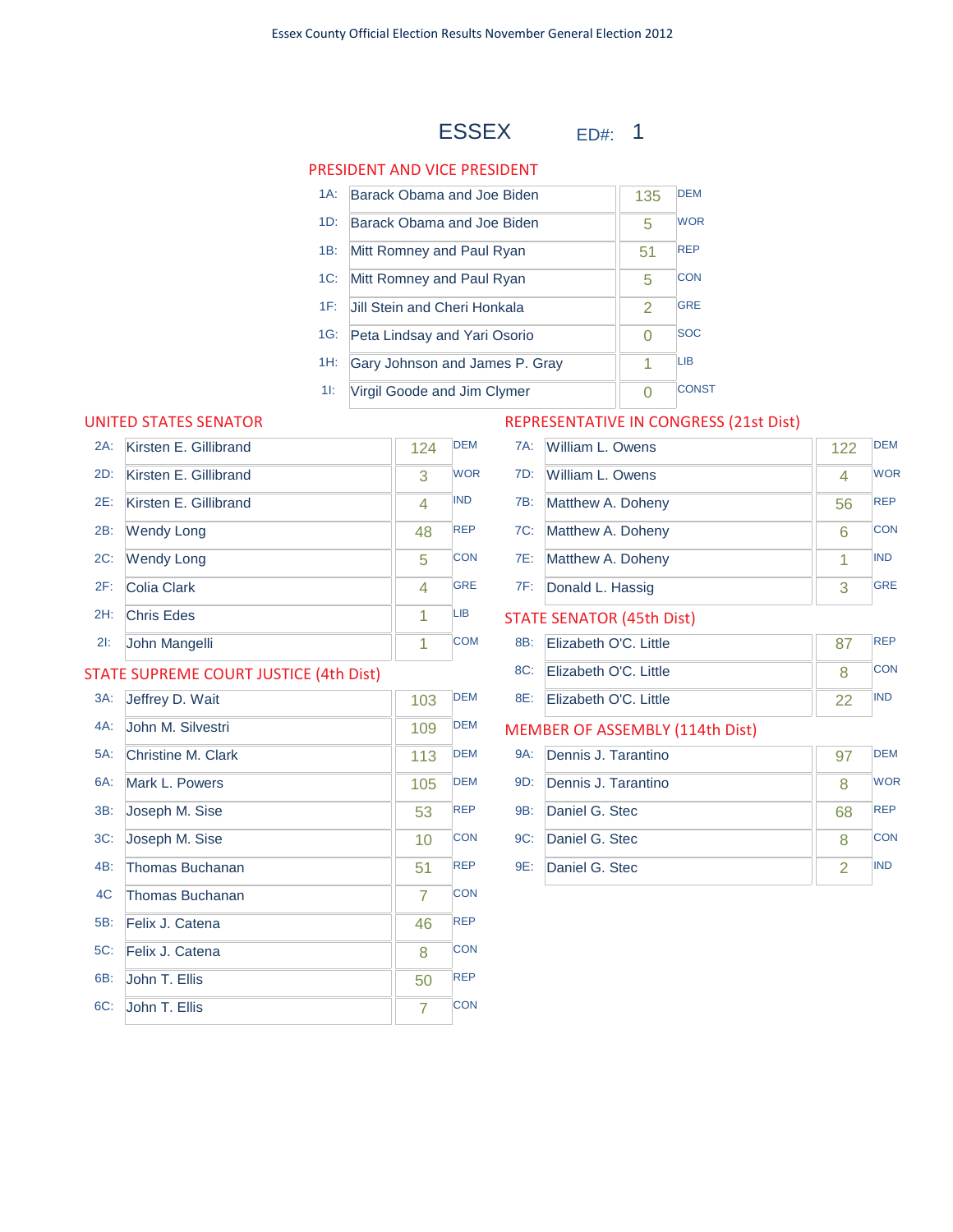$$
ESSEX \qquad \qquad ED\#: \quad 2
$$

#### PRESIDENT AND VICE PRESIDENT

| $1A$ : | Barack Obama and Joe Biden     | 107            | <b>DEM</b>   |
|--------|--------------------------------|----------------|--------------|
| 1D:    | Barack Obama and Joe Biden     | 4              | <b>WOR</b>   |
| 1B:    | Mitt Romney and Paul Ryan      | 37             | <b>REP</b>   |
| 1C:    | Mitt Romney and Paul Ryan      | 4              | <b>CON</b>   |
| $1F$ : | Jill Stein and Cheri Honkala   | $\overline{2}$ | <b>GRE</b>   |
| $1G$ : | Peta Lindsay and Yari Osorio   | 0              | <b>SOC</b>   |
| 1H:    | Gary Johnson and James P. Gray | Ω              | <b>LIB</b>   |
| 11:    | Virgil Goode and Jim Clymer    | Ω              | <b>CONST</b> |

#### UNITED STATES SENATOR

| $2A$ : | Kirsten E. Gillibrand | 97             | <b>DEM</b> |
|--------|-----------------------|----------------|------------|
| 2D:    | Kirsten E. Gillibrand | 3              | <b>WOR</b> |
| 2E:    | Kirsten E. Gillibrand | 7              | <b>IND</b> |
| 2B:    | <b>Wendy Long</b>     | 30             | <b>REP</b> |
|        | 2C: Wendy Long        | 3              | <b>CON</b> |
| 2F:    | Colia Clark           | $\overline{2}$ | <b>GRE</b> |
| 2H:    | Chris Edes            | 0              | I IB       |
| $2$ :  | John Mangelli         |                | <b>COM</b> |

#### STATE SUPREME COURT JUSTICE (4th Dist)

| $3A$ : | Jeffrey D. Wait        | 79 | <b>DEM</b> |
|--------|------------------------|----|------------|
| 4A:    | John M. Silvestri      | 80 | <b>DEM</b> |
| 5A:    | Christine M. Clark     | 83 | <b>DEM</b> |
| 6A:    | Mark L. Powers         | 76 | <b>DEM</b> |
| 3B:    | Joseph M. Sise         | 47 | <b>REP</b> |
| 3C:    | Joseph M. Sise         | 0  | <b>CON</b> |
| 4B:    | <b>Thomas Buchanan</b> | 44 | <b>REP</b> |
| 4C     | Thomas Buchanan        | 1  | <b>CON</b> |
| 5B:    | Felix J. Catena        | 37 | <b>REP</b> |
| $5C$ : | Felix J. Catena        | 1  | <b>CON</b> |
| 6B:    | John T. Ellis          | 42 | <b>REP</b> |
| 6C:    | John T. Ellis          | 1  | <b>CON</b> |

#### REPRESENTATIVE IN CONGRESS (21st Dist)

| 7A: | William L. Owens  | 90            | <b>DEM</b> |
|-----|-------------------|---------------|------------|
| 7D: | William L. Owens  | 13            | <b>WOR</b> |
| 7B: | Matthew A. Doheny | 39            | <b>REP</b> |
| 7C: | Matthew A. Doheny | $\mathcal{P}$ | <b>CON</b> |
| 7E: | Matthew A. Doheny | 0             | <b>IND</b> |
| 7F: | Donald L. Hassig  | 3             | <b>GRE</b> |

#### STATE SENATOR (45th Dist)

| 8B: Elizabeth O'C. Little | 76 | <b>REP</b> |
|---------------------------|----|------------|
| 8C: Elizabeth O'C. Little |    | <b>CON</b> |
| 8E: Elizabeth O'C. Little | 15 | IND        |

| 9A: | Dennis J. Tarantino | 74 | <b>DEM</b> |
|-----|---------------------|----|------------|
| 9D: | Dennis J. Tarantino | З  | <b>WOR</b> |
| 9B: | Daniel G. Stec      | 57 | <b>REP</b> |
| 9C: | Daniel G. Stec      | 3  | <b>CON</b> |
| 9E: | Daniel G. Stec      |    | <b>IND</b> |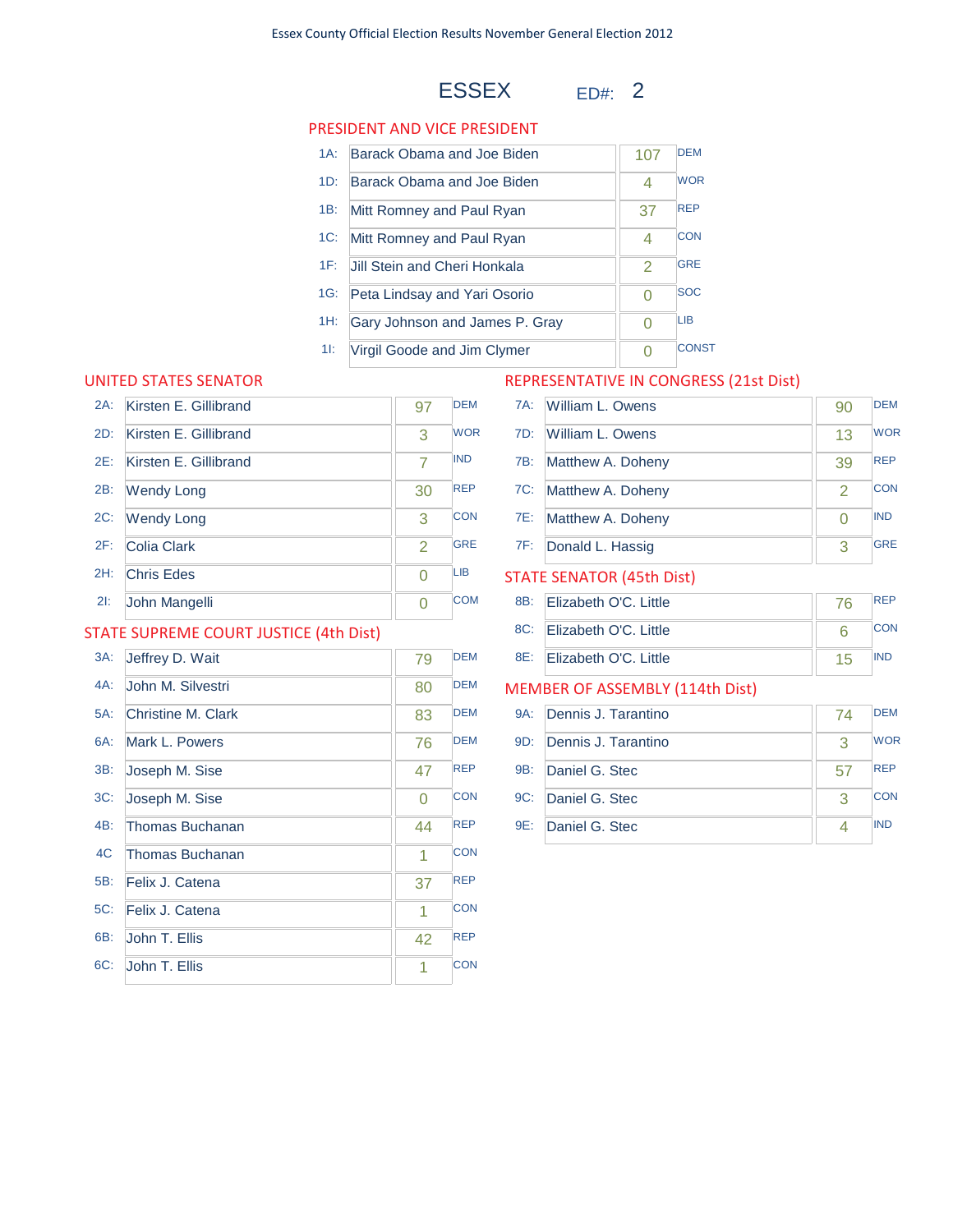## JAY

Assy Dist 114th - Cong Dist 21st

#### PRESIDENT AND VICE PRESIDENT

| Barack Obama and Joe Biden     | 701 | 60.4% |
|--------------------------------|-----|-------|
| Mitt Romney and Paul Ryan      | 433 | 37.3% |
| Jill Stein and Cheri Honkala   | 14  | 1.2%  |
| Peta Lindsay and Yari Osorio   | O   | 0.0%  |
| Gary Johnson and James P. Gray | 8   | 0.7%  |
| Virgil Goode and Jim Clymer    | 5   | 0.4%  |

#### UNITED STATES SENATOR

| 701 | 65.8% |
|-----|-------|
| 332 | 31.1% |
| 20  | 1.9%  |
|     | 0.7%  |
| 6   | 0.6%  |
|     |       |

#### REPRESENTATIVE IN CONGRESS (21st Dist)

| .8% | William L. Owens                 | 659 | 58.8%  |
|-----|----------------------------------|-----|--------|
| .1% | Matthew A. Doheny                | 439 | 39.2%  |
| 9%  | Donald L. Hassig                 | 23  | 2.1%   |
| 7%  | <b>STATE SENATOR (45th Dist)</b> |     |        |
| 6%  | Elizabeth O'C. Little            | 838 | 100.0% |
|     | MEMBED OF ACCEMBLY (11Ath Dict)  |     |        |

#### STATE SUPREME COURT JUSTICE (4th Dist)

| Jeffrey D. Wait           | 489 | 13.1% |
|---------------------------|-----|-------|
| John M. Silvestri         | 487 | 13.1% |
| <b>Christine M. Clark</b> | 556 | 14.9% |
| Mark L. Powers            | 464 | 12.5% |
| Joseph M. Sise            | 445 | 12.0% |
| Thomas Buchanan           | 449 | 12.1% |
| Felix J. Catena           | 392 | 10.5% |
| John T. Ellis             | 440 | 11.8% |

#### MEMBER OF ASSEMBLY (114th Dist)

| Dennis J. Tarantino          | 51.0% |
|------------------------------|-------|
| Daniel G. Stec               | 49.0% |
| Y COLLECTOR (Hopenirad Tarm) |       |

# TAX COLLECTOR (Unexpired Term)

| Jessie McDonald | 609 | 62.3% |
|-----------------|-----|-------|
| Mark E. Deyoe   | 136 | 13.9% |
| Char Newman     | 102 | 10.4% |
| Tina L. Fenton  | 131 | 13.4% |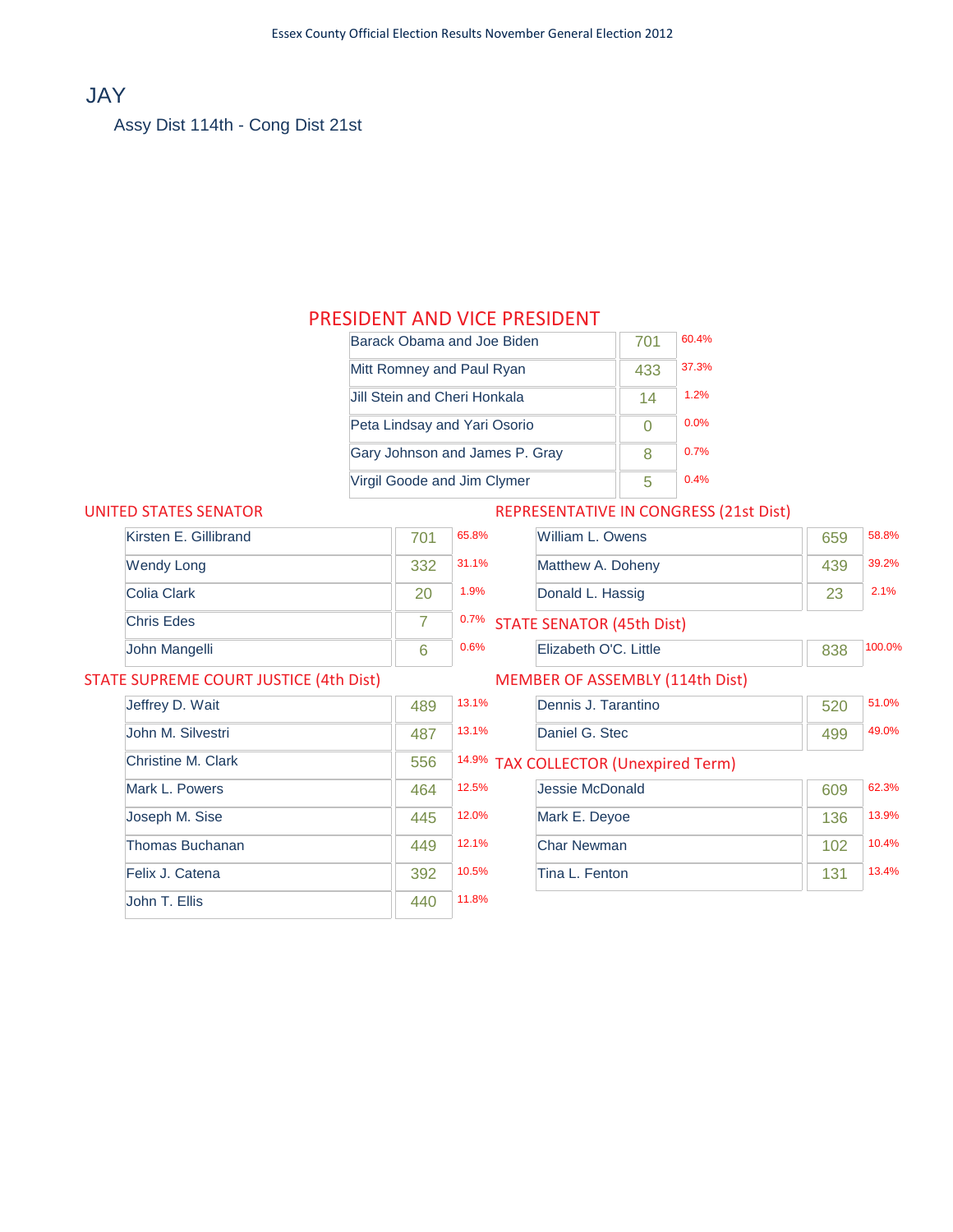| <b>JAY</b> | ED# |  |
|------------|-----|--|
|            |     |  |

#### PRESIDENT AND VICE PRESIDENT

| 1A <sup>2</sup> | Barack Obama and Joe Biden     | 490 | <b>DFM</b>   |
|-----------------|--------------------------------|-----|--------------|
| 1D:             | Barack Obama and Joe Biden     | 22  | <b>WOR</b>   |
| 1B:             | Mitt Romney and Paul Ryan      | 287 | <b>RFP</b>   |
| 1C:             | Mitt Romney and Paul Ryan      | 26  | <b>CON</b>   |
| $1F$ :          | Jill Stein and Cheri Honkala   | 12  | <b>GRE</b>   |
| 1G:             | Peta Lindsay and Yari Osorio   | 0   | <b>SOC</b>   |
| 1H:             | Gary Johnson and James P. Gray | 6   | <b>LIB</b>   |
| 11:             | Virgil Goode and Jim Clymer    | 4   | <b>CONST</b> |

#### UNITED STATES SENATOR

| 2A <sub>1</sub> | Kirsten E. Gillibrand | 460 | <b>DEM</b> |
|-----------------|-----------------------|-----|------------|
| 2D:             | Kirsten E. Gillibrand | 42  | <b>WOR</b> |
| 2E:             | Kirsten E. Gillibrand | 17  | <b>IND</b> |
| 2B:             | <b>Wendy Long</b>     | 227 | <b>REP</b> |
| 2C:             | <b>Wendy Long</b>     | 21  | <b>CON</b> |
| 2F:             | Colia Clark           | 14  | <b>GRE</b> |
| 2H:             | Chris Edes            | 6   | <b>LIB</b> |
| 2!              | John Mangelli         | 5   | <b>COM</b> |

#### STATE SUPREME COURT JUSTICE (4th Dist)

| $3A$ : | Jeffrey D. Wait        | 365 | <b>DEM</b> |
|--------|------------------------|-----|------------|
| 4A:    | John M. Silvestri      | 363 | <b>DEM</b> |
| 5A:    | Christine M. Clark     | 414 | <b>DEM</b> |
| 6A:    | Mark L. Powers         | 352 | <b>DEM</b> |
| 3B:    | Joseph M. Sise         | 288 | <b>REP</b> |
| 3C:    | Joseph M. Sise         | 46  | <b>CON</b> |
| 4B:    | <b>Thomas Buchanan</b> | 292 | <b>REP</b> |
| 4C     | <b>Thomas Buchanan</b> | 45  | <b>CON</b> |
| 5B:    | Felix J. Catena        | 262 | <b>REP</b> |
| $5C$ : | Felix J. Catena        | 36  | <b>CON</b> |
| 6B:    | John T. Ellis          | 288 | <b>REP</b> |
| $6C$ : | John T. Ellis          | 45  | <b>CON</b> |

#### REPRESENTATIVE IN CONGRESS (21st Dist)

| $7A$ : | William L. Owens  | 435 | <b>DEM</b> |
|--------|-------------------|-----|------------|
| 7D:    | William L. Owens  | 36  | <b>WOR</b> |
| 7B:    | Matthew A. Doheny | 294 | <b>REP</b> |
| 7C:    | Matthew A. Doheny | 36  | <b>CON</b> |
| 7E:    | Matthew A. Doheny | 6   | <b>IND</b> |
| 7F:    | Donald L. Hassig  | 13  | <b>GRE</b> |

#### STATE SENATOR (45th Dist)

| 8B: Elizabeth O'C. Little | 439 | <b>RFP</b> |
|---------------------------|-----|------------|
| 8C: Elizabeth O'C. Little | 44  | <b>CON</b> |
| 8E: Elizabeth O'C. Little | 114 | <b>IND</b> |

#### MEMBER OF ASSEMBLY (114th Dist)

| 9A: | Dennis J. Tarantino | 350 | <b>DEM</b> |
|-----|---------------------|-----|------------|
| 9D: | Dennis J. Tarantino | 35  | <b>WOR</b> |
| 9B: | Daniel G. Stec      | 313 | <b>REP</b> |
|     | 9C: Daniel G. Stec  | 38  | <b>CON</b> |
| 9E: | Daniel G. Stec      | 18  | <b>IND</b> |

#### TAX COLLECTOR (Unexpired Term)

| 10B: Jessie McDonald | 444            | <b>REP</b> |
|----------------------|----------------|------------|
| 10E: Mark E. Deyoe   | 71             | <b>IND</b> |
| 10F: Char Newman     | 73             | <b>GRE</b> |
| 10H: Char Newman     | 15             | <b>PEA</b> |
| 10G: Tina L. Fenton  | Q <sub>1</sub> | TAX        |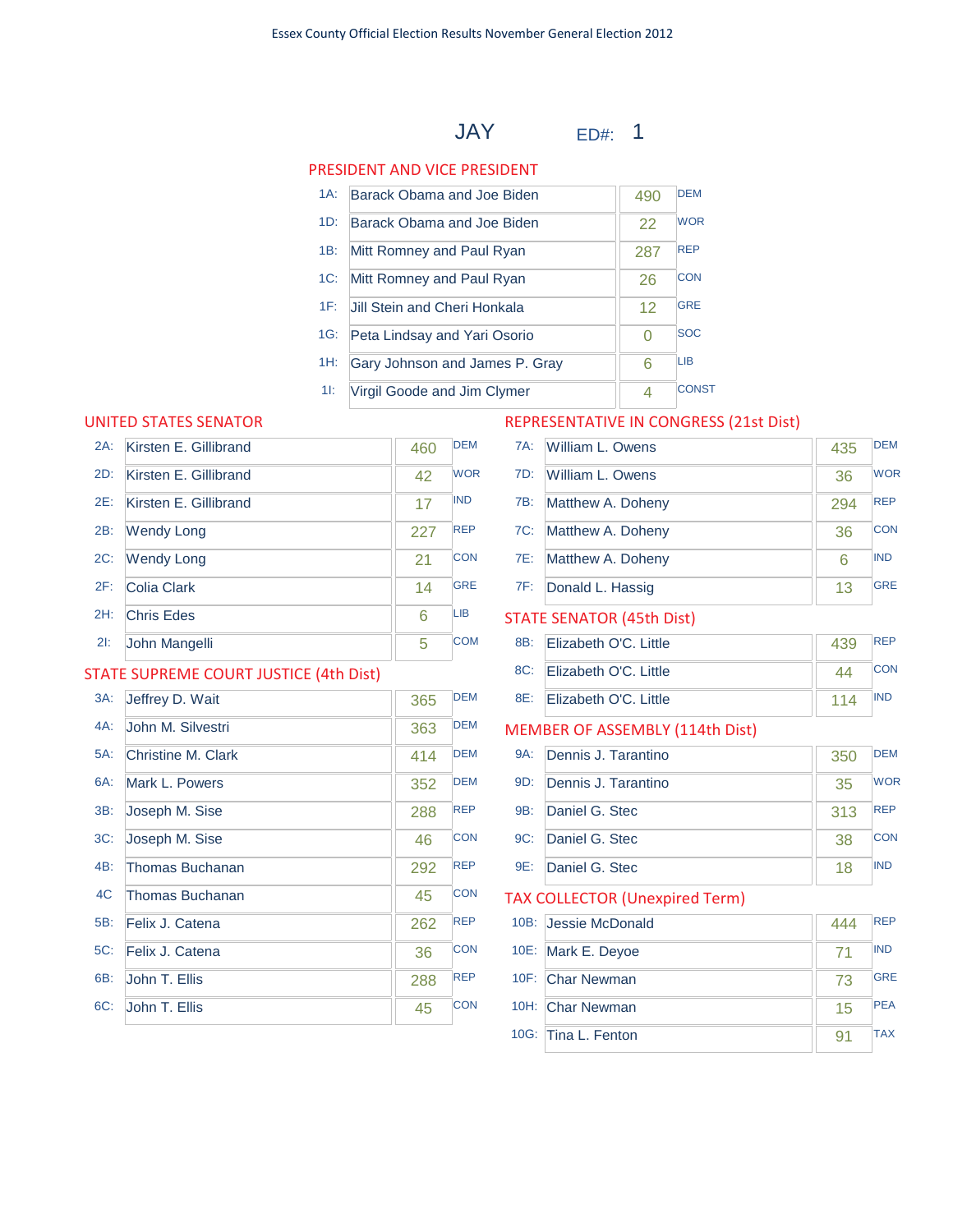JAY ED#: 2

#### PRESIDENT AND VICE PRESIDENT

| 1A:            | Barack Obama and Joe Biden     | 184            | <b>DEM</b>   |
|----------------|--------------------------------|----------------|--------------|
| 1D:            | Barack Obama and Joe Biden     | 5              | <b>WOR</b>   |
| 1B:            | Mitt Romney and Paul Ryan      | 110            | <b>REP</b>   |
|                | 1C: Mitt Romney and Paul Ryan  | 10             | <b>CON</b>   |
| $1F$ :         | Jill Stein and Cheri Honkala   | $\overline{2}$ | <b>GRE</b>   |
| 1G:            | Peta Lindsay and Yari Osorio   | 0              | <b>SOC</b>   |
| 1H:            | Gary Johnson and James P. Gray | 2              | <b>LIB</b>   |
| 1 <sub>1</sub> | Virgil Goode and Jim Clymer    | 1              | <b>CONST</b> |

#### UNITED STATES SENATOR

| 2A <sup>2</sup> | Kirsten E. Gillibrand | 162 | <b>DEM</b> |
|-----------------|-----------------------|-----|------------|
| 2D:             | Kirsten E. Gillibrand | 9   | <b>WOR</b> |
| 2E:             | Kirsten E. Gillibrand | 11  | <b>IND</b> |
| 2B:             | <b>Wendy Long</b>     | 77  | <b>REP</b> |
|                 | 2C: Wendy Long        |     | <b>CON</b> |
| 2F:             | Colia Clark           | 6   | <b>GRF</b> |
| 2H:             | <b>Chris Edes</b>     | 1   | <b>LIB</b> |
| $2$ :           | John Mangelli         | 1   | <b>COM</b> |

#### STATE SUPREME COURT JUSTICE (4th Dist)

| $3A$ : | Jeffrey D. Wait        | 124 | <b>DEM</b> |
|--------|------------------------|-----|------------|
| 4A:    | John M. Silvestri      | 124 | <b>DEM</b> |
| 5A:    | Christine M. Clark     | 142 | <b>DEM</b> |
| 6A:    | Mark L. Powers         | 112 | <b>DEM</b> |
| 3B:    | Joseph M. Sise         | 96  | <b>REP</b> |
| 3C:    | Joseph M. Sise         | 15  | <b>CON</b> |
| 4B:    | <b>Thomas Buchanan</b> | 100 | <b>REP</b> |
| 4C     | Thomas Buchanan        | 12  | <b>CON</b> |
| 5B:    | Felix J. Catena        | 79  | <b>REP</b> |
| $5C$ : | Felix J. Catena        | 15  | <b>CON</b> |
| 6B:    | John T. Ellis          | 86  | <b>REP</b> |
| 6C:    | John T. Fllis          | 21  | <b>CON</b> |

#### REPRESENTATIVE IN CONGRESS (21st Dist)

| 7A: | William L. Owens  | 180 | <b>DEM</b> |
|-----|-------------------|-----|------------|
| 7D: | William L. Owens  | 8   | <b>WOR</b> |
| 7B: | Matthew A. Doheny | 88  | <b>REP</b> |
| 7C: | Matthew A. Doheny | 8   | <b>CON</b> |
| 7E: | Matthew A. Doheny |     | <b>IND</b> |
| 7F: | Donald L. Hassig  | 10  | <b>GRE</b> |

#### STATE SENATOR (45th Dist)

| 8B: Elizabeth O'C. Little | 183 | <b>REP</b> |
|---------------------------|-----|------------|
| 8C: Elizabeth O'C. Little | 14  | <b>CON</b> |
| 8E: Elizabeth O'C. Little | 44  | <b>IND</b> |

#### MEMBER OF ASSEMBLY (114th Dist)

| 9A: | Dennis J. Tarantino | 127 | <b>DEM</b> |
|-----|---------------------|-----|------------|
| 9D: | Dennis J. Tarantino | 8   | <b>WOR</b> |
| 9B: | Daniel G. Stec      | 109 | <b>REP</b> |
| 9C: | Daniel G. Stec      | 10  | <b>CON</b> |
| 9E: | Daniel G. Stec      |     | <b>IND</b> |

## TAX COLLECTOR (Unexpired Term)

| 10B: Jessie McDonald | 165           | <b>REP</b> |
|----------------------|---------------|------------|
| 10E: Mark E. Deyoe   | 65            | <b>IND</b> |
| 10F: Char Newman     | 12            | <b>GRE</b> |
| 10H: Char Newman     | $\mathcal{P}$ | <b>PEA</b> |
| 10G: Tina L. Fenton  | 40            | <b>TAX</b> |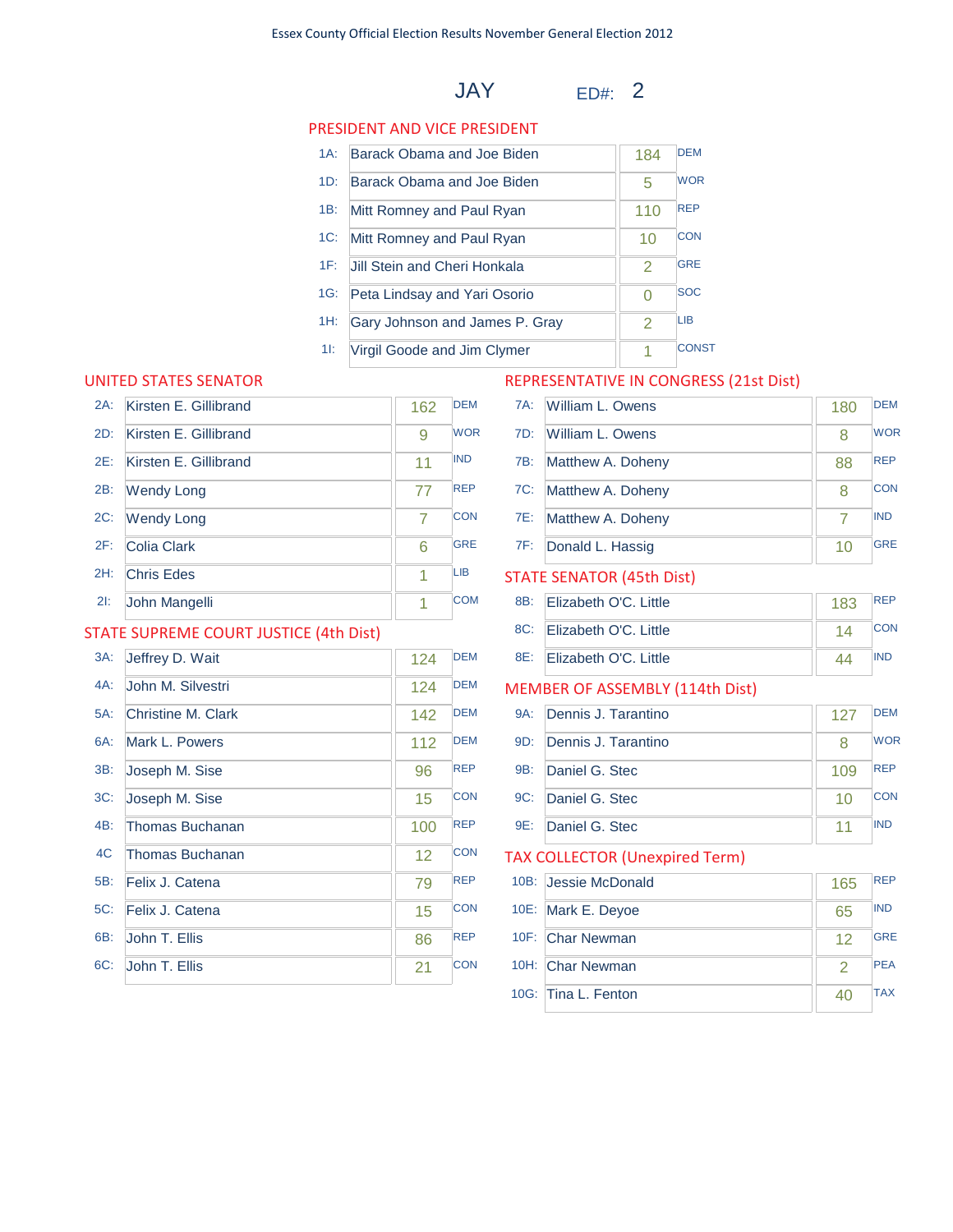## KEENE

Assy Dist 114th - Cong Dist 21st

#### PRESIDENT AND VICE PRESIDENT

| Barack Obama and Joe Biden     | 440 | 66 4% |
|--------------------------------|-----|-------|
| Mitt Romney and Paul Ryan      | 207 | 31.2% |
| Jill Stein and Cheri Honkala   | 11  | 1.7%  |
| Peta Lindsay and Yari Osorio   | 1   | 0.2%  |
| Gary Johnson and James P. Gray | 2   | 0.3%  |
| Virgil Goode and Jim Clymer    | 2   | 0.3%  |

#### UNITED STATES SENATOR

| Kirsten E. Gillibrand | 470 | 75.0% |
|-----------------------|-----|-------|
| <b>Wendy Long</b>     | 143 | 22.8% |
| Colia Clark           | 12  | 1.9%  |
| <b>Chris Edes</b>     |     | 0.2%  |
| John Mangelli         |     | 0.2%  |

#### REPRESENTATIVE IN CONGRESS (21st Dist)

| William L. Owens                 | 419 | 66.5%  |
|----------------------------------|-----|--------|
| Matthew A. Doheny                | 192 | 30.5%  |
| Donald L. Hassig                 | 19  | 3.0%   |
| <b>STATE SENATOR (45th Dist)</b> |     |        |
| Elizabeth O'C. Little            | 440 | 100.0% |
| MINATION OF ACCENATION (1111)    |     |        |

#### STATE SUPREME COURT JUSTICE (4th Dist)

| Jeffrey D. Wait        | 334 | 15.7% |
|------------------------|-----|-------|
| John M. Silvestri      | 346 | 16.2% |
| Christine M. Clark     | 368 | 17.3% |
| Mark L. Powers         | 329 | 15.4% |
| Joseph M. Sise         | 198 | 9.3%  |
| <b>Thomas Buchanan</b> | 185 | 8.7%  |
| Felix J. Catena        | 183 | 8.6%  |
| John T. Ellis          | 187 | 8.8%  |
|                        |     |       |

| Dennis J. Tarantino | 61.9% |
|---------------------|-------|
| Daniel G. Stec      | 38.1% |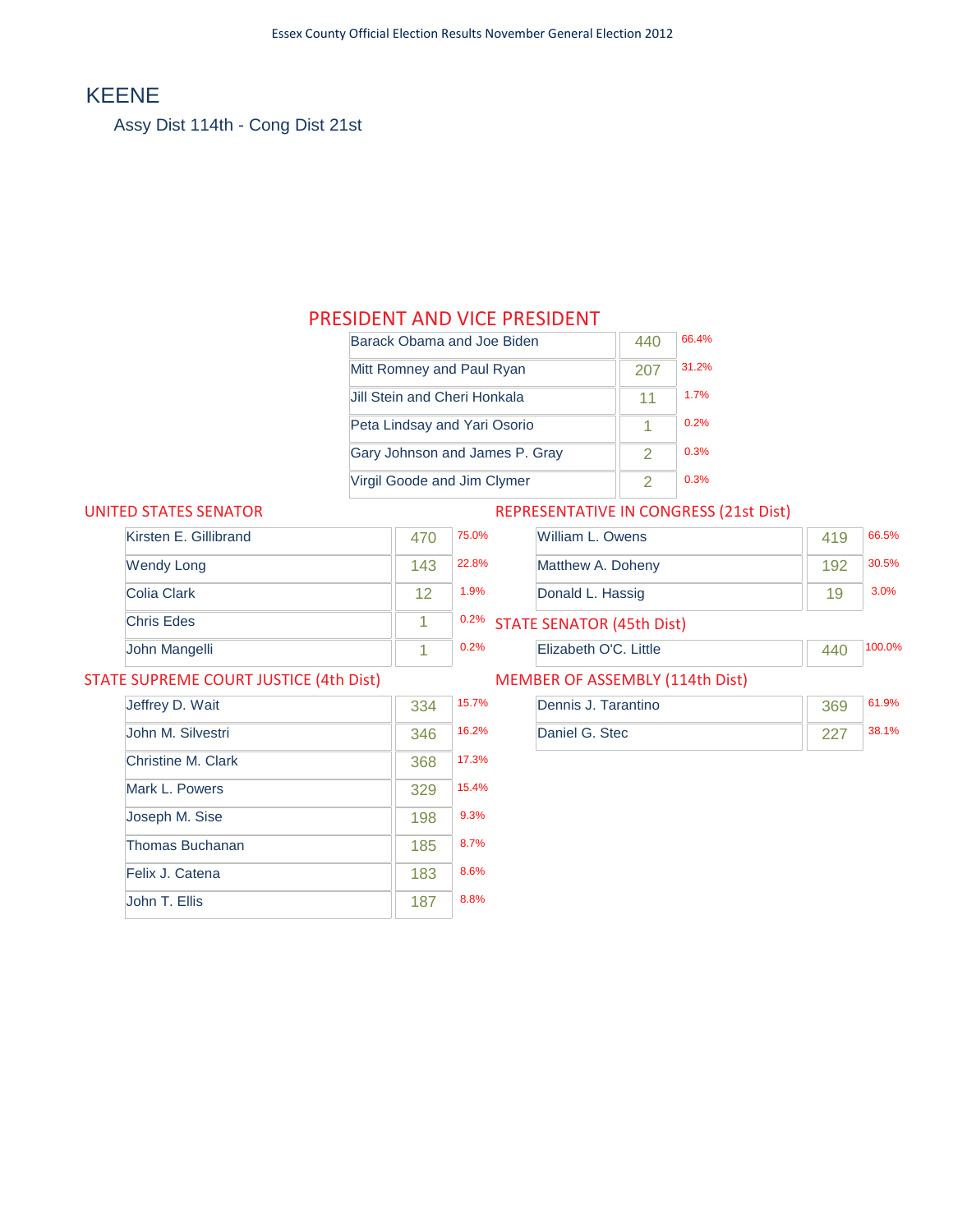|  | <b>KEENE</b> | FD#· |  |
|--|--------------|------|--|
|--|--------------|------|--|

#### PRESIDENT AND VICE PRESIDENT

| 1A <sup>2</sup> | Barack Obama and Joe Biden     | 249            | <b>DFM</b>   |
|-----------------|--------------------------------|----------------|--------------|
| 1D:             | Barack Obama and Joe Biden     | 13             | <b>WOR</b>   |
| 1B:             | Mitt Romney and Paul Ryan      | 116            | <b>RFP</b>   |
|                 | 1C: Mitt Romney and Paul Ryan  | 10             | <b>CON</b>   |
| $1F$ :          | Jill Stein and Cheri Honkala   | $\overline{2}$ | <b>GRE</b>   |
| 1G:             | Peta Lindsay and Yari Osorio   | 1              | <b>SOC</b>   |
| 1H:             | Gary Johnson and James P. Gray | 1              | <b>LIB</b>   |
| $1$ :           | Virgil Goode and Jim Clymer    | 1              | <b>CONST</b> |

#### UNITED STATES SENATOR

| $2A^+$ | Kirsten E. Gillibrand | 258 | <b>DEM</b> |
|--------|-----------------------|-----|------------|
| 2D:    | Kirsten E. Gillibrand | 10  | <b>WOR</b> |
| 2E:    | Kirsten E. Gillibrand | 16  | <b>IND</b> |
| 2B:    | <b>Wendy Long</b>     | 76  | <b>REP</b> |
| 2C:    | <b>Wendy Long</b>     | 4   | <b>CON</b> |
| 2F:    | Colia Clark           | 8   | <b>GRE</b> |
| 2H:    | Chris Edes            | Ω   | <b>LIB</b> |
| $2$ :  | John Mangelli         | Λ   | <b>COM</b> |
|        |                       |     |            |

#### STATE SUPREME COURT JUSTICE (4th Dist)

| $3A$ : | Jeffrey D. Wait        | 196 | <b>DEM</b> |
|--------|------------------------|-----|------------|
| 4A:    | John M. Silvestri      | 200 | <b>DEM</b> |
| $5A$ : | Christine M. Clark     | 216 | <b>DEM</b> |
| 6A:    | Mark L. Powers         | 191 | <b>DEM</b> |
| 3B:    | Joseph M. Sise         | 106 | <b>REP</b> |
| 3C:    | Joseph M. Sise         | 10  | <b>CON</b> |
| 4B:    | <b>Thomas Buchanan</b> | 102 | <b>REP</b> |
| 4C     | <b>Thomas Buchanan</b> | 6   | <b>CON</b> |
| 5B:    | Felix J. Catena        | 100 | <b>REP</b> |
| $5C$ : | Felix J. Catena        | 10  | <b>CON</b> |
| 6B:    | John T. Ellis          | 106 | <b>REP</b> |
| $6C$ : | John T. Ellis          | 8   | <b>CON</b> |

#### REPRESENTATIVE IN CONGRESS (21st Dist)

| 7A: | William L. Owens  | 226 | <b>DEM</b> |
|-----|-------------------|-----|------------|
| 7D: | William L. Owens  | 11  | <b>WOR</b> |
| 7B: | Matthew A. Doheny | 111 | <b>REP</b> |
| 7C: | Matthew A. Doheny | 6   | <b>CON</b> |
| 7E: | Matthew A. Doheny |     | <b>IND</b> |
| 7F: | Donald L. Hassig  | 10  | <b>GRE</b> |

#### STATE SENATOR (45th Dist)

| 8B: Elizabeth O'C. Little | 196 | <b>REP</b> |
|---------------------------|-----|------------|
| 8C: Elizabeth O'C. Little |     | <b>CON</b> |
| 8E: Elizabeth O'C. Little | 55  | IND        |

|     | 9A: Dennis J. Tarantino | 199 | <b>DEM</b> |
|-----|-------------------------|-----|------------|
| 9D: | Dennis J. Tarantino     | 14  | <b>WOR</b> |
| 9B: | Daniel G. Stec          | 116 | <b>REP</b> |
|     | 9C: Daniel G. Stec      | 6   | <b>CON</b> |
| 9E: | Daniel G. Stec          | 12  | <b>IND</b> |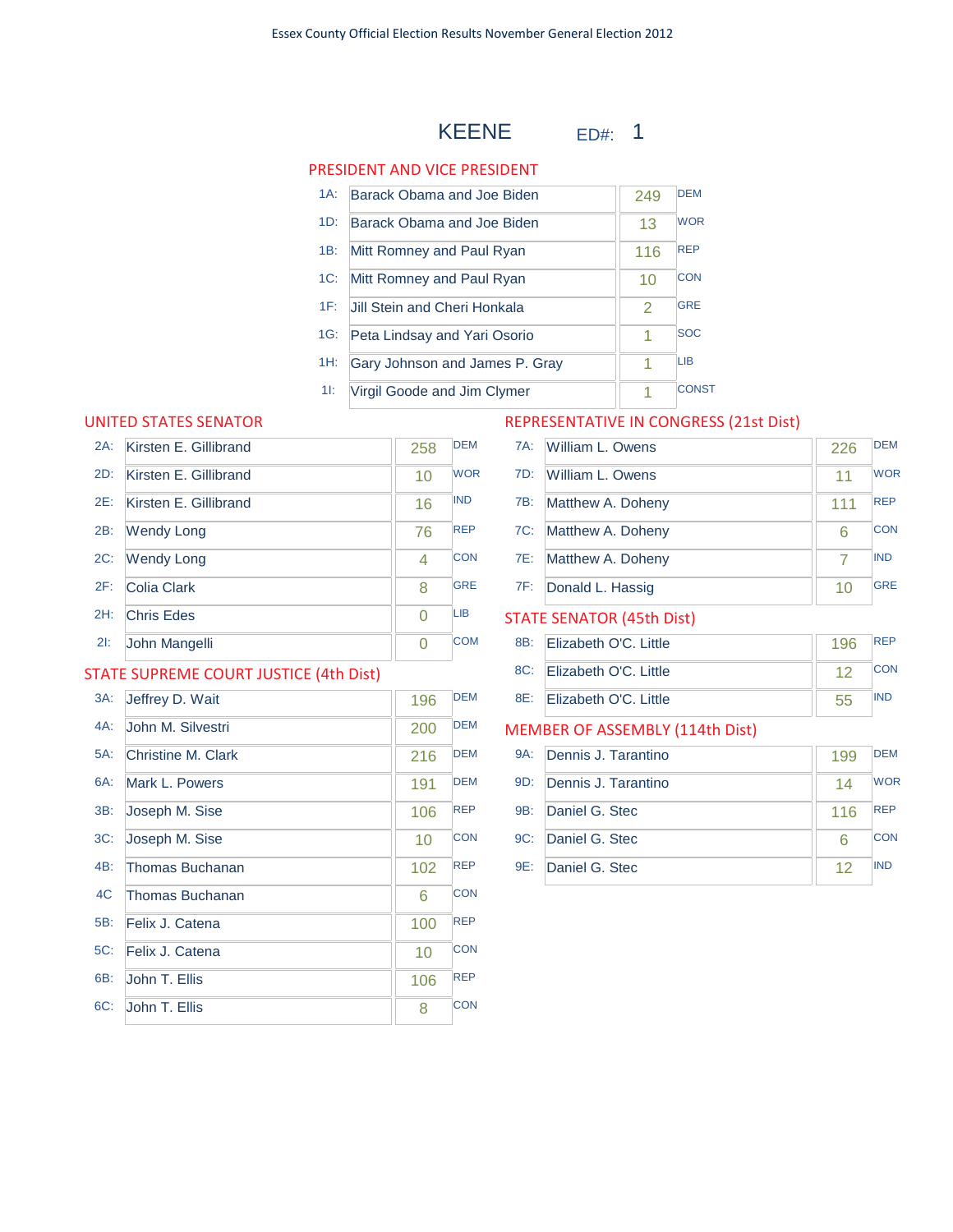$$
KEENE \qquad ED#: 2
$$

#### PRESIDENT AND VICE PRESIDENT

| $1A$ :         | Barack Obama and Joe Biden     | 173 | <b>DEM</b>   |
|----------------|--------------------------------|-----|--------------|
| 1D:            | Barack Obama and Joe Biden     | 5   | <b>WOR</b>   |
| 1B:            | Mitt Romney and Paul Ryan      | 77  | <b>REP</b>   |
| 1C:            | Mitt Romney and Paul Ryan      | 4   | <b>CON</b>   |
| $1F$ :         | Jill Stein and Cheri Honkala   | 9   | <b>GRE</b>   |
| $1G$ :         | Peta Lindsay and Yari Osorio   | 0   | <b>SOC</b>   |
| 1H:            | Gary Johnson and James P. Gray | 1   | <b>LIB</b>   |
| 1 <sub>1</sub> | Virgil Goode and Jim Clymer    |     | <b>CONST</b> |

#### UNITED STATES SENATOR

| $2A$ : | Kirsten E. Gillibrand | 181 | <b>DEM</b> |
|--------|-----------------------|-----|------------|
| 2D:    | Kirsten E. Gillibrand | 5   | <b>WOR</b> |
| 2E:    | Kirsten E. Gillibrand | 0   | <b>IND</b> |
| 2B:    | <b>Wendy Long</b>     | 58  | <b>RFP</b> |
| 2C:    | <b>Wendy Long</b>     | 5   | <b>CON</b> |
| 2F:    | Colia Clark           | 4   | <b>GRE</b> |
| 2H:    | <b>Chris Edes</b>     | 1   | <b>LIB</b> |
| 2!     | John Mangelli         | 1   | <b>COM</b> |

#### STATE SUPREME COURT JUSTICE (4th Dist)

| $3A$ : | Jeffrey D. Wait        | 138 | <b>DEM</b> |
|--------|------------------------|-----|------------|
| $4A$ : | John M. Silvestri      | 146 | <b>DEM</b> |
| 5A:    | Christine M. Clark     | 152 | <b>DEM</b> |
| 6A:    | Mark L. Powers         | 138 | <b>DEM</b> |
| 3B:    | Joseph M. Sise         | 76  | <b>REP</b> |
| $3C$ : | Joseph M. Sise         | 6   | <b>CON</b> |
| 4B:    | <b>Thomas Buchanan</b> | 68  | <b>REP</b> |
| 4C     | <b>Thomas Buchanan</b> | 9   | <b>CON</b> |
| 5B:    | Felix J. Catena        | 69  | <b>REP</b> |
| $5C$ : | Felix J. Catena        | 4   | <b>CON</b> |
| 6B:    | John T. Ellis          | 68  | <b>REP</b> |
| $6C$ : | John T. Ellis          | 5   | <b>CON</b> |

#### REPRESENTATIVE IN CONGRESS (21st Dist)

| 7A: | William L. Owens  | 165 | <b>DEM</b> |
|-----|-------------------|-----|------------|
| 7D: | William L. Owens  | 17  | <b>WOR</b> |
| 7B: | Matthew A. Doheny | 62  | <b>REP</b> |
| 7C: | Matthew A. Doheny | 5   | <b>CON</b> |
| 7E: | Matthew A. Doheny | 1   | <b>IND</b> |
| 7F: | Donald L. Hassig  | 9   | <b>GRE</b> |

#### STATE SENATOR (45th Dist)

| 8B: Elizabeth O'C. Little | 128 | <b>REP</b> |
|---------------------------|-----|------------|
| 8C: Elizabeth O'C. Little |     | <b>CON</b> |
| 8E: Elizabeth O'C. Little | 4በ  | <b>IND</b> |

| 9A: | Dennis J. Tarantino | 145 | <b>DEM</b> |
|-----|---------------------|-----|------------|
| 9D: | Dennis J. Tarantino | 11  | <b>WOR</b> |
| 9B: | Daniel G. Stec      | 84  | RFP        |
| 9C: | Daniel G. Stec      |     | <b>CON</b> |
| 9E: | Daniel G. Stec      |     | <b>IND</b> |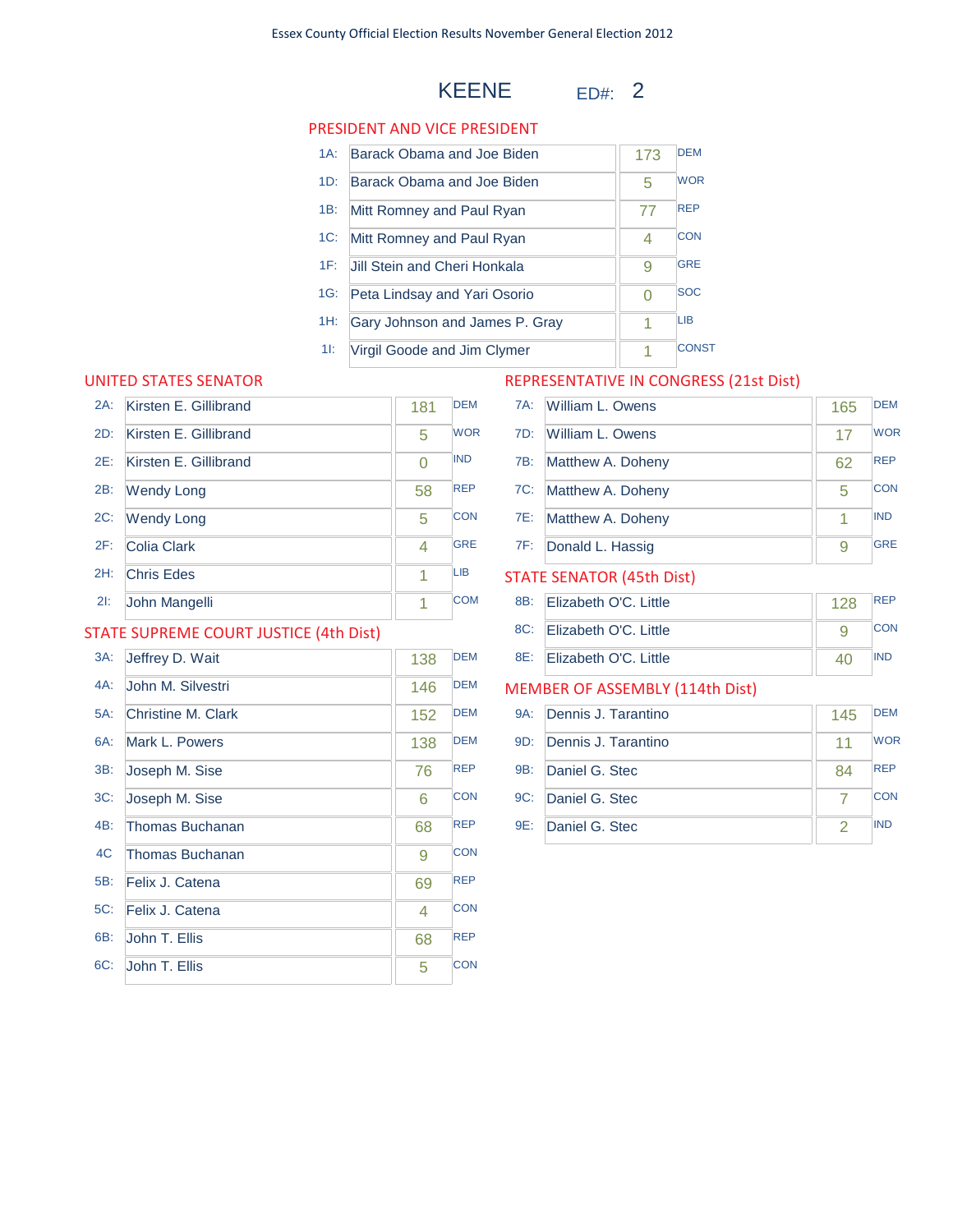## **LEWIS**

Assy Dist 114th - Cong Dist 21st

#### PRESIDENT AND VICE PRESIDENT

| Barack Obama and Joe Biden     | 294                | 55 2% |
|--------------------------------|--------------------|-------|
| Mitt Romney and Paul Ryan      | 230                | 43.2% |
| Jill Stein and Cheri Honkala   | З                  | 0.6%  |
| Peta Lindsay and Yari Osorio   | $\left( \ \right)$ | 0.0%  |
| Gary Johnson and James P. Gray | 5                  | 0.9%  |
| Virgil Goode and Jim Clymer    |                    | 0.2%  |

#### UNITED STATES SENATOR

| Kirsten E. Gillibrand | 278 | 56.7%             |
|-----------------------|-----|-------------------|
| <b>Wendy Long</b>     | 205 | 41.8%             |
| Colia Clark           | 3   | 0.6%              |
| <b>Chris Edes</b>     |     | 0.2%<br><b>ST</b> |
| John Mangelli         | 3   | 0.6%              |

#### REPRESENTATIVE IN CONGRESS (21st Dist)

| William L. Owens                 | 260 | 50.7%  |
|----------------------------------|-----|--------|
| Matthew A. Doheny                | 244 | 47.6%  |
| Donald L. Hassig                 | 9   | 1.8%   |
| <b>STATE SENATOR (45th Dist)</b> |     |        |
| Elizabeth O'C. Little            | 422 | 100.0% |
| MEMBER OF ACCEMBLY (11A+h Dict)  |     |        |

#### STATE SUPREME COURT JUSTICE (4th Dist)

| Jeffrey D. Wait        | 158 | 9.6%  |
|------------------------|-----|-------|
| John M. Silvestri      | 165 | 10.0% |
| Christine M. Clark     | 195 | 11.9% |
| Mark L. Powers         | 156 | 9.5%  |
| Joseph M. Sise         | 260 | 15.8% |
| <b>Thomas Buchanan</b> | 257 | 15.6% |
| Felix J. Catena        | 212 | 12.9% |
| John T. Ellis          | 240 | 14.6% |

| Dennis J. Tarantino | 37.3% |
|---------------------|-------|
| Daniel G. Stec      | 62.7% |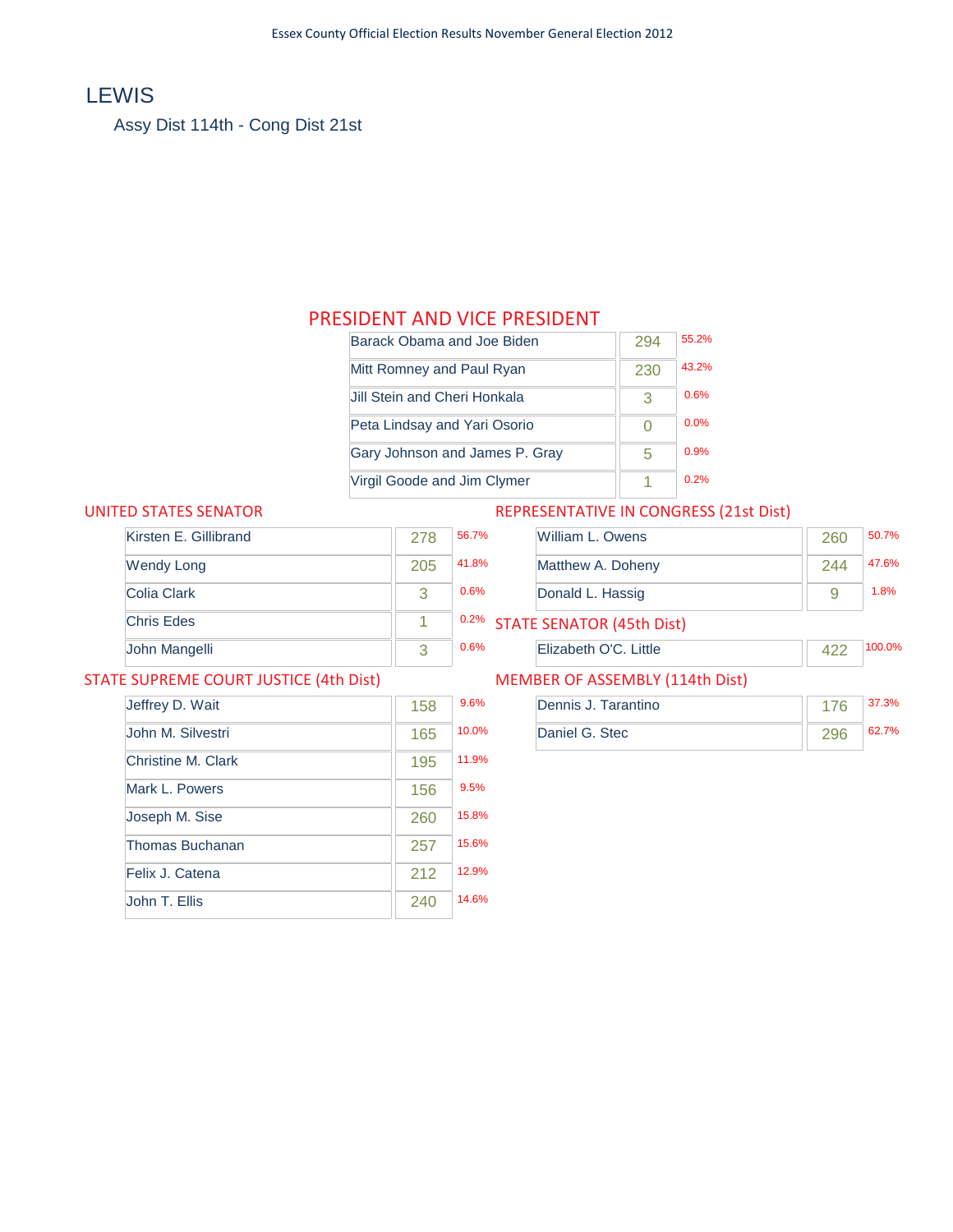| <b>LEWIS</b> | ED# |
|--------------|-----|
|--------------|-----|

#### PRESIDENT AND VICE PRESIDENT

| 1A <sup>2</sup> | Barack Obama and Joe Biden     | 277 | <b>DFM</b>   |
|-----------------|--------------------------------|-----|--------------|
| 1D:             | Barack Obama and Joe Biden     | 17  | <b>WOR</b>   |
| 1B:             | Mitt Romney and Paul Ryan      | 209 | <b>RFP</b>   |
| 1C:             | Mitt Romney and Paul Ryan      | 21  | <b>CON</b>   |
| $1F$ :          | Jill Stein and Cheri Honkala   | 3   | <b>GRE</b>   |
| 1G:             | Peta Lindsay and Yari Osorio   | 0   | <b>SOC</b>   |
| 1H:             | Gary Johnson and James P. Gray | 5   | <b>LIB</b>   |
| 1I:             | Virgil Goode and Jim Clymer    | 1   | <b>CONST</b> |

#### UNITED STATES SENATOR

| $2A^+$ | Kirsten E. Gillibrand | 250 | <b>DEM</b> |
|--------|-----------------------|-----|------------|
| 2D:    | Kirsten E. Gillibrand | 20  | <b>WOR</b> |
| 2E:    | Kirsten E. Gillibrand | 8   | <b>IND</b> |
| 2B:    | <b>Wendy Long</b>     | 181 | <b>REP</b> |
| 2C:    | <b>Wendy Long</b>     | 24  | <b>CON</b> |
| 2F:    | Colia Clark           | 3   | <b>GRE</b> |
| 2H:    | Chris Edes            | 1   | <b>LIB</b> |
| $2$ :  | John Mangelli         | 3   | <b>COM</b> |
|        |                       |     |            |

#### STATE SUPREME COURT JUSTICE (4th Dist)

| $3A$ : | Jeffrey D. Wait        | 158 | <b>DEM</b> |
|--------|------------------------|-----|------------|
| 4A:    | John M. Silvestri      | 165 | <b>DEM</b> |
| 5A:    | Christine M. Clark     | 195 | <b>DEM</b> |
| 6A:    | Mark L. Powers         | 156 | <b>DEM</b> |
| 3B:    | Joseph M. Sise         | 227 | <b>REP</b> |
| $3C$ : | Joseph M. Sise         | 33  | <b>CON</b> |
| 4B:    | <b>Thomas Buchanan</b> | 224 | <b>REP</b> |
| 4C     | Thomas Buchanan        | 33  | <b>CON</b> |
| 5B:    | Felix J. Catena        | 187 | <b>REP</b> |
| $5C$ : | Felix J. Catena        | 25  | <b>CON</b> |
| 6B:    | John T. Ellis          | 208 | <b>REP</b> |
| 6C:    | John T. Ellis          | 32  | <b>CON</b> |

#### REPRESENTATIVE IN CONGRESS (21st Dist)

| 7A: | William L. Owens  | 244 | <b>DEM</b> |
|-----|-------------------|-----|------------|
| 7D: | William L. Owens  | 16  | <b>WOR</b> |
| 7B: | Matthew A. Doheny | 215 | <b>REP</b> |
| 7C: | Matthew A. Doheny | 19  | <b>CON</b> |
| 7E: | Matthew A. Doheny | 10  | <b>IND</b> |
| 7F: | Donald L. Hassig  | 9   | <b>GRE</b> |

#### STATE SENATOR (45th Dist)

| 8B: Elizabeth O'C. Little | 339 | <b>RFP</b> |
|---------------------------|-----|------------|
| 8C: Elizabeth O'C. Little |     | <b>CON</b> |
| 8E: Elizabeth O'C. Little |     | <b>IND</b> |

|     | 9A: Dennis J. Tarantino | 159 | <b>DFM</b> |
|-----|-------------------------|-----|------------|
| 9D: | Dennis J. Tarantino     | 17  | <b>WOR</b> |
| 9B: | Daniel G. Stec          | 253 | <b>REP</b> |
| 9C: | Daniel G. Stec          | 26  | <b>CON</b> |
| 9E: | Daniel G. Stec          | 17  | <b>IND</b> |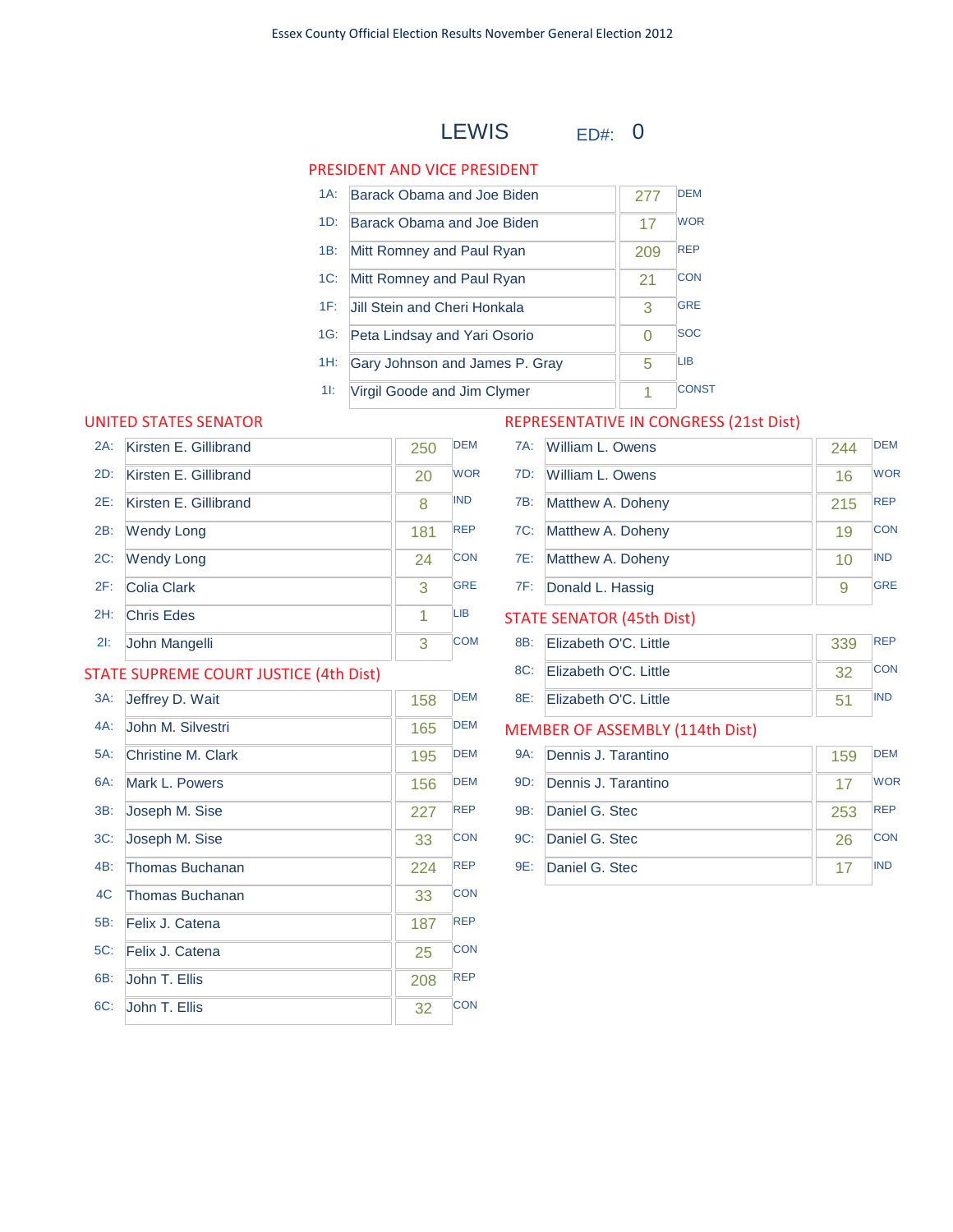## MINERVA

Assy Dist 114th - Cong Dist 21st

#### PRESIDENT AND VICE PRESIDENT

| Barack Obama and Joe Biden     | 242 | 554%  |
|--------------------------------|-----|-------|
| Mitt Romney and Paul Ryan      | 185 | 42.3% |
| Jill Stein and Cheri Honkala   | 5   | 1.1%  |
| Peta Lindsay and Yari Osorio   | O   | 0.0%  |
| Gary Johnson and James P. Gray | 5   | 1.1%  |
| Virgil Goode and Jim Clymer    |     | 0.0%  |

#### UNITED STATES SENATOR

| Kirsten E. Gillibrand | 278           | 66.8% |
|-----------------------|---------------|-------|
| <b>Wendy Long</b>     | 133           | 32.0% |
| Colia Clark           | $\mathcal{P}$ | 0.5%  |
| <b>Chris Edes</b>     | O             | 0.0%  |
| John Mangelli         | З             | 0.7%  |

#### REPRESENTATIVE IN CONGRESS (21st Dist)

| William L. Owens                       | 218 | 53.3%  |
|----------------------------------------|-----|--------|
| Matthew A. Doheny                      | 180 | 44.0%  |
| Donald L. Hassig                       | 11  | 2.7%   |
| <b>STATE SENATOR (45th Dist)</b>       |     |        |
| Elizabeth O'C. Little                  | 301 | 100.0% |
| <b>MEMBER OF ASSEMBLY (114th Dict)</b> |     |        |

#### STATE SUPREME COURT JUSTICE (4th Dist)

| Jeffrey D. Wait        | 169 | 12.7% |
|------------------------|-----|-------|
| John M. Silvestri      | 222 | 16.6% |
| Christine M. Clark     | 183 | 13.7% |
| Mark L. Powers         | 159 | 11.9% |
| Joseph M. Sise         | 156 | 11.7% |
| <b>Thomas Buchanan</b> | 147 | 11.0% |
| Felix J. Catena        | 141 | 10.6% |
| John T. Ellis          | 158 | 11.8% |

| Dennis J. Tarantino |     | 52.7% |
|---------------------|-----|-------|
| Daniel G. Stec      | 185 |       |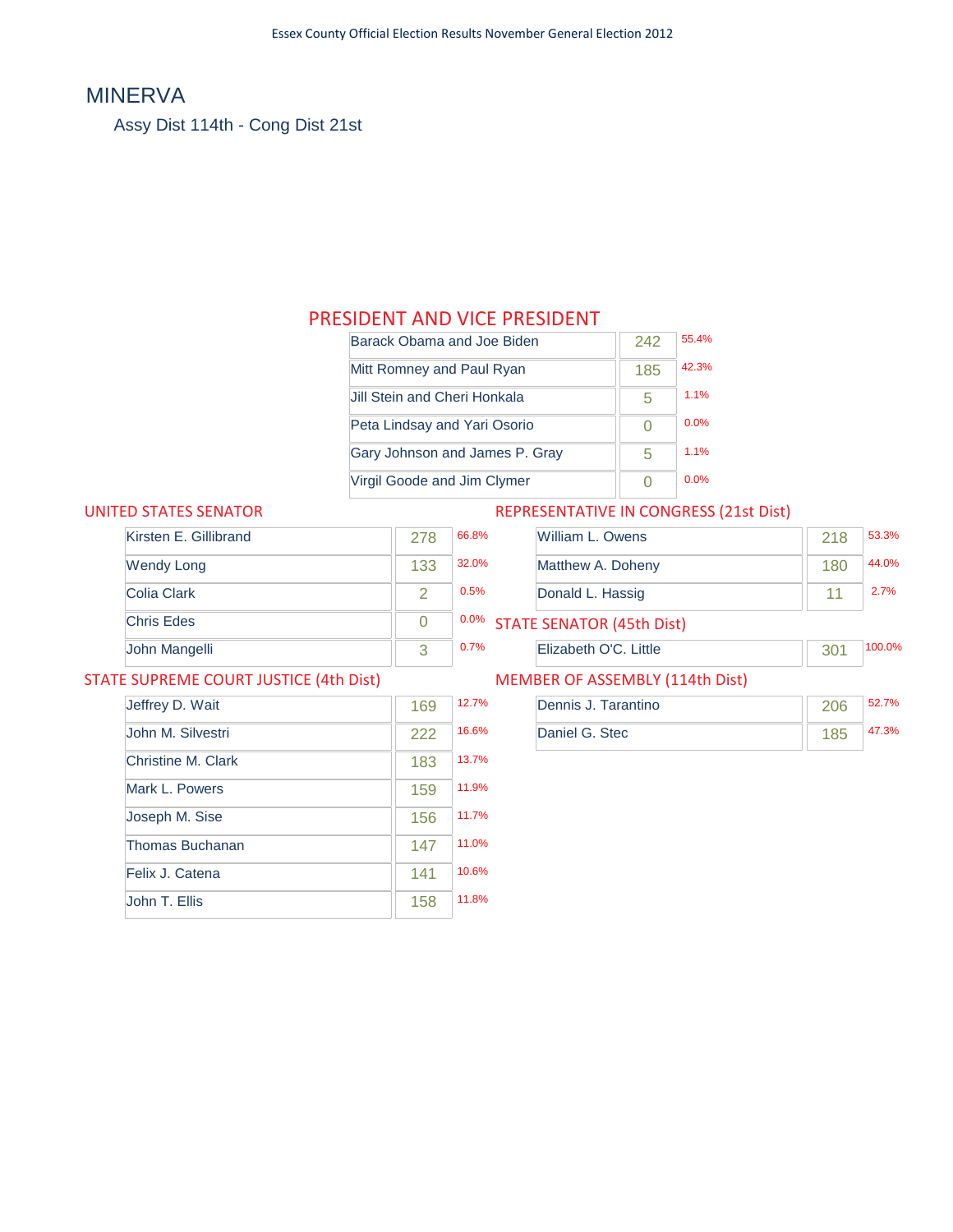## MINERVA ED#: 0

#### PRESIDENT AND VICE PRESIDENT

| $1A$ : | Barack Obama and Joe Biden     | 228 | <b>DEM</b>   |
|--------|--------------------------------|-----|--------------|
| 1D:    | Barack Obama and Joe Biden     | 14  | <b>WOR</b>   |
| 1B:    | Mitt Romney and Paul Ryan      | 165 | <b>REP</b>   |
| 1C: 1  | Mitt Romney and Paul Ryan      | 20  | <b>CON</b>   |
| $1F$ : | Jill Stein and Cheri Honkala   | 5   | <b>GRE</b>   |
| 1G:    | Peta Lindsay and Yari Osorio   | 0   | <b>SOC</b>   |
| 1H:    | Gary Johnson and James P. Gray | 5   | <b>LIB</b>   |
| 1I:    | Virgil Goode and Jim Clymer    | 0   | <b>CONST</b> |

#### UNITED STATES SENATOR

| 2A <sub>1</sub> | Kirsten E. Gillibrand | 244 | <b>DEM</b> |
|-----------------|-----------------------|-----|------------|
| 2D:             | Kirsten E. Gillibrand | 19  | <b>WOR</b> |
| 2E:             | Kirsten E. Gillibrand | 15  | <b>IND</b> |
| 2B:             | <b>Wendy Long</b>     | 115 | <b>REP</b> |
| 2C:             | <b>Wendy Long</b>     | 18  | <b>CON</b> |
| 2F <sub>1</sub> | <b>Colia Clark</b>    | 2   | <b>GRE</b> |
| 2H:             | Chris Edes            | O   | <b>LIB</b> |
| $2$ :           | John Mangelli         | 3   | <b>COM</b> |
|                 |                       |     |            |

## STATE SUPREME COURT JUSTICE (4th Dist)

| $3A$ : | Jeffrey D. Wait        | 169 | <b>DEM</b> |
|--------|------------------------|-----|------------|
| 4A:    | John M. Silvestri      | 222 | <b>DEM</b> |
| $5A$ : | Christine M. Clark     | 183 | <b>DEM</b> |
| 6A:    | Mark L. Powers         | 159 | <b>DEM</b> |
| 3B:    | Joseph M. Sise         | 130 | <b>REP</b> |
| 3C:    | Joseph M. Sise         | 26  | <b>CON</b> |
| 4B:    | <b>Thomas Buchanan</b> | 123 | <b>REP</b> |
| 4C     | Thomas Buchanan        | 24  | <b>CON</b> |
| 5B:    | Felix J. Catena        | 117 | <b>REP</b> |
| $5C$ : | Felix J. Catena        | 24  | <b>CON</b> |
| 6B:    | John T. Ellis          | 130 | <b>REP</b> |
| $6C$ : | John T. Ellis          | 28  | <b>CON</b> |

#### REPRESENTATIVE IN CONGRESS (21st Dist)

| 7A: | William L. Owens  | 199 | <b>DEM</b> |
|-----|-------------------|-----|------------|
| 7D: | William L. Owens  | 19  | <b>WOR</b> |
| 7B: | Matthew A. Doheny | 149 | <b>REP</b> |
| 7C: | Matthew A. Doheny | 24  | <b>CON</b> |
| 7E: | Matthew A. Doheny |     | <b>IND</b> |
| 7F: | Donald L. Hassig  | 11  | <b>GRE</b> |

#### STATE SENATOR (45th Dist)

| 8B: Elizabeth O'C. Little | 224 | RFP        |
|---------------------------|-----|------------|
| 8C: Elizabeth O'C. Little |     | <b>CON</b> |
| 8E: Elizabeth O'C. Little | 45  | <b>IND</b> |

| 9A: | Dennis J. Tarantino | 184 | <b>DFM</b> |
|-----|---------------------|-----|------------|
| 9D: | Dennis J. Tarantino | 22  | <b>WOR</b> |
| 9B: | Daniel G. Stec      | 153 | <b>REP</b> |
|     | 9C: Daniel G. Stec  | 26  | <b>CON</b> |
| 9E: | Daniel G. Stec      |     | <b>IND</b> |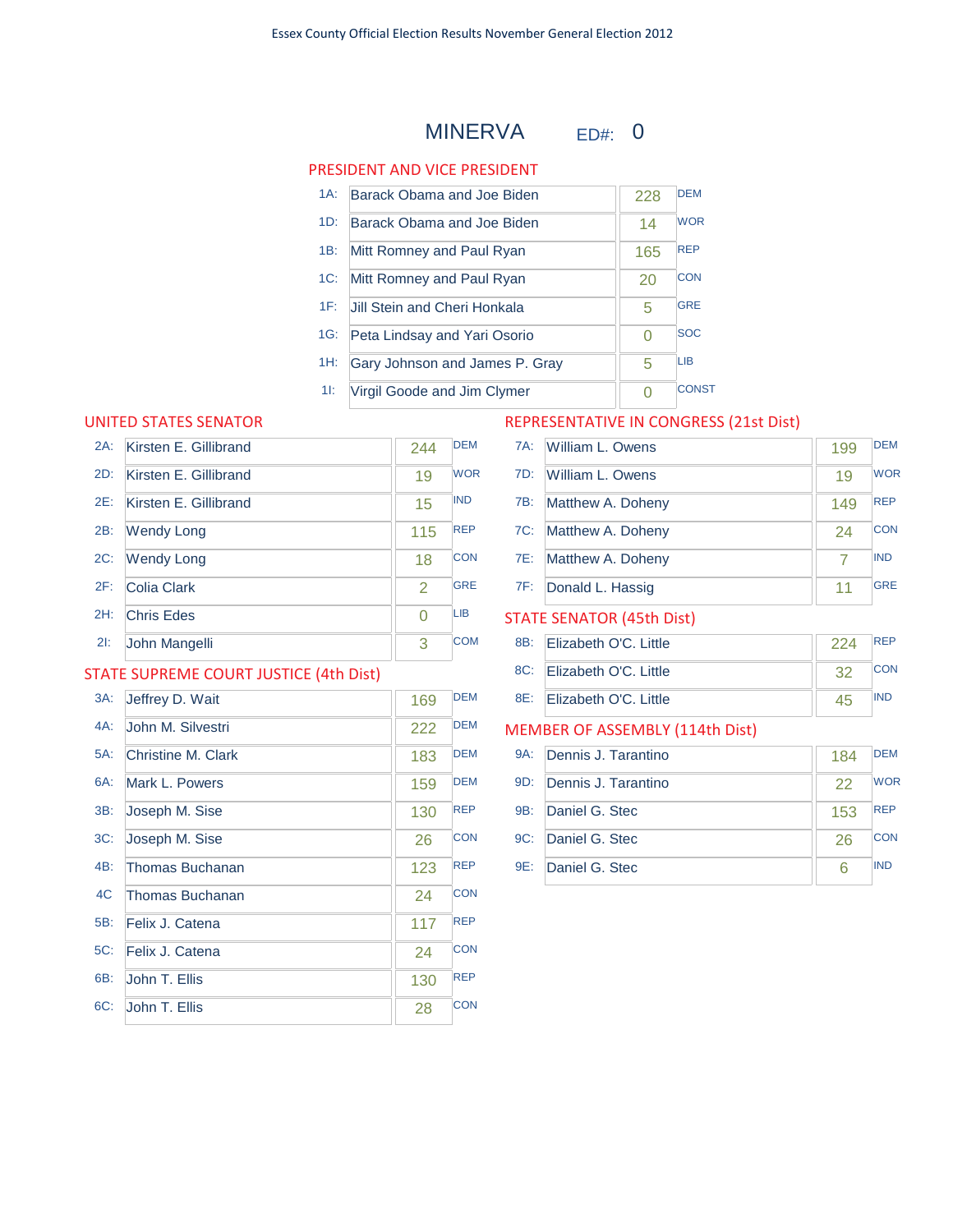## MORIAH

Assy Dist 114th - Cong Dist 21st

#### PRESIDENT AND VICE PRESIDENT

| Barack Obama and Joe Biden     | 1118 | 61.8% |
|--------------------------------|------|-------|
| Mitt Romney and Paul Ryan      | 667  | 36.9% |
| Jill Stein and Cheri Honkala   | 8    | 0.4%  |
| Peta Lindsay and Yari Osorio   | Ω    | 0.0%  |
| Gary Johnson and James P. Gray | 12   | 0.7%  |
| Virgil Goode and Jim Clymer    | З    | 0.2%  |

#### UNITED STATES SENATOR

| Kirsten E. Gillibrand | 1088 | 67.0% |
|-----------------------|------|-------|
| Wendy Long            | 521  | 32.1% |
| Colia Clark           |      | 0.2%  |
| <b>Chris Edes</b>     | 3    | 0.2%  |
| John Mangelli         | 9    | 0.6%  |

## REPRESENTATIVE IN CONGRESS (21st Dist)

| ℅  | William L. Owens                       | 938  | 55.8%  |
|----|----------------------------------------|------|--------|
| ℅  | Matthew A. Doheny                      | 712  | 42.4%  |
| ⁄° | Donald L. Hassig                       | 30   | 1.8%   |
|    | <sup>6</sup> STATE SENATOR (45th Dist) |      |        |
| ⁄° | Elizabeth O'C. Little                  | 1391 | 100.0% |
|    | MEMBER OF ACCEMBLY (11A+h Dict)        |      |        |

#### STATE SUPREME COURT JUSTICE (4th Dist)

| Jeffrey D. Wait    | 643 | 12.0% |
|--------------------|-----|-------|
| John M. Silvestri  | 680 | 12.7% |
| Christine M. Clark | 724 | 13.5% |
| Mark L. Powers     | 608 | 11.3% |
| Joseph M. Sise     | 742 | 13.8% |
| Thomas Buchanan    | 688 | 12.8% |
| Felix J. Catena    | 620 | 11.5% |
| John T. Ellis      | 663 | 12.4% |

#### MEMBER OF ASSEMBLY (114th Dist)

| Dennis J. Tarantino | 734 | 49.2% |
|---------------------|-----|-------|
| Daniel G. Stec      | 758 | 50.8% |

| Richard J. Carpenter, Sr.  | 1087 | 65.0% |
|----------------------------|------|-------|
| Larry V. Wintle, Jr.       | 302  | 18.1% |
| Brandy M. Patnode-Michener | 284  | 17.0% |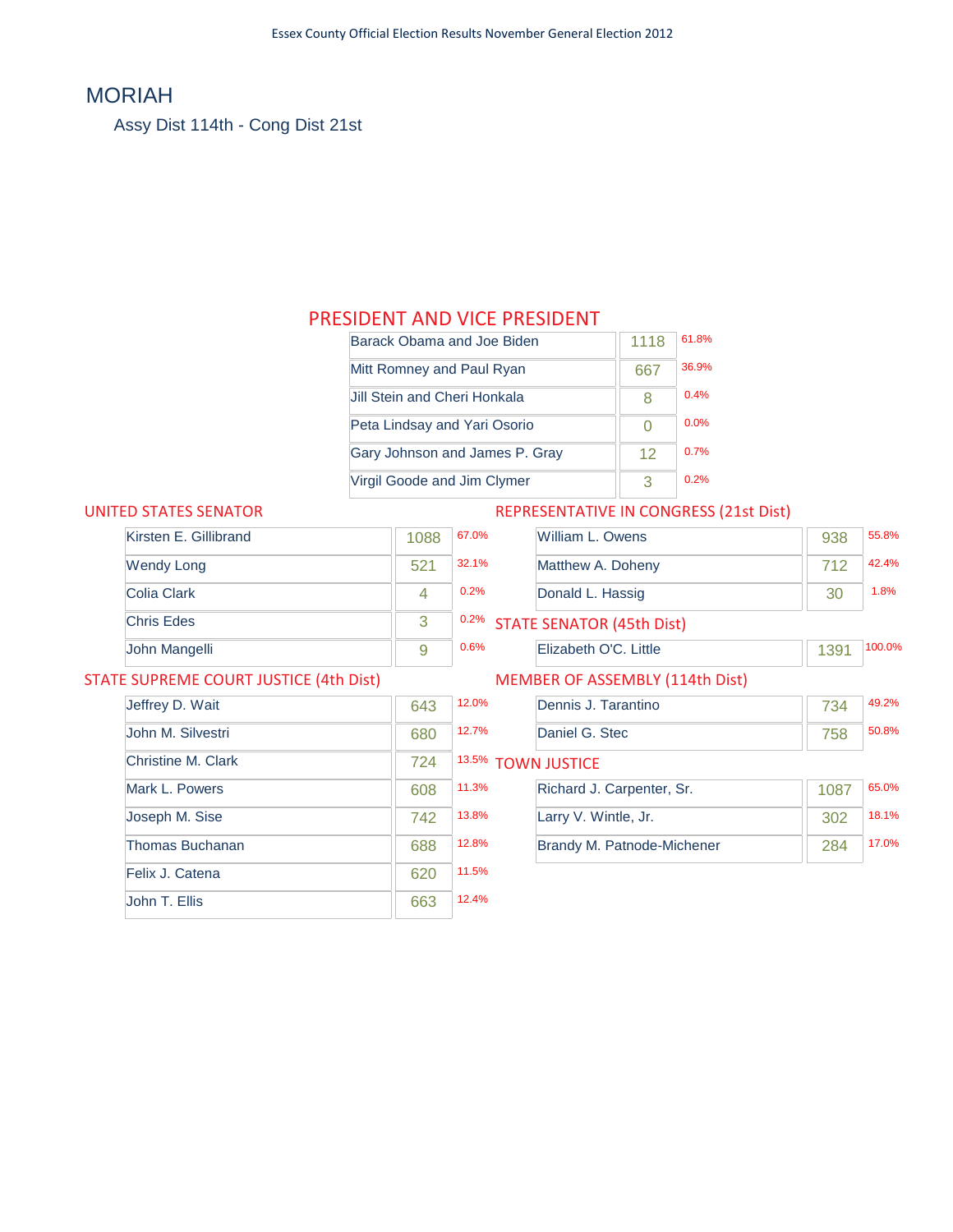#### PRESIDENT AND VICE PRESIDENT

| $1A$ : | Barack Obama and Joe Biden     | 241 | <b>DEM</b>   |
|--------|--------------------------------|-----|--------------|
| 1D:    | Barack Obama and Joe Biden     | 6   | <b>WOR</b>   |
| 1B:    | Mitt Romney and Paul Ryan      | 132 | <b>REP</b>   |
|        | 1C: Mitt Romney and Paul Ryan  | 9   | <b>CON</b>   |
| $1F$ : | Jill Stein and Cheri Honkala   | 1   | <b>GRE</b>   |
| 1G:    | Peta Lindsay and Yari Osorio   | 0   | <b>SOC</b>   |
| 1H:    | Gary Johnson and James P. Gray | 2   | <b>LIB</b>   |
| 11:    | Virgil Goode and Jim Clymer    | 1   | <b>CONST</b> |

#### UNITED STATES SENATOR

| $2A$ : | Kirsten E. Gillibrand | 223 | <b>DEM</b> |
|--------|-----------------------|-----|------------|
| 2D:    | Kirsten E. Gillibrand | 13  | <b>WOR</b> |
| 2E:    | Kirsten E. Gillibrand | 11  | <b>IND</b> |
| 2B:    | <b>Wendy Long</b>     | 104 | <b>RFP</b> |
| 2C:    | <b>Wendy Long</b>     | 4   | <b>CON</b> |
| 2F:    | Colia Clark           | 1   | <b>GRE</b> |
| 2H:    | <b>Chris Edes</b>     | Ω   | <b>LIB</b> |
| 2!     | John Mangelli         | 3   | <b>COM</b> |
|        |                       |     |            |

#### STATE SUPREME COURT JUSTICE (4th Dist)

| $3A$ : | Jeffrey D. Wait        | 148 | <b>DEM</b> |
|--------|------------------------|-----|------------|
| 4A:    | John M. Silvestri      | 155 | <b>DEM</b> |
| $5A$ : | Christine M. Clark     | 170 | <b>DEM</b> |
| 6A:    | Mark L. Powers         | 136 | <b>DEM</b> |
| 3B:    | Joseph M. Sise         | 155 | <b>REP</b> |
| 3C:    | Joseph M. Sise         | 18  | <b>CON</b> |
| 4B:    | <b>Thomas Buchanan</b> | 149 | <b>REP</b> |
| 4C     | <b>Thomas Buchanan</b> | 16  | <b>CON</b> |
| 5B:    | Felix J. Catena        | 132 | <b>REP</b> |
| 5C:    | Felix J. Catena        | 15  | <b>CON</b> |
| 6B:    | John T. Ellis          | 141 | <b>REP</b> |
| $6C$ : | John T. Ellis          | 17  | <b>CON</b> |

# REPRESENTATIVE IN CONGRESS (21st Dist)

| $7A$ : | William L. Owens                 | 209 | <b>DEM</b> |
|--------|----------------------------------|-----|------------|
| 7D:    | William L. Owens                 | 13  | <b>WOR</b> |
| 7B:    | Matthew A. Doheny                | 138 | <b>REP</b> |
| 7C:    | Matthew A. Doheny                |     | <b>CON</b> |
| 7E:    | Matthew A. Doheny                | 4   | <b>IND</b> |
| 7F:    | Donald L. Hassig                 | 5   | <b>GRE</b> |
|        | <b>TATE CENIATOD (AE+h Dic+)</b> |     |            |

#### STATE SENATOR (45th Dist)

| 8B: Elizabeth O'C. Little | 248 | <b>RFP</b> |
|---------------------------|-----|------------|
| 8C: Elizabeth O'C. Little | 19  | <b>CON</b> |
| 8E: Elizabeth O'C. Little |     | IND        |

#### MEMBER OF ASSEMBLY (114th Dist)

| 9A: | Dennis J. Tarantino | 152 | <b>DEM</b> |
|-----|---------------------|-----|------------|
| 9D: | Dennis J. Tarantino |     | <b>WOR</b> |
| 9B: | Daniel G. Stec      | 157 | <b>REP</b> |
| 9C: | Daniel G. Stec      | 12  | <b>CON</b> |
| 9E: | Daniel G. Stec      |     | <b>IND</b> |

| 10B: Richard J. Carpenter, Sr.  | 198 | <b>REP</b> |
|---------------------------------|-----|------------|
| 10G: Richard J. Carpenter, Sr.  | 27  | <b>PEO</b> |
| 10H: Larry V. Wintle, Jr.       | 73  | <b>JUS</b> |
| 10I: Brandy M. Patnode-Michener |     | <b>HON</b> |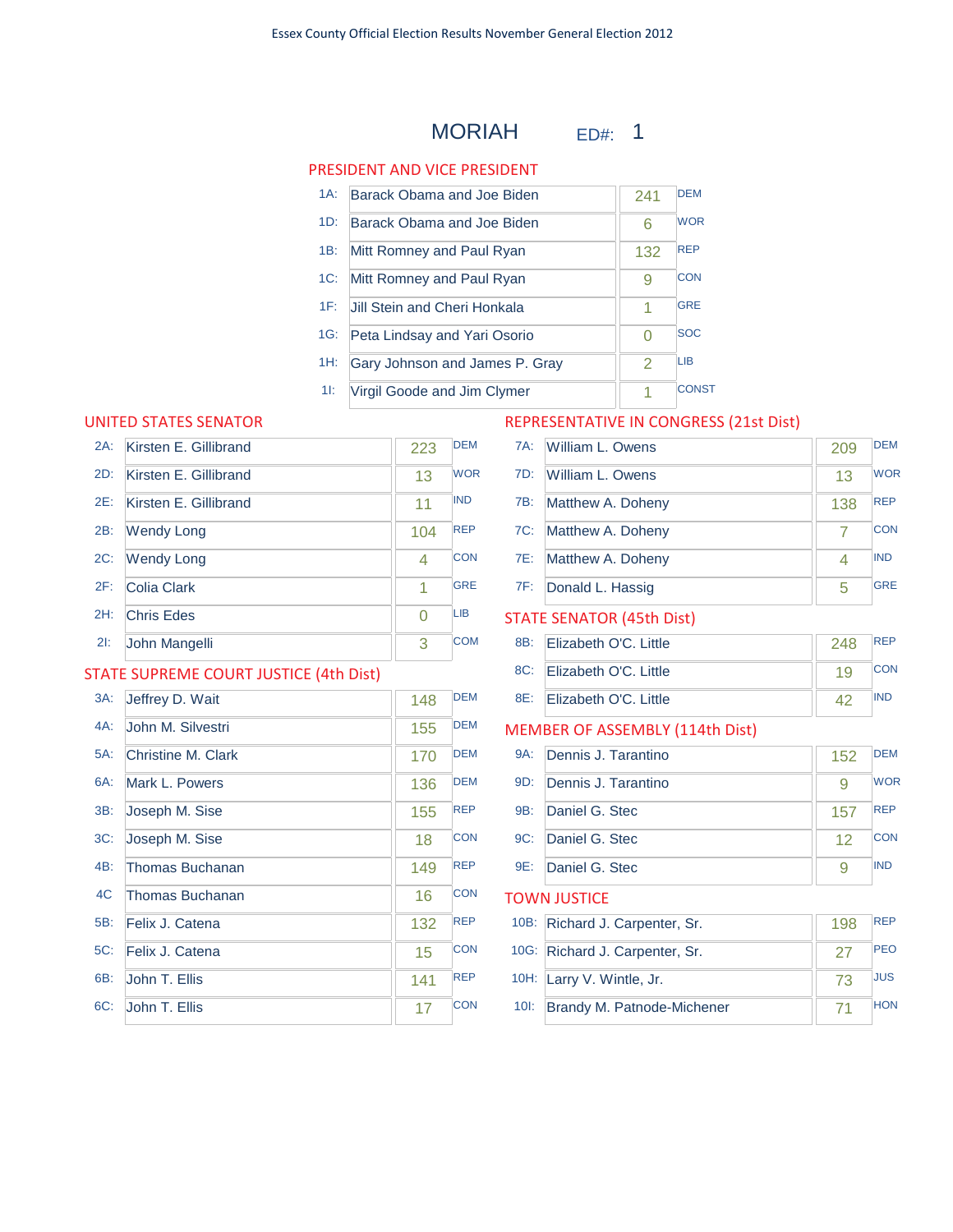#### PRESIDENT AND VICE PRESIDENT

| $1A$ :         | Barack Obama and Joe Biden     | 407 | <b>DEM</b>   |
|----------------|--------------------------------|-----|--------------|
| 1D:            | Barack Obama and Joe Biden     | 7   | <b>WOR</b>   |
| 1B:            | Mitt Romney and Paul Ryan      | 249 | <b>REP</b>   |
| 1C:            | Mitt Romney and Paul Ryan      | 17  | <b>CON</b>   |
| $1F$ :         | Jill Stein and Cheri Honkala   | 2   | <b>GRE</b>   |
| $1G$ :         | Peta Lindsay and Yari Osorio   | 0   | <b>SOC</b>   |
| 1H:            | Gary Johnson and James P. Gray | 5   | <b>LIB</b>   |
| 1 <sub>1</sub> | Virgil Goode and Jim Clymer    | 2   | <b>CONST</b> |

#### UNITED STATES SENATOR

| $2A$ : | Kirsten E. Gillibrand | 361            | <b>DEM</b> |
|--------|-----------------------|----------------|------------|
| 2D:    | Kirsten E. Gillibrand | 20             | <b>WOR</b> |
| 2E:    | Kirsten E. Gillibrand | 14             | <b>IND</b> |
| 2B:    | <b>Wendy Long</b>     | 194            | <b>REP</b> |
| 2C:    | <b>Wendy Long</b>     | 15             | <b>CON</b> |
| 2F:    | Colia Clark           | $\overline{2}$ | <b>GRE</b> |
| 2H:    | <b>Chris Edes</b>     | $\overline{2}$ | <b>LIB</b> |
| 2!     | John Mangelli         | $\overline{2}$ | <b>COM</b> |

#### STATE SUPREME COURT JUSTICE (4th Dist)

| $3A$ : | Jeffrey D. Wait        | 227 | <b>DEM</b> |
|--------|------------------------|-----|------------|
| 4A:    | John M. Silvestri      | 238 | <b>DEM</b> |
| $5A$ : | Christine M. Clark     | 263 | <b>DEM</b> |
| 6A:    | Mark L. Powers         | 214 | <b>DEM</b> |
| 3B:    | Joseph M. Sise         | 253 | <b>REP</b> |
| 3C:    | Joseph M. Sise         | 28  | <b>CON</b> |
| 4B:    | <b>Thomas Buchanan</b> | 243 | <b>REP</b> |
| 4C     | <b>Thomas Buchanan</b> | 28  | <b>CON</b> |
| 5B:    | Felix J. Catena        | 212 | <b>REP</b> |
| $5C$ : | Felix J. Catena        | 22  | <b>CON</b> |
| 6B:    | John T. Ellis          | 227 | <b>REP</b> |
| $6C$ : | John T. Ellis          | 30  | <b>CON</b> |

#### REPRESENTATIVE IN CONGRESS (21st Dist)

| 7A: | William L. Owens  | 312 | <b>DEM</b> |
|-----|-------------------|-----|------------|
| 7D: | William L. Owens  | 17  | <b>WOR</b> |
| 7B: | Matthew A. Doheny | 266 | <b>REP</b> |
| 7C: | Matthew A. Doheny | 18  | <b>CON</b> |
| 7E: | Matthew A. Doheny | 3   | <b>IND</b> |
| 7F: | Donald L. Hassig  | 12  | <b>GRE</b> |

#### STATE SENATOR (45th Dist)

| 8B: Elizabeth O'C. Little | 460 | <b>REP</b> |
|---------------------------|-----|------------|
| 8C: Elizabeth O'C. Little | 36  | <b>CON</b> |
| 8E: Elizabeth O'C. Little | 41  | <b>IND</b> |

#### MEMBER OF ASSEMBLY (114th Dist)

| 9A: | Dennis J. Tarantino | 251 | <b>DEM</b> |
|-----|---------------------|-----|------------|
| 9D: | Dennis J. Tarantino | 22  | <b>WOR</b> |
| 9B: | Daniel G. Stec      | 257 | <b>REP</b> |
| 9C: | Daniel G. Stec      | 20  | <b>CON</b> |
| 9E: | Daniel G. Stec      | 5   | <b>IND</b> |

| 10B: Richard J. Carpenter, Sr.  | 362 | <b>REP</b> |
|---------------------------------|-----|------------|
| 10G: Richard J. Carpenter, Sr.  | :31 | <b>PEO</b> |
| 10H: Larry V. Wintle, Jr.       | 136 | <b>JUS</b> |
| 10I: Brandy M. Patnode-Michener | 115 | <b>HON</b> |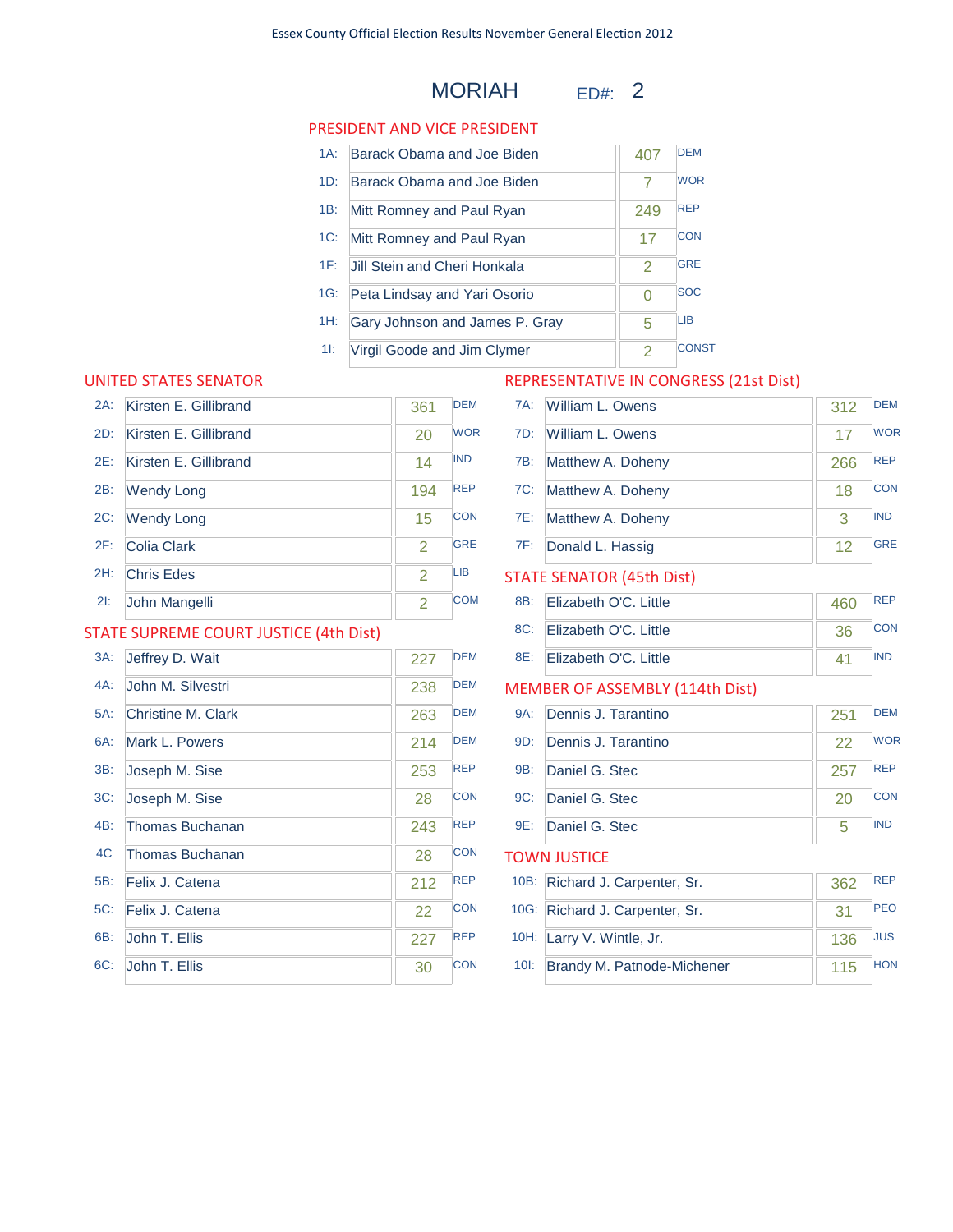#### PRESIDENT AND VICE PRESIDENT

| $1A$ :         | Barack Obama and Joe Biden     | 292 | <b>DEM</b>   |
|----------------|--------------------------------|-----|--------------|
| 1D:            | Barack Obama and Joe Biden     | 10  | <b>WOR</b>   |
| 1B:            | Mitt Romney and Paul Ryan      | 137 | <b>REP</b>   |
| 1C:            | Mitt Romney and Paul Ryan      | 6   | <b>CON</b>   |
| $1F$ :         | Jill Stein and Cheri Honkala   | 4   | <b>GRE</b>   |
| $1G$ :         | Peta Lindsay and Yari Osorio   | 0   | <b>SOC</b>   |
| 1H:            | Gary Johnson and James P. Gray | 3   | <b>LIB</b>   |
| 1 <sub>1</sub> | Virgil Goode and Jim Clymer    | Ω   | <b>CONST</b> |

#### UNITED STATES SENATOR

| $2A$ : | Kirsten E. Gillibrand | 267 | <b>DEM</b> |
|--------|-----------------------|-----|------------|
| 2D:    | Kirsten E. Gillibrand | 18  | <b>WOR</b> |
| 2E:    | Kirsten E. Gillibrand | 8   | <b>IND</b> |
| 2B:    | <b>Wendy Long</b>     | 106 | <b>REP</b> |
| 2C:    | <b>Wendy Long</b>     |     | <b>CON</b> |
| 2F:    | Colia Clark           | 1   | <b>GRE</b> |
| 2H:    | <b>Chris Edes</b>     | 1   | <b>LIB</b> |
| 2!     | John Mangelli         | 3   | <b>COM</b> |

#### STATE SUPREME COURT JUSTICE (4th Dist)

| $3A$ : | Jeffrey D. Wait        | 174 | <b>DEM</b> |
|--------|------------------------|-----|------------|
| 4A:    | John M. Silvestri      | 190 | <b>DEM</b> |
| 5A:    | Christine M. Clark     | 188 | <b>DEM</b> |
| 6A:    | Mark L. Powers         | 170 | <b>DEM</b> |
| 3B:    | Joseph M. Sise         | 153 | <b>REP</b> |
| 3C:    | Joseph M. Sise         | 15  | <b>CON</b> |
| 4B:    | Thomas Buchanan        | 130 | <b>REP</b> |
| 4C     | <b>Thomas Buchanan</b> | 16  | <b>CON</b> |
| 5B:    | Felix J. Catena        | 128 | <b>REP</b> |
| $5C$ : | Felix J. Catena        | 12  | <b>CON</b> |
| 6B:    | John T. Ellis          | 133 | <b>REP</b> |
| $6C$ : | John T. Ellis          | 14  | <b>CON</b> |

#### REPRESENTATIVE IN CONGRESS (21st Dist)

| 7A: | William L. Owens  | 233 | <b>DEM</b> |
|-----|-------------------|-----|------------|
| 7D: | William L. Owens  | 10  | <b>WOR</b> |
| 7B: | Matthew A. Doheny | 156 | <b>REP</b> |
| 7C: | Matthew A. Doheny | 11  | <b>CON</b> |
| 7E: | Matthew A. Doheny |     | <b>IND</b> |
| 7F: | Donald L. Hassig  | 10  | <b>GRE</b> |

#### STATE SENATOR (45th Dist)

| 8B: Elizabeth O'C. Little | 297 | <b>REP</b> |
|---------------------------|-----|------------|
| 8C: Elizabeth O'C. Little |     | <b>CON</b> |
| 8E: Elizabeth O'C. Little |     | <b>IND</b> |

#### MEMBER OF ASSEMBLY (114th Dist)

| 9A: | Dennis J. Tarantino | 187 | <b>DEM</b> |
|-----|---------------------|-----|------------|
| 9D: | Dennis J. Tarantino | 10  | <b>WOR</b> |
| 9B: | Daniel G. Stec      | 155 | <b>REP</b> |
| 9C: | Daniel G. Stec      | 13  | <b>CON</b> |
| 9E: | Daniel G. Stec      |     | <b>IND</b> |

| 10B: Richard J. Carpenter, Sr.  | 287 | <b>REP</b> |
|---------------------------------|-----|------------|
| 10G: Richard J. Carpenter, Sr.  | 27  | <b>PEO</b> |
| 10H: Larry V. Wintle, Jr.       | 49  | <b>JUS</b> |
| 10I: Brandy M. Patnode-Michener | 52  | <b>HON</b> |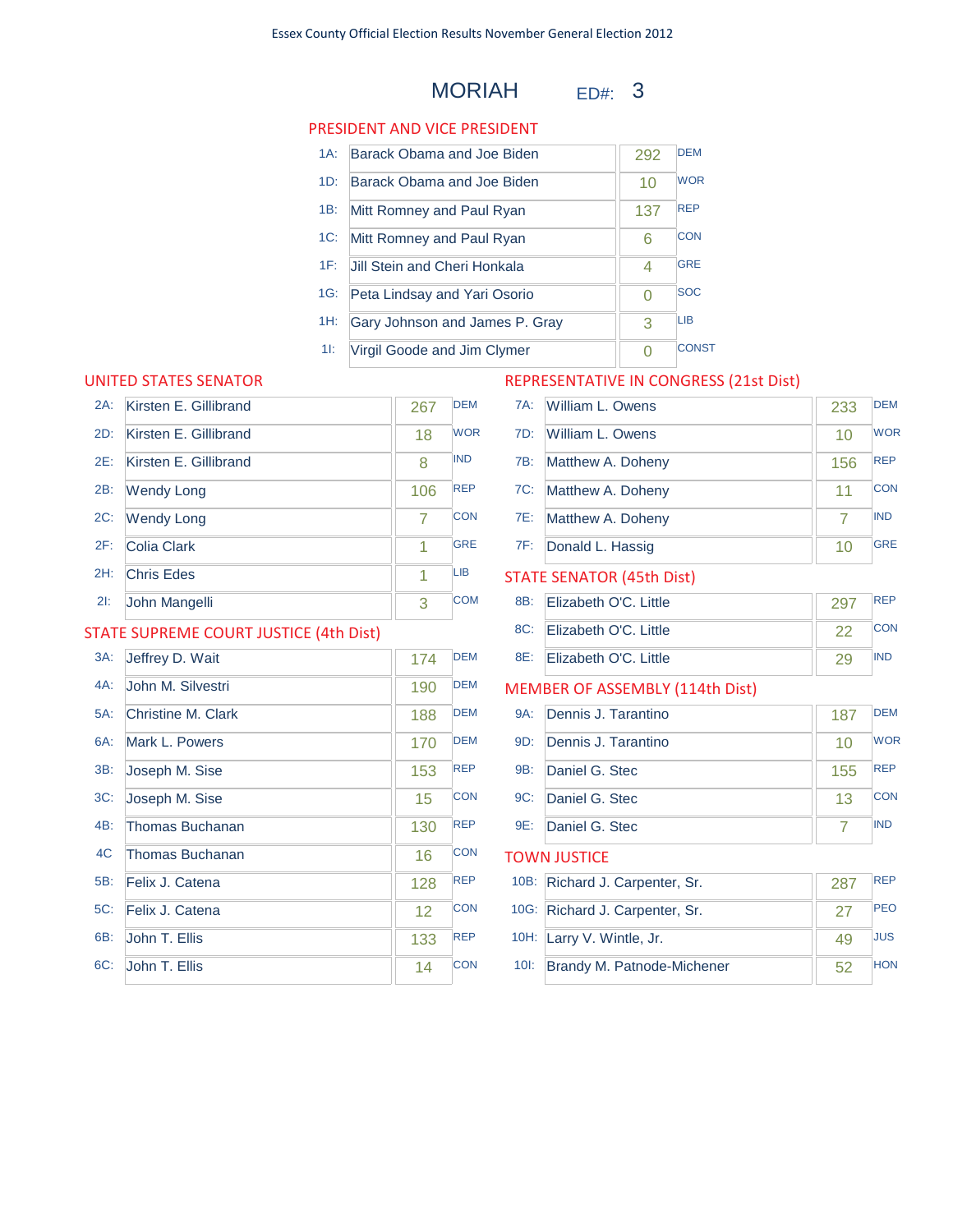#### PRESIDENT AND VICE PRESIDENT

| $1A$ :         | Barack Obama and Joe Biden     | 152            | <b>DEM</b>   |
|----------------|--------------------------------|----------------|--------------|
| 1D:            | Barack Obama and Joe Biden     | 3              | <b>WOR</b>   |
| 1B:            | Mitt Romney and Paul Ryan      | 116            | <b>REP</b>   |
| 1C:            | Mitt Romney and Paul Ryan      | 1              | <b>CON</b>   |
| $1F$ :         | Jill Stein and Cheri Honkala   | 1              | <b>GRE</b>   |
| $1G$ :         | Peta Lindsay and Yari Osorio   | 0              | <b>SOC</b>   |
| 1H:            | Gary Johnson and James P. Gray | $\overline{2}$ | <b>LIB</b>   |
| 1 <sub>1</sub> | Virgil Goode and Jim Clymer    | 0              | <b>CONST</b> |

#### UNITED STATES SENATOR

| $2A$ : | Kirsten F. Gillibrand | 139 | <b>DEM</b> |
|--------|-----------------------|-----|------------|
| 2D:    | Kirsten E. Gillibrand | 8   | <b>WOR</b> |
| 2E:    | Kirsten E. Gillibrand | 6   | <b>IND</b> |
| 2B:    | <b>Wendy Long</b>     | 90  | <b>REP</b> |
| 2C:    | <b>Wendy Long</b>     |     | <b>CON</b> |
| 2F:    | Colia Clark           | 0   | <b>GRE</b> |
| 2H:    | Chris Edes            | 0   | I IB       |
| 2!     | John Mangelli         | 1   | <b>COM</b> |

#### STATE SUPREME COURT JUSTICE (4th Dist)

| $3A$ : | Jeffrey D. Wait        | 94  | <b>DEM</b> |
|--------|------------------------|-----|------------|
| 4A:    | John M. Silvestri      | 97  | <b>DEM</b> |
| 5A:    | Christine M. Clark     | 103 | <b>DEM</b> |
| 6A:    | Mark L. Powers         | 88  | <b>DEM</b> |
| 3B:    | Joseph M. Sise         | 110 | <b>REP</b> |
| 3C:    | Joseph M. Sise         | 10  | <b>CON</b> |
| 4B:    | Thomas Buchanan        | 96  | <b>REP</b> |
| 4C     | <b>Thomas Buchanan</b> | 10  | <b>CON</b> |
| 5B:    | Felix J. Catena        | 91  | <b>REP</b> |
| $5C$ : | Felix J. Catena        | 8   | <b>CON</b> |
| 6B:    | John T. Ellis          | 93  | <b>RFP</b> |
| $6C$ : | John T. Ellis          | 8   | <b>CON</b> |

#### REPRESENTATIVE IN CONGRESS (21st Dist)

|     | 7A: William L. Owens | 137 | <b>DEM</b> |
|-----|----------------------|-----|------------|
| 7D: | William L. Owens     |     | <b>WOR</b> |
| 7B: | Matthew A. Doheny    | 98  | <b>REP</b> |
| 7C: | Matthew A. Doheny    | 3   | <b>CON</b> |
| 7E: | Matthew A. Doheny    | 1   | <b>IND</b> |
| 7F: | Donald L. Hassig     | 3   | <b>GRE</b> |

#### STATE SENATOR (45th Dist)

| 8B: Elizabeth O'C. Little | 170            | <b>REP</b> |
|---------------------------|----------------|------------|
| 8C: Elizabeth O'C. Little | 1 <sub>0</sub> | <b>CON</b> |
| 8E: Elizabeth O'C. Little |                | <b>IND</b> |

#### MEMBER OF ASSEMBLY (114th Dist)

| 9A: | Dennis J. Tarantino | 97  | <b>DEM</b> |
|-----|---------------------|-----|------------|
| 9D: | Dennis J. Tarantino | 6   | <b>WOR</b> |
| 9B: | Daniel G. Stec      | 113 | <b>REP</b> |
|     | 9C: Daniel G. Stec  | ิค  | <b>CON</b> |
| 9E: | Daniel G. Stec      |     | <b>IND</b> |

| 10B: Richard J. Carpenter, Sr.  | 144 | <b>REP</b> |
|---------------------------------|-----|------------|
| 10G: Richard J. Carpenter, Sr.  | 11  | <b>PEO</b> |
| 10H: Larry V. Wintle, Jr.       | 44  | <b>JUS</b> |
| 101: Brandy M. Patnode-Michener | 46  | <b>HON</b> |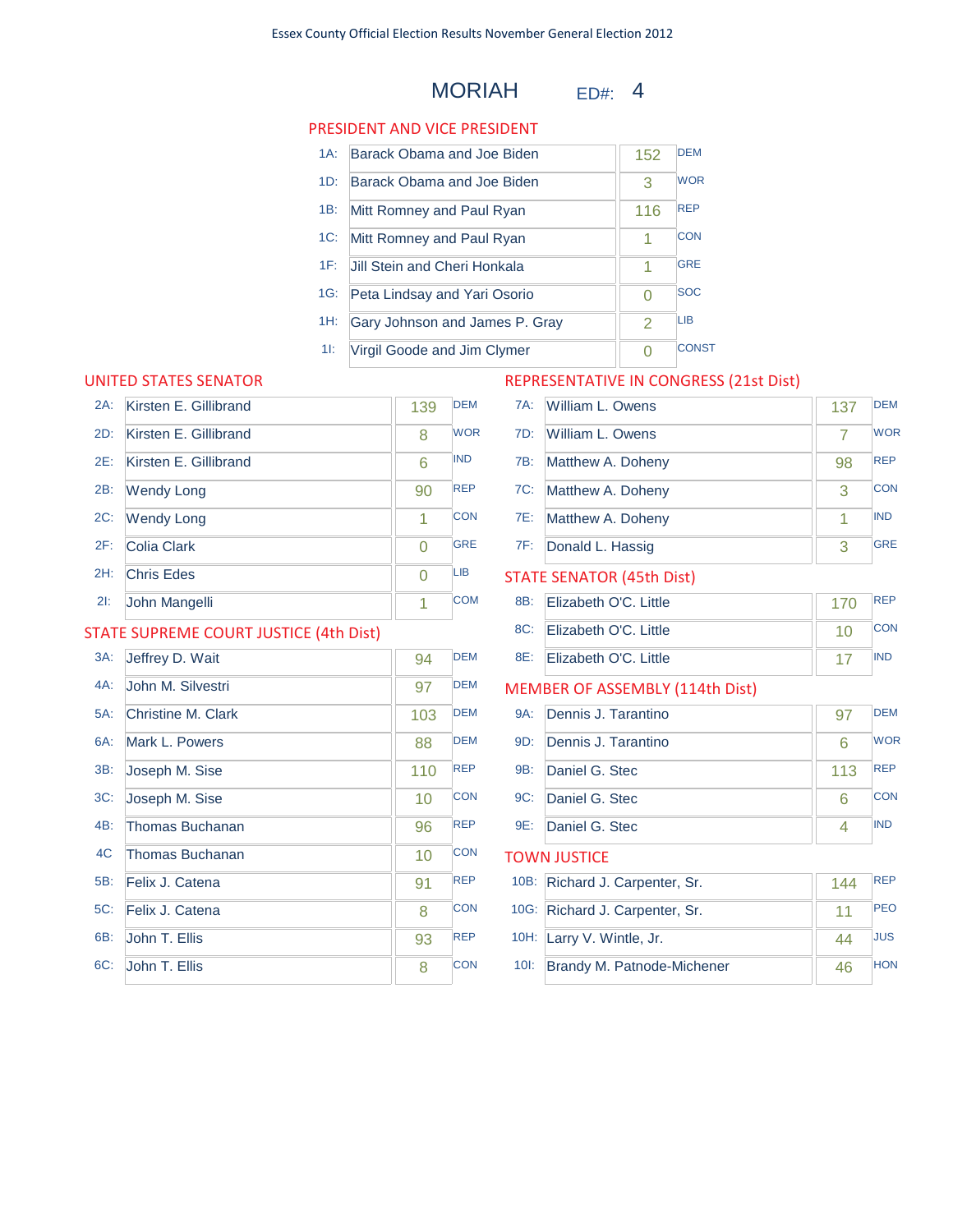## NEWCOMB

Assy Dist 114th - Cong Dist 21st

#### PRESIDENT AND VICE PRESIDENT

| Barack Obama and Joe Biden     | 144 | 48.8% |
|--------------------------------|-----|-------|
| Mitt Romney and Paul Ryan      | 145 | 49 2% |
| Jill Stein and Cheri Honkala   |     | 0.3%  |
| Peta Lindsay and Yari Osorio   | 1   | 0.3%  |
| Gary Johnson and James P. Gray | 4   | 14%   |
| Virgil Goode and Jim Clymer    |     | 0.0%  |

#### UNITED STATES SENATOR

| Kirsten E. Gillibrand | 168 | 60.4%      |
|-----------------------|-----|------------|
| <b>Wendy Long</b>     | 108 | 38.8%      |
| Colia Clark           | O   | 0.0%       |
| <b>Chris Edes</b>     |     | 0.4%<br>Ċ. |
| John Mangelli         |     | 0.4%       |

#### REPRESENTATIVE IN CONGRESS (21st Dist)

| William L. Owens                 | 135 | 48.9%  |
|----------------------------------|-----|--------|
| Matthew A. Doheny                | 139 | 50.4%  |
| Donald L. Hassig                 | 2   | 0.7%   |
| <b>STATE SENATOR (45th Dist)</b> |     |        |
| Elizabeth O'C. Little            | 216 | 100.0% |
| MEMOED OF ACCEMOUV (114th Dict)  |     |        |

#### STATE SUPREME COURT JUSTICE (4th Dist)

| 10.6%<br>Jeffrey D. Wait<br>102 |       |
|---------------------------------|-------|
| John M. Silvestri<br>123        | 12.8% |
| Christine M. Clark<br>110       | 11.5% |
| Mark L. Powers<br>97            | 10.1% |
| Joseph M. Sise<br>140           | 14.6% |
| 122<br><b>Thomas Buchanan</b>   | 12.7% |
| Felix J. Catena<br>126          | 13.1% |
| John T. Ellis<br>140            | 14.6% |

| Dennis J. Tarantino | 100 | 38.0% |
|---------------------|-----|-------|
| Daniel G. Stec      | 163 | 62.0% |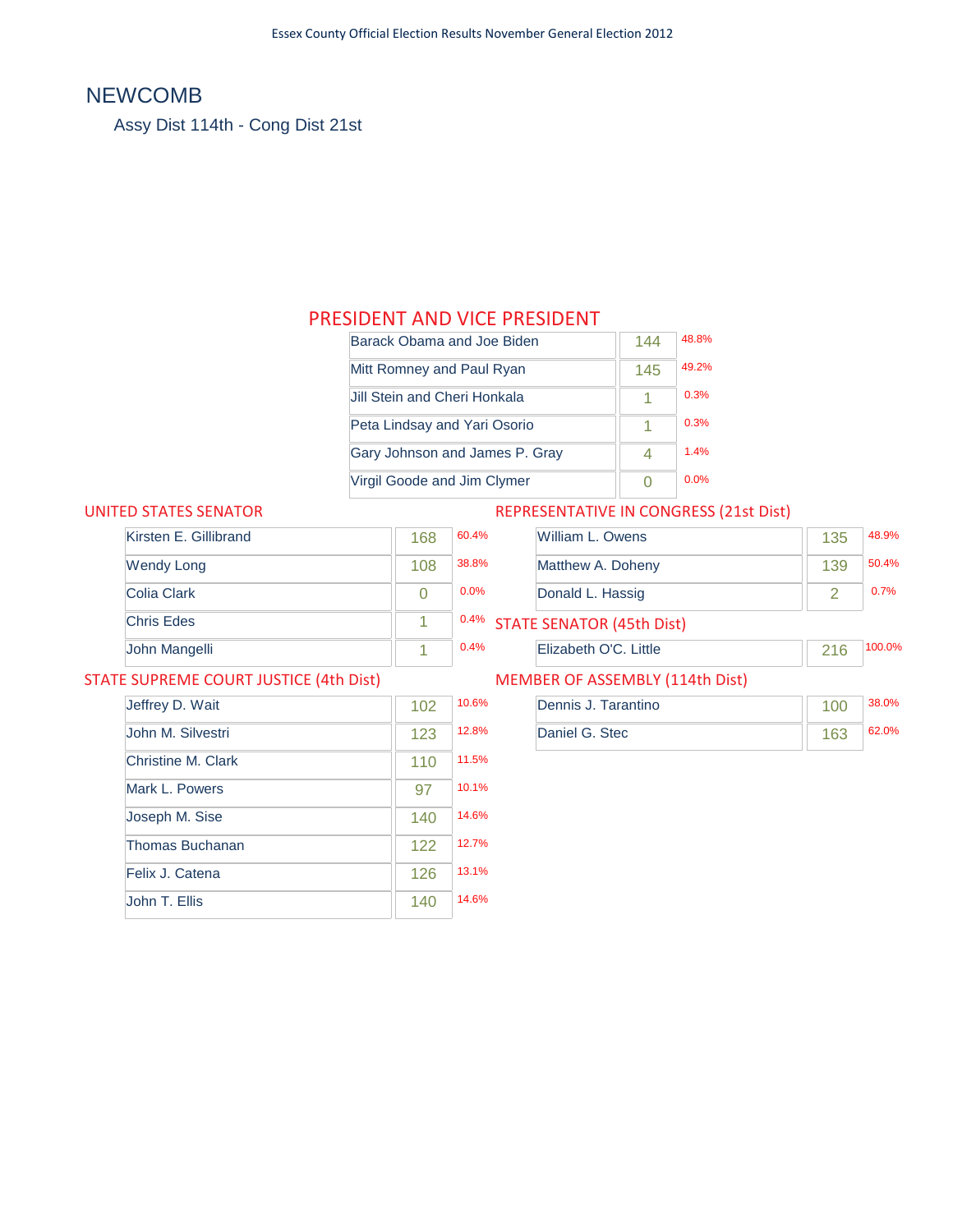## NEWCOMB ED#: 0

#### PRESIDENT AND VICE PRESIDENT

| $1A$ : | Barack Obama and Joe Biden     | 136 | <b>DFM</b>   |
|--------|--------------------------------|-----|--------------|
| 1D:    | Barack Obama and Joe Biden     | 8   | <b>WOR</b>   |
| 1B:    | Mitt Romney and Paul Ryan      | 129 | <b>REP</b>   |
| 1C:    | Mitt Romney and Paul Ryan      | 16  | <b>CON</b>   |
| $1F$ : | Jill Stein and Cheri Honkala   | 1   | <b>GRE</b>   |
| 1G:    | Peta Lindsay and Yari Osorio   | 1   | <b>SOC</b>   |
| 1H:    | Gary Johnson and James P. Gray | 4   | <b>LIB</b>   |
| 11:    | Virgil Goode and Jim Clymer    | 0   | <b>CONST</b> |

#### UNITED STATES SENATOR

| $2A$ : | Kirsten E. Gillibrand | 151 | <b>DEM</b> |
|--------|-----------------------|-----|------------|
| 2D:    | Kirsten E. Gillibrand | 12  | <b>WOR</b> |
| 2E:    | Kirsten E. Gillibrand | 5   | <b>IND</b> |
| 2B:    | <b>Wendy Long</b>     | 91  | <b>REP</b> |
| 2C:    | <b>Wendy Long</b>     | 17  | <b>CON</b> |
| 2F:    | Colia Clark           | ∩   | <b>GRE</b> |
| 2H:    | <b>Chris Edes</b>     | 1   | LIB        |
| $2$ :  | John Mangelli         | 1   | <b>COM</b> |
|        |                       |     |            |

#### STATE SUPREME COURT JUSTICE (4th Dist)

| $3A$ : | Jeffrey D. Wait        | 102 | <b>DEM</b> |
|--------|------------------------|-----|------------|
| 4A:    | John M. Silvestri      | 123 | <b>DEM</b> |
| $5A$ : | Christine M. Clark     | 110 | <b>DEM</b> |
| 6A:    | Mark L. Powers         | 97  | <b>DEM</b> |
| 3B:    | Joseph M. Sise         | 121 | <b>REP</b> |
| 3C:    | Joseph M. Sise         | 19  | <b>CON</b> |
| 4B:    | <b>Thomas Buchanan</b> | 102 | <b>REP</b> |
| 4C     | <b>Thomas Buchanan</b> | 20  | <b>CON</b> |
| 5B:    | Felix J. Catena        | 107 | <b>REP</b> |
| $5C$ : | Felix J. Catena        | 19  | <b>CON</b> |
| 6B:    | John T. Ellis          | 116 | <b>REP</b> |
| 6C:    | John T. Ellis          | 24  | <b>CON</b> |

#### REPRESENTATIVE IN CONGRESS (21st Dist)

| 7A: | William L. Owens  | 121           | <b>DEM</b> |
|-----|-------------------|---------------|------------|
| 7D: | William L. Owens  | 14            | <b>WOR</b> |
| 7B: | Matthew A. Doheny | 114           | <b>REP</b> |
| 7C: | Matthew A. Doheny | 19            | <b>CON</b> |
| 7E: | Matthew A. Doheny | 6             | <b>IND</b> |
| 7F: | Donald L. Hassig  | $\mathcal{P}$ | <b>GRE</b> |
|     |                   |               |            |

#### STATE SENATOR (45th Dist)

| 8B: Elizabeth O'C. Little | 164 | REP        |
|---------------------------|-----|------------|
| 8C: Elizabeth O'C. Little |     | <b>CON</b> |
| 8E: Elizabeth O'C. Little | 25  | <b>IND</b> |

|     | 9A: Dennis J. Tarantino | 90  | <b>DEM</b> |
|-----|-------------------------|-----|------------|
| 9D: | Dennis J. Tarantino     | 10  | <b>WOR</b> |
| 9B: | Daniel G. Stec          | 128 | <b>REP</b> |
|     | 9C: Daniel G. Stec      | 21  | <b>CON</b> |
| 9E: | Daniel G. Stec          | 14  | <b>IND</b> |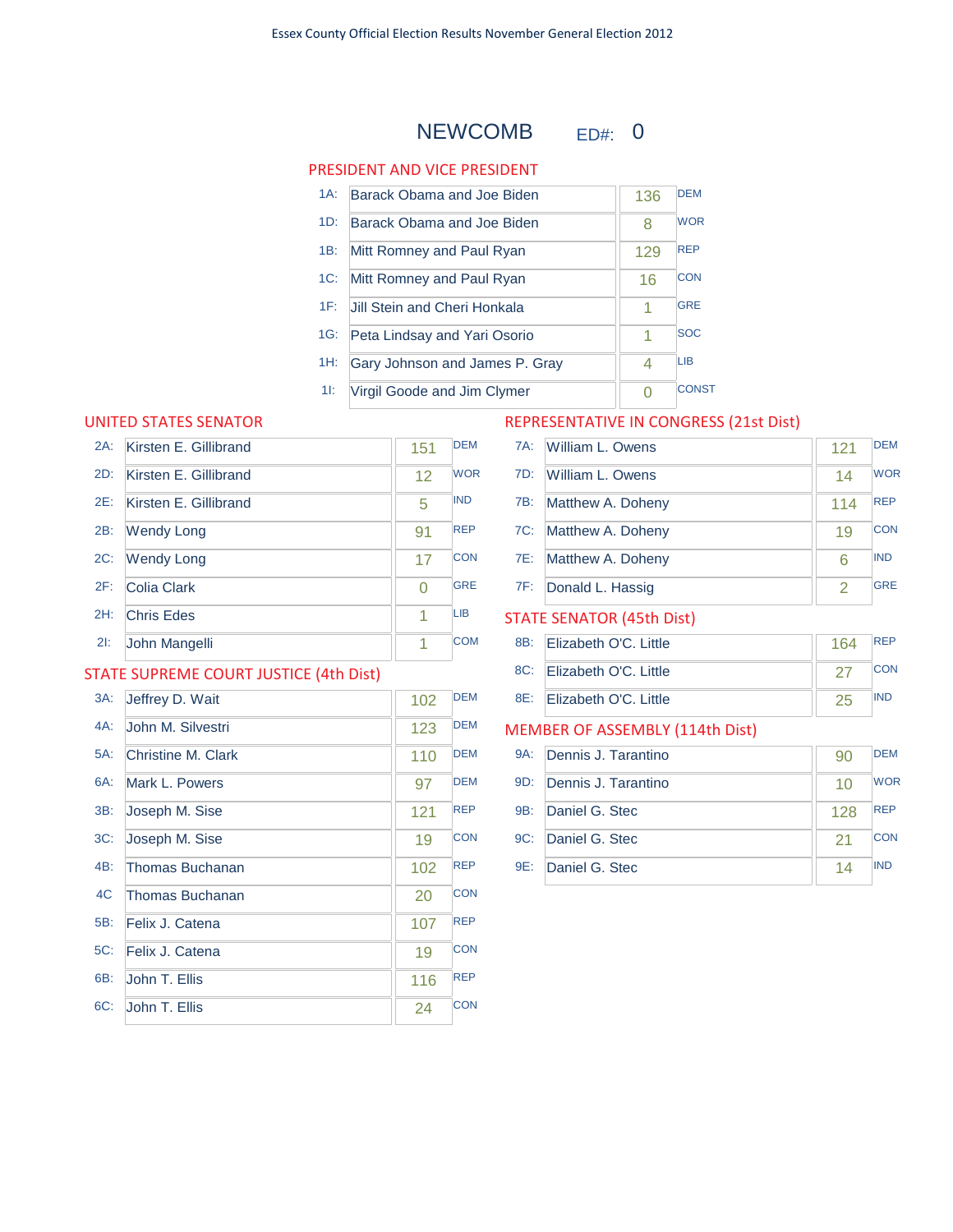# NORTH ELBA

Assy Dist 114th - Cong Dist 21st

#### PRESIDENT AND VICE PRESIDENT

| Barack Obama and Joe Biden     | 1936 | 61.2% |
|--------------------------------|------|-------|
| Mitt Romney and Paul Ryan      | 1154 | 36.5% |
| Jill Stein and Cheri Honkala   | 20   | 0.6%  |
| Peta Lindsay and Yari Osorio   | 1    | 0.0%  |
| Gary Johnson and James P. Gray | 45   | 1.4%  |
| Virgil Goode and Jim Clymer    | 5    | 0.2%  |

#### UNITED STATES SENATOR

| Kirsten E. Gillibrand | 2068 | 69.4% |
|-----------------------|------|-------|
| <b>Wendy Long</b>     | 852  | 28.6% |
| Colia Clark           | 29   | 1.0%  |
| <b>Chris Edes</b>     | 25   | 0.8%  |
| John Mangelli         |      | 0.1%  |

#### REPRESENTATIVE IN CONGRESS (21st Dist)

| William L. Owens                 | 1712 | 58.3%  |
|----------------------------------|------|--------|
| Matthew A. Doheny                | 1172 | 39.9%  |
| Donald L. Hassig                 | 54   | 1.8%   |
| <b>STATE SENATOR (45th Dist)</b> |      |        |
| Elizabeth O'C. Little            | 2210 | 100.0% |
| -------------------              |      |        |

#### STATE SUPREME COURT JUSTICE (4th Dist)

| Jeffrey D. Wait           | 1316 | 13.5% |
|---------------------------|------|-------|
| John M. Silvestri         | 1344 | 13.8% |
| <b>Christine M. Clark</b> | 1456 | 15.0% |
| Mark L. Powers            | 1243 | 12.8% |
| Joseph M. Sise            | 1125 | 11.6% |
| <b>Thomas Buchanan</b>    | 1077 | 11.1% |
| Felix J. Catena           | 990  | 10.2% |
| John T. Ellis             | 1171 | 12.0% |

| Dennis J. Tarantino |      | 52.7% |
|---------------------|------|-------|
| Daniel G. Stec      | 1277 | 47.3% |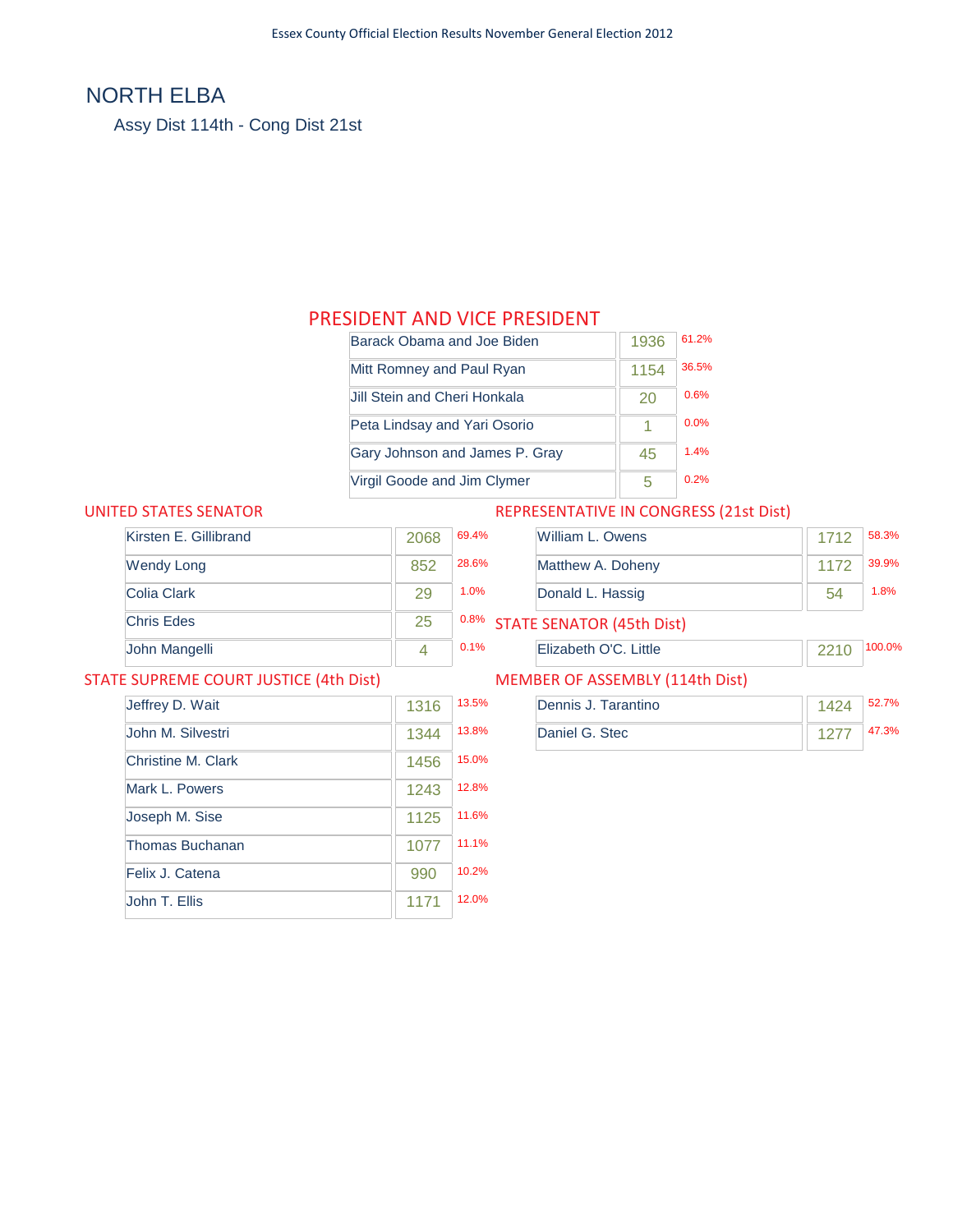#### PRESIDENT AND VICE PRESIDENT

| $1A$ : | Barack Obama and Joe Biden     | 203 | <b>DFM</b>   |
|--------|--------------------------------|-----|--------------|
| 1D:    | Barack Obama and Joe Biden     | 15  | <b>WOR</b>   |
| 1B:    | Mitt Romney and Paul Ryan      | 91  | <b>REP</b>   |
| 1C:    | Mitt Romney and Paul Ryan      | 4   | <b>CON</b>   |
| $1F$ : | Jill Stein and Cheri Honkala   | 3   | <b>GRE</b>   |
| 1G:    | Peta Lindsay and Yari Osorio   | O   | <b>SOC</b>   |
| 1H:    | Gary Johnson and James P. Gray | 8   | <b>LIB</b>   |
| 11:    | Virgil Goode and Jim Clymer    | 1   | <b>CONST</b> |

#### UNITED STATES SENATOR

| 2A <sub>1</sub> | Kirsten E. Gillibrand | 202            | <b>DEM</b> |
|-----------------|-----------------------|----------------|------------|
| 2D:             | Kirsten E. Gillibrand | 19             | <b>WOR</b> |
| 2E:             | Kirsten E. Gillibrand | 8              | <b>IND</b> |
| 2B:             | <b>Wendy Long</b>     | 50             | <b>REP</b> |
| 2C:             | <b>Wendy Long</b>     | $\overline{2}$ | <b>CON</b> |
| 2F:             | Colia Clark           | 5              | <b>GRE</b> |
| 2H:             | Chris Edes            | 9              | LIB        |
| $2$ :           | John Mangelli         | ∩              | <b>COM</b> |
|                 |                       |                |            |

## STATE SUPREME COURT JUSTICE (4th Dist)

| $3A$ : | Jeffrey D. Wait        | 141 | <b>DEM</b> |
|--------|------------------------|-----|------------|
| 4A:    | John M. Silvestri      | 144 | <b>DEM</b> |
| $5A$ : | Christine M. Clark     | 154 | <b>DEM</b> |
| 6A:    | Mark L. Powers         | 128 | <b>DEM</b> |
| 3B:    | Joseph M. Sise         | 70  | <b>REP</b> |
| 3C:    | Joseph M. Sise         | 14  | <b>CON</b> |
| 4B:    | <b>Thomas Buchanan</b> | 75  | <b>REP</b> |
| 4C     | <b>Thomas Buchanan</b> | 14  | <b>CON</b> |
| 5B:    | Felix J. Catena        | 59  | <b>REP</b> |
| $5C$ : | Felix J. Catena        | 8   | <b>CON</b> |
| 6B:    | John T. Ellis          | 76  | <b>REP</b> |
| 6C:    | John T. Ellis          | 10  | <b>CON</b> |

## REPRESENTATIVE IN CONGRESS (21st Dist)

|     | 7A: William L. Owens | 170 | <b>DEM</b> |
|-----|----------------------|-----|------------|
| 7D: | William L. Owens     | 18  | <b>WOR</b> |
| 7B: | Matthew A. Doheny    | 75  | <b>REP</b> |
| 7C: | Matthew A. Doheny    |     | <b>CON</b> |
| 7E: | Matthew A. Doheny    | 8   | <b>IND</b> |
| 7F: | Donald L. Hassig     | 10  | <b>GRE</b> |

#### STATE SENATOR (45th Dist)

| 8B: Elizabeth O'C. Little | 146 | <b>REP</b> |
|---------------------------|-----|------------|
| 8C: Elizabeth O'C. Little | 20  | <b>CON</b> |
| 8E: Elizabeth O'C. Little | 48  | IND        |

|     | 9A: Dennis J. Tarantino | 144 | <b>DEM</b> |
|-----|-------------------------|-----|------------|
|     | 9D: Dennis J. Tarantino | 14  | <b>WOR</b> |
| 9B: | Daniel G. Stec          | 85  | <b>REP</b> |
|     | 9C: Daniel G. Stec      |     | <b>CON</b> |
| 9E: | Daniel G. Stec          |     | <b>IND</b> |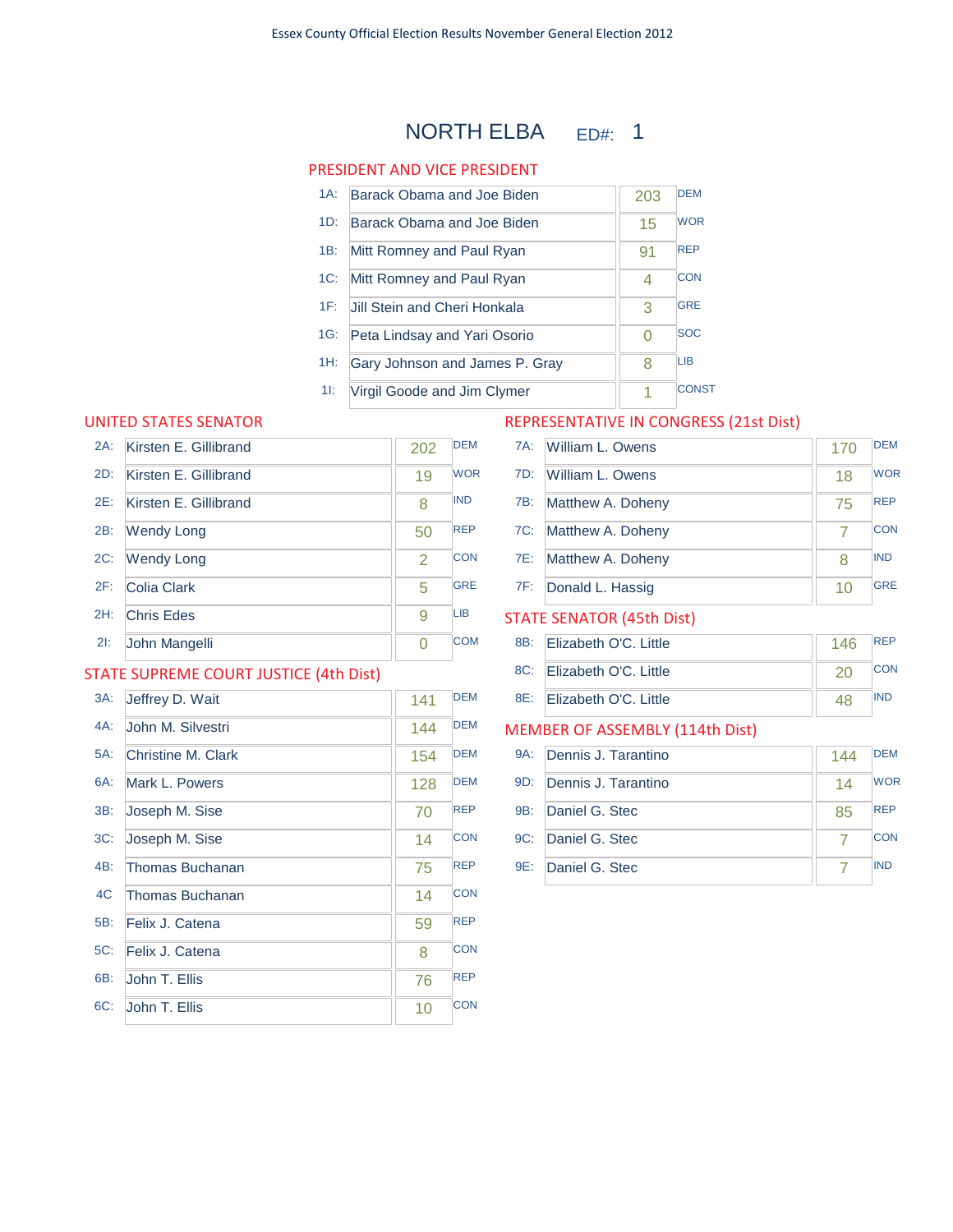#### PRESIDENT AND VICE PRESIDENT

| $1A$ :         | Barack Obama and Joe Biden     | 318 | <b>DEM</b>   |
|----------------|--------------------------------|-----|--------------|
| 1D:            | Barack Obama and Joe Biden     | 19  | <b>WOR</b>   |
| 1B:            | Mitt Romney and Paul Ryan      | 133 | <b>REP</b>   |
| 1C:            | Mitt Romney and Paul Ryan      | 16  | <b>CON</b>   |
| $1F$ :         | Jill Stein and Cheri Honkala   | 4   | <b>GRE</b>   |
| $1G$ :         | Peta Lindsay and Yari Osorio   | 0   | <b>SOC</b>   |
| 1H:            | Gary Johnson and James P. Gray | 6   | <b>LIB</b>   |
| 1 <sub>1</sub> | Virgil Goode and Jim Clymer    | Ω   | <b>CONST</b> |

#### UNITED STATES SENATOR

| 2A    | Kirsten F. Gillibrand | 312            | <b>DEM</b> |
|-------|-----------------------|----------------|------------|
| 2D:   | Kirsten E. Gillibrand | 28             | <b>WOR</b> |
| 2E:   | Kirsten E. Gillibrand | 7              | <b>IND</b> |
| 2B:   | <b>Wendy Long</b>     | 106            | <b>RFP</b> |
| 2C:   | <b>Wendy Long</b>     | 17             | <b>CON</b> |
| 2F:   | Colia Clark           | $\overline{2}$ | <b>GRE</b> |
| 2H:   | <b>Chris Edes</b>     | $\overline{2}$ | LIB        |
| $2$ : | John Mangelli         | ∩              | <b>COM</b> |

#### STATE SUPREME COURT JUSTICE (4th Dist)

| $3A$ : | Jeffrey D. Wait           | 219 | <b>DEM</b> |
|--------|---------------------------|-----|------------|
| 4A:    | John M. Silvestri         | 224 | <b>DEM</b> |
| 5A:    | <b>Christine M. Clark</b> | 260 | <b>DEM</b> |
| 6A:    | Mark L. Powers            | 206 | <b>DEM</b> |
| 3B:    | Joseph M. Sise            | 132 | <b>REP</b> |
| 3C:    | Joseph M. Sise            | 25  | <b>CON</b> |
| 4B:    | <b>Thomas Buchanan</b>    | 131 | <b>REP</b> |
| 4C     | <b>Thomas Buchanan</b>    | 30  | <b>CON</b> |
| 5B:    | Felix J. Catena           | 113 | <b>REP</b> |
| 5C:    | Felix J. Catena           | 24  | <b>CON</b> |
| 6B:    | John T. Ellis             | 155 | <b>REP</b> |
| $6C$ : | John T. Ellis             | 36  | <b>CON</b> |

#### REPRESENTATIVE IN CONGRESS (21st Dist)

| 7A: | William L. Owens  | 270 | <b>DEM</b> |
|-----|-------------------|-----|------------|
| 7D: | William L. Owens  | 24  | <b>WOR</b> |
| 7B: | Matthew A. Doheny | 143 | <b>REP</b> |
| 7C: | Matthew A. Doheny | 19  | <b>CON</b> |
| 7E: | Matthew A. Doheny |     | <b>IND</b> |
| 7F: | Donald L. Hassig  | 8   | <b>GRE</b> |

#### STATE SENATOR (45th Dist)

| 8B: Elizabeth O'C. Little | 245 | <b>REP</b> |
|---------------------------|-----|------------|
| 8C: Elizabeth O'C. Little | 34  | <b>CON</b> |
| 8E: Elizabeth O'C. Little |     | <b>IND</b> |

| 9A: | Dennis J. Tarantino | 238 | <b>DEM</b> |
|-----|---------------------|-----|------------|
| 9D: | Dennis J. Tarantino | 19  | <b>WOR</b> |
| 9B: | Daniel G. Stec      | 136 | <b>RFP</b> |
| 9C: | Daniel G. Stec      | 20  | <b>CON</b> |
| 9E: | Daniel G. Stec      | 14  | <b>IND</b> |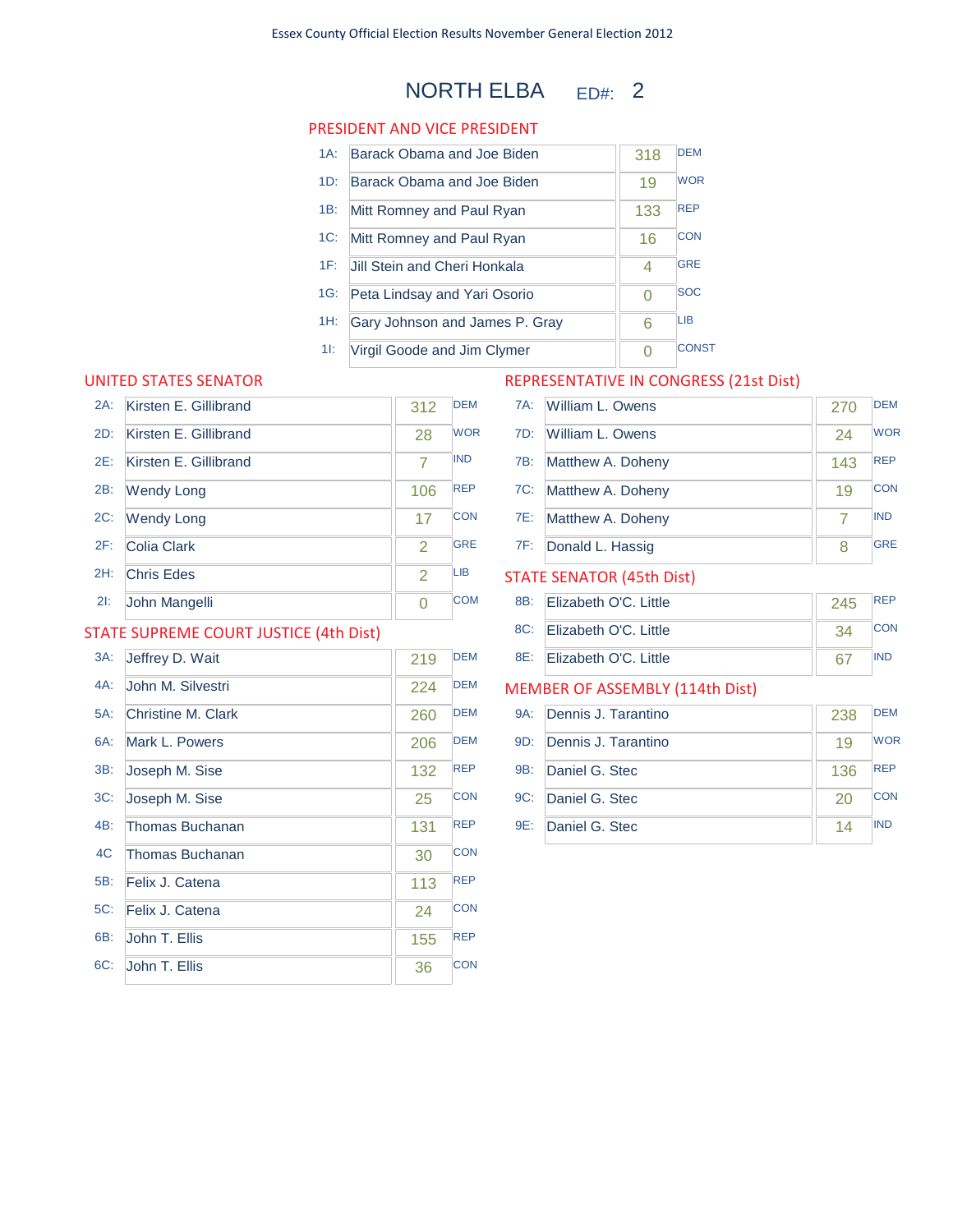#### PRESIDENT AND VICE PRESIDENT

| $1A$ :         | Barack Obama and Joe Biden     | 257            | <b>DEM</b>   |
|----------------|--------------------------------|----------------|--------------|
| 1D:            | Barack Obama and Joe Biden     | 15             | <b>WOR</b>   |
| 1B:            | Mitt Romney and Paul Ryan      | 155            | <b>REP</b>   |
| 1C:            | Mitt Romney and Paul Ryan      | 17             | <b>CON</b>   |
| $1F$ :         | Jill Stein and Cheri Honkala   | $\overline{2}$ | <b>GRE</b>   |
| $1G$ :         | Peta Lindsay and Yari Osorio   | 1              | <b>SOC</b>   |
| 1H:            | Gary Johnson and James P. Gray | 5              | <b>LIB</b>   |
| 1 <sub>1</sub> | Virgil Goode and Jim Clymer    | Ω              | <b>CONST</b> |

#### UNITED STATES SENATOR

| $2A$ : | Kirsten F. Gillibrand | 251 | <b>DEM</b> |
|--------|-----------------------|-----|------------|
| 2D:    | Kirsten E. Gillibrand | 22  | <b>WOR</b> |
| $2F^+$ | Kirsten E. Gillibrand | 23  | <b>IND</b> |
| 2B:    | <b>Wendy Long</b>     | 104 | <b>REP</b> |
| 2C:    | <b>Wendy Long</b>     | 11  | <b>CON</b> |
| 2F:    | Colia Clark           | 5   | <b>GRE</b> |
| 2H:    | Chris Edes            | 3   | LIB        |
| $2$ :  | John Mangelli         | 2   | <b>COM</b> |

#### STATE SUPREME COURT JUSTICE (4th Dist)

| $3A$ : | Jeffrey D. Wait           | 182 | <b>DEM</b> |
|--------|---------------------------|-----|------------|
| 4A:    | John M. Silvestri         | 184 | <b>DEM</b> |
| 5A:    | <b>Christine M. Clark</b> | 195 | <b>DEM</b> |
| 6A:    | Mark L. Powers            | 165 | <b>DEM</b> |
| 3B:    | Joseph M. Sise            | 142 | <b>REP</b> |
| $3C$ : | Joseph M. Sise            | 23  | <b>CON</b> |
| 4B:    | <b>Thomas Buchanan</b>    | 130 | <b>REP</b> |
| 4C     | <b>Thomas Buchanan</b>    | 19  | <b>CON</b> |
| 5B:    | Felix J. Catena           | 122 | <b>REP</b> |
| 5C:    | Felix J. Catena           | 16  | <b>CON</b> |
| 6B:    | John T. Ellis             | 143 | <b>REP</b> |
| $6C$ : | John T. Ellis             | 24  | <b>CON</b> |

#### REPRESENTATIVE IN CONGRESS (21st Dist)

| $7A$ : | William L. Owens  | 205 | <b>DEM</b> |
|--------|-------------------|-----|------------|
| 7D:    | William L. Owens  | 20  | <b>WOR</b> |
| 7B:    | Matthew A. Doheny | 159 | <b>REP</b> |
| 7C:    | Matthew A. Doheny | 16  | <b>CON</b> |
| 7E:    | Matthew A. Doheny |     | <b>IND</b> |
| 7F:    | Donald L. Hassig  | 10  | <b>GRE</b> |

#### STATE SENATOR (45th Dist)

| 8B: Elizabeth O'C. Little | 233 | <b>REP</b> |
|---------------------------|-----|------------|
| 8C: Elizabeth O'C. Little | 24  | <b>CON</b> |
| 8E: Elizabeth O'C. Little | 70  | <b>IND</b> |

| 9A: | Dennis J. Tarantino | 177 | <b>DEM</b> |
|-----|---------------------|-----|------------|
| 9D: | Dennis J. Tarantino | 14  | <b>WOR</b> |
| 9B: | Daniel G. Stec      | 160 | <b>REP</b> |
| 9C: | Daniel G. Stec      | 19  | <b>CON</b> |
| 9E: | Daniel G. Stec      | 12  | <b>IND</b> |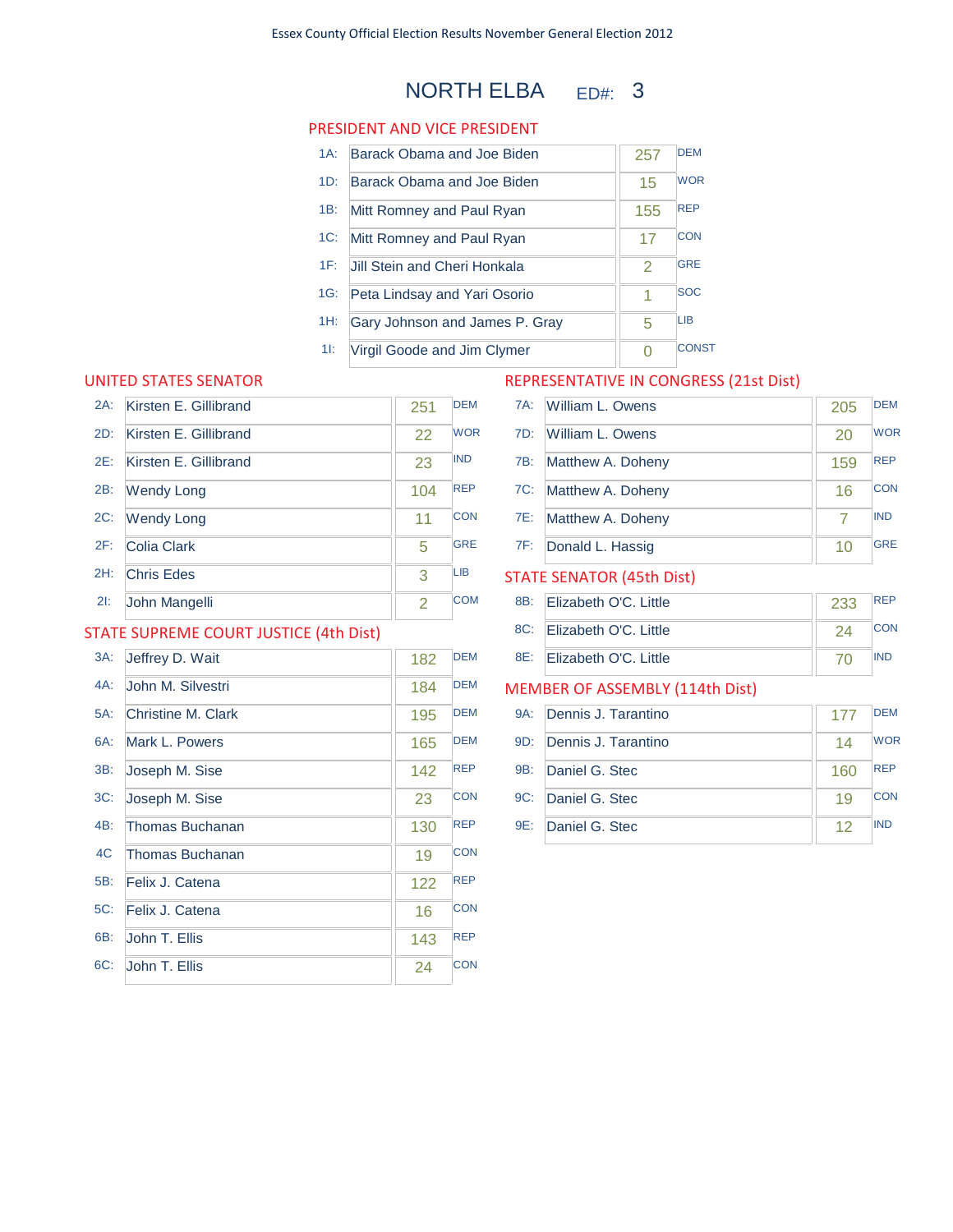#### PRESIDENT AND VICE PRESIDENT

| $1A$ :         | Barack Obama and Joe Biden     | 246            | <b>DEM</b>   |
|----------------|--------------------------------|----------------|--------------|
| 1D:            | Barack Obama and Joe Biden     | $\overline{7}$ | <b>WOR</b>   |
| 1B:            | Mitt Romney and Paul Ryan      | 169            | <b>REP</b>   |
| 1C:            | Mitt Romney and Paul Ryan      | 22             | <b>CON</b>   |
| $1F$ :         | Jill Stein and Cheri Honkala   | 3              | <b>GRE</b>   |
| $1G$ :         | Peta Lindsay and Yari Osorio   | 0              | <b>SOC</b>   |
| 1H:            | Gary Johnson and James P. Gray | 3              | <b>LIB</b>   |
| 1 <sub>1</sub> | Virgil Goode and Jim Clymer    | Ω              | <b>CONST</b> |

#### UNITED STATES SENATOR

| $2A$ : | Kirsten F. Gillibrand | 243            | <b>DEM</b> |
|--------|-----------------------|----------------|------------|
| 2D:    | Kirsten E. Gillibrand | 6              | <b>WOR</b> |
| $2F^+$ | Kirsten E. Gillibrand | 20             | <b>IND</b> |
| 2B:    | <b>Wendy Long</b>     | 129            | <b>REP</b> |
| 2C:    | <b>Wendy Long</b>     | 19             | <b>CON</b> |
| 2F:    | Colia Clark           | 5              | <b>GRE</b> |
| 2H:    | Chris Edes            | $\overline{2}$ | <b>LIB</b> |
| $2$ :  | John Mangelli         | Λ              | <b>COM</b> |

#### STATE SUPREME COURT JUSTICE (4th Dist)

| $3A$ : | Jeffrey D. Wait           | 175 | <b>DEM</b> |
|--------|---------------------------|-----|------------|
| 4A:    | John M. Silvestri         | 172 | <b>DEM</b> |
| 5A:    | <b>Christine M. Clark</b> | 190 | <b>DEM</b> |
| 6A:    | Mark L. Powers            | 171 | <b>DEM</b> |
| 3B:    | Joseph M. Sise            | 159 | <b>REP</b> |
| 3C:    | Joseph M. Sise            | 22  | <b>CON</b> |
| 4B:    | <b>Thomas Buchanan</b>    | 152 | <b>REP</b> |
| 4C     | <b>Thomas Buchanan</b>    | 25  | <b>CON</b> |
| 5B:    | Felix J. Catena           | 146 | <b>REP</b> |
| $5C$ : | Felix J. Catena           | 22  | <b>CON</b> |
| 6B:    | John T. Ellis             | 161 | <b>REP</b> |
| $6C$ : | John T. Ellis             | 25  | <b>CON</b> |

#### REPRESENTATIVE IN CONGRESS (21st Dist)

| 7A: | William L. Owens  | 208 | <b>DEM</b> |
|-----|-------------------|-----|------------|
| 7D: | William L. Owens  | 8   | <b>WOR</b> |
| 7B: | Matthew A. Doheny | 160 | <b>REP</b> |
| 7C: | Matthew A. Doheny | 21  | <b>CON</b> |
| 7E: | Matthew A. Doheny | 8   | <b>IND</b> |
| 7F: | Donald L. Hassig  | 8   | <b>GRE</b> |

#### STATE SENATOR (45th Dist)

| 8B: Elizabeth O'C. Little | 254 | <b>REP</b> |
|---------------------------|-----|------------|
| 8C: Elizabeth O'C. Little |     | <b>CON</b> |
| 8E: Elizabeth O'C. Little | 49  | IND        |

| 9A: | Dennis J. Tarantino | 162 | <b>DEM</b> |
|-----|---------------------|-----|------------|
| 9D: | Dennis J. Tarantino | 12  | <b>WOR</b> |
| 9B: | Daniel G. Stec      | 177 | <b>REP</b> |
| 9C: | Daniel G. Stec      | 24  | <b>CON</b> |
| 9E: | Daniel G. Stec      | 21  | <b>IND</b> |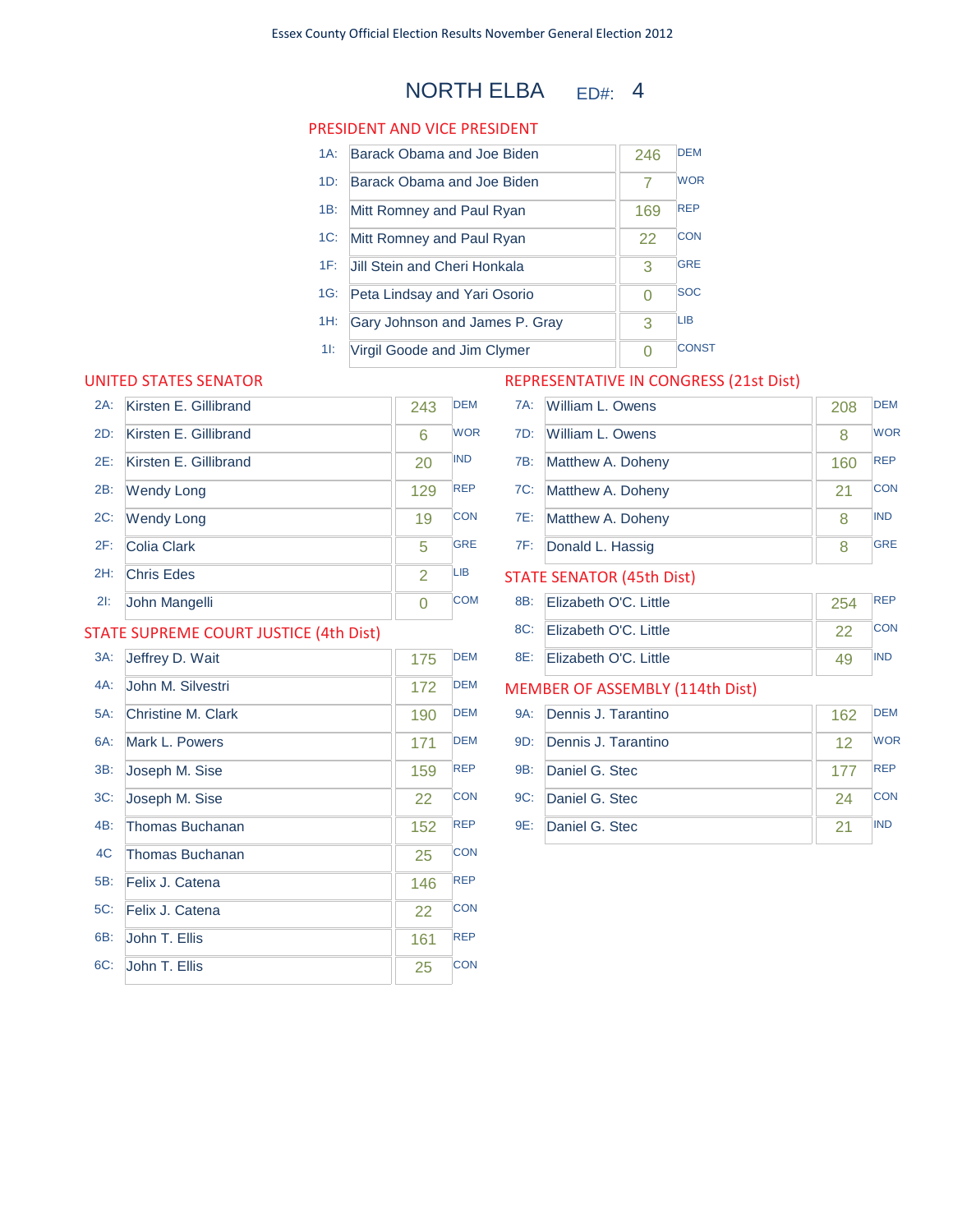#### PRESIDENT AND VICE PRESIDENT

| $1A$ :         | Barack Obama and Joe Biden     | 257 | <b>DEM</b>   |
|----------------|--------------------------------|-----|--------------|
| 1D:            | Barack Obama and Joe Biden     | 15  | <b>WOR</b>   |
| 1B:            | Mitt Romney and Paul Ryan      | 183 | <b>REP</b>   |
| 1C:            | Mitt Romney and Paul Ryan      | 29  | <b>CON</b>   |
| $1F$ :         | Jill Stein and Cheri Honkala   | 0   | <b>GRE</b>   |
| $1G$ :         | Peta Lindsay and Yari Osorio   | 0   | <b>SOC</b>   |
| 1H:            | Gary Johnson and James P. Gray | 9   | <b>LIB</b>   |
| 1 <sub>1</sub> | Virgil Goode and Jim Clymer    | 3   | <b>CONST</b> |

#### UNITED STATES SENATOR

| 2A     | Kirsten F. Gillibrand | 268            | <b>DEM</b> |
|--------|-----------------------|----------------|------------|
| 2D:    | Kirsten E. Gillibrand | 20             | <b>WOR</b> |
| $2F^+$ | Kirsten E. Gillibrand | 22             | <b>IND</b> |
| 2B:    | <b>Wendy Long</b>     | 125            | <b>RFP</b> |
| 2C:    | <b>Wendy Long</b>     | 23             | <b>CON</b> |
| 2F:    | Colia Clark           | 3              | <b>GRE</b> |
| 2H:    | Chris Edes            | $\overline{2}$ | <b>LIB</b> |
| $2$ :  | John Mangelli         | ∩              | <b>COM</b> |

#### STATE SUPREME COURT JUSTICE (4th Dist)

| $3A$ : | Jeffrey D. Wait        | 200 | <b>DEM</b> |
|--------|------------------------|-----|------------|
| 4A:    | John M. Silvestri      | 209 | <b>DEM</b> |
| 5A:    | Christine M. Clark     | 222 | <b>DEM</b> |
| 6A:    | Mark L. Powers         | 191 | <b>DEM</b> |
| 3B:    | Joseph M. Sise         | 155 | <b>REP</b> |
| 3C:    | Joseph M. Sise         | 35  | <b>CON</b> |
| 4B:    | <b>Thomas Buchanan</b> | 145 | <b>REP</b> |
| 4C     | <b>Thomas Buchanan</b> | 32  | <b>CON</b> |
| 5B:    | Felix J. Catena        | 132 | <b>REP</b> |
| 5C:    | Felix J. Catena        | 33  | <b>CON</b> |
| 6B:    | John T. Ellis          | 149 | <b>REP</b> |
| $6C$ : | John T. Ellis          | 34  | <b>CON</b> |

#### REPRESENTATIVE IN CONGRESS (21st Dist)

| 7A:<br>William L. Owens  | 247 | <b>DEM</b> |
|--------------------------|-----|------------|
| William L. Owens<br>7D:  | 18  | <b>WOR</b> |
| 7B:<br>Matthew A. Doheny | 169 | <b>REP</b> |
| 7C:<br>Matthew A. Doheny | 27  | <b>CON</b> |
| 7E:<br>Matthew A. Doheny |     | <b>IND</b> |
| 7F:<br>Donald L. Hassig  | 4   | <b>GRE</b> |

#### STATE SENATOR (45th Dist)

| 8B: Elizabeth O'C. Little | 252 | <b>REP</b> |
|---------------------------|-----|------------|
| 8C: Elizabeth O'C. Little | -37 | <b>CON</b> |
| 8E: Elizabeth O'C. Little |     | <b>IND</b> |

| 9A: | Dennis J. Tarantino | 199 | <b>DEM</b> |
|-----|---------------------|-----|------------|
| 9D: | Dennis J. Tarantino | 12  | <b>WOR</b> |
| 9B: | Daniel G. Stec      | 176 | <b>REP</b> |
| 9C: | Daniel G. Stec      | 29  | <b>CON</b> |
| 9E: | Daniel G. Stec      | 13  | <b>IND</b> |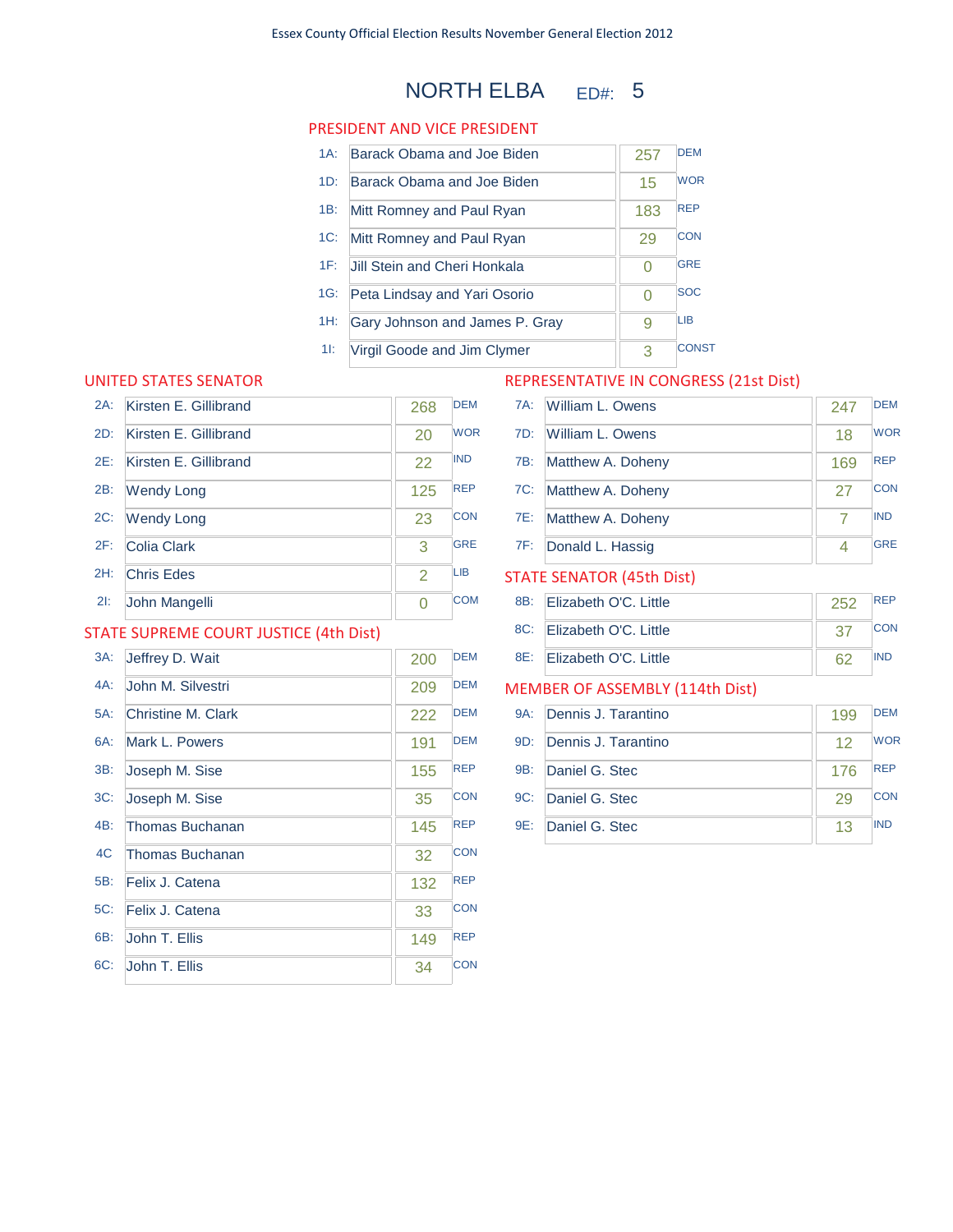#### PRESIDENT AND VICE PRESIDENT

| $1A$ : | Barack Obama and Joe Biden     | 406 | <b>DEM</b>   |
|--------|--------------------------------|-----|--------------|
| $1D$ : | Barack Obama and Joe Biden     | 15  | <b>WOR</b>   |
| 1B:    | Mitt Romney and Paul Ryan      | 224 | <b>REP</b>   |
| 1C:    | Mitt Romney and Paul Ryan      | 15  | <b>CON</b>   |
| $1F$ : | Jill Stein and Cheri Honkala   | 5   | <b>GRE</b>   |
| $1G$ : | Peta Lindsay and Yari Osorio   | 0   | <b>SOC</b>   |
| 1H:    | Gary Johnson and James P. Gray | 11  | <b>LIB</b>   |
| 11:    | Virgil Goode and Jim Clymer    | 1   | <b>CONST</b> |

#### UNITED STATES SENATOR

| $2A$ : | Kirsten F. Gillibrand | 407 | <b>DEM</b> |
|--------|-----------------------|-----|------------|
| 2D:    | Kirsten E. Gillibrand | 23  | <b>WOR</b> |
| $2F^+$ | Kirsten E. Gillibrand | 12  | <b>IND</b> |
| 2B:    | <b>Wendy Long</b>     | 178 | <b>REP</b> |
| 2C:    | <b>Wendy Long</b>     | 15  | <b>CON</b> |
| 2F:    | Colia Clark           | 6   | <b>GRE</b> |
| 2H:    | Chris Edes            | 5   | <b>LIB</b> |
| $2$ :  | John Mangelli         | 2   | <b>COM</b> |

#### STATE SUPREME COURT JUSTICE (4th Dist)

| $3A$ : | Jeffrey D. Wait        | 288 | <b>DEM</b> |
|--------|------------------------|-----|------------|
| 4A:    | John M. Silvestri      | 301 | <b>DEM</b> |
| $5A$ : | Christine M. Clark     | 314 | <b>DEM</b> |
| 6A:    | Mark L. Powers         | 279 | <b>DEM</b> |
| 3B:    | Joseph M. Sise         | 224 | <b>REP</b> |
| 3C:    | Joseph M. Sise         | 33  | <b>CON</b> |
| 4B:    | <b>Thomas Buchanan</b> | 209 | <b>REP</b> |
| 4C     | <b>Thomas Buchanan</b> | 24  | <b>CON</b> |
| 5B:    | Felix J. Catena        | 206 | <b>REP</b> |
| $5C$ : | Felix J. Catena        | 25  | <b>CON</b> |
| 6B:    | John T. Ellis          | 228 | <b>REP</b> |
| 6C:    | John T. Ellis          | 25  | <b>CON</b> |

#### REPRESENTATIVE IN CONGRESS (21st Dist)

|     | 7A: William L. Owens | 357 | <b>DEM</b> |
|-----|----------------------|-----|------------|
| 7D: | William L. Owens     | 12  | <b>WOR</b> |
| 7B: | Matthew A. Doheny    | 222 | <b>REP</b> |
| 7C: | Matthew A. Doheny    | 18  | <b>CON</b> |
| 7E: | Matthew A. Doheny    | 8   | <b>IND</b> |
| 7F: | Donald L. Hassig     | 11  | <b>GRE</b> |

#### STATE SENATOR (45th Dist)

| 8B: Elizabeth O'C. Little | 362             | REP        |
|---------------------------|-----------------|------------|
| 8C: Elizabeth O'C. Little | $\overline{31}$ | <b>CON</b> |
| 8E: Elizabeth O'C. Little |                 | <b>IND</b> |

| 9A: | Dennis J. Tarantino | 280 | <b>DEM</b> |
|-----|---------------------|-----|------------|
| 9D: | Dennis J. Tarantino | 27  | <b>WOR</b> |
| 9B: | Daniel G. Stec      | 246 | <b>RFP</b> |
| 9C: | Daniel G. Stec      | 20  | <b>CON</b> |
| 9E: | Daniel G. Stec      | 13  | <b>IND</b> |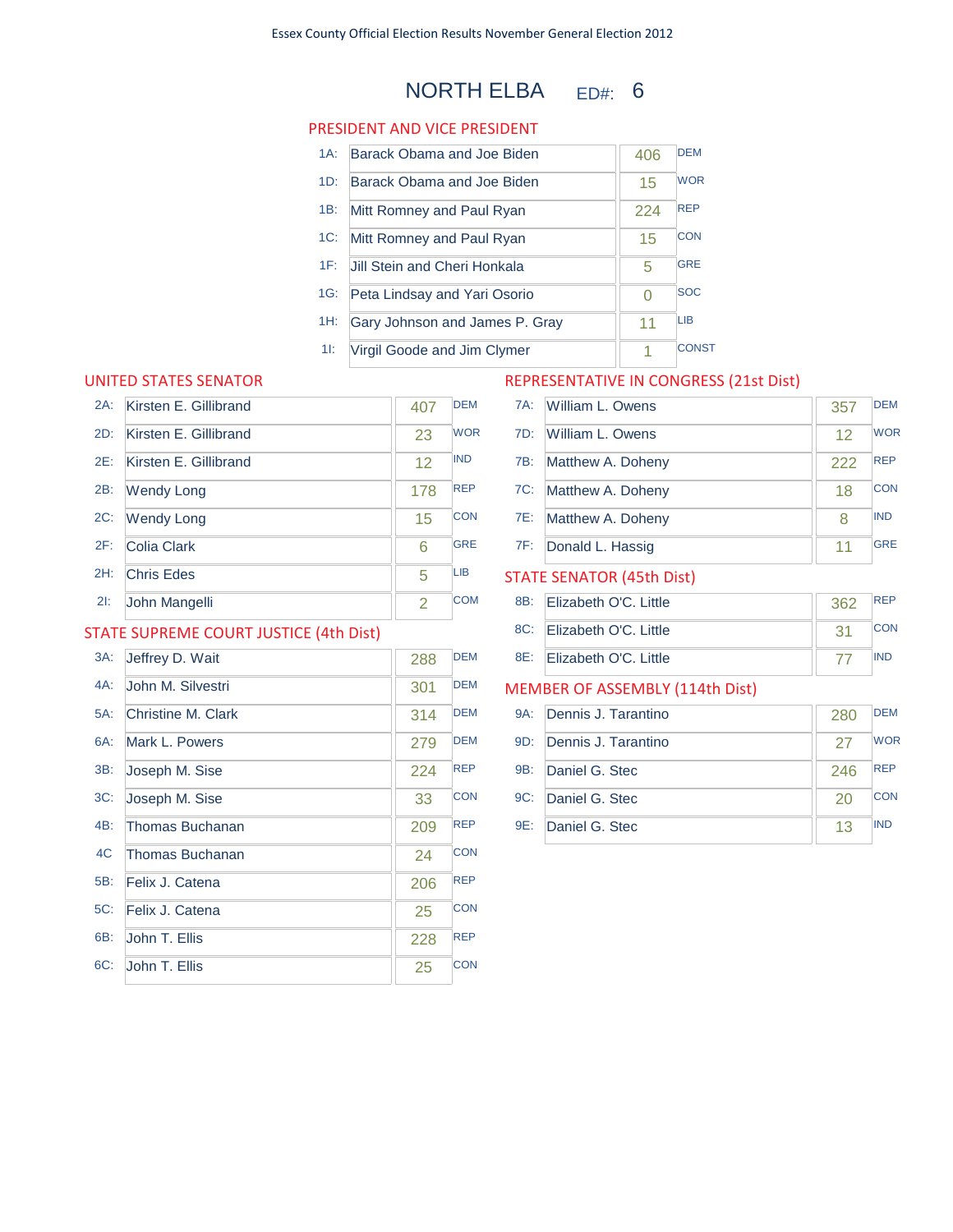#### PRESIDENT AND VICE PRESIDENT

| $1A$ :         | Barack Obama and Joe Biden     | 151 | <b>DEM</b>   |
|----------------|--------------------------------|-----|--------------|
| 1D:            | Barack Obama and Joe Biden     | 12  | <b>WOR</b>   |
| 1B:            | Mitt Romney and Paul Ryan      | 88  | <b>REP</b>   |
| 1C:            | Mitt Romney and Paul Ryan      | 8   | <b>CON</b>   |
| $1F$ :         | Jill Stein and Cheri Honkala   | 3   | <b>GRE</b>   |
| $1G$ :         | Peta Lindsay and Yari Osorio   | 0   | <b>SOC</b>   |
| $1H$ :         | Gary Johnson and James P. Gray | 3   | <b>LIB</b>   |
| 1 <sub>1</sub> | Virgil Goode and Jim Clymer    | Ω   | <b>CONST</b> |

#### UNITED STATES SENATOR

| $2A$ : | Kirsten E. Gillibrand | 155            | <b>DFM</b> |
|--------|-----------------------|----------------|------------|
| 2D:    | Kirsten E. Gillibrand | 14             | <b>WOR</b> |
| 2E:    | Kirsten E. Gillibrand | 6              | <b>IND</b> |
| 2B:    | <b>Wendy Long</b>     | 65             | <b>RFP</b> |
| 2C:    | <b>Wendy Long</b>     | 8              | <b>CON</b> |
| 2F:    | Colia Clark           | 3              | <b>GRE</b> |
| 2H:    | <b>Chris Edes</b>     | $\overline{2}$ | <b>LIB</b> |
| 2!     | John Mangelli         | Ω              | <b>COM</b> |

#### STATE SUPREME COURT JUSTICE (4th Dist)

| $3A$ : | Jeffrey D. Wait        | 111 | <b>DEM</b> |
|--------|------------------------|-----|------------|
| 4A:    | John M. Silvestri      | 110 | <b>DEM</b> |
| $5A$ : | Christine M. Clark     | 121 | <b>DEM</b> |
| 6A:    | Mark L. Powers         | 103 | <b>DEM</b> |
| 3B:    | Joseph M. Sise         | 80  | <b>REP</b> |
| 3C:    | Joseph M. Sise         | 11  | <b>CON</b> |
| 4B:    | <b>Thomas Buchanan</b> | 79  | <b>REP</b> |
| 4C     | <b>Thomas Buchanan</b> | 12  | <b>CON</b> |
| 5B:    | Felix J. Catena        | 74  | <b>REP</b> |
| $5C$ : | Felix J. Catena        | 10  | <b>CON</b> |
| 6B:    | John T. Ellis          | 86  | <b>REP</b> |
| $6C$ : | John T. Ellis          | 19  | <b>CON</b> |

#### REPRESENTATIVE IN CONGRESS (21st Dist)

| 7A: | William L. Owens  | 141 | <b>DEM</b> |
|-----|-------------------|-----|------------|
| 7D: | William L. Owens  | 14  | <b>WOR</b> |
| 7B: | Matthew A. Doheny | 76  | <b>REP</b> |
| 7C: | Matthew A. Doheny | 11  | <b>CON</b> |
| 7E: | Matthew A. Doheny | 4   | <b>IND</b> |
| 7F: | Donald L. Hassig  | 3   | <b>GRE</b> |

#### STATE SENATOR (45th Dist)

| 8B: Elizabeth O'C. Little | 131 | <b>REP</b> |
|---------------------------|-----|------------|
| 8C: Elizabeth O'C. Little | 16  | <b>CON</b> |
| 8E: Elizabeth O'C. Little | 30  | IND        |

| 9A: | Dennis J. Tarantino | 112 | <b>DEM</b> |
|-----|---------------------|-----|------------|
| 9D: | Dennis J. Tarantino | 14  | <b>WOR</b> |
| 9B: | Daniel G. Stec      | 80  | <b>REP</b> |
| 9C: | Daniel G. Stec      | 12  | <b>CON</b> |
| 9E: | Daniel G. Stec      | ห   | <b>IND</b> |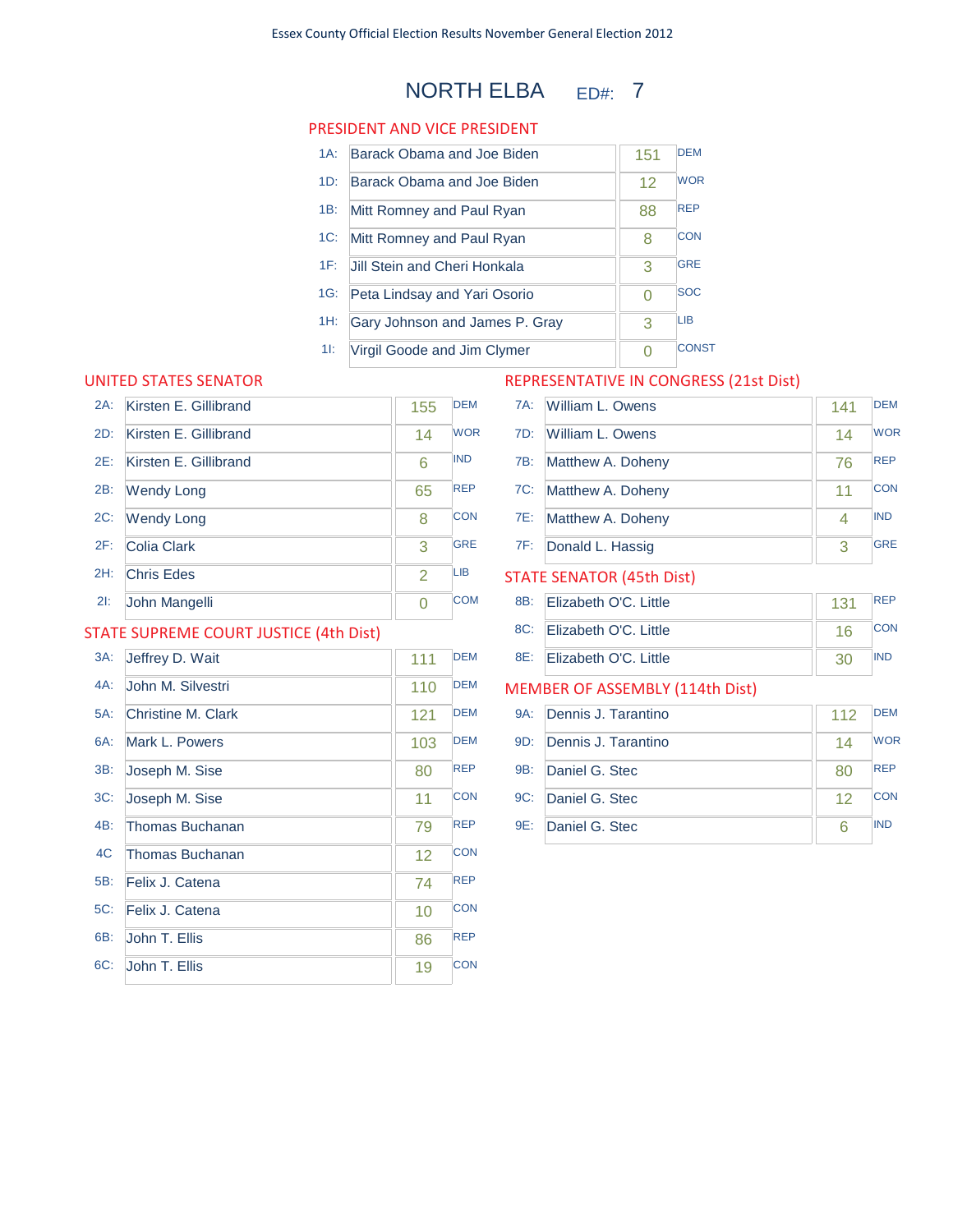## NORTH HUDSON

Assy Dist 114th - Cong Dist 21st

#### PRESIDENT AND VICE PRESIDENT

| Barack Obama and Joe Biden     | 64 | 42 7% |
|--------------------------------|----|-------|
| Mitt Romney and Paul Ryan      | 84 | 56.0% |
| Jill Stein and Cheri Honkala   | 2  | 1.3%  |
| Peta Lindsay and Yari Osorio   |    | 0.0%  |
| Gary Johnson and James P. Gray |    | 0.0%  |
| Virgil Goode and Jim Clymer    |    | 0.0%  |

#### UNITED STATES SENATOR

| Kirsten E. Gillibrand | 78     | 59.5% |
|-----------------------|--------|-------|
| Wendy Long            | 53     | 40.5% |
| Colia Clark           | O      | 0.0%  |
| <b>Chris Edes</b>     | $\Box$ | 0.0%  |
| John Mangelli         | C      | 0.0%  |

#### REPRESENTATIVE IN CONGRESS (21st Dist)

| William L. Owens                 | 50  | 40.0%  |
|----------------------------------|-----|--------|
| Matthew A. Doheny                | 72  | 57.6%  |
| Donald L. Hassig                 | З   | 2.4%   |
| <b>STATE SENATOR (45th Dist)</b> |     |        |
| Elizabeth O'C. Little            | 116 | 100.0% |

#### STATE SUPREME COURT JUSTICE (4th Dist)

| Jeffrey D. Wait    | 35 | 8.0%  |
|--------------------|----|-------|
| John M. Silvestri  | 55 | 12.6% |
| Christine M. Clark | 40 | 9.2%  |
| Mark L. Powers     | 34 | 7.8%  |
| Joseph M. Sise     | 74 | 17.0% |
| Thomas Buchanan    | 65 | 14.9% |
| Felix J. Catena    | 63 | 14.4% |
| John T. Ellis      | 70 | 16.1% |

#### MEMBER OF ASSEMBLY (114th Dist)

| Dennis J. Tarantino                       | 36.3% |
|-------------------------------------------|-------|
| Daniel G. Stec                            | 63.7% |
| $TOMIN$ $COMIN$ $COMIN$ $RAN$ $N$ $(Lag)$ |       |

#### TOWN COUNCILMAN (Unexpired Term)

| Marshall G. Gero | 67.1% |
|------------------|-------|
| Hugh T. Myrtle   |       |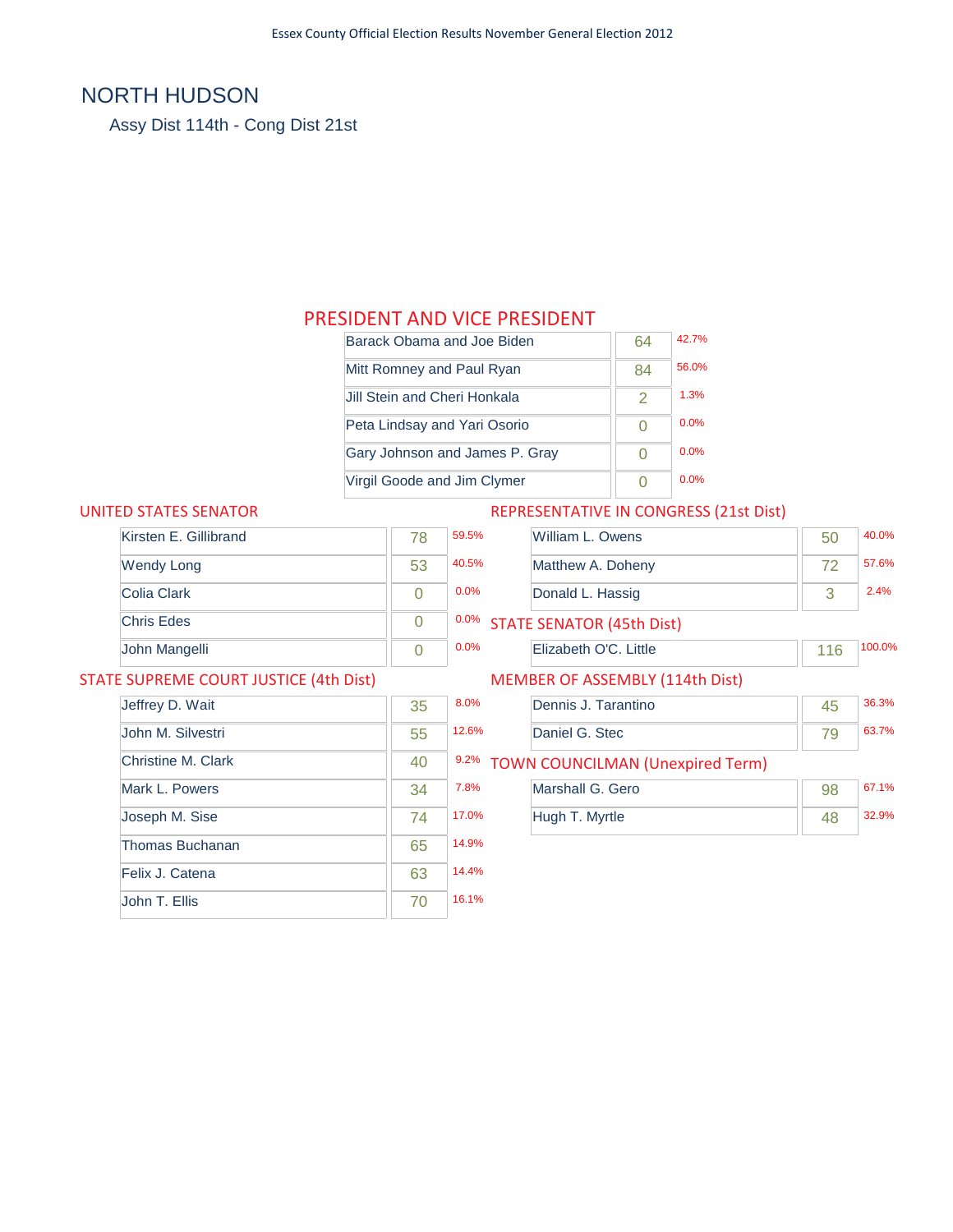## NORTH HUDSON ED#: 0

#### PRESIDENT AND VICE PRESIDENT

 $\mathcal{L} = \mathcal{L}$ 

| $1A$ : | Barack Obama and Joe Biden        | 59             | <b>DEM</b>   |
|--------|-----------------------------------|----------------|--------------|
| 1D:    | Barack Obama and Joe Biden        | 5              | <b>WOR</b>   |
| 1B:    | Mitt Romney and Paul Ryan         | 74             | <b>RFP</b>   |
|        | 1C: Mitt Romney and Paul Ryan     | 10             | <b>CON</b>   |
| $1F$ : | Jill Stein and Cheri Honkala      | $\overline{2}$ | <b>GRE</b>   |
| 1G: I  | Peta Lindsay and Yari Osorio      | Ω              | <b>SOC</b>   |
| $1H$ : | Gary Johnson and James P. Gray    | ∩              | <b>LIB</b>   |
| 11:    | Virgil Goode and Jim Clymer       | ∩              | <b>CONST</b> |
|        | <u>DEDDECENITATIVE IN CONCREC</u> |                |              |

#### UNITED STATES SENATOR

| $2A^+$ | Kirsten E. Gillibrand | 65 | <b>DEM</b> |
|--------|-----------------------|----|------------|
| 2D:    | Kirsten E. Gillibrand | 8  | <b>WOR</b> |
| $2F^+$ | Kirsten E. Gillibrand | 5  | <b>IND</b> |
| 2B:    | <b>Wendy Long</b>     | 46 | <b>REP</b> |
| 2C:    | <b>Wendy Long</b>     |    | <b>CON</b> |
| 2F:    | Colia Clark           | ∩  | <b>GRE</b> |
| 2H:    | <b>Chris Edes</b>     | ∩  | <b>LIB</b> |
| $2$ :  | John Mangelli         | Ω  | <b>COM</b> |

#### STATE SUPREME COURT JUSTICE (4th Dist)

| 3A:    | Jeffrey D. Wait           | 35 | <b>DEM</b> |
|--------|---------------------------|----|------------|
| 4A:    | John M. Silvestri         | 55 | <b>DEM</b> |
| 5A:    | <b>Christine M. Clark</b> | 40 | <b>DEM</b> |
| 6A:    | Mark L. Powers            | 34 | <b>DEM</b> |
| 3B:    | Joseph M. Sise            | 65 | <b>REP</b> |
| 3C:    | Joseph M. Sise            | 9  | <b>CON</b> |
| 4B:    | Thomas Buchanan           | 53 | <b>REP</b> |
| 4C     | <b>Thomas Buchanan</b>    | 12 | <b>CON</b> |
| 5B:    | Felix J. Catena           | 52 | <b>REP</b> |
| 5C:    | Felix J. Catena           | 11 | <b>CON</b> |
| 6B:    | John T. Ellis             | 56 | <b>REP</b> |
| $6C$ : | John T. Ellis             | 14 | <b>CON</b> |
|        |                           |    |            |

#### REPRESENTATIVE IN CONGRESS (21st Dist)

| 7A: | William L. Owens  | 42 | <b>DEM</b> |
|-----|-------------------|----|------------|
| 7D: | William L. Owens  | 8  | <b>WOR</b> |
| 7B: | Matthew A. Doheny | 63 | <b>REP</b> |
| 7C: | Matthew A. Doheny |    | <b>CON</b> |
| 7E: | Matthew A. Doheny | 2  | <b>IND</b> |
| 7F: | Donald L. Hassig  | 3  | <b>GRE</b> |

#### STATE SENATOR (45th Dist)

| 8B: Elizabeth O'C. Little | ۹R | <b>REP</b> |
|---------------------------|----|------------|
| 8C: Elizabeth O'C, Little | 11 | <b>CON</b> |
| 8E: Elizabeth O'C, Little |    | <b>IND</b> |

#### MEMBER OF ASSEMBLY (114th Dist)

| 9A: | Dennis J. Tarantino | 34 | <b>DEM</b> |
|-----|---------------------|----|------------|
| 9D: | Dennis J. Tarantino | 11 | <b>WOR</b> |
| 9B: | Daniel G. Stec      | 70 | <b>REP</b> |
| 9C: | Daniel G. Stec      |    | <b>CON</b> |
| 9E: | Daniel G. Stec      |    | <b>IND</b> |
|     |                     |    |            |

## TOWN COUNCILMAN (Unexpired Term)

| 10B: Marshall G. Gero | <b>REP</b> |
|-----------------------|------------|
| 10G: Marshall G. Gero | <b>PEA</b> |
| 10H: Hugh T. Myrtle   | <b>PEO</b> |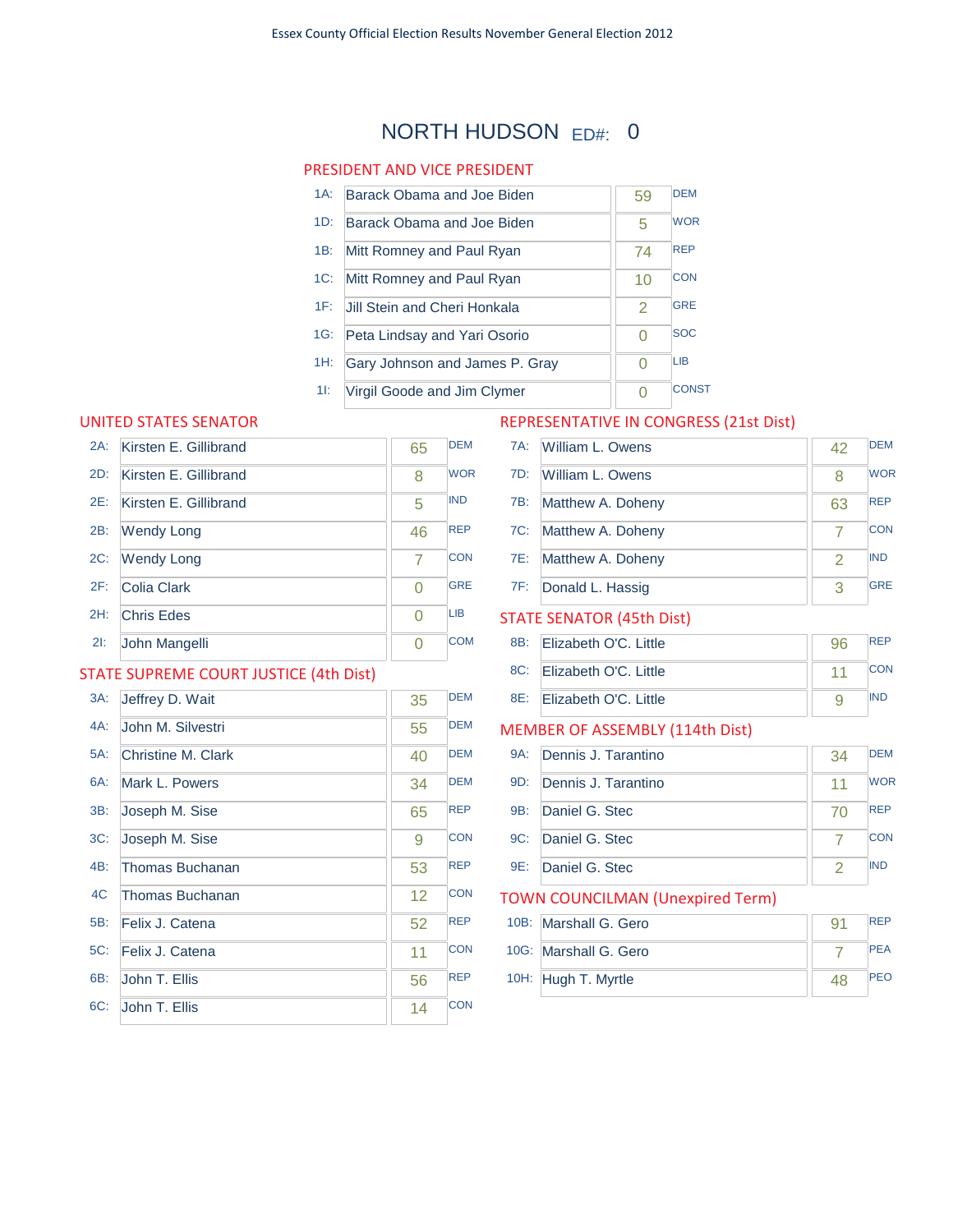## **SCHROON**

Assy Dist 114th - Cong Dist 21st

#### PRESIDENT AND VICE PRESIDENT

| Barack Obama and Joe Biden     | 425                | 42.4% |
|--------------------------------|--------------------|-------|
| Mitt Romney and Paul Ryan      | 567                | 56.5% |
| Jill Stein and Cheri Honkala   | 5                  | 0.5%  |
| Peta Lindsay and Yari Osorio   | $\left( \ \right)$ | 0.0%  |
| Gary Johnson and James P. Gray | 5                  | 0.5%  |
| Virgil Goode and Jim Clymer    |                    | 0.1%  |

#### UNITED STATES SENATOR

| Kirsten F. Gillibrand | 504 | 52.0%       |
|-----------------------|-----|-------------|
| <b>Wendy Long</b>     | 458 | 47.3%       |
| Colia Clark           | 3   | 0.3%        |
| <b>Chris Edes</b>     | 2   | 0.2%<br>ST. |
| John Mangelli         | 2   | 0.2%        |

#### REPRESENTATIVE IN CONGRESS (21st Dist)

| William L. Owens                       | 358 | 38.1%  |
|----------------------------------------|-----|--------|
| Matthew A. Doheny                      | 570 | 60.7%  |
| Donald L. Hassig                       | 11  | 1.2%   |
| <b>STATE SENATOR (45th Dist)</b>       |     |        |
| Elizabeth O'C. Little                  | 788 | 100.0% |
| <b>MEMBER OF ASSEMBLY (114th Dict)</b> |     |        |

#### STATE SUPREME COURT JUSTICE (4th Dist)

| John M. Silvestri<br>407<br>Christine M. Clark<br>336<br>8.7%<br>Mark L. Powers<br>291<br>Joseph M. Sise<br>559<br><b>Thomas Buchanan</b><br>488<br>Felix J. Catena<br>494<br>John T. Ellis<br>506 | Jeffrey D. Wait | 278 | 8.3%  |
|----------------------------------------------------------------------------------------------------------------------------------------------------------------------------------------------------|-----------------|-----|-------|
|                                                                                                                                                                                                    |                 |     | 12.1% |
|                                                                                                                                                                                                    |                 |     | 10.0% |
|                                                                                                                                                                                                    |                 |     |       |
|                                                                                                                                                                                                    |                 |     | 16.6% |
|                                                                                                                                                                                                    |                 |     | 14.5% |
|                                                                                                                                                                                                    |                 |     | 14.7% |
|                                                                                                                                                                                                    |                 |     | 15.1% |

| Dennis J. Tarantino | 35.1% |
|---------------------|-------|
| Daniel G. Stec      | 64.9% |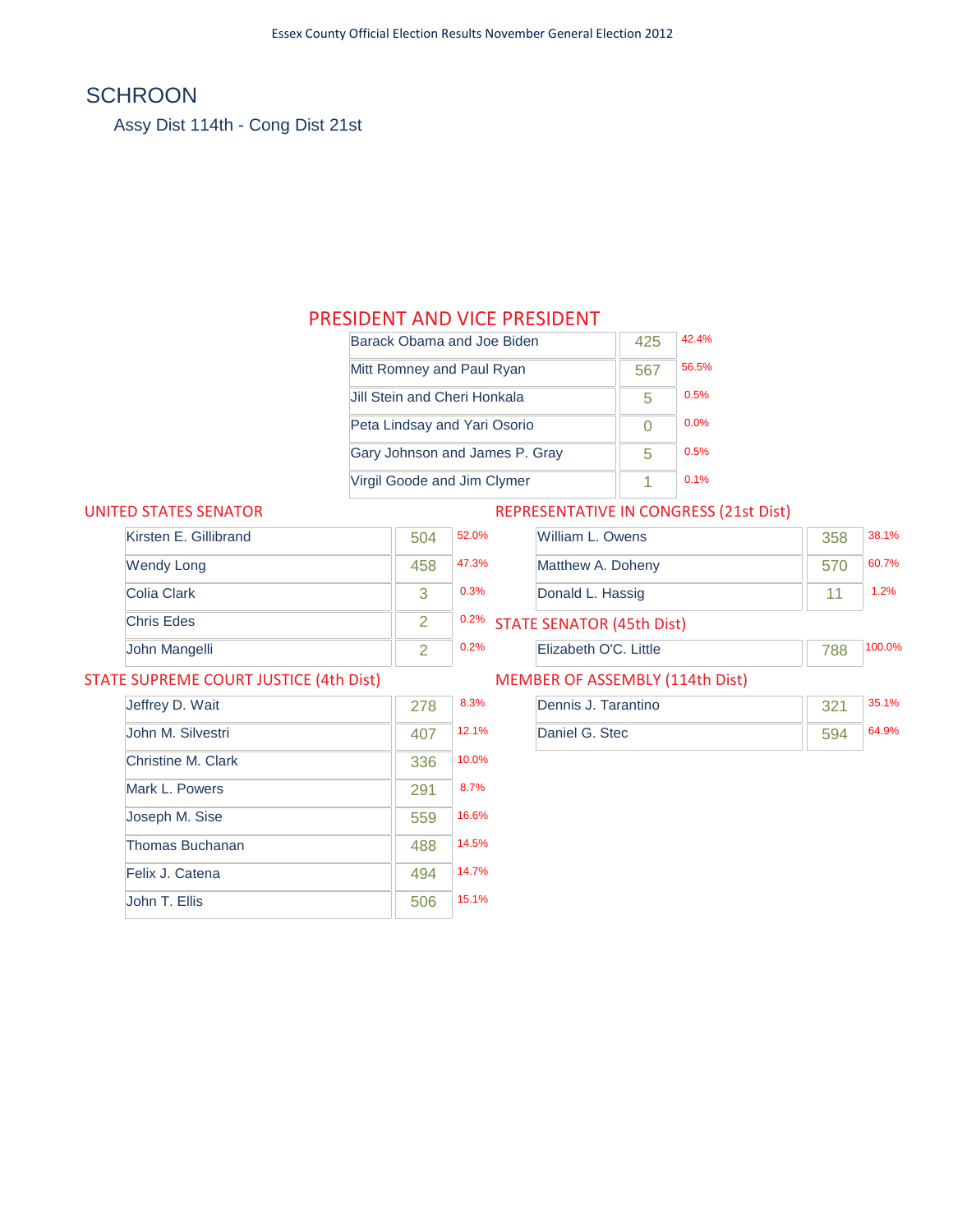## SCHROON ED#: 1

#### PRESIDENT AND VICE PRESIDENT

| $1A$ : | Barack Obama and Joe Biden     | 190 | <b>DFM</b>   |
|--------|--------------------------------|-----|--------------|
| 1D:    | Barack Obama and Joe Biden     | 10  | <b>WOR</b>   |
| 1B:    | Mitt Romney and Paul Ryan      | 218 | <b>RFP</b>   |
|        | 1C: Mitt Romney and Paul Ryan  | 31  | <b>CON</b>   |
| $1F$ : | Jill Stein and Cheri Honkala   | 1   | <b>GRE</b>   |
| 1G:    | Peta Lindsay and Yari Osorio   | O   | <b>SOC</b>   |
| 1H:    | Gary Johnson and James P. Gray | 3   | <b>LIB</b>   |
| $1$ :  | Virgil Goode and Jim Clymer    | 1   | <b>CONST</b> |

#### UNITED STATES SENATOR

| $2A$ : | Kirsten E. Gillibrand | 197 | <b>DEM</b> |
|--------|-----------------------|-----|------------|
| 2D:    | Kirsten E. Gillibrand | 29  | <b>WOR</b> |
| 2E:    | Kirsten E. Gillibrand | 11  | <b>IND</b> |
| 2B:    | <b>Wendy Long</b>     | 171 | <b>REP</b> |
| 2C:    | <b>Wendy Long</b>     | 25  | <b>CON</b> |
| 2F:    | Colia Clark           | 1   | <b>GRE</b> |
| 2H:    | <b>Chris Edes</b>     | Ω   | LIB        |
| $2$ :  | John Mangelli         | 1   | <b>COM</b> |
|        |                       |     |            |

#### STATE SUPREME COURT JUSTICE (4th Dist)

| $3A$ : | Jeffrey D. Wait        | 120 | <b>DEM</b> |
|--------|------------------------|-----|------------|
| 4A:    | John M. Silvestri      | 177 | <b>DEM</b> |
| 5A:    | Christine M. Clark     | 147 | <b>DEM</b> |
| 6A:    | Mark L. Powers         | 118 | <b>DEM</b> |
| 3B:    | Joseph M. Sise         | 206 | <b>REP</b> |
| 3C:    | Joseph M. Sise         | 43  | <b>CON</b> |
| 4B:    | <b>Thomas Buchanan</b> | 198 | <b>REP</b> |
| 4C     | Thomas Buchanan        | 32  | <b>CON</b> |
| 5B:    | Felix J. Catena        | 186 | <b>REP</b> |
| $5C$ : | Felix J. Catena        | 26  | <b>CON</b> |
| 6B:    | John T. Ellis          | 203 | <b>REP</b> |
| 6C:    | John T. Ellis          | 30  | <b>CON</b> |

#### REPRESENTATIVE IN CONGRESS (21st Dist)

| 7A: | William L. Owens  | 148 | <b>DEM</b> |
|-----|-------------------|-----|------------|
| 7D: | William L. Owens  | 15  | <b>WOR</b> |
| 7B: | Matthew A. Doheny | 219 | <b>REP</b> |
| 7C: | Matthew A. Doheny | 25  | <b>CON</b> |
| 7E: | Matthew A. Doheny | 6   | <b>IND</b> |
| 7F: | Donald L. Hassig  | 6   | <b>GRE</b> |

#### STATE SENATOR (45th Dist)

| 8B: Elizabeth O'C. Little | 286 | <b>RFP</b> |
|---------------------------|-----|------------|
| 8C: Elizabeth O'C. Little | 38  | <b>CON</b> |
| 8E: Elizabeth O'C. Little |     | <b>IND</b> |

|     | 9A: Dennis J. Tarantino | 134 | <b>DEM</b> |
|-----|-------------------------|-----|------------|
|     | 9D: Dennis J. Tarantino | 13  | <b>WOR</b> |
| 9B: | Daniel G. Stec          | 222 | <b>REP</b> |
|     | 9C: Daniel G. Stec      | 30  | <b>CON</b> |
| 9E: | Daniel G. Stec          | 14  | <b>IND</b> |
|     |                         |     |            |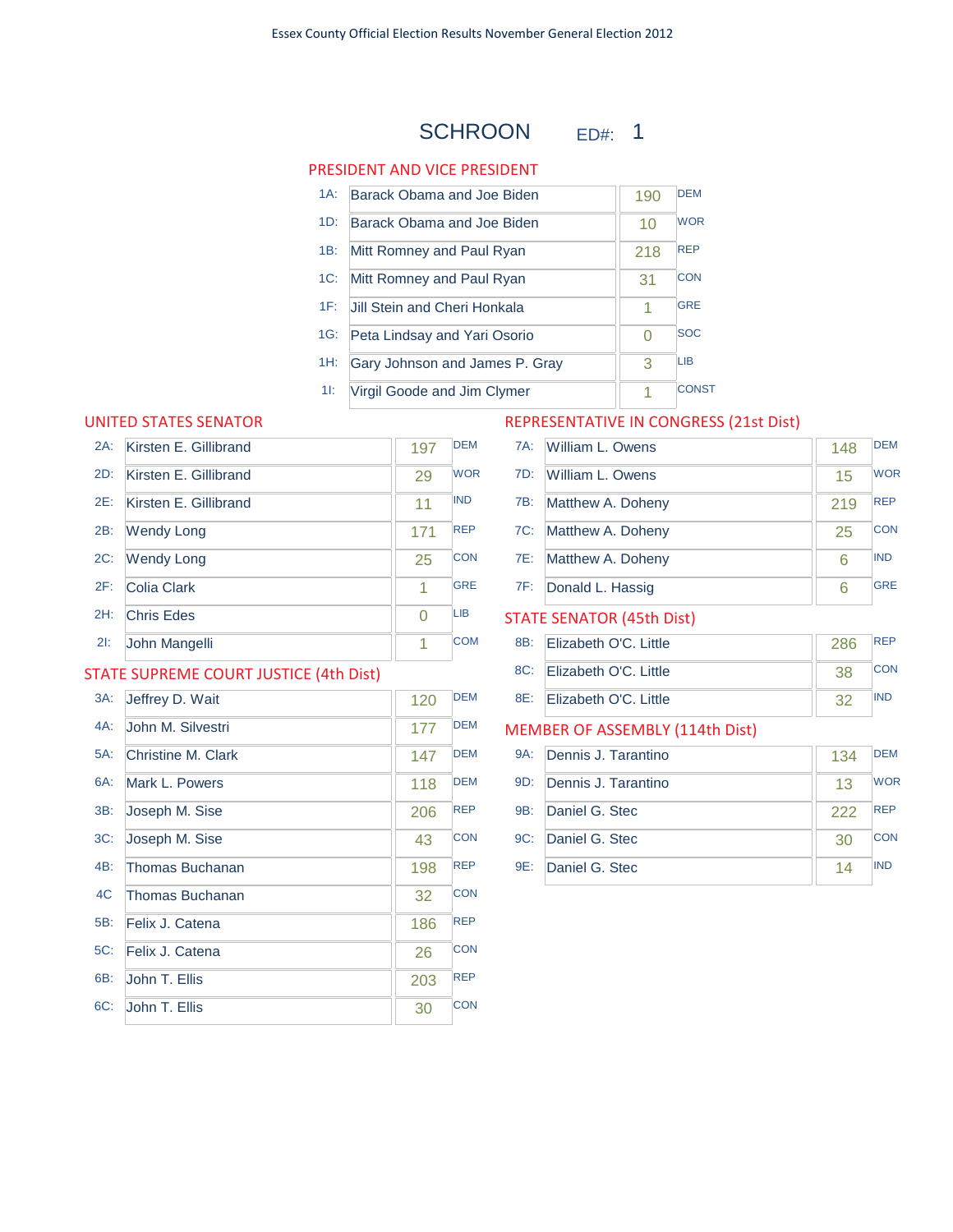## SCHROON ED#: 2

#### PRESIDENT AND VICE PRESIDENT

| $1A$ :         | Barack Obama and Joe Biden     | 218            | <b>DEM</b>   |
|----------------|--------------------------------|----------------|--------------|
| 1D:            | Barack Obama and Joe Biden     | $\overline{7}$ | <b>WOR</b>   |
| 1B:            | Mitt Romney and Paul Ryan      | 281            | <b>REP</b>   |
| 1C:            | Mitt Romney and Paul Ryan      | 37             | <b>CON</b>   |
| $1F$ :         | Jill Stein and Cheri Honkala   | 4              | <b>GRE</b>   |
| $1G$ :         | Peta Lindsay and Yari Osorio   | 0              | <b>SOC</b>   |
| 1H:            | Gary Johnson and James P. Gray | $\overline{2}$ | <b>LIB</b>   |
| 1 <sub>1</sub> | Virgil Goode and Jim Clymer    | 0              | <b>CONST</b> |

#### UNITED STATES SENATOR

| $2A$ : | Kirsten F. Gillibrand | 242            | <b>DEM</b> |
|--------|-----------------------|----------------|------------|
| 2D:    | Kirsten E. Gillibrand | 16             | <b>WOR</b> |
| 2E:    | Kirsten E. Gillibrand | 9              | <b>IND</b> |
| 2B:    | <b>Wendy Long</b>     | 230            | <b>REP</b> |
| 2C:    | <b>Wendy Long</b>     | 32             | <b>CON</b> |
| 2F:    | Colia Clark           | $\overline{2}$ | <b>GRE</b> |
| 2H:    | <b>Chris Edes</b>     | $\overline{2}$ | LIB        |
| $2$ :  | John Mangelli         | 1              | <b>COM</b> |

#### STATE SUPREME COURT JUSTICE (4th Dist)

| $3A$ : | Jeffrey D. Wait        | 158 | <b>DEM</b> |
|--------|------------------------|-----|------------|
| 4A:    | John M. Silvestri      | 230 | <b>DEM</b> |
| $5A$ : | Christine M. Clark     | 189 | <b>DEM</b> |
| 6A:    | Mark L. Powers         | 173 | <b>DEM</b> |
| 3B:    | Joseph M. Sise         | 271 | <b>REP</b> |
| 3C:    | Joseph M. Sise         | 39  | <b>CON</b> |
| 4B:    | <b>Thomas Buchanan</b> | 225 | <b>REP</b> |
| 4C     | <b>Thomas Buchanan</b> | 33  | <b>CON</b> |
| 5B:    | Felix J. Catena        | 244 | <b>REP</b> |
| $5C$ : | Felix J. Catena        | 38  | <b>CON</b> |
| 6B:    | John T. Ellis          | 237 | <b>REP</b> |
| $6C$ : | John T. Ellis          | 36  | <b>CON</b> |

#### REPRESENTATIVE IN CONGRESS (21st Dist)

| 7A: | William L. Owens  | 186 | <b>DEM</b> |
|-----|-------------------|-----|------------|
| 7D: | William L. Owens  | 9   | <b>WOR</b> |
| 7B: | Matthew A. Doheny | 282 | <b>REP</b> |
| 7C: | Matthew A. Doheny | 33  | <b>CON</b> |
| 7E: | Matthew A. Doheny | 5   | <b>IND</b> |
| 7F: | Donald L. Hassig  | 5   | <b>GRE</b> |

#### STATE SENATOR (45th Dist)

| 8B: Elizabeth O'C. Little | 350 | <b>REP</b> |
|---------------------------|-----|------------|
| 8C: Elizabeth O'C. Little | 45  | <b>CON</b> |
| 8E: Elizabeth O'C. Little |     | <b>IND</b> |

| 9A: | Dennis J. Tarantino | 163 | <b>DEM</b> |
|-----|---------------------|-----|------------|
| 9D: | Dennis J. Tarantino | 11  | <b>WOR</b> |
| 9B: | Daniel G. Stec      | 287 | <b>REP</b> |
| 9C: | Daniel G. Stec      | 35  | <b>CON</b> |
| 9E: | Daniel G. Stec      |     | <b>IND</b> |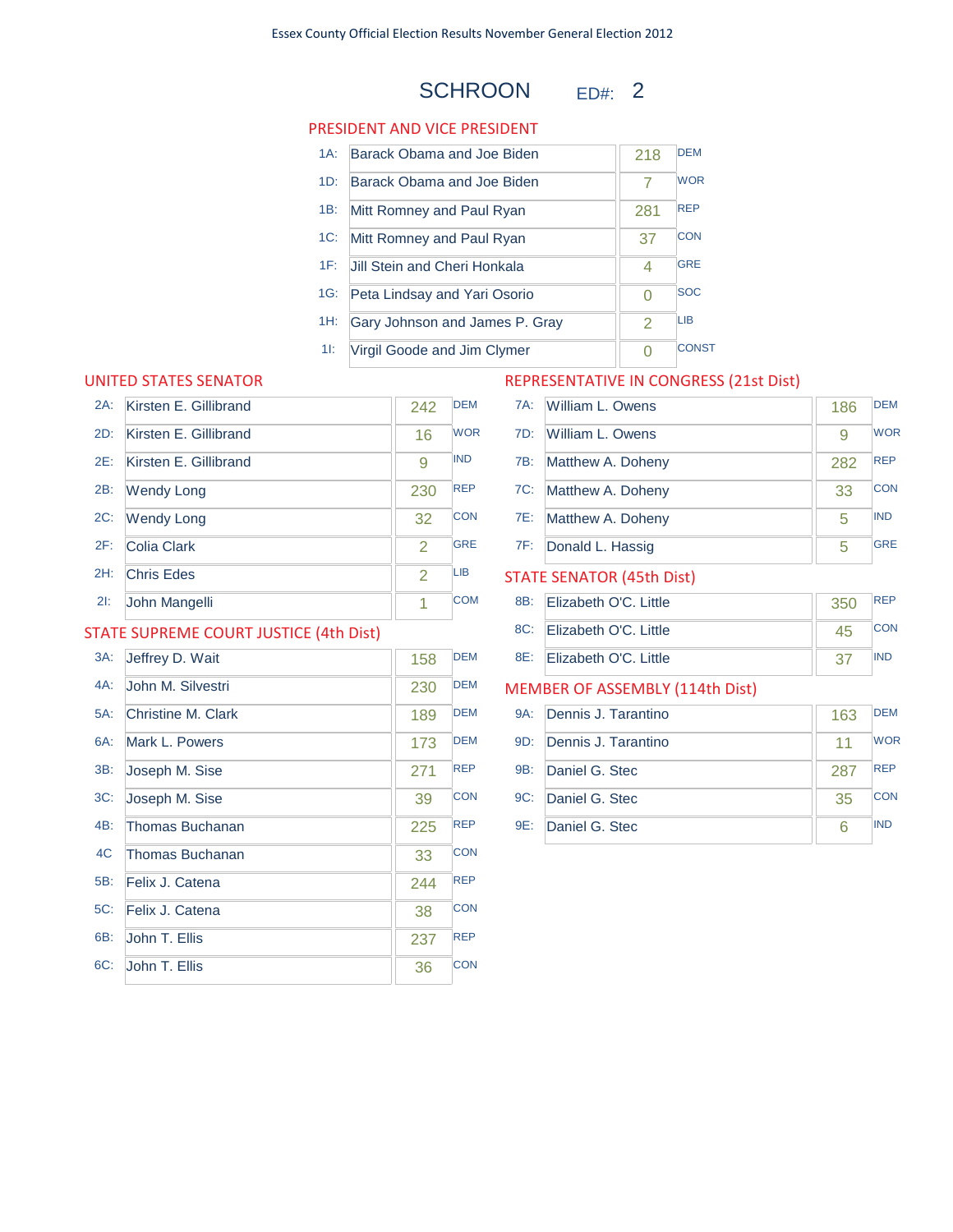# ST ARMAND

Assy Dist 114th - Cong Dist 21st

#### PRESIDENT AND VICE PRESIDENT

| Barack Obama and Joe Biden     | 380                | 61.0% |
|--------------------------------|--------------------|-------|
| Mitt Romney and Paul Ryan      | 230                | 36.9% |
| Jill Stein and Cheri Honkala   | 5                  | 0.8%  |
| Peta Lindsay and Yari Osorio   | $\left( \ \right)$ | 0.0%  |
| Gary Johnson and James P. Gray |                    | 1.1%  |
| Virgil Goode and Jim Clymer    |                    | 0.2%  |

#### UNITED STATES SENATOR

| Kirsten F. Gillibrand | 390 | 66.4% |
|-----------------------|-----|-------|
| <b>Wendy Long</b>     | 186 | 31.7% |
| Colia Clark           | 6   | 1.0%  |
| <b>Chris Edes</b>     |     | 0.7%  |
| John Mangelli         |     | 0.2%  |

#### REPRESENTATIVE IN CONGRESS (21st Dist)

| William L. Owens                 | 354 | 58.7%  |
|----------------------------------|-----|--------|
| Matthew A. Doheny                | 232 | 38.5%  |
| Donald L. Hassig                 | 17  | 2.8%   |
| <b>STATE SENATOR (45th Dist)</b> |     |        |
| Elizabeth O'C. Little            | 443 | 100.0% |
| MEMBER OF ACCEMBLY (11A+b Dict)  |     |        |

#### STATE SUPREME COURT JUSTICE (4th Dist)

| Jeffrey D. Wait        | 256 | 12.7% |
|------------------------|-----|-------|
| John M. Silvestri      | 259 | 12.8% |
| Christine M. Clark     | 300 | 14.9% |
| Mark L. Powers         | 236 | 11.7% |
| Joseph M. Sise         | 237 | 11.7% |
| <b>Thomas Buchanan</b> | 237 | 11.7% |
| Felix J. Catena        | 211 | 10.4% |
| John T. Ellis          | 284 | 14.1% |

| Dennis J. Tarantino | 55.4% |
|---------------------|-------|
| Daniel G. Stec      | 44.6% |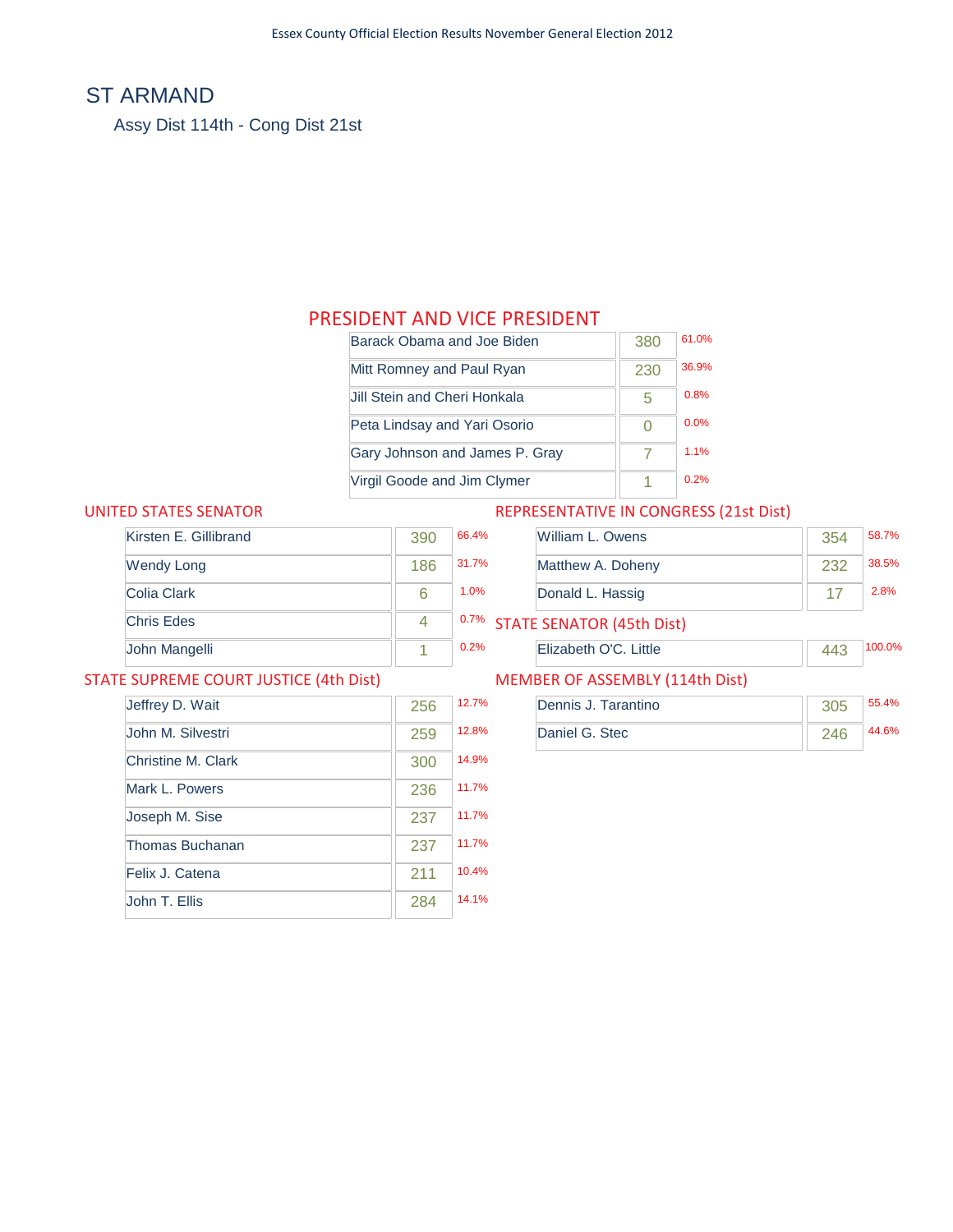## ST ARMAND ED#: 0

#### PRESIDENT AND VICE PRESIDENT

| $1A$ :          | Barack Obama and Joe Biden     | 363 | <b>DEM</b>   |
|-----------------|--------------------------------|-----|--------------|
| 1D:             | Barack Obama and Joe Biden     | 17  | <b>WOR</b>   |
| 1B:             | Mitt Romney and Paul Ryan      | 205 | <b>RFP</b>   |
| 1C:             | Mitt Romney and Paul Ryan      | 25  | <b>CON</b>   |
| 1F <sub>2</sub> | Jill Stein and Cheri Honkala   | 5   | GRF          |
| 1G:             | Peta Lindsay and Yari Osorio   | 0   | <b>SOC</b>   |
| 1H:             | Gary Johnson and James P. Gray | 7   | <b>LIB</b>   |
| 11:             | Virgil Goode and Jim Clymer    | 1   | <b>CONST</b> |

#### UNITED STATES SENATOR

| 2A <sub>1</sub> | Kirsten E. Gillibrand | 355 | <b>DEM</b> |
|-----------------|-----------------------|-----|------------|
| 2D:             | Kirsten E. Gillibrand | 17  | <b>WOR</b> |
| 2E:             | Kirsten E. Gillibrand | 18  | <b>IND</b> |
| 2B:             | <b>Wendy Long</b>     | 162 | <b>REP</b> |
| 2C:             | <b>Wendy Long</b>     | 24  | <b>CON</b> |
| 2F:             | Colia Clark           | 6   | <b>GRE</b> |
| 2H:             | Chris Edes            | 4   | LIB        |
| $2$ :           | John Mangelli         | 1   | <b>COM</b> |
|                 |                       |     |            |

#### STATE SUPREME COURT JUSTICE (4th Dist)

| $3A$ : | Jeffrey D. Wait           | 256 | <b>DEM</b> |
|--------|---------------------------|-----|------------|
| 4A:    | John M. Silvestri         | 259 | <b>DEM</b> |
| 5A:    | <b>Christine M. Clark</b> | 300 | <b>DEM</b> |
| 6A:    | Mark L. Powers            | 236 | <b>DEM</b> |
| 3B:    | Joseph M. Sise            | 204 | <b>REP</b> |
| $3C$ : | Joseph M. Sise            | 33  | <b>CON</b> |
| 4B:    | <b>Thomas Buchanan</b>    | 202 | <b>REP</b> |
| 4C     | Thomas Buchanan           | 35  | <b>CON</b> |
| 5B:    | Felix J. Catena           | 179 | <b>REP</b> |
| $5C$ : | Felix J. Catena           | 32  | <b>CON</b> |
| 6B:    | John T. Ellis             | 236 | <b>REP</b> |
| 6C:    | John T. Ellis             | 48  | <b>CON</b> |

#### REPRESENTATIVE IN CONGRESS (21st Dist)

| 7A:<br>William L. Owens  | 337 | <b>DEM</b> |
|--------------------------|-----|------------|
| 7D:<br>William L. Owens  | 17  | <b>WOR</b> |
| 7B:<br>Matthew A. Doheny | 195 | <b>REP</b> |
| 7C:<br>Matthew A. Doheny | 29  | <b>CON</b> |
| 7E:<br>Matthew A. Doheny | 8   | <b>IND</b> |
| 7F:<br>Donald L. Hassig  | 17  | <b>GRE</b> |

#### STATE SENATOR (45th Dist)

| 8B: Elizabeth O'C. Little | 341 | RFP        |
|---------------------------|-----|------------|
| 8C: Elizabeth O'C. Little | 40  | <b>CON</b> |
| 8E: Elizabeth O'C. Little |     | <b>IND</b> |

| 9A: | Dennis J. Tarantino | 282 | <b>DEM</b> |
|-----|---------------------|-----|------------|
| 9D: | Dennis J. Tarantino | 23  | <b>WOR</b> |
| 9B: | Daniel G. Stec      | 205 | <b>REP</b> |
| 9C: | Daniel G. Stec      | 27  | <b>CON</b> |
| 9E: | Daniel G. Stec      | 14  | <b>IND</b> |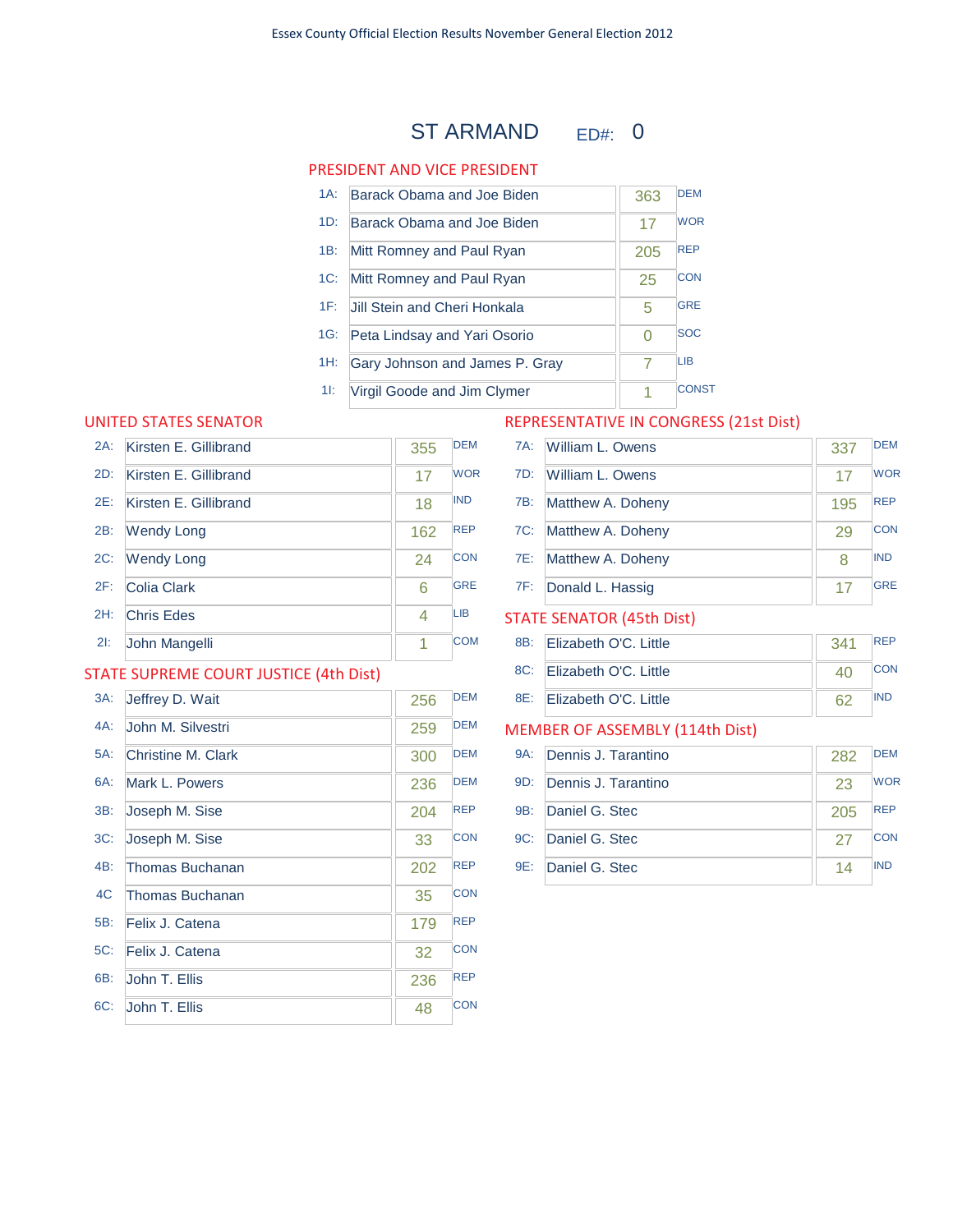# **TICONDEROGA**

Assy Dist 114th - Cong Dist 21st

#### PRESIDENT AND VICE PRESIDENT

| Barack Obama and Joe Biden     | 1009 | 54 4% |
|--------------------------------|------|-------|
| Mitt Romney and Paul Ryan      | 825  | 44.5% |
| Jill Stein and Cheri Honkala   | 6    | 0.3%  |
| Peta Lindsay and Yari Osorio   | O    | 0.0%  |
| Gary Johnson and James P. Gray | 11   | 0.6%  |
| Virgil Goode and Jim Clymer    | 5    | 0.3%  |

#### UNITED STATES SENATOR

| Kirsten E. Gillibrand | 1111 | 63.2%       |
|-----------------------|------|-------------|
| <b>Wendy Long</b>     | 627  | 35.7%       |
| Colia Clark           | 5    | 0.3%        |
| <b>Chris Edes</b>     |      | 0.2%<br>ST. |
| John Mangelli         | 10   | 0.6%        |

#### REPRESENTATIVE IN CONGRESS (21st Dist)

| William L. Owens                    | 818  | 47.3%  |
|-------------------------------------|------|--------|
| Matthew A. Doheny                   | 870  | 50.3%  |
| Donald L. Hassig                    | 42   | 2.4%   |
| <b>STATE SENATOR (45th Dist)</b>    |      |        |
| Elizabeth O'C. Little               | 1507 | 100.0% |
| $MFAADED OF ACCEN ADIVIA AALL D!=1$ |      |        |

#### STATE SUPREME COURT JUSTICE (4th Dist)

| Jeffrey D. Wait    | 590 | 9.9%  |
|--------------------|-----|-------|
| John M. Silvestri  | 941 | 15.8% |
| Christine M. Clark | 706 | 11.9% |
| Mark L. Powers     | 582 | 9.8%  |
| Joseph M. Sise     | 867 | 14.6% |
| Thomas Buchanan    | 737 | 12.4% |
| Felix J. Catena    | 729 | 12.3% |
| John T. Ellis      | 792 | 13.3% |

| Dennis J. Tarantino | 711 | 43.2% |
|---------------------|-----|-------|
| Daniel G. Stec      |     | 56.8% |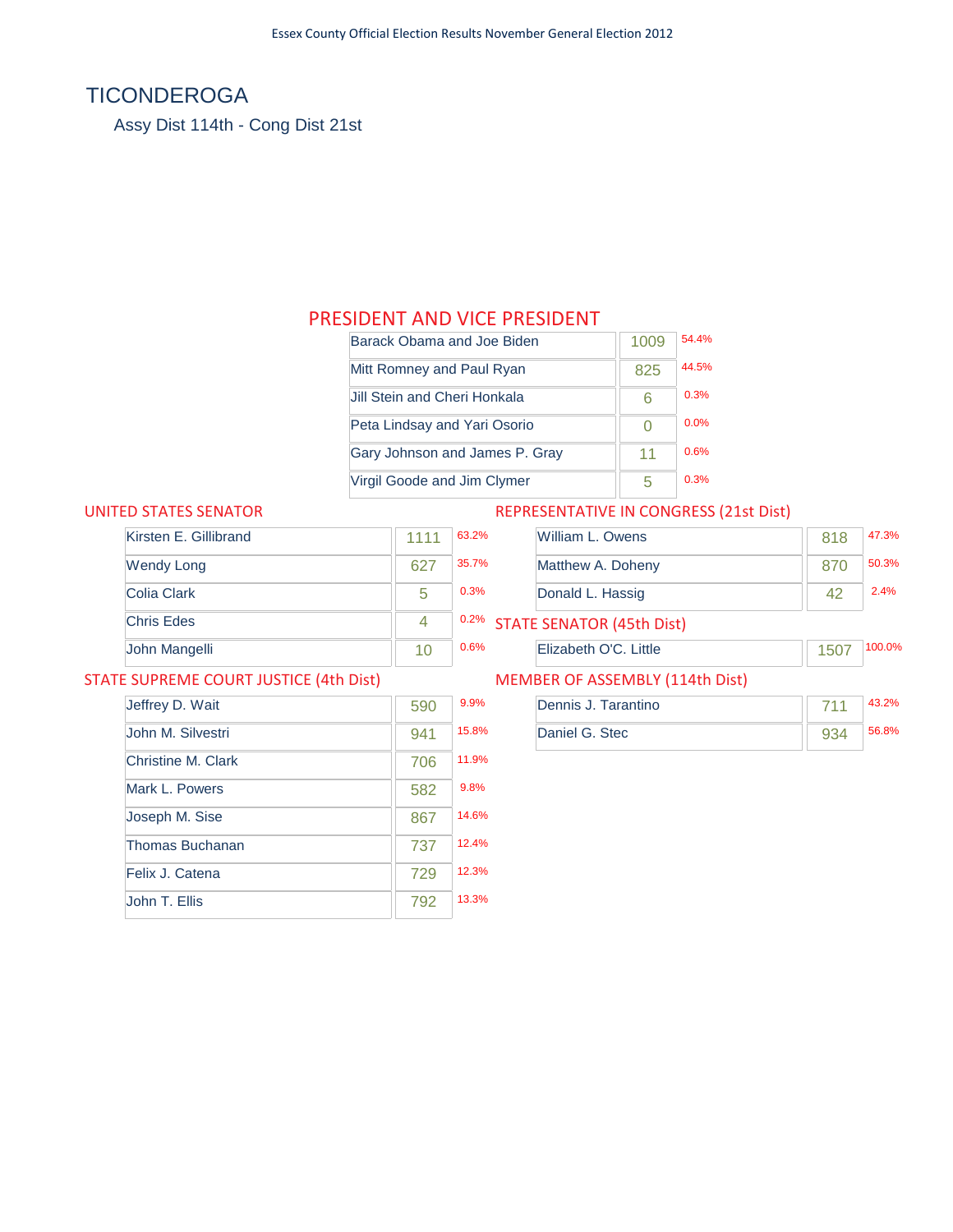#### PRESIDENT AND VICE PRESIDENT

| 1A:    | Barack Obama and Joe Biden     | 169 | <b>DFM</b>   |
|--------|--------------------------------|-----|--------------|
| 1D:    | Barack Obama and Joe Biden     | 8   | <b>WOR</b>   |
| 1B:    | Mitt Romney and Paul Ryan      | 140 | <b>RFP</b>   |
| 1C:    | Mitt Romney and Paul Ryan      | 14  | <b>CON</b>   |
| $1F$ : | Jill Stein and Cheri Honkala   | 3   | <b>GRE</b>   |
| 1G:    | Peta Lindsay and Yari Osorio   | 0   | <b>SOC</b>   |
| 1H:    | Gary Johnson and James P. Gray | 3   | <b>LIB</b>   |
| 1I:    | Virgil Goode and Jim Clymer    | 1   | <b>CONST</b> |

#### UNITED STATES SENATOR

| $2A$ : | Kirsten E. Gillibrand | 164 | <b>DFM</b> |
|--------|-----------------------|-----|------------|
| 2D:    | Kirsten E. Gillibrand | 16  | <b>WOR</b> |
| 2E:    | Kirsten E. Gillibrand | 11  | <b>IND</b> |
| 2B:    | <b>Wendy Long</b>     | 112 | <b>REP</b> |
| 2C:    | <b>Wendy Long</b>     | 13  | <b>CON</b> |
| 2F:    | Colia Clark           | 1   | <b>GRE</b> |
| 2H:    | Chris Edes            | 1   | <b>LIB</b> |
| 2!     | John Mangelli         | 2   | <b>COM</b> |
|        |                       |     |            |

#### STATE SUPREME COURT JUSTICE (4th Dist)

| $3A$ : | Jeffrey D. Wait        | 107 | <b>DEM</b> |
|--------|------------------------|-----|------------|
| 4A:    | John M. Silvestri      | 173 | <b>DEM</b> |
| 5A:    | Christine M. Clark     | 125 | <b>DEM</b> |
| 6A:    | Mark L. Powers         | 106 | <b>DEM</b> |
| 3B:    | Joseph M. Sise         | 135 | <b>REP</b> |
| 3C:    | Joseph M. Sise         | 22  | <b>CON</b> |
| 4B:    | <b>Thomas Buchanan</b> | 116 | <b>REP</b> |
| 4C     | Thomas Buchanan        | 19  | <b>CON</b> |
| 5B:    | Felix J. Catena        | 123 | <b>REP</b> |
| 5C:    | Felix J. Catena        | 21  | <b>CON</b> |
| 6B:    | John T. Ellis          | 127 | <b>REP</b> |
| $6C$ : | John T. Ellis          | 21  | <b>CON</b> |

## REPRESENTATIVE IN CONGRESS (21st Dist)

| 7A: | William L. Owens  | 133 | <b>DEM</b> |
|-----|-------------------|-----|------------|
| 7D: | William L. Owens  | 12  | <b>WOR</b> |
| 7B: | Matthew A. Doheny | 141 | <b>REP</b> |
| 7C: | Matthew A. Doheny | 14  | <b>CON</b> |
| 7E: | Matthew A. Doheny | 6   | <b>IND</b> |
| 7F: | Donald L. Hassig  | 8   | <b>GRE</b> |

#### STATE SENATOR (45th Dist)

| 8B: Elizabeth O'C. Little | 218 | REP        |
|---------------------------|-----|------------|
| 8C: Elizabeth O'C. Little |     | <b>CON</b> |
| 8E: Elizabeth O'C. Little |     | <b>IND</b> |

| 9A: | Dennis J. Tarantino | 111 | <b>DEM</b> |
|-----|---------------------|-----|------------|
| 9D: | Dennis J. Tarantino | 14  | <b>WOR</b> |
| 9B: | Daniel G. Stec      | 152 | <b>REP</b> |
| 9C: | Daniel G. Stec      | 18  | <b>CON</b> |
| 9E: | Daniel G. Stec      |     | <b>IND</b> |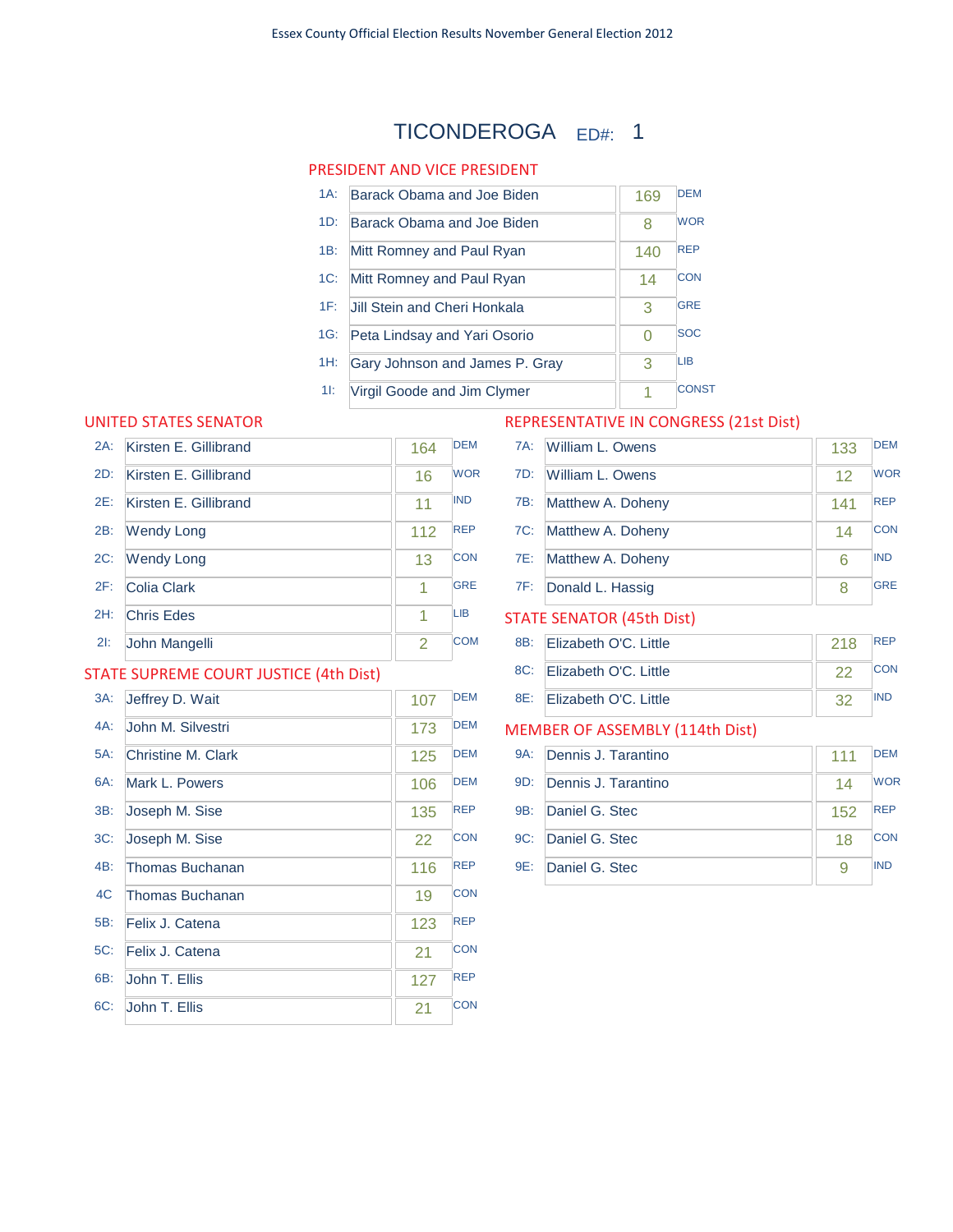#### PRESIDENT AND VICE PRESIDENT

| <b>WOR</b><br>1D:<br>Barack Obama and Joe Biden<br>9<br><b>REP</b><br>1B:<br>Mitt Romney and Paul Ryan<br>164<br><b>CON</b><br>1C:<br>Mitt Romney and Paul Ryan<br>11<br><b>GRE</b><br>$1F$ :<br>Jill Stein and Cheri Honkala<br>0<br><b>SOC</b><br>Peta Lindsay and Yari Osorio<br>$1G$ :<br>0<br><b>LIB</b><br>1H:<br>Gary Johnson and James P. Gray<br>3<br>1 <sub>1</sub><br>Virgil Goode and Jim Clymer<br>$\overline{2}$ | $1A$ : | Barack Obama and Joe Biden | 206 | <b>DEM</b>   |
|--------------------------------------------------------------------------------------------------------------------------------------------------------------------------------------------------------------------------------------------------------------------------------------------------------------------------------------------------------------------------------------------------------------------------------|--------|----------------------------|-----|--------------|
|                                                                                                                                                                                                                                                                                                                                                                                                                                |        |                            |     |              |
|                                                                                                                                                                                                                                                                                                                                                                                                                                |        |                            |     |              |
|                                                                                                                                                                                                                                                                                                                                                                                                                                |        |                            |     |              |
|                                                                                                                                                                                                                                                                                                                                                                                                                                |        |                            |     |              |
|                                                                                                                                                                                                                                                                                                                                                                                                                                |        |                            |     |              |
|                                                                                                                                                                                                                                                                                                                                                                                                                                |        |                            |     |              |
|                                                                                                                                                                                                                                                                                                                                                                                                                                |        |                            |     | <b>CONST</b> |

#### UNITED STATES SENATOR

| $2A$ : | Kirsten E. Gillibrand | 219            | <b>DEM</b> |
|--------|-----------------------|----------------|------------|
| 2D:    | Kirsten E. Gillibrand | 14             | <b>WOR</b> |
| 2E:    | Kirsten E. Gillibrand | 12             | <b>IND</b> |
| 2B:    | <b>Wendy Long</b>     | 118            | <b>REP</b> |
| 2C:    | <b>Wendy Long</b>     | 8              | <b>CON</b> |
| 2F:    | Colia Clark           | 1              | <b>GRE</b> |
| 2H:    | Chris Edes            | 0              | <b>LIB</b> |
| 2!     | John Mangelli         | $\overline{2}$ | <b>COM</b> |

#### STATE SUPREME COURT JUSTICE (4th Dist)

| $3A$ : | Jeffrey D. Wait           | 124 | <b>DEM</b> |
|--------|---------------------------|-----|------------|
| 4A:    | John M. Silvestri         | 197 | <b>DEM</b> |
| 5A:    | <b>Christine M. Clark</b> | 150 | <b>DEM</b> |
| 6A:    | Mark L. Powers            | 125 | <b>DEM</b> |
| 3B:    | Joseph M. Sise            | 156 | <b>REP</b> |
| 3C:    | Joseph M. Sise            | 29  | <b>CON</b> |
| 4B:    | <b>Thomas Buchanan</b>    | 144 | <b>REP</b> |
| 4C     | <b>Thomas Buchanan</b>    | 18  | <b>CON</b> |
| 5B:    | Felix J. Catena           | 137 | <b>REP</b> |
| $5C$ : | Felix J. Catena           | 14  | <b>CON</b> |
| 6B:    | John T. Ellis             | 146 | <b>REP</b> |
| $6C$ : | John T. Ellis             | 24  | <b>CON</b> |

#### REPRESENTATIVE IN CONGRESS (21st Dist)

| $7A$ : | William L. Owens  | 158             | <b>DEM</b> |
|--------|-------------------|-----------------|------------|
| 7D:    | William L. Owens  | 14              | <b>WOR</b> |
| 7B:    | Matthew A. Doheny | 160             | <b>REP</b> |
| 7C:    | Matthew A. Doheny | 12 <sup>2</sup> | <b>CON</b> |
| 7E:    | Matthew A. Doheny | 8               | <b>IND</b> |
| 7F:    | Donald L. Hassig  | 10              | <b>GRE</b> |

#### STATE SENATOR (45th Dist)

| 8B: Elizabeth O'C. Little | 263 | <b>REP</b> |
|---------------------------|-----|------------|
| 8C: Elizabeth O'C. Little |     | <b>CON</b> |
| 8E: Elizabeth O'C. Little | 36  | <b>IND</b> |

| 9A: | Dennis J. Tarantino | 138 | <b>DEM</b> |
|-----|---------------------|-----|------------|
| 9D: | Dennis J. Tarantino | 16  | <b>WOR</b> |
| 9B: | Daniel G. Stec      | 162 | <b>REP</b> |
| 9C: | Daniel G. Stec      | 20  | <b>CON</b> |
| 9E: | Daniel G. Stec      | 5   | <b>IND</b> |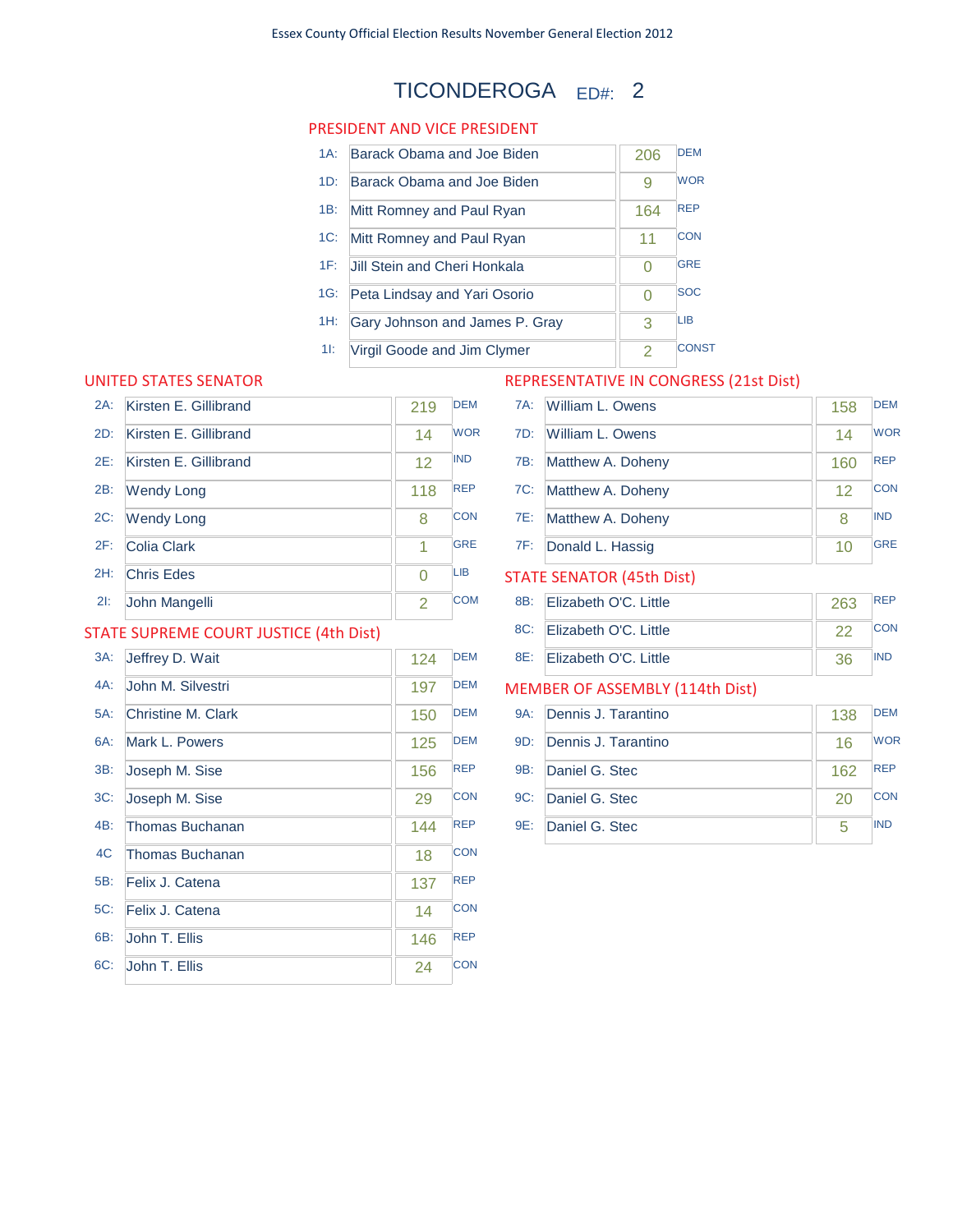#### PRESIDENT AND VICE PRESIDENT

| $1A$ :         | Barack Obama and Joe Biden     | 127 | <b>DEM</b>   |
|----------------|--------------------------------|-----|--------------|
| 1D:            | Barack Obama and Joe Biden     | 3   | <b>WOR</b>   |
| 1B:            | Mitt Romney and Paul Ryan      | 103 | <b>REP</b>   |
| 1C:            | Mitt Romney and Paul Ryan      | 11  | <b>CON</b>   |
| $1F$ :         | Jill Stein and Cheri Honkala   | 1   | <b>GRE</b>   |
| $1G$ :         | Peta Lindsay and Yari Osorio   | 0   | <b>SOC</b>   |
| 1H:            | Gary Johnson and James P. Gray | ∩   | <b>I</b> IB  |
| 1 <sub>1</sub> | Virgil Goode and Jim Clymer    | 0   | <b>CONST</b> |

#### UNITED STATES SENATOR

| $2A$ : | Kirsten E. Gillibrand | 140            | <b>DFM</b>  |
|--------|-----------------------|----------------|-------------|
| 2D:    | Kirsten E. Gillibrand | $\overline{2}$ | <b>WOR</b>  |
| 2E:    | Kirsten E. Gillibrand | 5              | <b>IND</b>  |
| 2B:    | <b>Wendy Long</b>     | 67             | <b>REP</b>  |
| 2C:    | <b>Wendy Long</b>     | 13             | <b>CON</b>  |
| 2F:    | Colia Clark           | 0              | <b>GRF</b>  |
| 2H:    | <b>Chris Edes</b>     | 0              | <b>I</b> IB |
| 2!     | John Mangelli         | 1              | <b>COM</b>  |

#### STATE SUPREME COURT JUSTICE (4th Dist)

| $3A$ : | Jeffrey D. Wait        | 81  | <b>DEM</b> |
|--------|------------------------|-----|------------|
| 4A:    | John M. Silvestri      | 127 | <b>DEM</b> |
| $5A$ : | Christine M. Clark     | 95  | <b>DEM</b> |
| 6A:    | Mark L. Powers         | 79  | <b>DEM</b> |
| 3B:    | Joseph M. Sise         | 101 | <b>REP</b> |
| $3C$ : | Joseph M. Sise         | 15  | <b>CON</b> |
| 4B:    | <b>Thomas Buchanan</b> | 82  | <b>REP</b> |
| 4C     | Thomas Buchanan        | 13  | <b>CON</b> |
| 5B:    | Felix J. Catena        | 82  | <b>REP</b> |
| 5C:    | Felix J. Catena        | 15  | <b>CON</b> |
| 6B:    | John T. Ellis          | 88  | <b>REP</b> |
| 6C:    | John T. Ellis          | 15  | <b>CON</b> |

#### REPRESENTATIVE IN CONGRESS (21st Dist)

| 7A: | William L. Owens  | 106             | <b>DEM</b> |
|-----|-------------------|-----------------|------------|
| 7D: | William L. Owens  | 5               | <b>WOR</b> |
| 7B: | Matthew A. Doheny | 95              | <b>REP</b> |
| 7C: | Matthew A. Doheny | 12 <sup>2</sup> | <b>CON</b> |
| 7E: | Matthew A. Doheny | 4               | <b>IND</b> |
| 7F: | Donald L. Hassig  | $\mathcal{P}$   | <b>GRE</b> |

#### STATE SENATOR (45th Dist)

| 8B: Elizabeth O'C. Little | 152 | <b>REP</b> |
|---------------------------|-----|------------|
| 8C: Elizabeth O'C. Little |     | <b>CON</b> |
| 8E: Elizabeth O'C. Little | 14  | IND        |

| 9A: | Dennis J. Tarantino | 97  | <b>DEM</b> |
|-----|---------------------|-----|------------|
| 9D: | Dennis J. Tarantino |     | <b>WOR</b> |
| 9B: | Daniel G. Stec      | 103 | <b>REP</b> |
| 9C: | Daniel G. Stec      | 15  | <b>CON</b> |
| 9E: | Daniel G. Stec      |     | <b>IND</b> |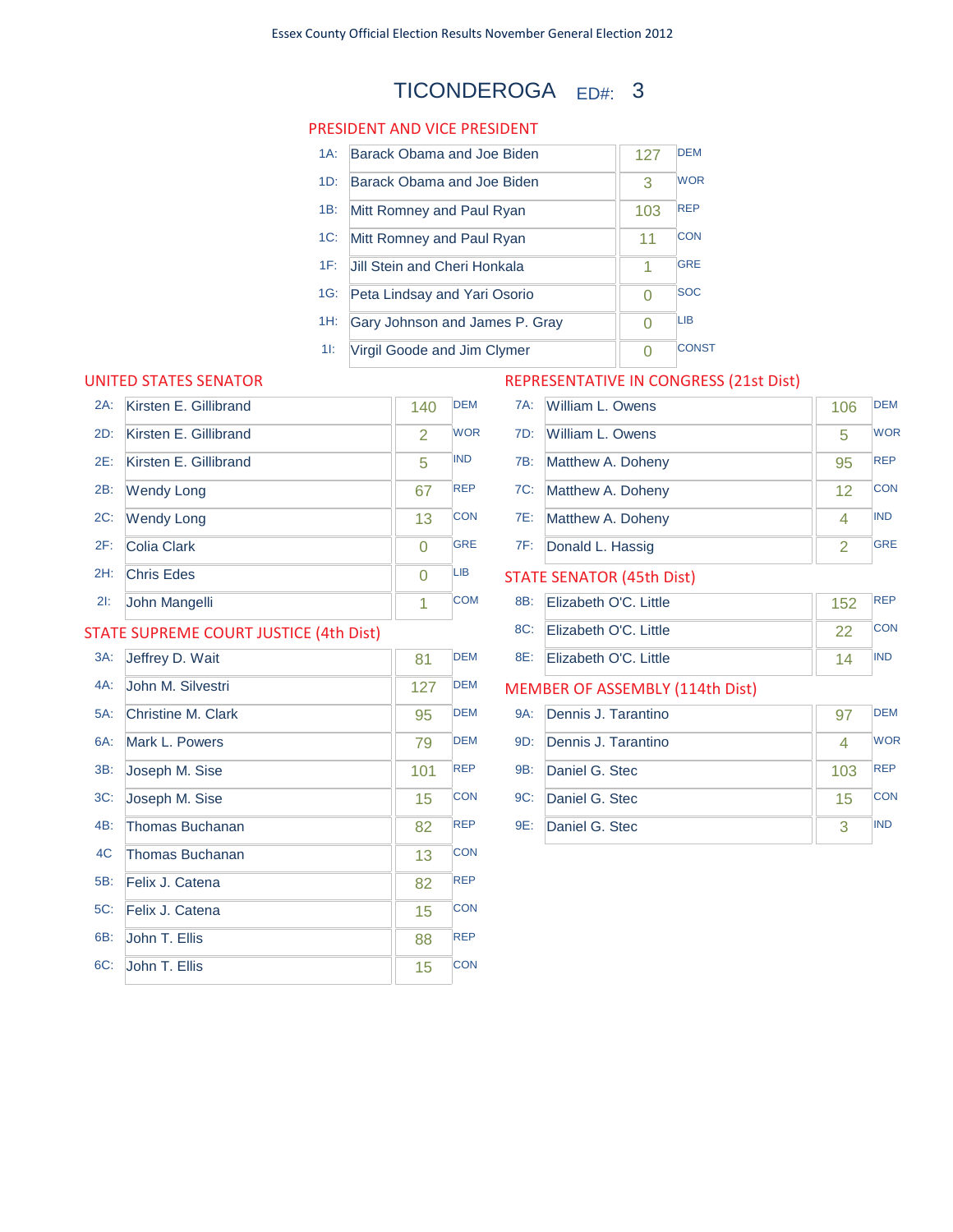#### PRESIDENT AND VICE PRESIDENT

| $1A$ :         | Barack Obama and Joe Biden     | 180            | <b>DEM</b>   |
|----------------|--------------------------------|----------------|--------------|
| 1D:            | Barack Obama and Joe Biden     | 11             | <b>WOR</b>   |
| 1B:            | Mitt Romney and Paul Ryan      | 145            | <b>REP</b>   |
| 1C:            | Mitt Romney and Paul Ryan      |                | <b>CON</b>   |
| $1F$ :         | Jill Stein and Cheri Honkala   | 0              | <b>GRE</b>   |
| $1G$ :         | Peta Lindsay and Yari Osorio   | 0              | <b>SOC</b>   |
| 1H:            | Gary Johnson and James P. Gray | $\mathcal{P}$  | <b>LIB</b>   |
| 1 <sub>1</sub> | Virgil Goode and Jim Clymer    | $\overline{2}$ | <b>CONST</b> |

#### UNITED STATES SENATOR

| $2A$ : | Kirsten E. Gillibrand | 172            | <b>DEM</b> |
|--------|-----------------------|----------------|------------|
| 2D:    | Kirsten E. Gillibrand | 15             | <b>WOR</b> |
| 2E:    | Kirsten E. Gillibrand | 8              | <b>IND</b> |
| 2B:    | <b>Wendy Long</b>     | 117            | <b>REP</b> |
| 2C:    | <b>Wendy Long</b>     | 13             | <b>CON</b> |
| 2F:    | Colia Clark           | 1              | <b>GRE</b> |
| 2H:    | Chris Edes            | 3              | <b>LIB</b> |
| 2!     | John Mangelli         | $\overline{2}$ | <b>COM</b> |

#### STATE SUPREME COURT JUSTICE (4th Dist)

| $3A$ : | Jeffrey D. Wait        | 114 | <b>DEM</b> |
|--------|------------------------|-----|------------|
| 4A:    | John M. Silvestri      | 180 | <b>DEM</b> |
| 5A:    | Christine M. Clark     | 128 | <b>DEM</b> |
| 6A:    | Mark L. Powers         | 107 | <b>DEM</b> |
| 3B:    | Joseph M. Sise         | 146 | <b>REP</b> |
| $3C$ : | Joseph M. Sise         | 16  | <b>CON</b> |
| 4B:    | <b>Thomas Buchanan</b> | 128 | <b>REP</b> |
| 4C     | <b>Thomas Buchanan</b> | 12  | <b>CON</b> |
| 5B:    | Felix J. Catena        | 127 | <b>REP</b> |
| $5C$ : | Felix J. Catena        | 13  | <b>CON</b> |
| 6B:    | John T. Ellis          | 140 | <b>REP</b> |
| $6C$ : | John T. Ellis          | 14  | <b>CON</b> |

#### REPRESENTATIVE IN CONGRESS (21st Dist)

| 7A: | William L. Owens  | 147 | <b>DEM</b> |
|-----|-------------------|-----|------------|
| 7D: | William L. Owens  | 13  | <b>WOR</b> |
| 7B: | Matthew A. Doheny | 141 | <b>REP</b> |
| 7C: | Matthew A. Doheny | 14  | <b>CON</b> |
| 7E: | Matthew A. Doheny | 6   | <b>IND</b> |
| 7F: | Donald L. Hassig  | 11  | <b>GRE</b> |

#### STATE SENATOR (45th Dist)

| 8B: Elizabeth O'C. Little | 228 | <b>REP</b> |
|---------------------------|-----|------------|
| 8C: Elizabeth O'C. Little | 29  | <b>CON</b> |
| 8E: Elizabeth O'C. Little | -31 | <b>IND</b> |

| 9A: | Dennis J. Tarantino | 115 | <b>DEM</b> |
|-----|---------------------|-----|------------|
| 9D: | Dennis J. Tarantino | 15  | <b>WOR</b> |
| 9B: | Daniel G. Stec      | 158 | <b>REP</b> |
| 9C: | Daniel G. Stec      | 15  | <b>CON</b> |
| 9E: | Daniel G. Stec      |     | <b>IND</b> |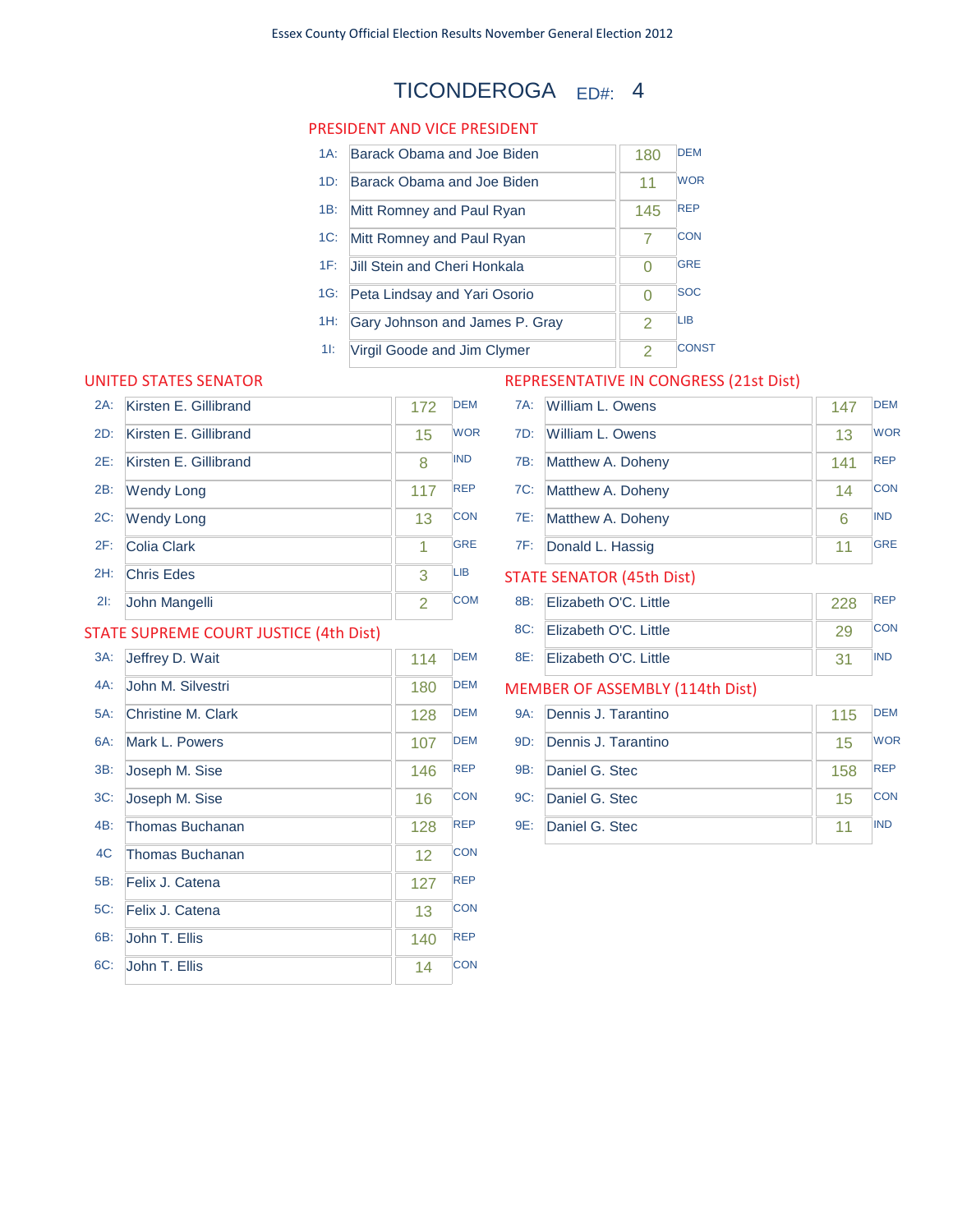#### PRESIDENT AND VICE PRESIDENT

| $1A$ :         | Barack Obama and Joe Biden     | 139 | <b>DEM</b>   |
|----------------|--------------------------------|-----|--------------|
| 1D:            | Barack Obama and Joe Biden     | 12  | <b>WOR</b>   |
| 1B:            | Mitt Romney and Paul Ryan      | 114 | <b>REP</b>   |
|                | 1C: Mitt Romney and Paul Ryan  | 6   | <b>CON</b>   |
| $1F$ :         | Jill Stein and Cheri Honkala   | 1   | <b>GRE</b>   |
| 1G:            | Peta Lindsay and Yari Osorio   | 0   | <b>SOC</b>   |
| 1H:            | Gary Johnson and James P. Gray | 3   | <b>LIB</b>   |
| 1 <sub>1</sub> | Virgil Goode and Jim Clymer    | 0   | <b>CONST</b> |

#### UNITED STATES SENATOR

| $2A$ : | Kirsten E. Gillibrand | 141 | <b>DEM</b> |
|--------|-----------------------|-----|------------|
| 2D:    | Kirsten E. Gillibrand | 14  | <b>WOR</b> |
| 2E:    | Kirsten E. Gillibrand | 11  | <b>IND</b> |
| 2B:    | <b>Wendy Long</b>     | 84  | <b>REP</b> |
| 2C:    | <b>Wendy Long</b>     | 5   | <b>CON</b> |
| 2F:    | Colia Clark           | 0   | <b>GRE</b> |
| 2H:    | <b>Chris Edes</b>     | 0   | I IB       |
| 2!     | John Mangelli         | 1   | <b>COM</b> |

#### STATE SUPREME COURT JUSTICE (4th Dist)

| $3A$ : | Jeffrey D. Wait        | 84  | <b>DEM</b> |
|--------|------------------------|-----|------------|
| 4A:    | John M. Silvestri      | 138 | <b>DEM</b> |
| $5A$ : | Christine M. Clark     | 107 | <b>DEM</b> |
| 6A:    | Mark L. Powers         | 88  | <b>DEM</b> |
| 3B:    | Joseph M. Sise         | 126 | <b>REP</b> |
| 3C:    | Joseph M. Sise         | 10  | <b>CON</b> |
| 4B:    | <b>Thomas Buchanan</b> | 107 | <b>REP</b> |
| 4C     | Thomas Buchanan        | 8   | <b>CON</b> |
| 5B:    | Felix J. Catena        | 101 | <b>REP</b> |
| $5C$ : | Felix J. Catena        | 8   | <b>CON</b> |
| 6B:    | John T. Ellis          | 108 | <b>REP</b> |
| $6C$ : | John T. Ellis          | 8   | <b>CON</b> |

#### REPRESENTATIVE IN CONGRESS (21st Dist)

| 7A: | William L. Owens  | 105           | <b>DEM</b> |
|-----|-------------------|---------------|------------|
| 7D: | William L. Owens  |               | <b>WOR</b> |
| 7B: | Matthew A. Doheny | 126           | <b>REP</b> |
| 7C: | Matthew A. Doheny | 11            | <b>CON</b> |
| 7E: | Matthew A. Doheny | $\mathcal{P}$ | <b>IND</b> |
| 7F: | Donald L. Hassig  | 8             | <b>GRE</b> |

#### STATE SENATOR (45th Dist)

| 8B: Elizabeth O'C. Little | 194 | <b>REP</b> |
|---------------------------|-----|------------|
| 8C: Elizabeth O'C. Little | 12  | <b>CON</b> |
| 8E: Elizabeth O'C. Little |     | <b>IND</b> |

| 9A: | Dennis J. Tarantino | 90  | <b>DEM</b> |
|-----|---------------------|-----|------------|
| 9D: | Dennis J. Tarantino | ጸ   | <b>WOR</b> |
| 9B: | Daniel G. Stec      | 125 | <b>REP</b> |
| 9C: | Daniel G. Stec      |     | <b>CON</b> |
| 9E: | Daniel G. Stec      |     | <b>IND</b> |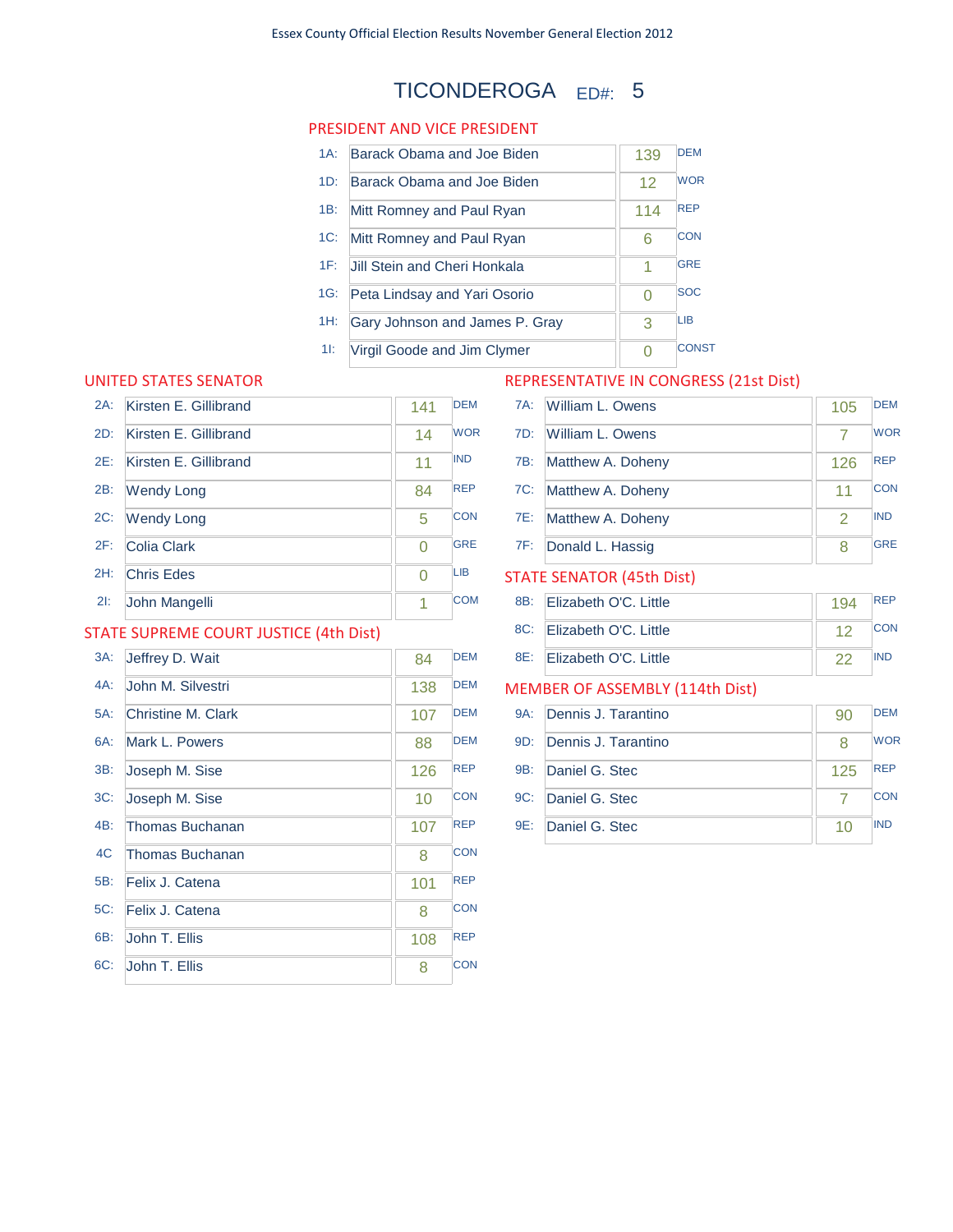#### PRESIDENT AND VICE PRESIDENT

| $1A$ :         | Barack Obama and Joe Biden     | 137            | <b>DEM</b>   |
|----------------|--------------------------------|----------------|--------------|
| 1D:            | Barack Obama and Joe Biden     | 8              | <b>WOR</b>   |
| 1B:            | Mitt Romney and Paul Ryan      | 103            | <b>REP</b>   |
| 1C:            | Mitt Romney and Paul Ryan      | $\overline{7}$ | <b>CON</b>   |
| $1F$ :         | Jill Stein and Cheri Honkala   | 1              | <b>GRE</b>   |
| $1G$ :         | Peta Lindsay and Yari Osorio   | 0              | <b>SOC</b>   |
| 1H:            | Gary Johnson and James P. Gray | ∩              | <b>LIB</b>   |
| 1 <sub>1</sub> | Virgil Goode and Jim Clymer    | Ω              | <b>CONST</b> |

#### UNITED STATES SENATOR

| $2A$ : | Kirsten E. Gillibrand | 146            | <b>DFM</b> |
|--------|-----------------------|----------------|------------|
| 2D:    | Kirsten E. Gillibrand | 13             | <b>WOR</b> |
| 2E:    | Kirsten E. Gillibrand | 8              | <b>IND</b> |
| 2B:    | <b>Wendy Long</b>     | 71             | <b>REP</b> |
| 2C:    | <b>Wendy Long</b>     | 6              | <b>CON</b> |
| 2F:    | Colia Clark           | $\overline{2}$ | <b>GRE</b> |
| 2H:    | Chris Edes            | 0              | <b>LIB</b> |
| 2!     | John Mangelli         | $\overline{2}$ | <b>COM</b> |

#### STATE SUPREME COURT JUSTICE (4th Dist)

| 3A:    | Jeffrey D. Wait        | 80  | <b>DEM</b> |
|--------|------------------------|-----|------------|
| 4A:    | John M. Silvestri      | 126 | <b>DEM</b> |
| $5A$ : | Christine M. Clark     | 101 | <b>DEM</b> |
| 6A:    | Mark L. Powers         | 77  | <b>DEM</b> |
| 3B:    | Joseph M. Sise         | 97  | <b>REP</b> |
| 3C:    | Joseph M. Sise         | 14  | <b>CON</b> |
| 4B:    | <b>Thomas Buchanan</b> | 76  | <b>REP</b> |
| 4C     | Thomas Buchanan        | 14  | <b>CON</b> |
| 5B:    | Felix J. Catena        | 75  | <b>REP</b> |
| $5C$ : | Felix J. Catena        | 13  | <b>CON</b> |
| 6B:    | John T. Ellis          | 85  | <b>REP</b> |
| $6C$ : | John T. Ellis          | 16  | <b>CON</b> |

#### REPRESENTATIVE IN CONGRESS (21st Dist)

| $7A$ : | William L. Owens  | 111 | <b>DEM</b> |
|--------|-------------------|-----|------------|
| 7D:    | William L. Owens  |     | <b>WOR</b> |
| 7B:    | Matthew A. Doheny | 103 | <b>REP</b> |
| 7C:    | Matthew A. Doheny | 9   | <b>CON</b> |
| 7E:    | Matthew A. Doheny | 6   | <b>IND</b> |
| 7F:    | Donald L. Hassig  | 3   | <b>GRE</b> |

#### STATE SENATOR (45th Dist)

| 8B: Elizabeth O'C. Little | 172 | <b>REP</b> |
|---------------------------|-----|------------|
| 8C: Elizabeth O'C. Little | 15  | <b>CON</b> |
| 8E: Elizabeth O'C. Little |     | <b>IND</b> |

| 9A: | Dennis J. Tarantino | 96  | <b>DEM</b> |
|-----|---------------------|-----|------------|
| 9D: | Dennis J. Tarantino |     | <b>WOR</b> |
| 9B: | Daniel G. Stec      | 108 | <b>REP</b> |
| 9C: | Daniel G. Stec      | 6   | <b>CON</b> |
| 9E: | Daniel G. Stec      |     | <b>IND</b> |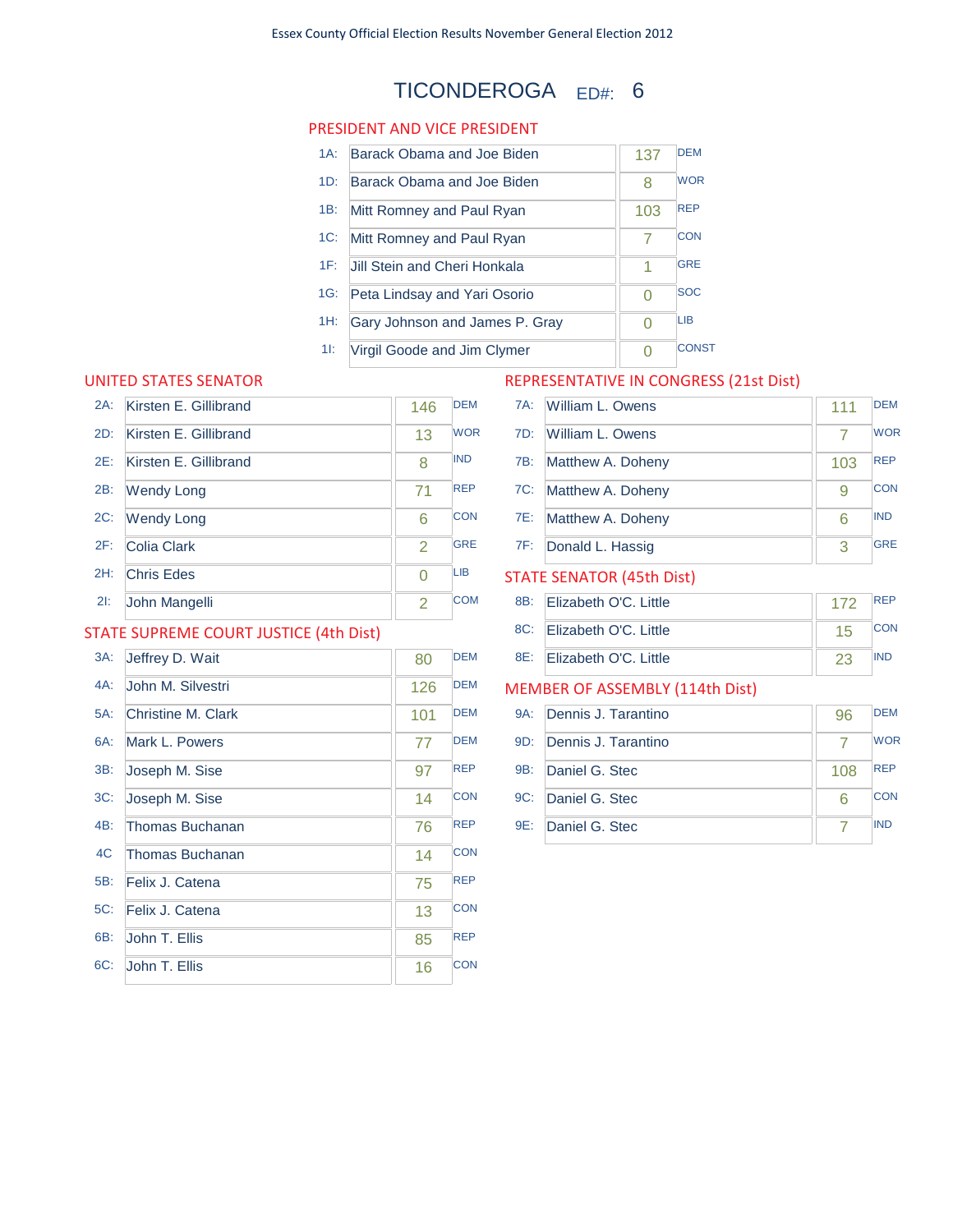# WESTPORT

Assy Dist 114th - Cong Dist 21st

#### PRESIDENT AND VICE PRESIDENT

| Barack Obama and Joe Biden     | 459 | 634%  |
|--------------------------------|-----|-------|
| Mitt Romney and Paul Ryan      | 254 | 35.1% |
| Jill Stein and Cheri Honkala   | 6   | 0.8%  |
| Peta Lindsay and Yari Osorio   | O   | 0.0%  |
| Gary Johnson and James P. Gray | 4   | 0.6%  |
| Virgil Goode and Jim Clymer    | 1   | 0.1%  |

#### UNITED STATES SENATOR

| Kirsten E. Gillibrand | 467 | 68.3%      |
|-----------------------|-----|------------|
| <b>Wendy Long</b>     | 205 | 30.0%      |
| Colia Clark           | 6   | 0.9%       |
| <b>Chris Edes</b>     |     | 0.6%<br>ST |
| John Mangelli         |     | 0.3%       |

#### REPRESENTATIVE IN CONGRESS (21st Dist)

| William L. Owens                 | 420 | 60.3%  |
|----------------------------------|-----|--------|
| Matthew A. Doheny                | 263 | 37.8%  |
| Donald L. Hassig                 | 13  | 1.9%   |
| <b>STATE SENATOR (45th Dist)</b> |     |        |
| Elizabeth O'C. Little            | 524 | 100.0% |
| MACMOCD OC ACCCMOUV (11A+h Dict) |     |        |

#### STATE SUPREME COURT JUSTICE (4th Dist)

| Jeffrey D. Wait    | 298 | 12.8% |
|--------------------|-----|-------|
| John M. Silvestri  | 310 | 13.3% |
| Christine M. Clark | 321 | 13.7% |
| Mark L. Powers     | 285 | 12.2% |
| Joseph M. Sise     | 288 | 12.3% |
| Thomas Buchanan    | 283 | 12.1% |
| Felix J. Catena    | 260 | 11.1% |
| John T. Ellis      | 292 | 12.5% |

| Dennis J. Tarantino | 50.1% |
|---------------------|-------|
| Daniel G. Stec      |       |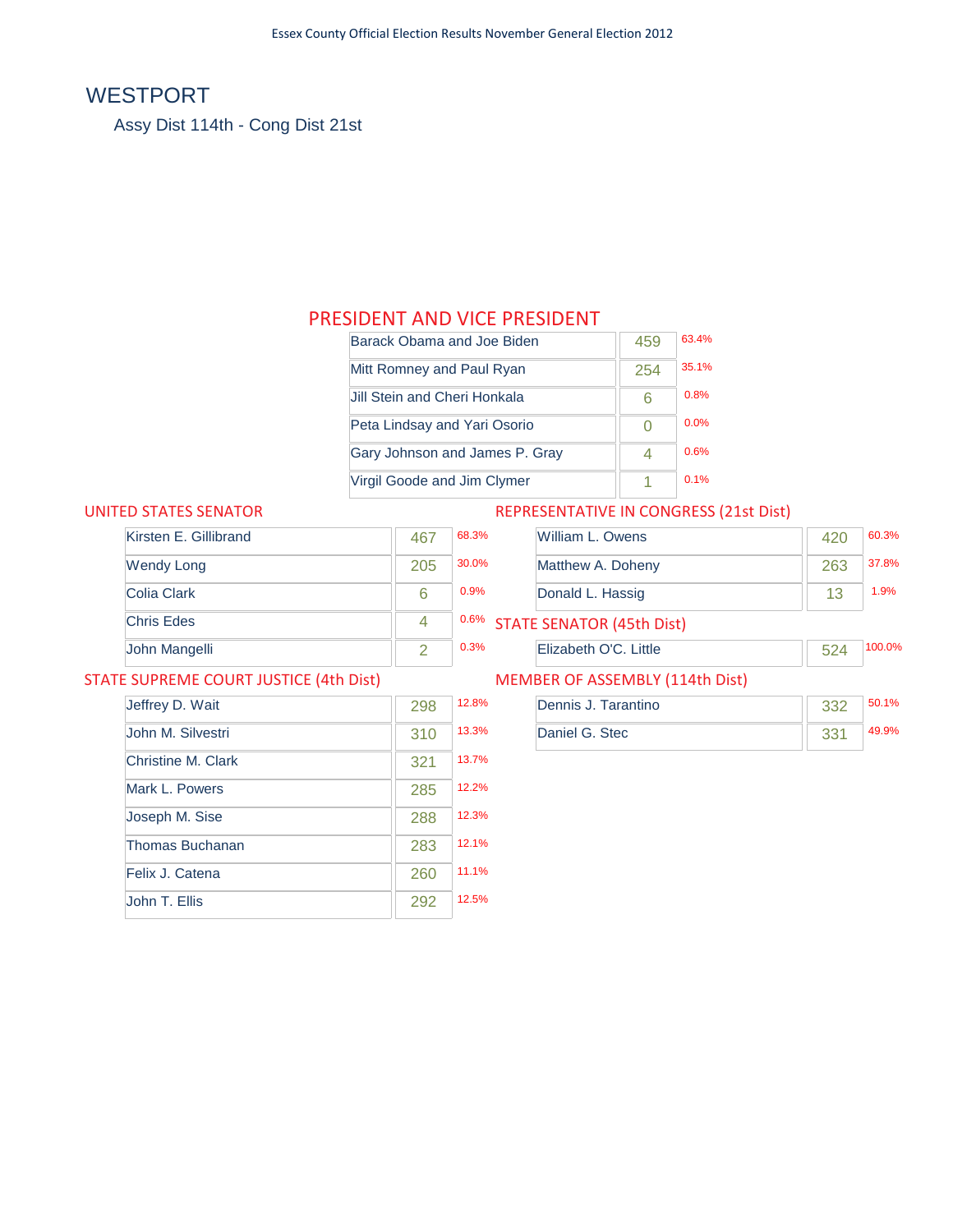## WESTPORT ED#: 1

#### PRESIDENT AND VICE PRESIDENT

| $1A$ : | Barack Obama and Joe Biden     | 132 | <b>DEM</b>   |
|--------|--------------------------------|-----|--------------|
| 1D:    | Barack Obama and Joe Biden     | 3   | <b>WOR</b>   |
| 1B:    | Mitt Romney and Paul Ryan      | 57  | <b>REP</b>   |
| 1C:    | Mitt Romney and Paul Ryan      | 5   | <b>CON</b>   |
| $1F$ : | Jill Stein and Cheri Honkala   | 1   | <b>GRE</b>   |
| 1G:    | Peta Lindsay and Yari Osorio   | O   | <b>SOC</b>   |
| 1H:    | Gary Johnson and James P. Gray | Ω   | I IB         |
| 11:    | Virgil Goode and Jim Clymer    | U   | <b>CONST</b> |

#### UNITED STATES SENATOR

| $2A^+$ | Kirsten E. Gillibrand | 114 | <b>DEM</b> |
|--------|-----------------------|-----|------------|
| 2D:    | Kirsten E. Gillibrand | 9   | <b>WOR</b> |
| 2E:    | Kirsten E. Gillibrand | 4   | <b>IND</b> |
| 2B:    | <b>Wendy Long</b>     | 46  | <b>REP</b> |
| 2C:    | <b>Wendy Long</b>     | 9   | <b>CON</b> |
| 2F:    | Colia Clark           | 3   | <b>GRE</b> |
| 2H:    | <b>Chris Edes</b>     | Ω   | <b>LIB</b> |
| $2$ :  | John Mangelli         | Λ   | <b>COM</b> |
|        |                       |     |            |

#### STATE SUPREME COURT JUSTICE (4th Dist)

| $3A$ : | Jeffrey D. Wait        | 89 | <b>DEM</b> |
|--------|------------------------|----|------------|
| 4A:    | John M. Silvestri      | 88 | <b>DEM</b> |
| 5A:    | Christine M. Clark     | 89 | <b>DEM</b> |
| 6A:    | Mark L. Powers         | 80 | <b>DEM</b> |
| 3B:    | Joseph M. Sise         | 54 | <b>REP</b> |
| 3C:    | Joseph M. Sise         | 10 | <b>CON</b> |
| 4B:    | <b>Thomas Buchanan</b> | 64 | <b>REP</b> |
| 4C     | Thomas Buchanan        | 11 | <b>CON</b> |
| 5B:    | Felix J. Catena        | 54 | <b>REP</b> |
| $5C$ : | Felix J. Catena        | 9  | <b>CON</b> |
| 6B:    | John T. Ellis          | 58 | <b>REP</b> |
| 6C:    | John T. Ellis          | 13 | <b>CON</b> |

## REPRESENTATIVE IN CONGRESS (21st Dist)

|     | 7A: William L. Owens | 124 | <b>DEM</b> |
|-----|----------------------|-----|------------|
| 7D: | William L. Owens     | 4   | <b>WOR</b> |
| 7B: | Matthew A. Doheny    | 56  | <b>REP</b> |
| 7C: | Matthew A. Doheny    |     | <b>CON</b> |
| 7E: | Matthew A. Doheny    | Ω   | <b>IND</b> |
| 7F: | Donald L. Hassig     |     | <b>GRE</b> |

#### STATE SENATOR (45th Dist)

| 8B: Elizabeth O'C. Little | 113 | <b>REP</b> |
|---------------------------|-----|------------|
| 8C: Elizabeth O'C. Little | 14  | <b>CON</b> |
| 8E: Elizabeth O'C. Little |     | IND        |

|     | 9A: Dennis J. Tarantino | 94 | <b>DEM</b> |
|-----|-------------------------|----|------------|
| 9D: | Dennis J. Tarantino     | 2  | <b>WOR</b> |
| 9B: | Daniel G. Stec          | 69 | <b>REP</b> |
|     | 9C: Daniel G. Stec      | 10 | <b>CON</b> |
| 9E: | Daniel G. Stec          | 8  | <b>IND</b> |
|     |                         |    |            |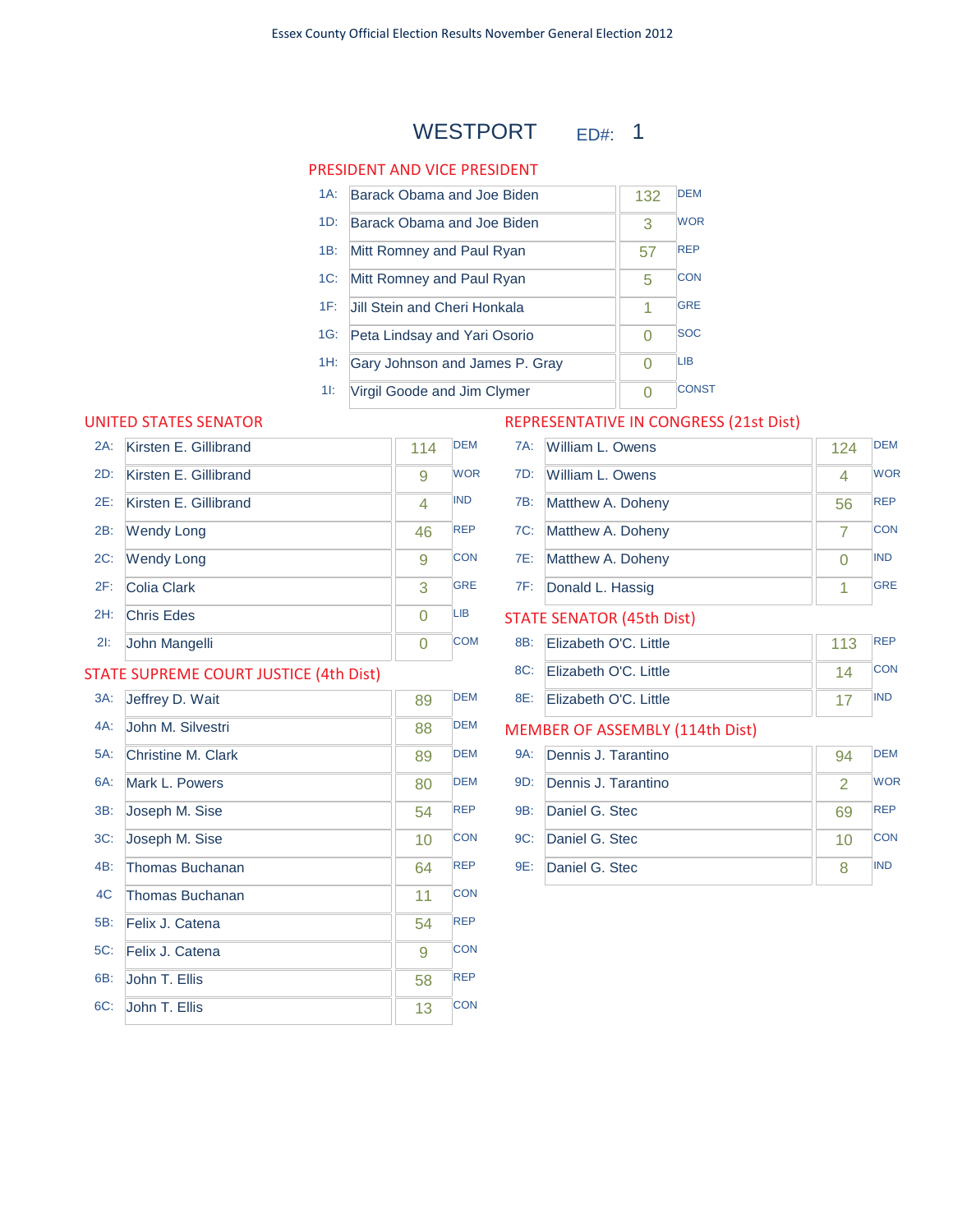## WESTPORT ED#: 2

#### PRESIDENT AND VICE PRESIDENT

| $1A$ :         | Barack Obama and Joe Biden     | 310 | <b>DEM</b>   |
|----------------|--------------------------------|-----|--------------|
| 1D:            | Barack Obama and Joe Biden     | 14  | <b>WOR</b>   |
| 1B:            | Mitt Romney and Paul Ryan      | 179 | <b>REP</b>   |
| 1C:            | Mitt Romney and Paul Ryan      | 13  | <b>CON</b>   |
| $1F$ :         | Jill Stein and Cheri Honkala   | 5   | <b>GRE</b>   |
| $1G$ :         | Peta Lindsay and Yari Osorio   | 0   | <b>SOC</b>   |
| 1H:            | Gary Johnson and James P. Gray | 4   | <b>LIB</b>   |
| 1 <sub>1</sub> | Virgil Goode and Jim Clymer    | 1   | <b>CONST</b> |

#### UNITED STATES SENATOR

| 2A     | Kirsten F. Gillibrand | 303            | <b>DFM</b> |
|--------|-----------------------|----------------|------------|
| $2D$ : | Kirsten E. Gillibrand | 23             | <b>WOR</b> |
| 2E:    | Kirsten E. Gillibrand | 14             | <b>IND</b> |
| 2B:    | <b>Wendy Long</b>     | 133            | <b>REP</b> |
| 2C:    | <b>Wendy Long</b>     | 17             | <b>CON</b> |
| 2F:    | Colia Clark           | 3              | <b>GRE</b> |
| 2H:    | Chris Edes            | 4              | <b>LIB</b> |
| $2$ :  | John Mangelli         | $\overline{2}$ | <b>COM</b> |

#### STATE SUPREME COURT JUSTICE (4th Dist)

| $3A$ : | Jeffrey D. Wait        | 209 | <b>DEM</b> |
|--------|------------------------|-----|------------|
| 4A:    | John M. Silvestri      | 222 | <b>DEM</b> |
| 5A:    | Christine M. Clark     | 232 | <b>DEM</b> |
| 6A:    | Mark L. Powers         | 205 | <b>DEM</b> |
| 3B:    | Joseph M. Sise         | 197 | <b>REP</b> |
| 3C:    | Joseph M. Sise         | 27  | <b>CON</b> |
| 4B:    | <b>Thomas Buchanan</b> | 181 | <b>REP</b> |
| 4C     | Thomas Buchanan        | 27  | <b>CON</b> |
| 5B:    | Felix J. Catena        | 173 | <b>REP</b> |
| $5C$ : | Felix J. Catena        | 24  | <b>CON</b> |
| 6B:    | John T. Ellis          | 190 | <b>REP</b> |
| $6C$ : | John T. Ellis          | 31  | <b>CON</b> |

#### REPRESENTATIVE IN CONGRESS (21st Dist)

| 7A: | William L. Owens  | 277 | <b>DEM</b> |
|-----|-------------------|-----|------------|
| 7D: | William L. Owens  | 15  | <b>WOR</b> |
| 7B: | Matthew A. Doheny | 181 | <b>REP</b> |
| 7C: | Matthew A. Doheny | 13  | <b>CON</b> |
| 7E: | Matthew A. Doheny | 6   | <b>IND</b> |
| 7F: | Donald L. Hassig  | 12  | <b>GRE</b> |

#### STATE SENATOR (45th Dist)

| 8B: Elizabeth O'C. Little | 292 | <b>REP</b> |
|---------------------------|-----|------------|
| 8C: Elizabeth O'C. Little |     | <b>CON</b> |
| 8E: Elizabeth O'C. Little | 60  | <b>IND</b> |

| $9A$ : | Dennis J. Tarantino | 218 | <b>DEM</b> |
|--------|---------------------|-----|------------|
| 9D:    | Dennis J. Tarantino | 18  | <b>WOR</b> |
| 9B:    | Daniel G. Stec      | 210 | <b>REP</b> |
| 9C:    | Daniel G. Stec      | 18  | <b>CON</b> |
| 9E:    | Daniel G. Stec      | 16  | <b>IND</b> |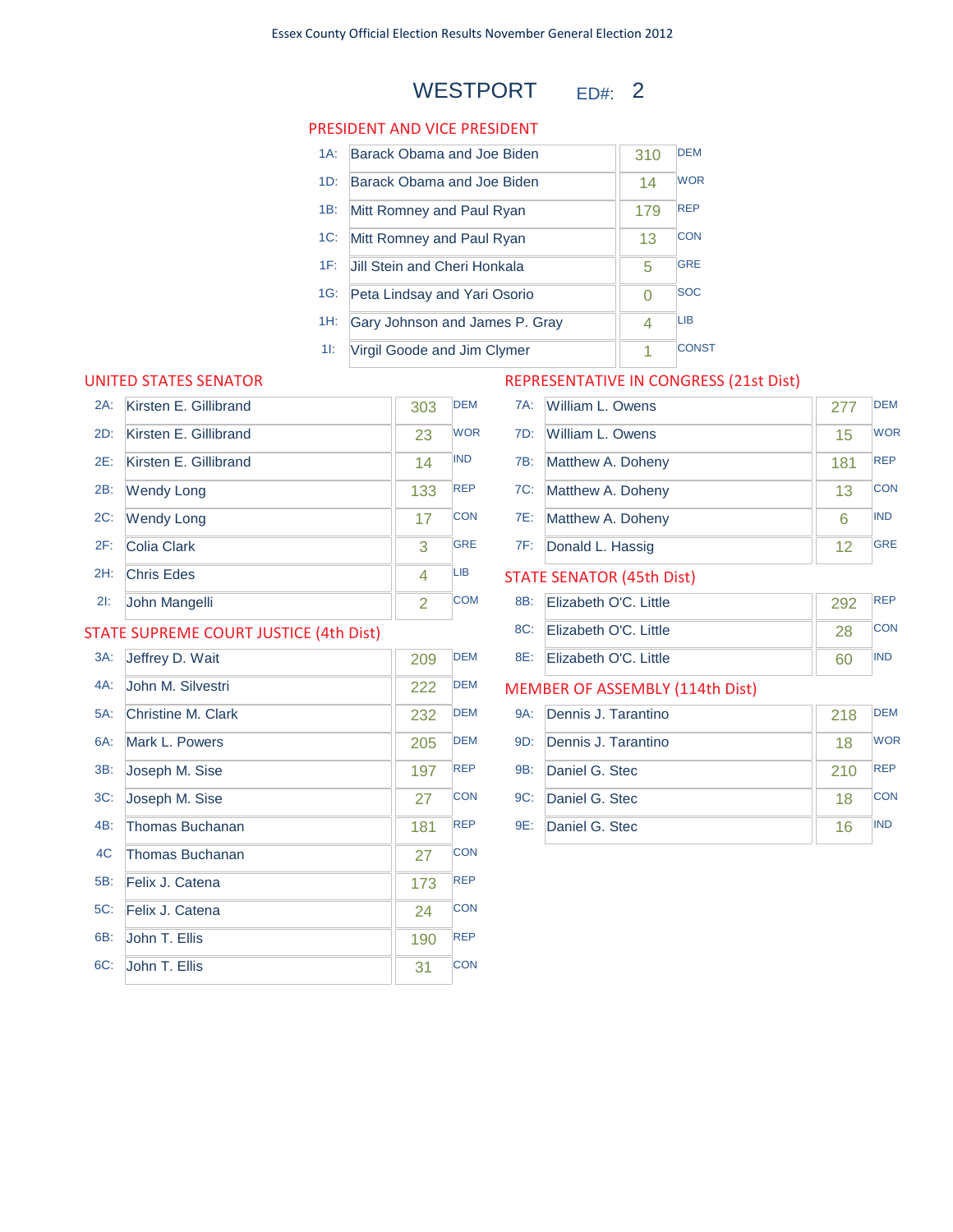## **WILLSBORO**

Assy Dist 114th - Cong Dist 21st

#### PRESIDENT AND VICE PRESIDENT

| Barack Obama and Joe Biden     | 559 | 61.2% |
|--------------------------------|-----|-------|
| Mitt Romney and Paul Ryan      | 344 | 37.6% |
| Jill Stein and Cheri Honkala   | З   | 0.3%  |
| Peta Lindsay and Yari Osorio   |     | 0.0%  |
| Gary Johnson and James P. Gray | 8   | 0.9%  |
| Virgil Goode and Jim Clymer    |     | 0.0%  |

#### UNITED STATES SENATOR

| Kirsten E. Gillibrand | 551 | 66.2%       |
|-----------------------|-----|-------------|
| <b>Wendy Long</b>     | 269 | 32.3%       |
| Colia Clark           | 5   | 0.6%        |
| <b>Chris Edes</b>     |     | 0.5%<br>ST. |
| John Mangelli         | 3   | 0.4%        |

#### REPRESENTATIVE IN CONGRESS (21st Dist)

| William L. Owens                       | 499 | 58.0%  |
|----------------------------------------|-----|--------|
| Matthew A. Doheny                      | 352 | 40.9%  |
| Donald L. Hassig                       | 10  | 1.2%   |
| <b>STATE SENATOR (45th Dist)</b>       |     |        |
| Elizabeth O'C. Little                  | 695 | 100.0% |
| <b>MEMBER OF ASSEMBLY (114th Dict)</b> |     |        |

#### STATE SUPREME COURT JUSTICE (4th Dist)

| Jeffrey D. Wait        | 312 | 11.4% |
|------------------------|-----|-------|
| John M. Silvestri      | 332 | 12.1% |
| Christine M. Clark     | 374 | 13.6% |
| Mark L. Powers         | 310 | 11.3% |
| Joseph M. Sise         | 390 | 14.2% |
| <b>Thomas Buchanan</b> | 378 | 13.8% |
| Felix J. Catena        | 302 | 11.0% |
| John T. Ellis          | 350 | 12.7% |
|                        |     |       |

| Dennis J. Tarantino | 39.0% |
|---------------------|-------|
| Daniel G. Stec      | 61.0% |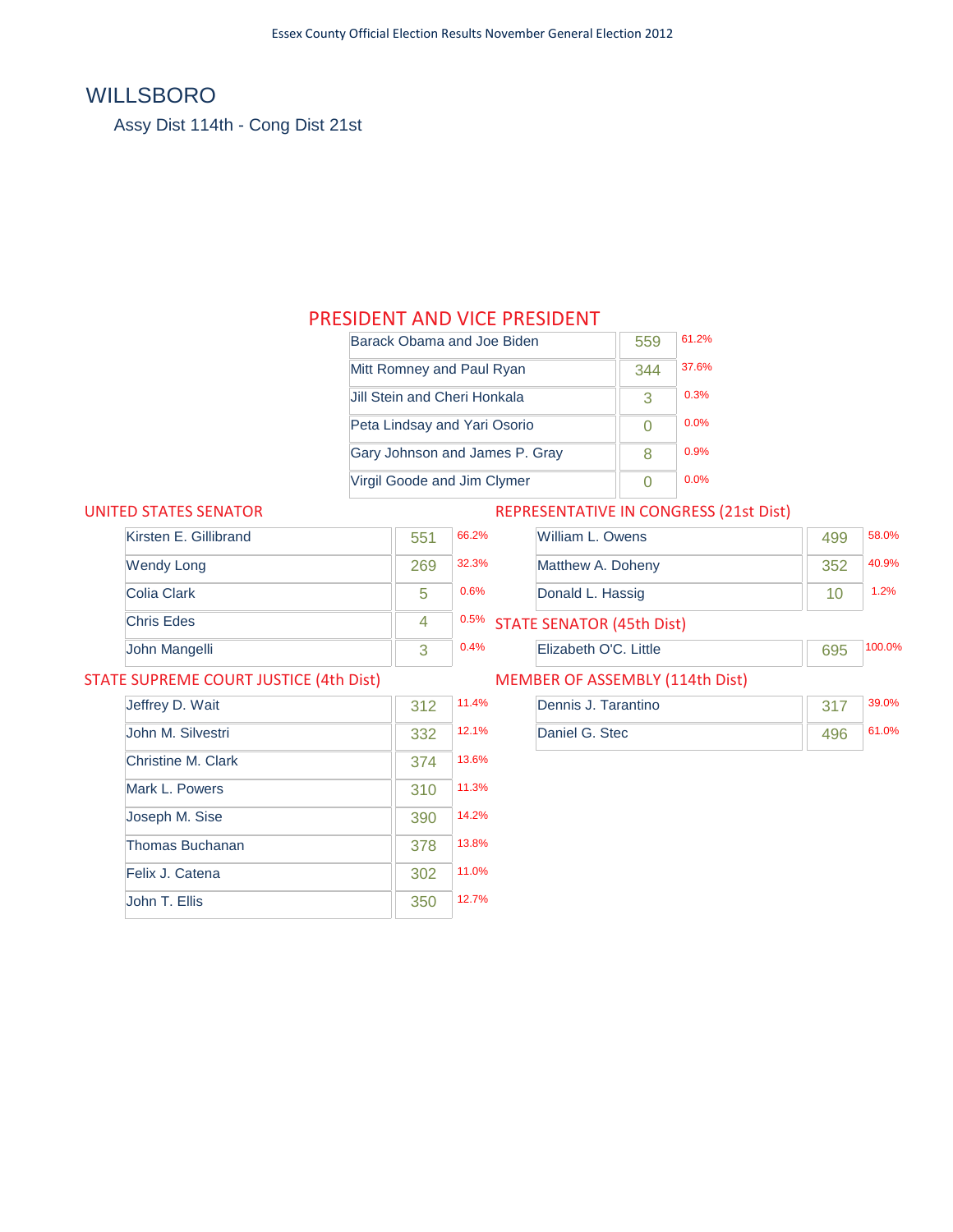## WILLSBORO ED#: 1

#### PRESIDENT AND VICE PRESIDENT

| $1A$ : | Barack Obama and Joe Biden     | 298 | <b>DEM</b>   |
|--------|--------------------------------|-----|--------------|
| 1D:    | Barack Obama and Joe Biden     | 14  | <b>WOR</b>   |
| 1B:    | Mitt Romney and Paul Ryan      | 184 | <b>REP</b>   |
| 1C:    | Mitt Romney and Paul Ryan      | 18  | <b>CON</b>   |
| $1F$ : | Jill Stein and Cheri Honkala   | 1   | <b>GRE</b>   |
| 1G:    | Peta Lindsay and Yari Osorio   | 0   | <b>SOC</b>   |
| $1H$ : | Gary Johnson and James P. Gray | 5   | <b>LIB</b>   |
| 11:    | Virgil Goode and Jim Clymer    | 0   | <b>CONST</b> |

#### UNITED STATES SENATOR

| $2A$ : | Kirsten E. Gillibrand | 279            | <b>DEM</b> |
|--------|-----------------------|----------------|------------|
| 2D:    | Kirsten E. Gillibrand | 16             | <b>WOR</b> |
| 2E:    | Kirsten E. Gillibrand | 11             | <b>IND</b> |
| 2B:    | <b>Wendy Long</b>     | 141            | <b>REP</b> |
| 2C:    | <b>Wendy Long</b>     | 21             | <b>CON</b> |
| 2F:    | Colia Clark           | 3              | <b>GRE</b> |
| 2H:    | <b>Chris Edes</b>     | $\overline{2}$ | <b>LIB</b> |
| $2$ :  | John Mangelli         | $\overline{2}$ | <b>COM</b> |
|        |                       |                |            |

#### STATE SUPREME COURT JUSTICE (4th Dist)

| $3A$ : | Jeffrey D. Wait        | 176 | <b>DEM</b> |
|--------|------------------------|-----|------------|
| 4A:    | John M. Silvestri      | 181 | <b>DEM</b> |
| $5A$ : | Christine M. Clark     | 209 | <b>DEM</b> |
| 6A:    | Mark L. Powers         | 172 | <b>DEM</b> |
| 3B:    | Joseph M. Sise         | 194 | <b>REP</b> |
| 3C:    | Joseph M. Sise         | 35  | <b>CON</b> |
| 4B:    | <b>Thomas Buchanan</b> | 186 | <b>REP</b> |
| 4C     | <b>Thomas Buchanan</b> | 38  | <b>CON</b> |
| 5B:    | Felix J. Catena        | 152 | <b>REP</b> |
| 5C:    | Felix J. Catena        | 27  | <b>CON</b> |
| 6B:    | John T. Ellis          | 174 | <b>REP</b> |
| $6C$ : | John T. Ellis          | 34  | <b>CON</b> |

#### REPRESENTATIVE IN CONGRESS (21st Dist)

| 7D:<br>William L. Owens<br>17<br>7B:<br>Matthew A. Doheny<br>184<br>7C:<br>22<br>Matthew A. Doheny<br>7E:<br>Matthew A. Doheny<br>5<br>7F:<br>Donald L. Hassig | 7A: | William L. Owens | 253 | <b>DEM</b> |
|----------------------------------------------------------------------------------------------------------------------------------------------------------------|-----|------------------|-----|------------|
|                                                                                                                                                                |     |                  |     | <b>WOR</b> |
|                                                                                                                                                                |     |                  |     | <b>REP</b> |
|                                                                                                                                                                |     |                  |     | <b>CON</b> |
|                                                                                                                                                                |     |                  |     | <b>IND</b> |
|                                                                                                                                                                |     |                  |     | <b>GRE</b> |

#### STATE SENATOR (45th Dist)

| 8B: Elizabeth O'C. Little | 312 | REP        |
|---------------------------|-----|------------|
| 8C: Elizabeth O'C. Little |     | <b>CON</b> |
| 8E: Elizabeth O'C. Little | 56  | <b>IND</b> |

| 9A: | Dennis J. Tarantino | 167 | <b>DEM</b> |
|-----|---------------------|-----|------------|
| 9D: | Dennis J. Tarantino | 17  | <b>WOR</b> |
| 9B: | Daniel G. Stec      | 238 | <b>REP</b> |
|     | 9C: Daniel G. Stec  | 30  | <b>CON</b> |
| 9E: | Daniel G. Stec      | 13  | <b>IND</b> |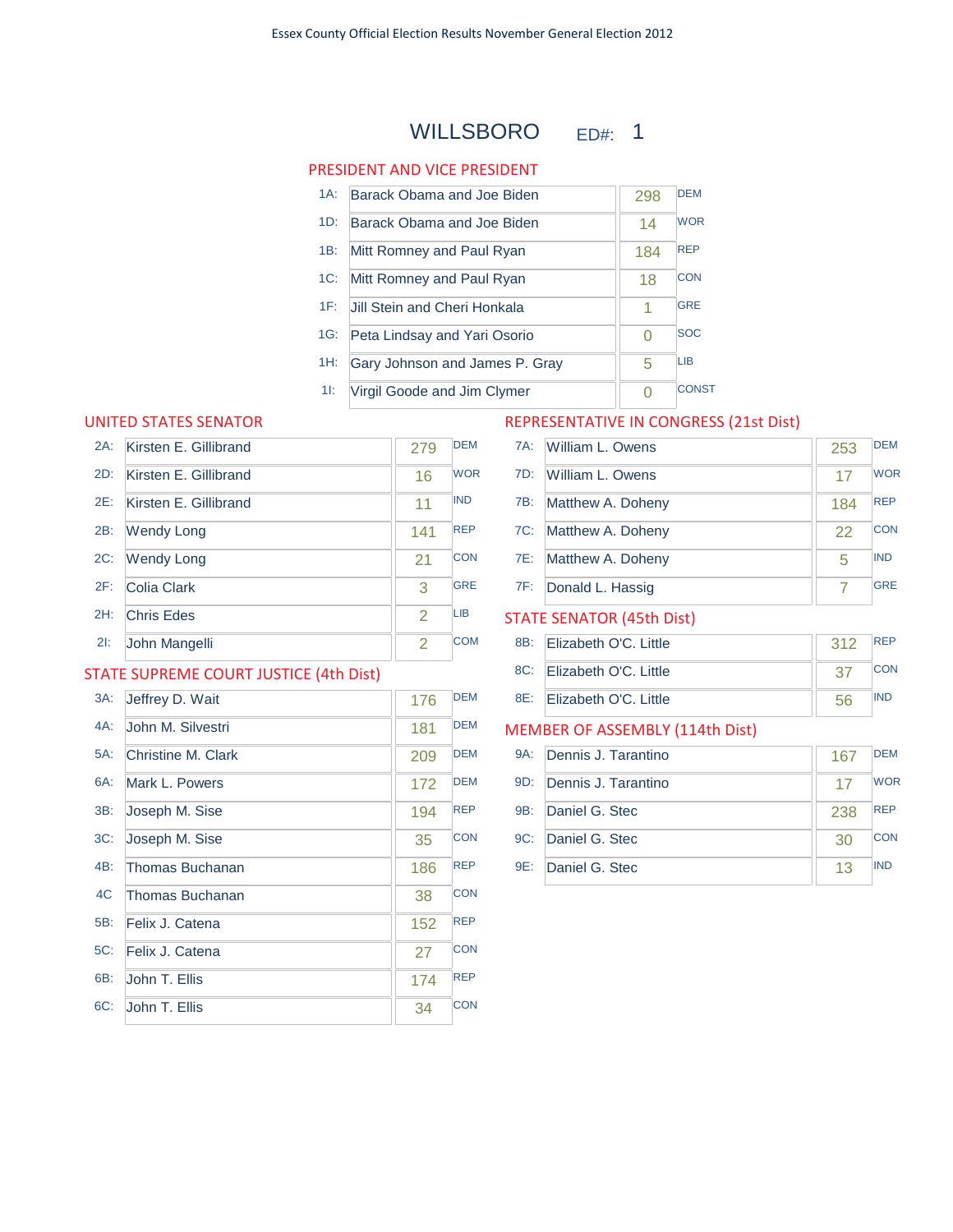## WILLSBORO <sub>ED#:</sub> 2

#### PRESIDENT AND VICE PRESIDENT

| $1A$ :         | Barack Obama and Joe Biden     | 234            | <b>DEM</b>   |
|----------------|--------------------------------|----------------|--------------|
| 1D:            | Barack Obama and Joe Biden     | 13             | <b>WOR</b>   |
| 1B:            | Mitt Romney and Paul Ryan      | 130            | <b>REP</b>   |
| 1C:            | Mitt Romney and Paul Ryan      | 12             | <b>CON</b>   |
| $1F$ :         | Jill Stein and Cheri Honkala   | $\overline{2}$ | <b>GRE</b>   |
| $1G$ :         | Peta Lindsay and Yari Osorio   | 0              | <b>SOC</b>   |
| 1H:            | Gary Johnson and James P. Gray | 3              | <b>LIB</b>   |
| 1 <sub>1</sub> | Virgil Goode and Jim Clymer    | 0              | <b>CONST</b> |

#### UNITED STATES SENATOR

| 2A    | Kirsten F. Gillibrand | 212            | <b>DEM</b> |
|-------|-----------------------|----------------|------------|
| 2D:   | Kirsten E. Gillibrand | 18             | <b>WOR</b> |
| 2E:   | Kirsten E. Gillibrand | 15             | <b>IND</b> |
| 2B:   | <b>Wendy Long</b>     | 99             | <b>REP</b> |
| 2C:   | <b>Wendy Long</b>     | 8              | <b>CON</b> |
| 2F:   | Colia Clark           | $\overline{2}$ | <b>GRE</b> |
| 2H:   | <b>Chris Edes</b>     | $\overline{2}$ | <b>LIB</b> |
| $2$ : | John Mangelli         | 1              | <b>COM</b> |

#### STATE SUPREME COURT JUSTICE (4th Dist)

| $3A$ : | Jeffrey D. Wait        | 136 | <b>DEM</b> |
|--------|------------------------|-----|------------|
| 4A:    | John M. Silvestri      | 151 | <b>DEM</b> |
| $5A$ : | Christine M. Clark     | 165 | <b>DEM</b> |
| 6A:    | Mark L. Powers         | 138 | <b>DEM</b> |
| 3B:    | Joseph M. Sise         | 137 | <b>REP</b> |
| 3C:    | Joseph M. Sise         | 24  | <b>CON</b> |
| 4B:    | <b>Thomas Buchanan</b> | 134 | <b>REP</b> |
| 4C     | Thomas Buchanan        | 20  | <b>CON</b> |
| 5B:    | Felix J. Catena        | 108 | <b>REP</b> |
| 5C:    | Felix J. Catena        | 15  | <b>CON</b> |
| 6B:    | John T. Ellis          | 125 | <b>REP</b> |
| $6C$ : | John T. Ellis          | 17  | <b>CON</b> |

#### REPRESENTATIVE IN CONGRESS (21st Dist)

| 7A: | William L. Owens  | 210 | <b>DEM</b> |
|-----|-------------------|-----|------------|
| 7D: | William L. Owens  | 19  | <b>WOR</b> |
| 7B: | Matthew A. Doheny | 121 | <b>REP</b> |
| 7C: | Matthew A. Doheny | 15  | <b>CON</b> |
| 7E: | Matthew A. Doheny | 5   | <b>IND</b> |
| 7F: | Donald L. Hassig  | 3   | <b>GRE</b> |

#### STATE SENATOR (45th Dist)

| 8B: Elizabeth O'C. Little |    | <b>REP</b> |
|---------------------------|----|------------|
| 8C: Elizabeth O'C. Little |    | <b>CON</b> |
| 8E: Elizabeth O'C. Little | 44 | IND        |

| 9A: | Dennis J. Tarantino | 127 | <b>DEM</b> |
|-----|---------------------|-----|------------|
| 9D: | Dennis J. Tarantino | 6   | <b>WOR</b> |
| 9B: | Daniel G. Stec      | 177 | <b>REP</b> |
| 9C: | Daniel G. Stec      | 20  | <b>CON</b> |
| 9E: | Daniel G. Stec      | 18  | <b>IND</b> |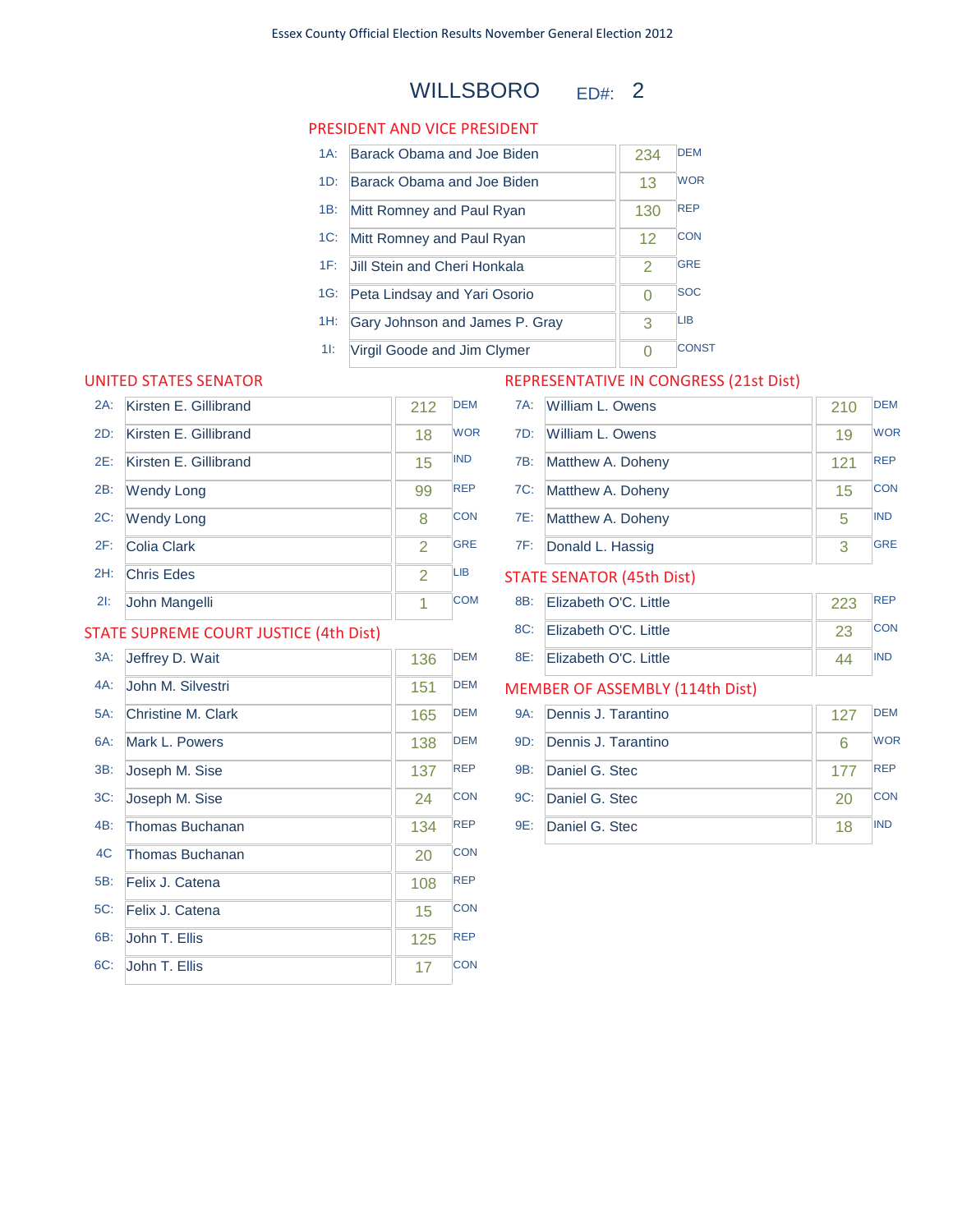## WILMINGTON

Assy Dist 114th - Cong Dist 21st

#### PRESIDENT AND VICE PRESIDENT

| Barack Obama and Joe Biden     | 356 | 60.9% |
|--------------------------------|-----|-------|
| Mitt Romney and Paul Ryan      | 222 | 37.9% |
| Jill Stein and Cheri Honkala   |     | 0.2%  |
| Peta Lindsay and Yari Osorio   | 1   | 0.2%  |
| Gary Johnson and James P. Gray | 5   | 0.9%  |
| Virgil Goode and Jim Clymer    |     | 0.0%  |

#### UNITED STATES SENATOR

| Kirsten F. Gillibrand | 362 | 66.7% |
|-----------------------|-----|-------|
| <b>Wendy Long</b>     | 169 | 31.1% |
| Colia Clark           | 3   | 0.6%  |
| <b>Chris Edes</b>     |     | 0.7%  |
| John Mangelli         | h   | 0.9%  |

#### REPRESENTATIVE IN CONGRESS (21st Dist)

| William L. Owens                 | 310 | 56.1%  |
|----------------------------------|-----|--------|
| Matthew A. Doheny                | 230 | 41.6%  |
| Donald L. Hassig                 | 13  | 2.4%   |
| <b>STATE SENATOR (45th Dist)</b> |     |        |
| Elizabeth O'C. Little            | 417 | 100.0% |
| MEMOED OF ACCEMOUV (114th Dict)  |     |        |

#### STATE SUPREME COURT JUSTICE (4th Dist)

| Jeffrey D. Wait        | 250 | 13.4% |
|------------------------|-----|-------|
| John M. Silvestri      | 267 | 14.3% |
| Christine M. Clark     | 275 | 14.7% |
| Mark L. Powers         | 248 | 13.3% |
| Joseph M. Sise         | 219 | 11.7% |
| <b>Thomas Buchanan</b> | 206 | 11.0% |
| Felix J. Catena        | 199 | 10.6% |
| John T. Ellis          | 206 | 11.0% |
|                        |     |       |

| Dennis J. Tarantino | 51.8% |
|---------------------|-------|
| Daniel G. Stec      | 48.2% |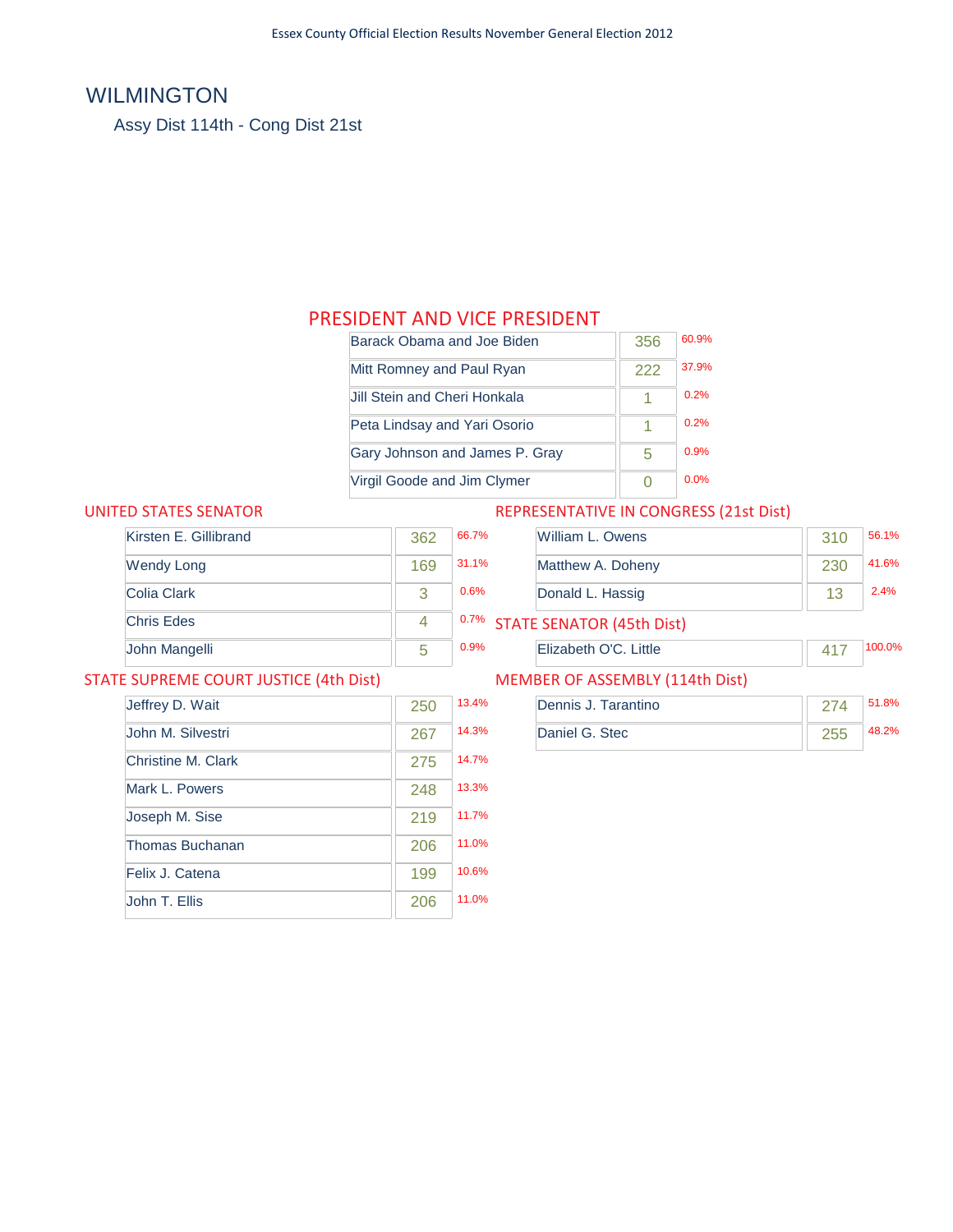## WILMINGTON ED#: 0

#### PRESIDENT AND VICE PRESIDENT

| $1A$ : | Barack Obama and Joe Biden     | 345 | <b>DFM</b>   |
|--------|--------------------------------|-----|--------------|
| 1D:    | Barack Obama and Joe Biden     | 11  | <b>WOR</b>   |
| 1B:    | Mitt Romney and Paul Ryan      | 195 | <b>REP</b>   |
|        | 1C: Mitt Romney and Paul Ryan  | 27  | <b>CON</b>   |
| $1F$ : | Jill Stein and Cheri Honkala   | 1   | <b>GRE</b>   |
| 1G:    | Peta Lindsay and Yari Osorio   | 1   | <b>SOC</b>   |
| $1H$ : | Gary Johnson and James P. Gray | 5   | <b>LIB</b>   |
| 1I:    | Virgil Goode and Jim Clymer    | ∩   | <b>CONST</b> |

#### UNITED STATES SENATOR

| $2A$ : | Kirsten E. Gillibrand | 320 | <b>DEM</b> |
|--------|-----------------------|-----|------------|
| 2D:    | Kirsten E. Gillibrand | 19  | <b>WOR</b> |
| 2E:    | Kirsten E. Gillibrand | 23  | <b>IND</b> |
| 2B:    | <b>Wendy Long</b>     | 147 | <b>REP</b> |
| 2C:    | <b>Wendy Long</b>     | 22  | <b>CON</b> |
| 2F:    | Colia Clark           | 3   | <b>GRE</b> |
| 2H:    | <b>Chris Edes</b>     | 4   | <b>LIB</b> |
| $2$ :  | John Mangelli         | 5   | <b>COM</b> |
|        |                       |     |            |

#### STATE SUPREME COURT JUSTICE (4th Dist)

| $3A$ : | Jeffrey D. Wait        | 250 | <b>DEM</b> |
|--------|------------------------|-----|------------|
| 4A:    | John M. Silvestri      | 267 | <b>DEM</b> |
| 5A:    | Christine M. Clark     | 275 | <b>DEM</b> |
| 6A:    | Mark L. Powers         | 248 | <b>DEM</b> |
| 3B:    | Joseph M. Sise         | 184 | <b>REP</b> |
| 3C:    | Joseph M. Sise         | 35  | <b>CON</b> |
| 4B:    | <b>Thomas Buchanan</b> | 172 | <b>REP</b> |
| 4C     | Thomas Buchanan        | 34  | <b>CON</b> |
| 5B:    | Felix J. Catena        | 163 | <b>REP</b> |
| $5C$ : | Felix J. Catena        | 36  | <b>CON</b> |
| 6B:    | John T. Ellis          | 169 | <b>REP</b> |
| 6C:    | John T. Ellis          | 37  | <b>CON</b> |

## REPRESENTATIVE IN CONGRESS (21st Dist)

| $7A$ : | William L. Owens  | 294 | <b>DEM</b> |
|--------|-------------------|-----|------------|
| 7D:    | William L. Owens  | 16  | <b>WOR</b> |
| 7B:    | Matthew A. Doheny | 188 | <b>REP</b> |
| 7C:    | Matthew A. Doheny | 30  | <b>CON</b> |
| 7E:    | Matthew A. Doheny | 12  | <b>IND</b> |
| 7F:    | Donald L. Hassig  | 13  | <b>GRE</b> |

#### STATE SENATOR (45th Dist)

| 8B: Elizabeth O'C. Little | 302 | RFP        |
|---------------------------|-----|------------|
| 8C: Elizabeth O'C. Little | 36  | <b>CON</b> |
| 8E: Elizabeth O'C. Little |     | <b>IND</b> |

| 9A: | Dennis J. Tarantino | 258 | <b>DEM</b> |
|-----|---------------------|-----|------------|
| 9D: | Dennis J. Tarantino | 16  | <b>WOR</b> |
| 9B: | Daniel G. Stec      | 203 | <b>REP</b> |
| 9C: | Daniel G. Stec      | 28  | <b>CON</b> |
| 9E: | Daniel G. Stec      | 24  | <b>IND</b> |